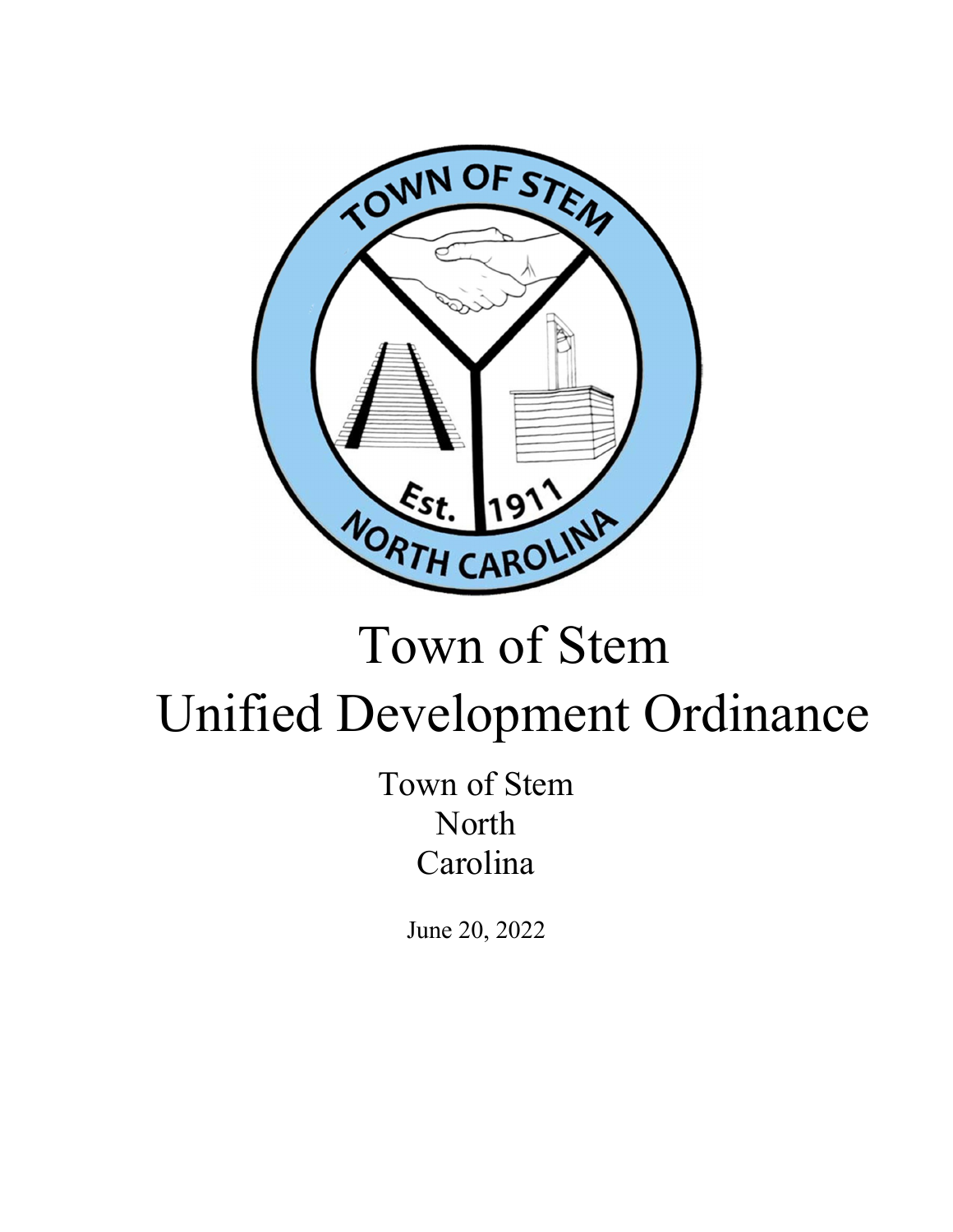# **Table of Contents**

| Article 1.  | <b>General and Legal Provisions</b>                                 | $\mathbf{3}$ |
|-------------|---------------------------------------------------------------------|--------------|
| Article 2.  | <b>Vested Rights &amp; Nonconformities</b>                          | 6            |
| Article 3.  | <b>Administrative Authorities</b>                                   | 9            |
| Article 4.  | <b>Administrative Procedures</b>                                    | 12           |
| Article 5.  | <b>Zoning Districts</b>                                             | 27           |
| Article 6.  | <b>General Regulations</b>                                          | 41           |
| Article 7.  | <b>District Regulations</b>                                         | 48           |
| Article 8.  | <b>Specific Use Regulations</b>                                     | 53           |
|             |                                                                     |              |
| Article 9.  | <b>Subdivision Regulations</b>                                      | 60           |
| Article 10. | <b>Sign Regulations</b>                                             | 64           |
| Article 11. | <b>Agriculture, Silviculture, and Transportation</b>                | 68           |
| Article 12. | <b>General Provisions of Watershed Protection</b>                   | 69           |
| Article 13. | <b>Watershed Development Regulations</b>                            | 72           |
| Article 14. | <b>Cluster Residential and Multi-Family Residential Development</b> | 75           |
| Article 15. | <b>Bonus Development</b>                                            | 76           |
| Article 16. | <b>Density and Built-upon Guidelines</b>                            | 77           |
| Article 17. | <b>Watershed Review Board</b>                                       | 79           |
| Article 18. | <b>Watershed Administration, Enforcement, and Appeals</b>           | 83           |
| Article 19. | <b>Amendments to the Watershed Protection</b>                       | 85           |
| Article 20. | <b>Watershed Rules for New Development</b>                          | 86           |
| Article 21. | <b>Definitions</b>                                                  | 109          |
|             |                                                                     |              |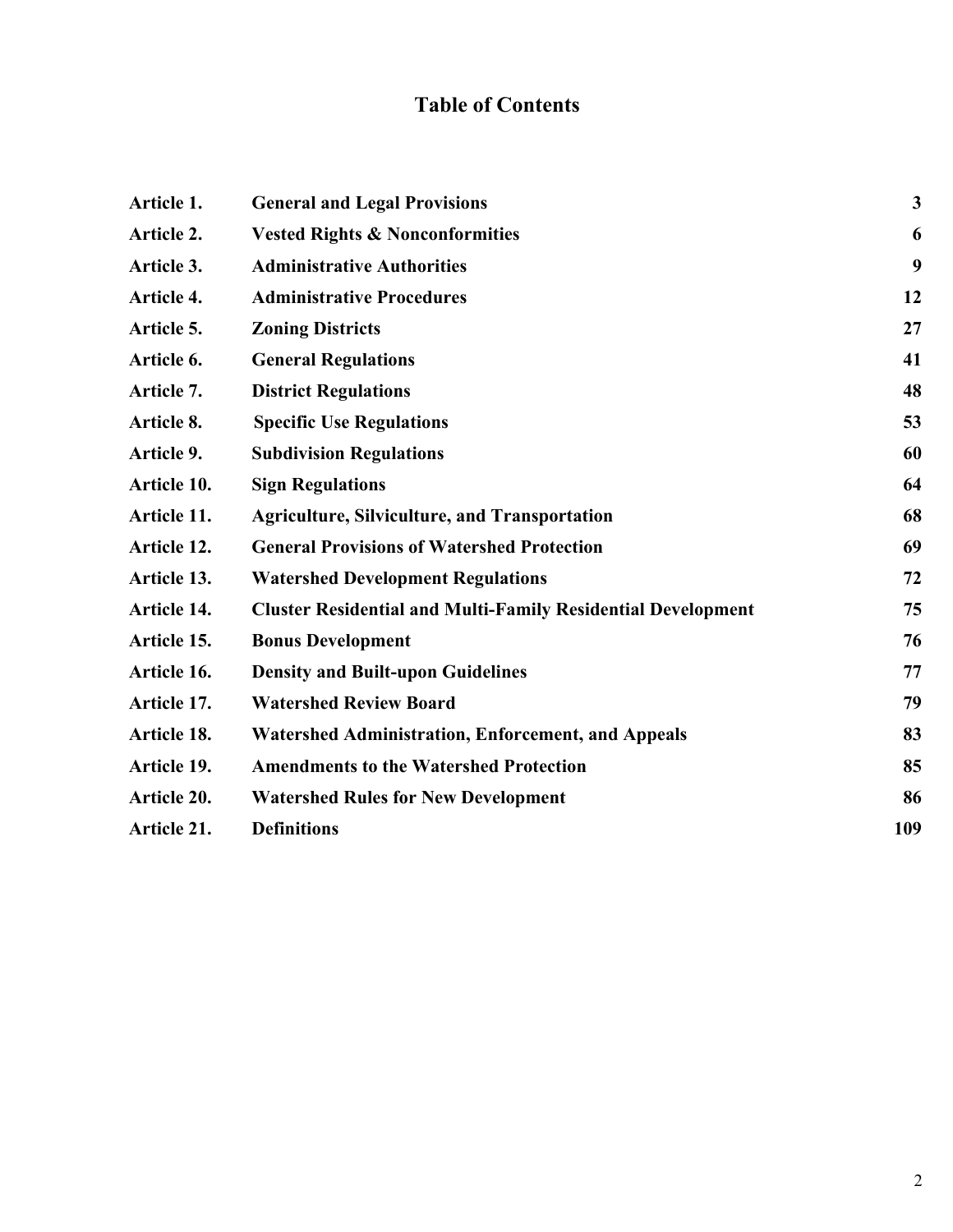# **Article 1. General and Legal Provisions**

## **1.01 Authority**

This Ordinance is adopted by the Town of Stem pursuant to authority granted by the North Carolina General Statutes 160D-201 and N.C.G.S. 160D-103, to promote the public health safety, morals, and general welfare of the residents of the Town.

## **1.02 Title**

This ordinance shall be known as the "Unified Development Ordinance of the Town of Stem, North Carolina" and may be cited as "this Ordinance".

## **1.03 Purpose**

This ordinance was prepared in accordance with the Stem Comprehensive Plan as defined in this ordinance. These regulations are made with consideration for the character of a particular district and its suitability for particular uses; and with a view to preserving property values and promoting compatibility between land uses. Its purpose is to promote the public health, safety, morals, and welfare, and to:

- A. Provide adequate light and air;
- B. Prevent overcrowding of land;
- C. Avoid undue concentration of population;
- D. Lessen street congestion;
- E. Secure public safety from fire, panic, and dangers;
- F. Facilitate efficient and adequate provision of transportation, water, sewer, schools, parks, and other public services.

## **1.04 Jurisdiction**

Unless exempted by state law or this ordinance, this ordinance shall apply to lands and structures within the Town of Stem corporate limits and any extraterritorial jurisdiction (ETJ) boundary established pursuant to state law.

## **1.05 Applicability**

Except as provided under Article 2 (Vested Rights), no person may use or occupy any land or building or authorize the use or occupancy of land or building under his or her control except in compliance with this ordinance.

#### **1.06 Effective Date**

The provisions in this ordinance shall become effective upon adoption.

#### **1.07 Statutes of Limitation**

A cause of action challenging the validity of this ordinance or amendment shall be brought within the time period prescribed by N.C.G.S. 160D-1405.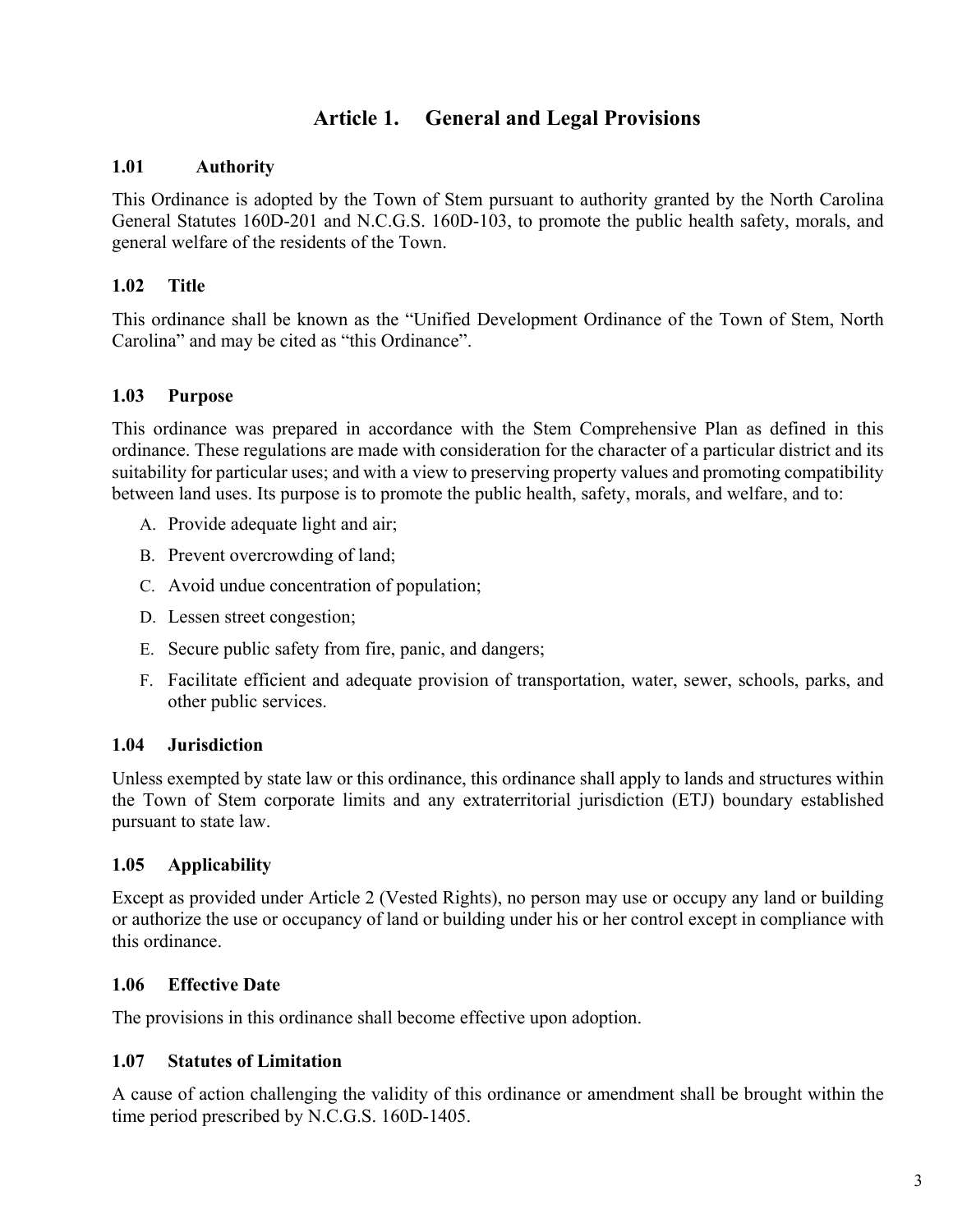## **1.08 Consistency with Comprehensive Plan**

This ordinance was made in accordance with the Town of Stem Comprehensive Plan. The comprehensive plan includes any official document the town adopts to manage any aspect of development. The provisions of this ordinance were found to be consistent with one or more of the following:

- A. The policies of the adopted comprehensive development plan;
- B. An official future land use map;
- C. A comprehensive transportation plan;
- D. Any adopted small area plans;
- E. The purpose statements in these or other development regulations.

#### **1.09 Minimum Requirements**

- A. The provisions of this ordinance are the minimum requirements necessary to carry out the ordinance's stated purpose and intent.
- B. In addition to the requirements of this ordinance, all uses and development must comply with other applicable Town, state, and federal regulations.
- C. All references to other Town, state, or federal regulations are for informational purposes only and do not constitute a complete list of such regulations.

#### **1.10 Conflicting Provisions**

A. Conflicts with State or Federal Law

If the provisions of this ordinance are inconsistent with those of state or federal law, the more restrictive provision will control to the extent permitted by law. The more restrictive provision is the one that imposes greater restrictions or more stringent controls.

B. Conflicts with Other Town Regulations

If the provisions of this ordinance are inconsistent with one another or conflict with provisions in other ordinances of the Town, the more restrictive provision will control. The more restrictive provision is the one that imposes greater restrictions or more stringent controls.

C. Conflicts with Private Agreements and Covenants

This development ordinance is not intended to interfere with or annul any easement, covenant, deed restriction or other agreement between private parties. But, if this ordinance imposes a greater restriction than imposed by a private agreement, this ordinance will control. Nothing in this ordinance shall be construed to render private agreements not contrary to this ordinance invalid.

#### **1.11 Existing Permits and Developments**

This ordinance shall not affect the rights of property owners who have lawfully established, and continuously maintained in a lawful manner, a use prior to the adoption of this ordinance or amendment that otherwise renders such use unlawful. A nonconforming use or structure that was recognized prior to the adoption of this ordinance shall continue to operate under the provision of law under which it was recognized so long as the nonconforming use or structure is not in violation of such provision of law, the adoption of this ordinance notwithstanding. Nothing in this ordinance prohibits the voluntary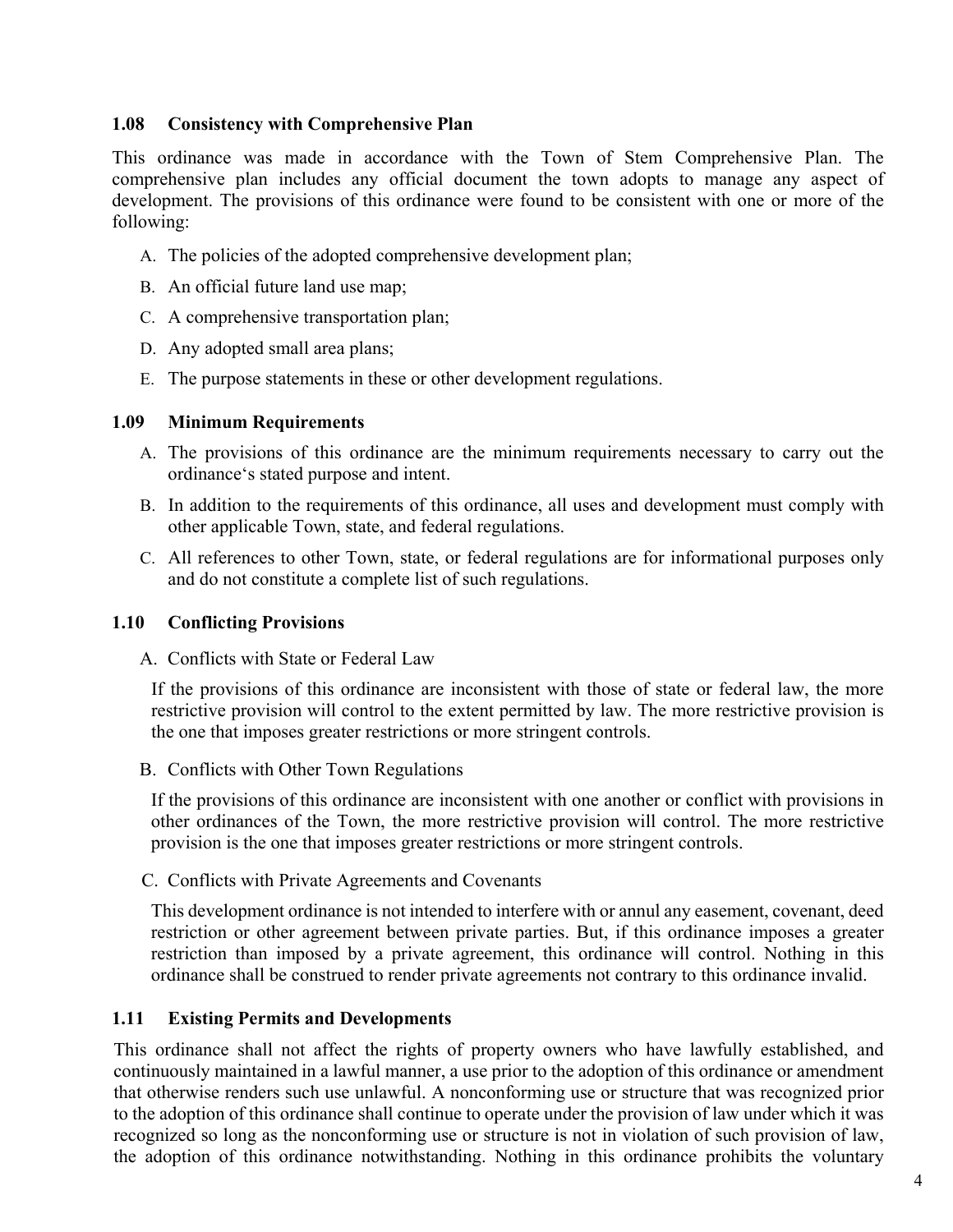compliance with any future ordinance, regulation, or incentive.

## **1.12 Severability**

The sections, paragraphs, sentences, phrases, and clauses of this ordinance are severable. If any part of this ordinance is declared unconstitutional or invalid by a court of competent jurisdiction, such declaration shall not affect the remaining parts since the same would have been enacted without the incorporation of such unconstitutional or invalid section, paragraph, sentence, clause or phrase.

## **1.13 Repeal of Conflicting Ordinance**

Any part of an ordinance of the Town of Stem that are in conflict or inconsistent with this ordinance are repealed or superseded to the extent necessary to give this ordinance full force and effect.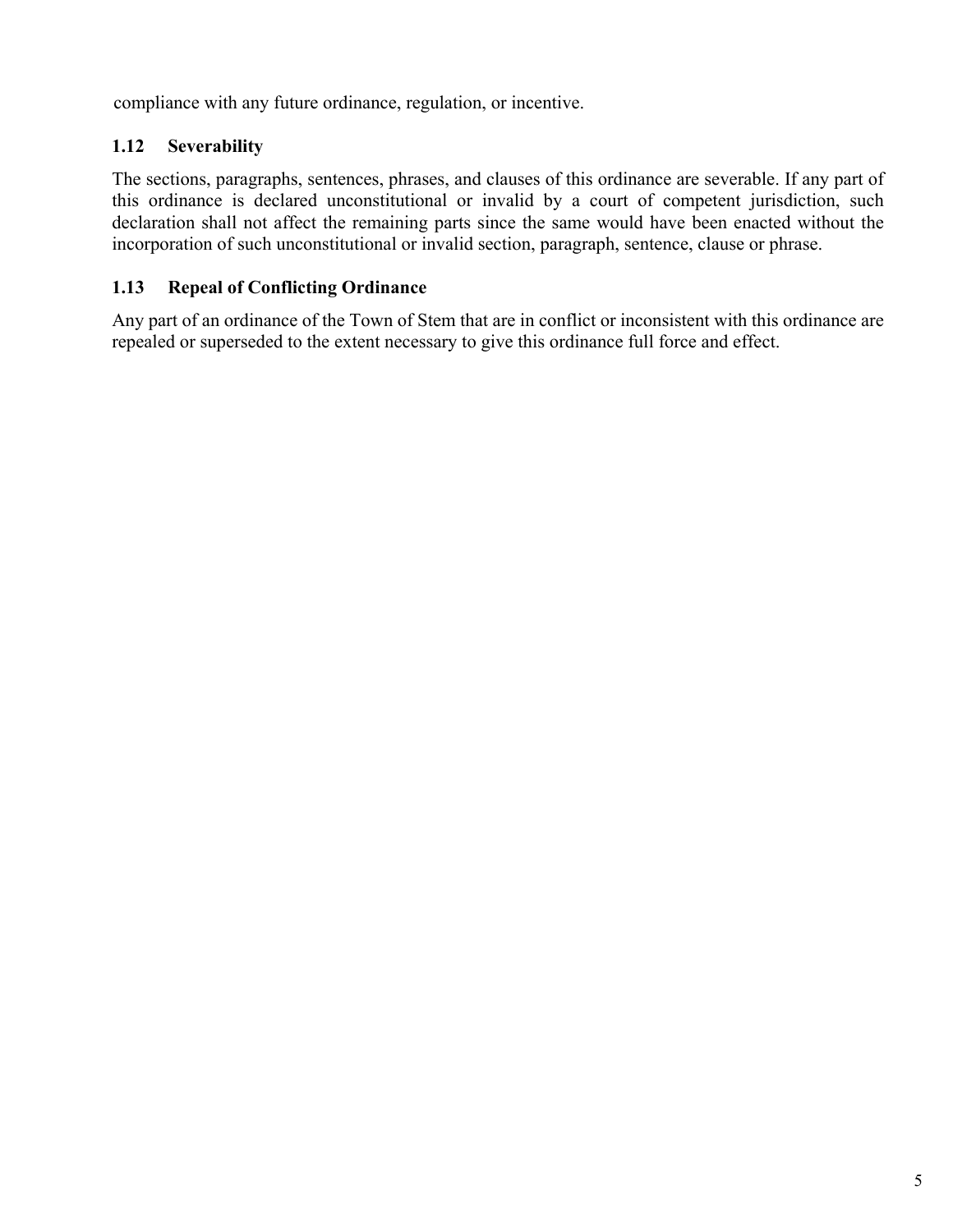# **Article 2. Vested Rights & Nonconformities**

#### **2.01 Generally**

- A. No amendment to this ordinance or the zoning map shall be applicable without the consent of the landowner with regard to buildings and uses for which a vested right has been established and remains valid.
- B. A vested right shall not preclude the application of overlay zoning that imposes additional requirements that do not affect the allowable types or intensity of use, or that are general and applicable to all property subject to town regulations. Otherwise, new or amended regulations shall become effective upon expiration or termination of the vested right in accordance with this Ordinance.

#### **2.02 Establishment**

A vested right shall be established as follows:

- A. Common Law: A quasi-judicial finding by the Zoning Administrator or a judicial finding that substantial expenditures of resources (time, labor, money) based on good faith reliance upon having received a valid permit to precede with the development has been incurred by the property owner. Decisions made by the Zoning Administrator may be appealed to the Board of Adjustment.
- B. Building Permit: A valid building permit issued prior to the effective date of the ordinance effecting the change, so long as the permit remains valid and unexpired pursuant to N.C.G.S. 160D-1110.
- C. Statutory Vested Right: A "Site-specific Development Plan" approved in accordance with N.C.G.S. 160D-108.

#### **2.03 Term of a Vested Right**

- A. A statutory vested right shall remain vested for 2 years from the date of approval. Prior to the end of the initial vesting period, the landowner may ask the Town Board for extensions in 2-year increments. The total vesting period shall not exceed six years.
- B. A statutory vested right is not a personal right, but shall attach to and run with the subject property. After approval of a site-specific development plan, all successors to the original landowner shall be entitled to exercise such right while in effect.

#### **2.04 Termination of Statutory Vested Rights**

A statutory vested right shall terminate:

- A. At the end of the applicable vesting period with respect to buildings, the uses for which no valid building permit applications have been filed.
- B. With the written consent of the affected landowner.
- C. Upon finding by the Town Board, by ordinance after a public notice and hearing, that natural or man-made hazards on or in the immediate vicinity of the property, if not corrected, would pose serious threat to the public health, safety, or welfare if the project were to proceed as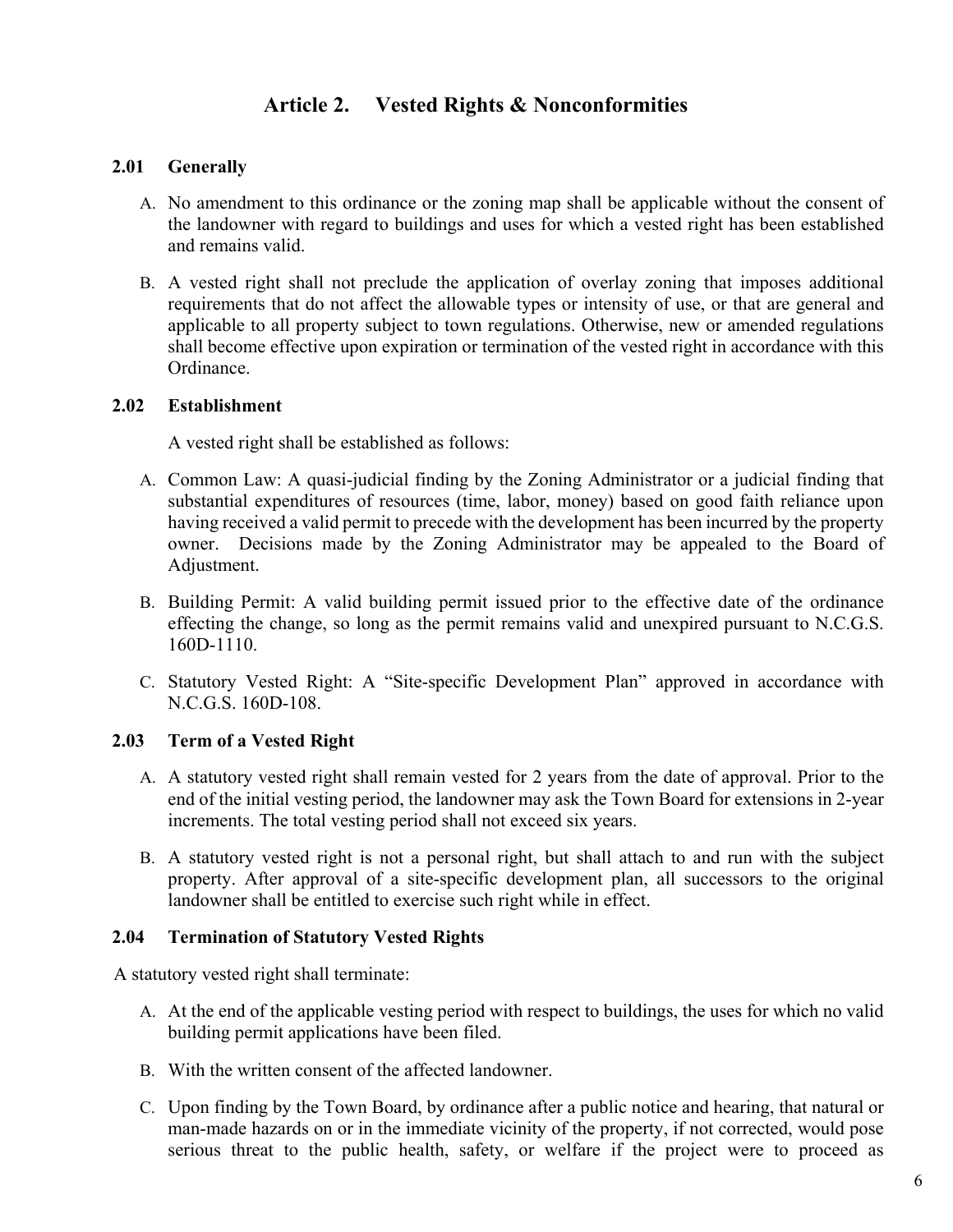contemplated in the site specific development plan.

- D. Upon compensating the affected landowner for all costs, expenses, and other losses incurred by the landowner, including, but not limiting to, all fees paid in consideration of financing, and all architectural, planning, marketing, legal, and other consultant's fees incurred after approval by the town, together with interest thereon at the legal rate until paid. Compensation shall not include any diminution in the value of the property which is caused by such actions;
- E. Upon findings by the Town Board, by ordinance after notice and a hearing, that the landowner or his representative intentionally supplied inaccurate information or made material misrepresentations which made a difference in the approval by the approval authority of the site specific development plan; or;
- F. Upon the enactment or promulgation of a State or Federal law that precludes development as contemplated in the site specific development plan, in which case the approval authority may modify the affected provisions, upon a finding that the change in State or Federal law has a fundamental effect on the plan, by ordinance after notice and a hearing.

## **2.05 Nonconformities**

- A. Applicability: This section applies to any nonconformity that was legally established and operated on or before these regulations or amendments were adopted.
- B. Continuation: On the effective date of this Ordinance, a nonconformity that was lawfully established, operated, or commenced in accordance with the provisions of all ordinances, statutes, or regulations in effect at that time may continue subject to this Article.
- C. Discontinuance: If a nonconformity is discontinued for 180 consecutive days or for 18 months in any three-year period, any future use of the premises shall conform with this ordinance. Discontinuance shall terminate the right to continue the nonconformity.

## **2.06 Nonconforming Uses**

- A. Continuance: The lawful use of any structure existing as of the effective date of this ordinance may be continued and extended throughout the structure. However, any alterations or additions to the structure shall conform to existing law.
- B. Enlargement: A conforming structure in which a nonconforming use is operated shall not be enlarged or extended except as required by law or ordinance.
- C. Change to Conforming Use: Any nonconforming use may be changed to a use conforming to the regulations established for the district in which it is located. Thereafter, any future use shall conform to these regulations.
- D. Changes to Current Use: Any changes to a nonconforming use shall bring the use more into conformance with regulations of this ordinance. No change shall increase in the minimum number of off-street parking and loading spaces required.

## **2.07 Nonconforming Lots**

A substandard lot shall comply with the yard, buffer, setback, and bulk regulations of the zoning district in which the lot is located.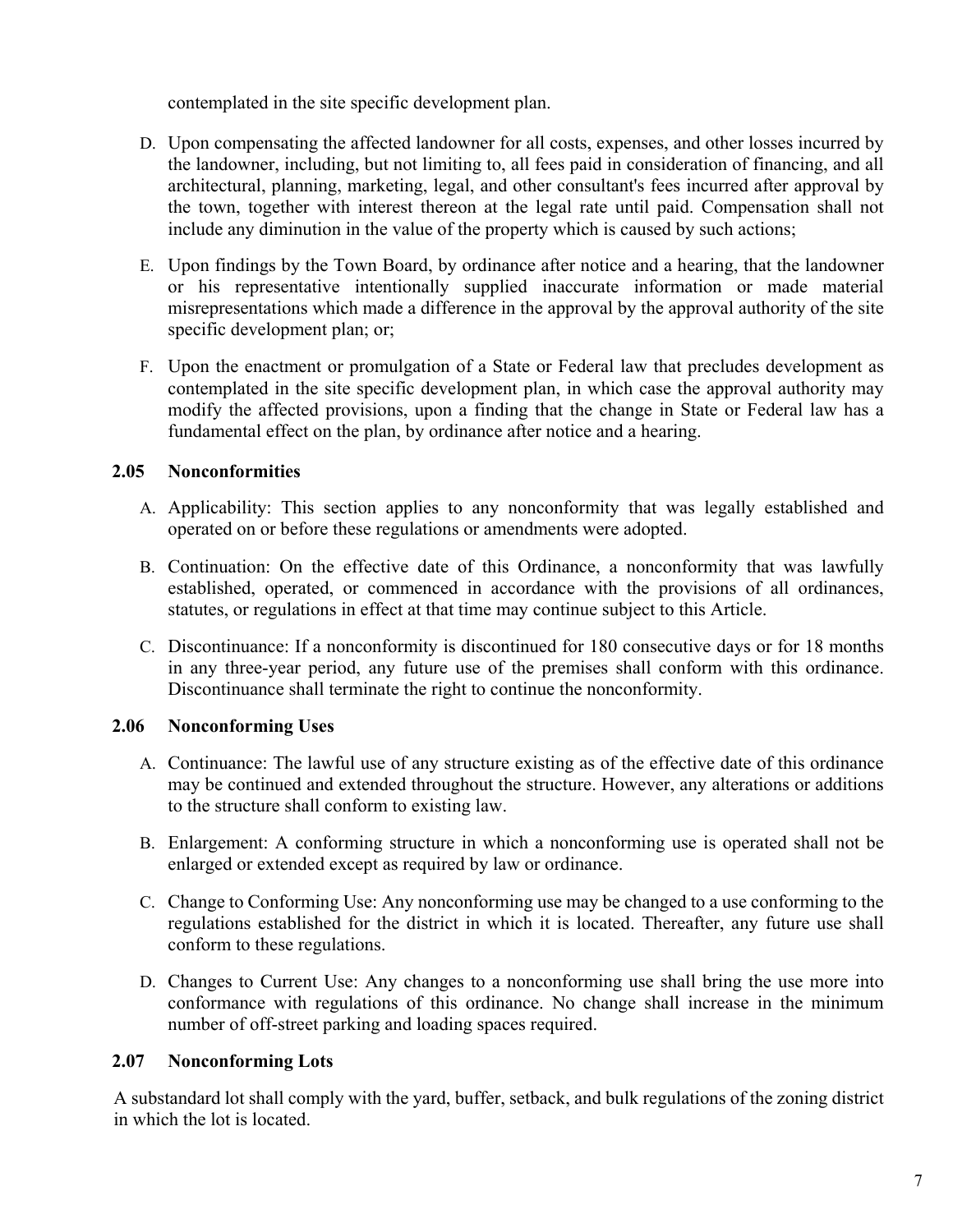## **2.08 Nonconforming Structures**

- A. Continuance of Nonconforming Structures: Subject to the limitations in this section, any nonconforming structure may be occupied, operated, and maintained in a state of good repair.
- B. Enlargement: A nonconforming structure in which only permitted uses are operated may be enlarged or extended if the enlargement or extension can be made in compliance with the provisions of this ordinance established for structures in the district in which the nonconforming structure is located. Such enlargement shall also be subject to all other applicable ordinances.

## **2.09 Nonconforming Sites as to Development Standards**

- A. Purpose*:* The ordinance establishes various development standards for individual lots. Consequently, many development sites do not meet current requirements for parking lot standards, landscaping, and other design specifications. This section requires that such nonconforming sites be brought into conformance with the site development standards prescribed by this ordinance.
- B. Authority to Continue: Any lawfully existing nonconforming site may be continued so long as it remains otherwise lawful subject to this section.
- C. Extension: A conforming use located on a nonconforming site shall not be expanded until the site is brought into conformance with the provisions of this ordinance. However, single-family residential structures that are located on a legally nonconforming site with respect to required yards, areas, or height may be structurally altered or enlarged, providing the portion of the structure that is altered or enlarged conforms with the provisions of this ordinance.
- D. Relocations: No structure shall be relocated to a nonconforming site until the site is brought into conformance with the provisions of this ordinance.
- E. Change in Use: No existing structure located on a nonconforming site shall be changed from one use to another use until the site is brought into conformance with this ordinance.

#### **2.10 Damage or Destruction**

- A. The right to operate and maintain any nonconformity, except single-family dwellings, shall terminate whenever the nonconforming structure is damaged from any cause, and the cost of repairing such damage exceeds 25 percent of the replacement cost of such structure on the date of such damage.
- B. A nonconforming single-family dwelling unit that is destroyed or damaged more than 25 percent of the replacement cost may be rebuilt, if a building permit is issued within 1 year of the date of such damage or destruction. The Zoning Administrator shall require the submission of sufficient evidence to verify the date of damage or destruction.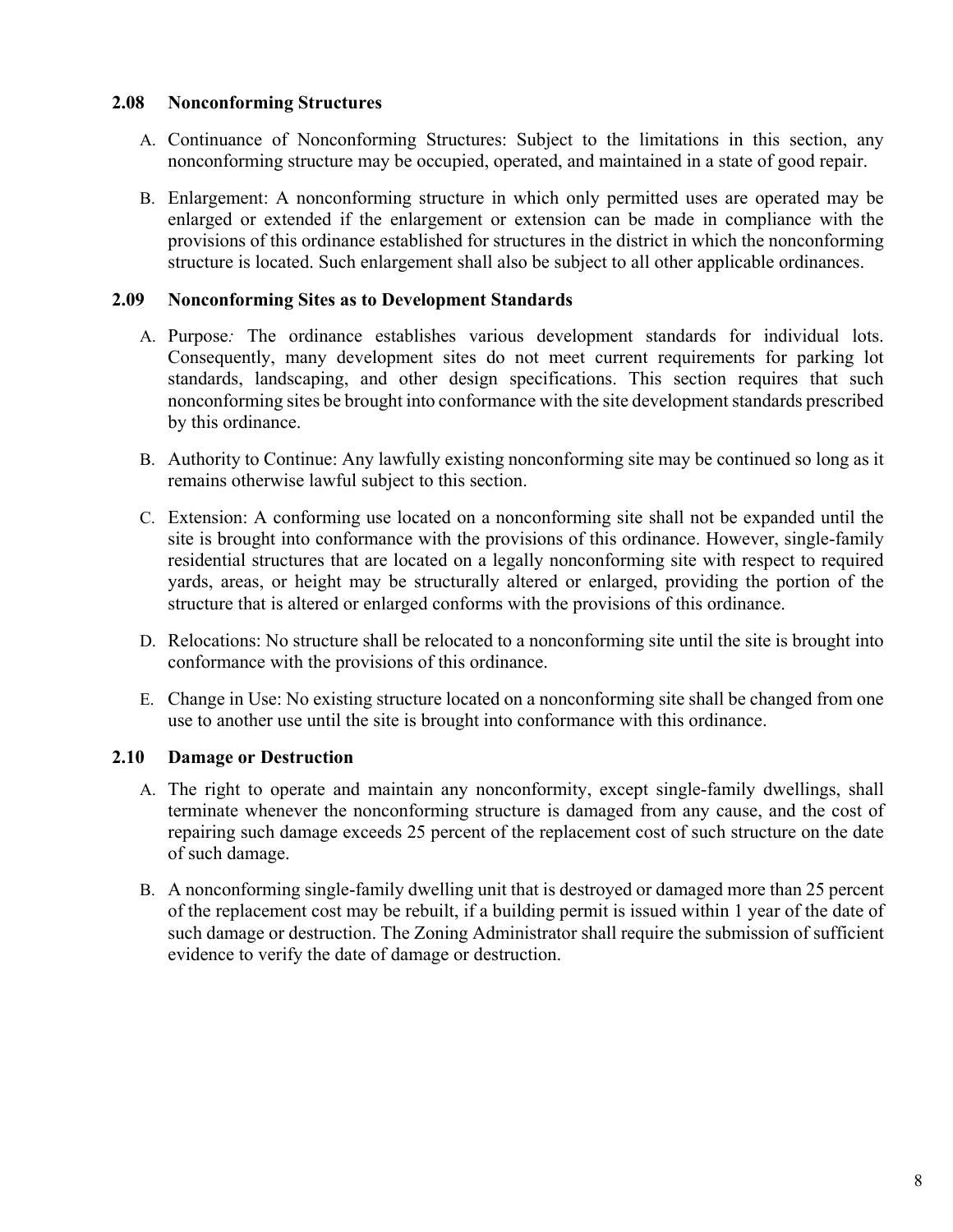## **Article 3. Administrative Authorities**

## **3.01 Board of Commissioners**

#### A. Generally

The governing board of the Town of Stem may delegate administrative authority when unassigned by this Ordinance.

#### B. Specific Powers

The Board of Commissioners shall have the following duties and powers:

- 1) To adopt and amend the comprehensive plan;
- 2) To adopt and amend this ordinance and the official zoning map;
- 3) To designate a planning board and board of adjustment and appoint its members;
- 4) To review and approve applications for a Special Use Permit
- 5) To approve or deny site specific development plans; and
- 6) To take other actions that are reasonable and in the public interest.

#### **3.02 Planning Board**

A. Generally

The Planning Board of the Town of Stem shall exercise specific powers enumerated in this Ordinance.

#### B. Specific Powers

The Planning Board shall have the following duties and powers:

- 1) To develop and maintain the comprehensive plan;
- 2) To review and advise on proposed text and map amendments;
- 3) To review and advise on applications for a Special Use Permit;
- 4) To function as the Board of Adjustment;
- 5) Other duties assigned by the Board of Commissioners.

#### **3.03 Board of Adjustment**

#### A. Establishment

The board of adjustment is hereby established pursuant to N.C.G.S. 160D-302 and this section.

- B. Membership, Term, Vacancies
	- 1) Members: The members of the Planning Board shall constitute the membership of the Board of Adjustment. The Board of Adjustment shall be composed of at least 5 members. If the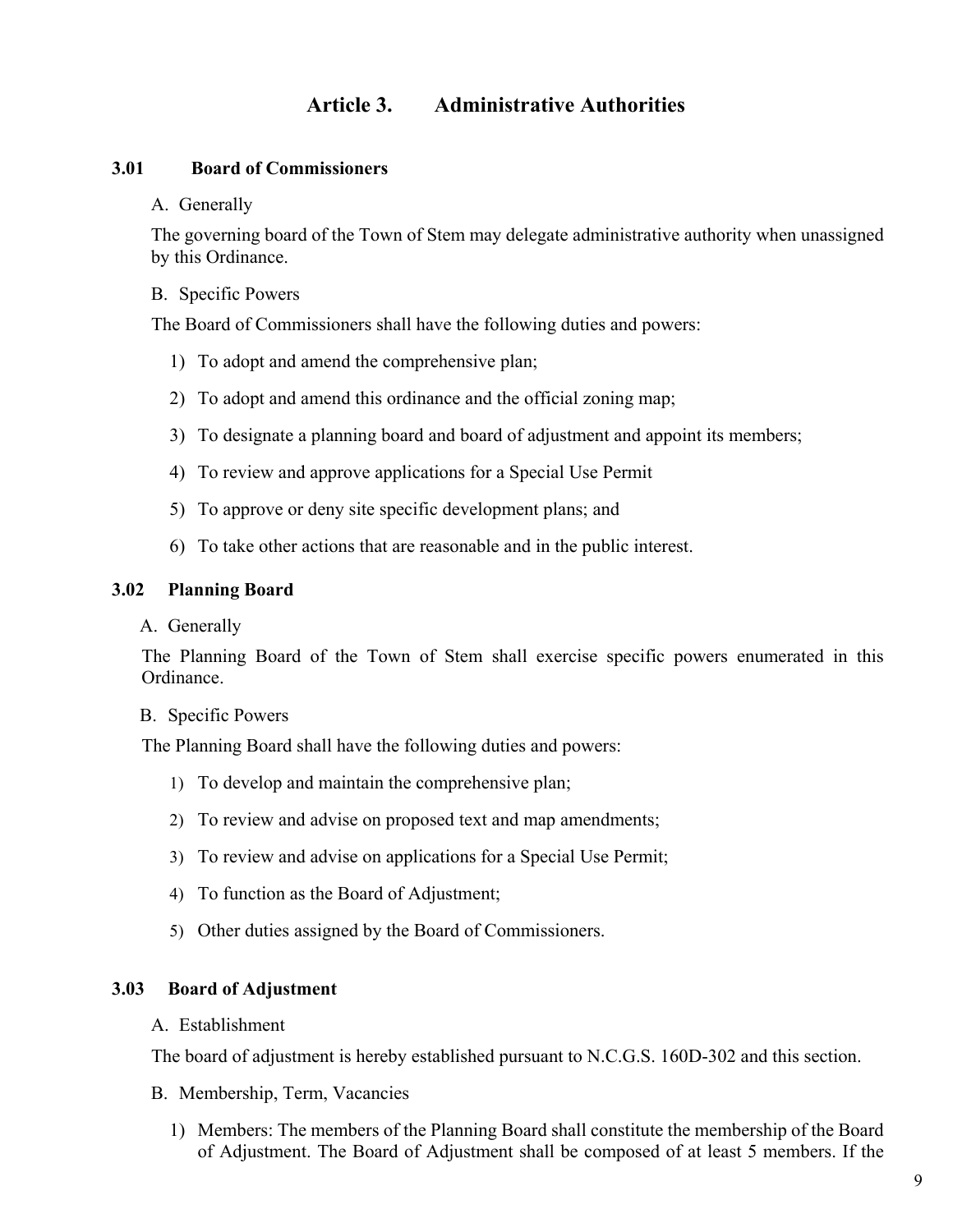town exercises extraterritorial powers in accordance with state law, proportional ETJ representation shall be provided pursuant to GS 160D-302. Alternates may be appointed to serve in the absence of a regular member. ETJ representation shall be appointed by the County Board of Commissioners pursuant to state law.

- 2) Terms: Seats on the Board of Adjustment shall have a term of 4 years.
- 3) Vacancies: Appointments to fill vacancies shall be for the unexpired term of the vacated seat on the board.
- C. Powers and Duties

The Board of Adjustment shall have the following duties:

- 1) To review and decide applications for administrative appeals;
- 2) To review and decide applications for variances;
- 3) To perform other duties as directed by the Board of Commissioners.

D. Meetings and Record

- 1) Meetings: The Board of Adjustment shall meet as needed to review an application that requires its review. However, the Board of Adjustment shall meet within 45 days after an application is filed with the Zoning Administrator.
- 2) Quorum: The presence of four members of the board of adjustment shall constitute a quorum. No official action shall occur without a quorum.
- 3) Voting: A four-fifth majority vote of qualified board members is required to rule in favor of a variance application. Only vacant seats and members with an impermissible conflict of interest may be disqualified from voting.
- 4) Records: The Board of Adjustment shall keep accurate minutes of its meetings and prepare written report of its findings and conclusions, which shall be a public record.
- E. Rules of Procedure

The Board of Adjustment may adopt rules of procedures for the conduct of its business consistent with state law and this ordinance.

## **3.04 Zoning Administrator**

A Zoning Administrator shall be appointed by the Board of Commissioners to administer and enforce this ordinance. The Zoning Administrator may delegate duties to subordinates or designees. Any officer charged with administering or enforcing any part of this ordinance is referred to as the Zoning Administrator.

## **3.05 Table of Reviewing Authority**

The following table is a summary of the roles each administrative authority have in the zoning decisionmaking process: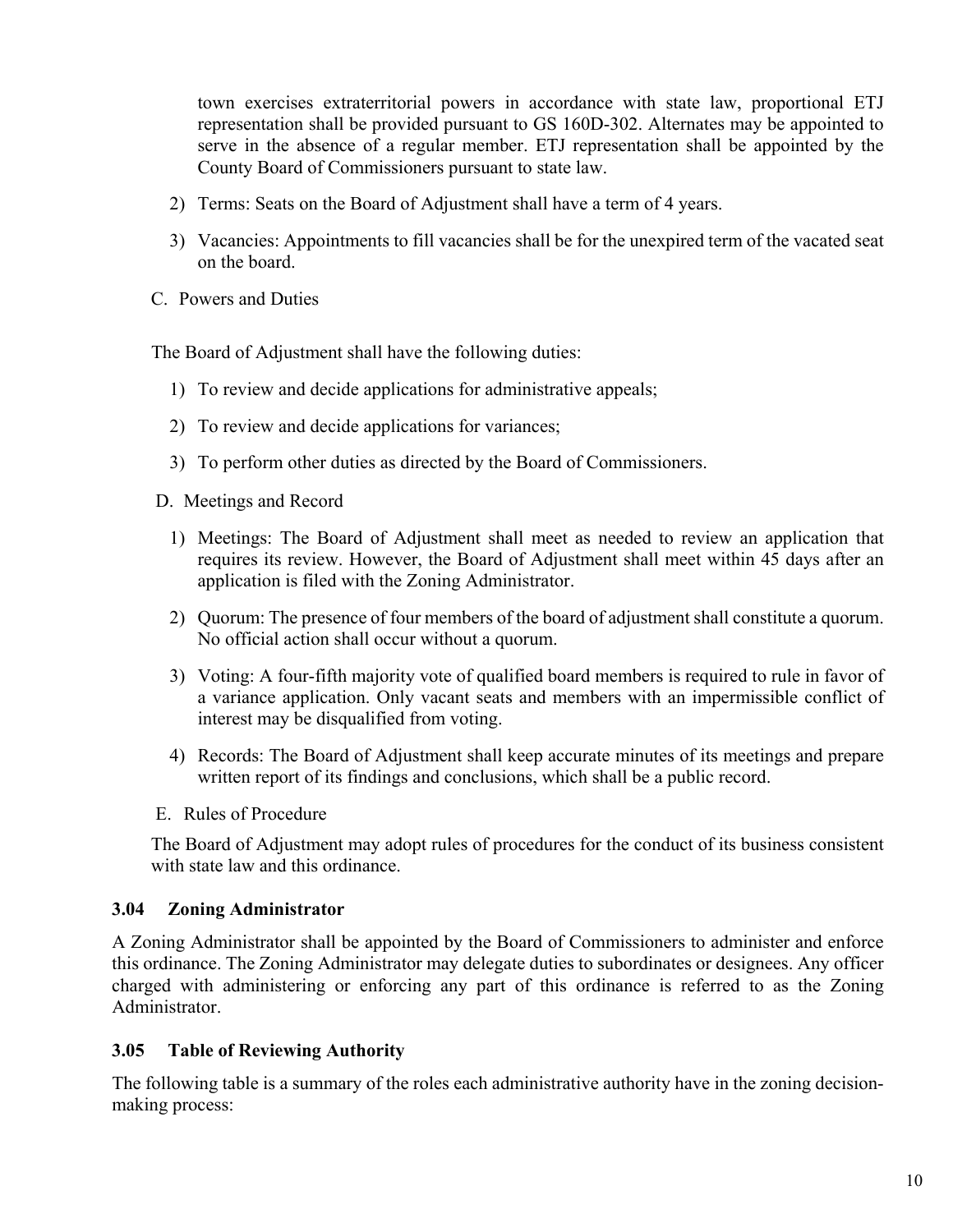| <b>Procedure</b>                  | <b>Zoning</b><br><b>Administrator</b> | <b>Planning</b><br><b>Board</b> | <b>Board of</b><br><b>Commissioner</b><br>S | <b>Board of</b><br><b>Adjustment</b> |
|-----------------------------------|---------------------------------------|---------------------------------|---------------------------------------------|--------------------------------------|
| <b>Zoning Permit</b>              | Administrative                        |                                 |                                             | Appeal                               |
| Certificate of Compliance         | Administrative                        |                                 |                                             | Appeal                               |
| Enforcement                       | Administrative                        |                                 |                                             | Appeal                               |
| Interpretation                    | Administrative                        |                                 |                                             | Appeal                               |
| Administrative Appeal             |                                       |                                 |                                             | Quasi-judicial                       |
| Variance                          |                                       |                                 |                                             | Quasi-judicial*                      |
| Zoning Map Interpretation         | Advisory                              |                                 |                                             | Quasi-judicial                       |
| Special Use Permit                | Advisory                              | Advisory                        | Quasi-judicial                              |                                      |
| Site Specific Development<br>Plan | Advisory                              |                                 | Quasi-judicial                              |                                      |
| <b>Text Amendment</b>             | Advisory                              | Advisory                        | Legislative                                 |                                      |
| Official Zoning Map<br>(Rezoning) | Advisory                              | Advisory                        | Legislative                                 |                                      |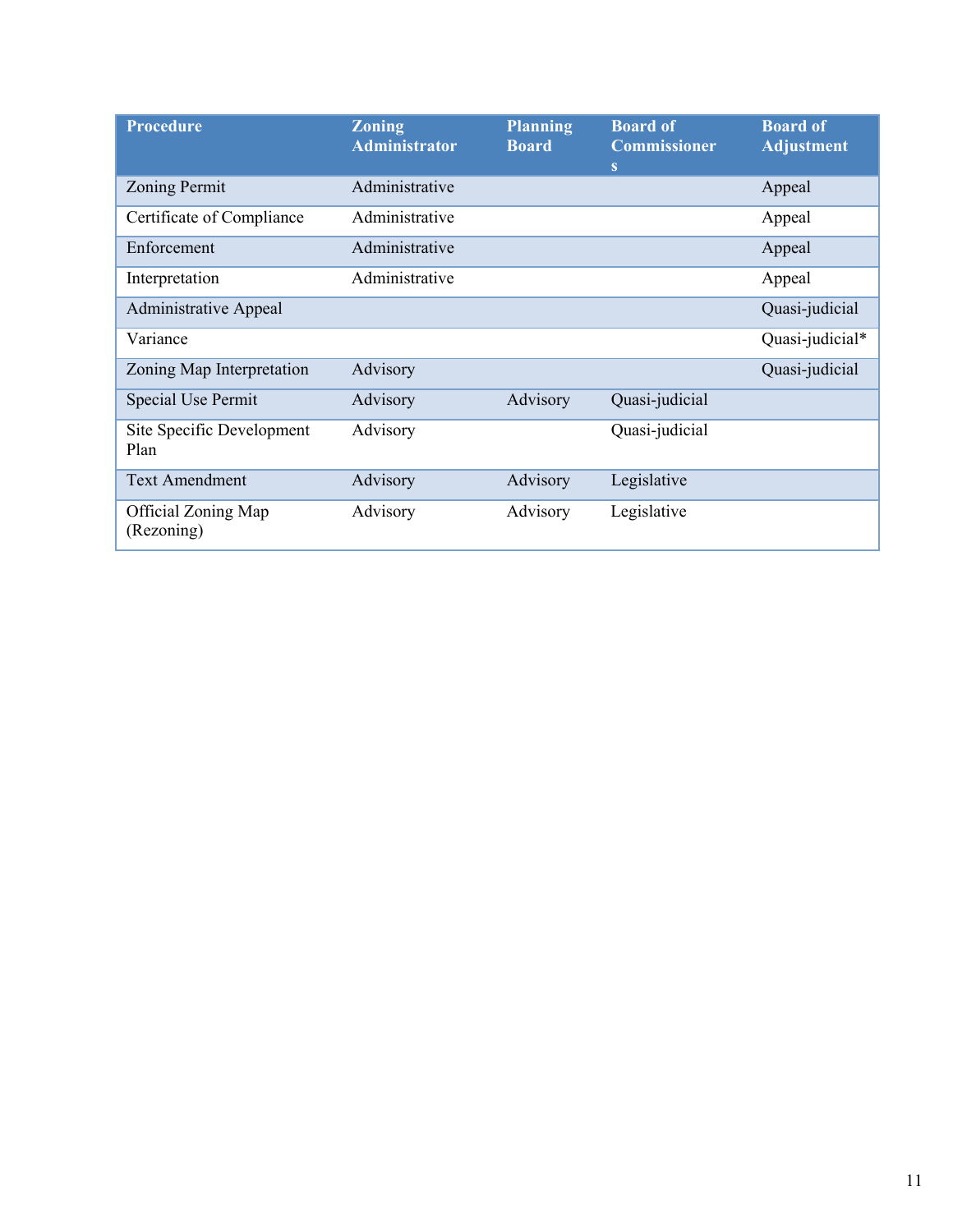## **Article 4. Administrative Procedures**

The purpose of this chapter is to establish procedures for filing and processing applications for zoning approval. This article is formatted to allow users to quickly and efficiently ascertain the steps involved in obtaining zoning approval—from initiating the review process, to reviewing application for compliance with substantive standards, to taking final action on the application, and finally, to appealing the final action. The intent is to ensure all proposed uses will comply with this ordinance.

## **4.01 Initiation**

- A. Applicants wishing to develop a property into more than three parcels must contact the Zoning Administrator before Application Submission to determine if a pre-submittal conference will be required. A pre-submittal conference may involve relevant third parties including the Southern Granville Water and Sewer Authority, the Tar River Land Conservancy, the Stem Volunteer Fire Department, the North Carolina Department of Transportation, or others not named here. Fees charged by third parties for a pre-submittal conference will be the responsibility of the applicant.
- B. Application Submission

Applicants may initiate zoning review by filing an application with the Zoning Administrator. Applications shall be submitted on a form and in the number required by the Town. Applications shall include the following information:

- 1) Contact information: Name, address, and phone number of applicant, property owner, and authorized agent as applicable.
- 2) Proof of authority to file: A deed, valid lease, contract, option, written statement or other documentation to show standing to file an application pursuant to N.C.G.S.160D-101 and this ordinance.
- 3) Application Fees: Full payment of application fees as established by the Board of Commissioners in the official Town fee schedule.
- 4) Property location: A map, address, PIN, or other descriptions that will allow the Town to accurately ascertain the affected property location.
- 5) Site Plan: A plat, map, or drawing showing the existing and proposed location, setback, and dimensions of land uses, structures, vehicular use areas, and other impervious surfaces, buffers and open space, and other site details needed to show compliance with this ordinance.
- 6) Additional information: Additional information specified on the application form or required by the Zoning Administrator to show compliance with this ordinance.
- C. Application Fees

The Board of Commissioners shall adopt application fees sufficient to offset the costs of processing and reviewing the application. The fees shall be posted on the town website.

D. Application Sufficiency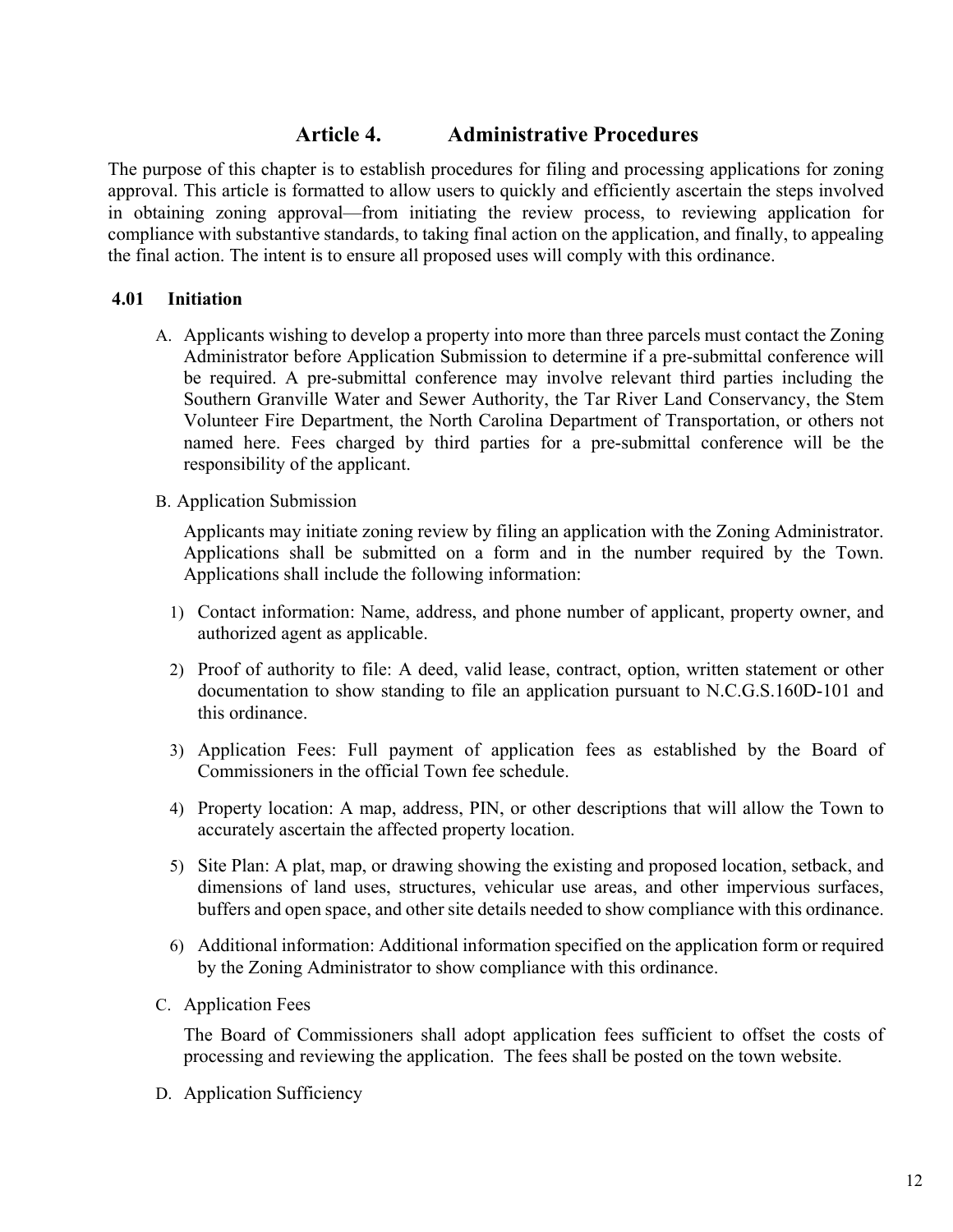- 1) Review for Sufficiency: The Zoning Administrator shall review the application to determine compliance with the submission requirements for the application. The Zoning Administrator shall notify the applicant of sufficiency within 10 working days.
- 2) Findings: If the Zoning Administrator finds that the application is sufficient, copies shall be referred to the appropriate reviewing authorities. If the application is not sufficient, the zoning administrator shall inform the applicant of the deficiencies in writing.
- 3) Review Deadline: Application review deadlines shall begin when the Zoning Administrator determines that the application is sufficient, not on the date of submission. Deadlines may be extended upon mutual written agreement by the applicant and the decision-making authority. Deadlines that fall on a non working day recognized by the Town shall extend to the next working day.
- 4) Appeal: The applicant may file an appeal of the Zoning Administrator's decision to the Board of Adjustment within 30 days after the decision is made.

## **4.02 Technical Review**

After an application is found to be sufficient, the Zoning Administrator shall review it for compliance with the technical standards of this ordinance. The Zoning Administrator may consult with the town attorney, engineer, or other competent town, county, state authority or professional as needed to determine compliance. If the application requires a public hearing, a written advisory report of the findings shall be presented at the hearing.

## **4.03 Notice of Hearings**

#### A. Notice Requirements

A public notice shall precede all public hearings pursuant to this section. However, if inconsistency exists between this ordinance and state statute, the state statute governs. The following table establishes notice requirements for public review hearings:

| <b>Procedure</b>               | <b>Published</b><br><b>Notice</b> | <b>Mailed Notice Posted Notice</b> |  |
|--------------------------------|-----------------------------------|------------------------------------|--|
| Administrative Appeal          |                                   |                                    |  |
| Variance                       |                                   |                                    |  |
| <b>Text Amendment</b>          |                                   |                                    |  |
| Official Zoning Map (Rezoning) |                                   |                                    |  |
| <b>Conditional District</b>    |                                   |                                    |  |
| Special Use Permit             |                                   |                                    |  |
| Site specific development plan |                                   |                                    |  |

- B. Specific Notice Requirements
	- 1) Published notice: A notice shall be published in an official newspaper of general circulation in the affected area for 2 successive weeks. The initial notice shall appear not more than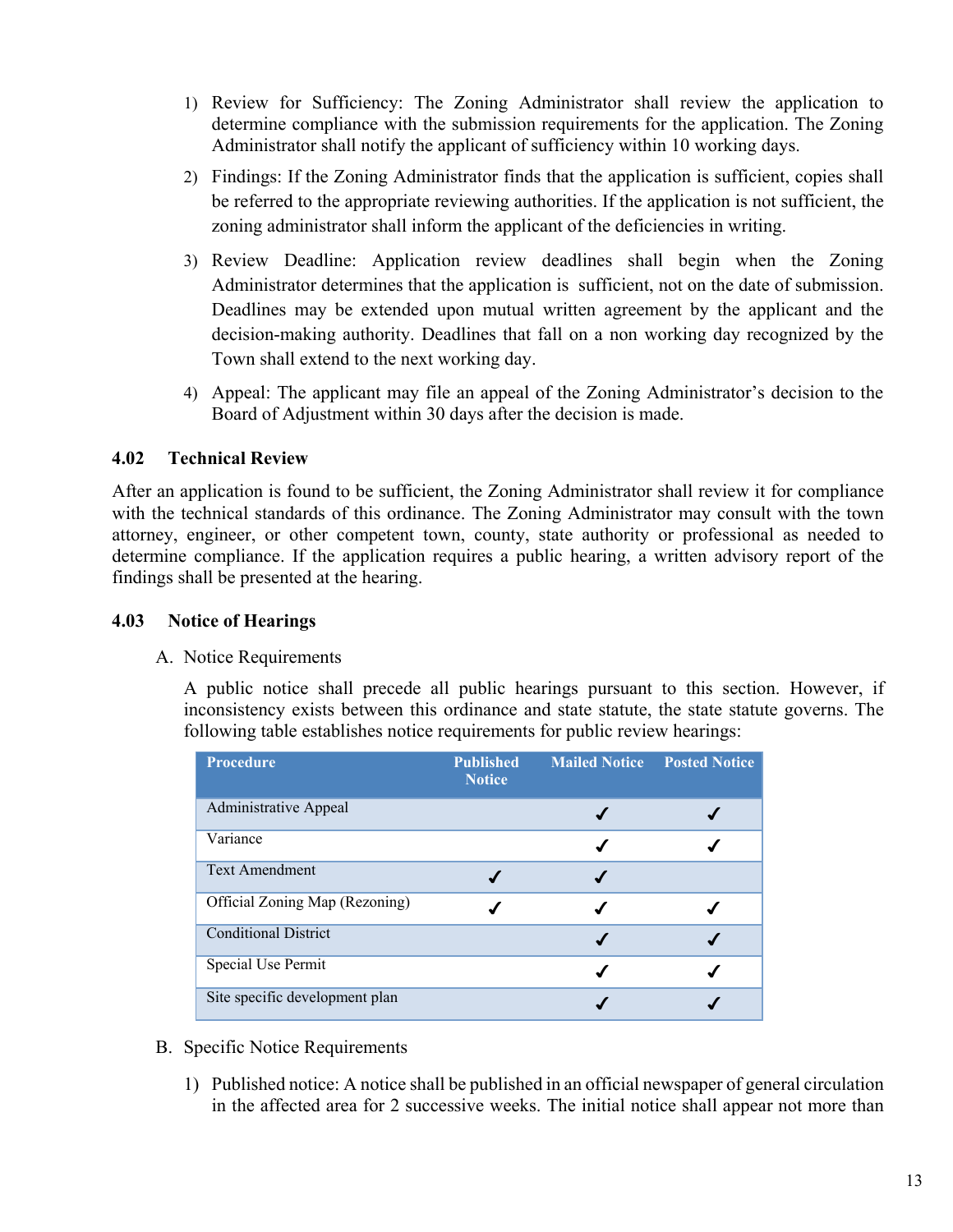25 days or less than 10 days before the date of the hearing. The next notice shall appear during the next calendar week.

- 2) Posted notice: If required, a water-proofed sign shall be posted on the property which is the subject of the application in a location clearly visible and legible from the street, either on the lot or an adjacent right-of-way. The sign shall be posted at least 10 days before the date of the public hearing and shall remain posted up to the date of the hearing.
- 3) Mailed notice: A mailed notice shall be sent to the applicant and to any other adjoining and nearby property owners within 1000 feet, as specified in this ordinance or otherwise by law for the type of application. Applicant's notice shall be sent certified mail. Name and address of property owners shall be determined from the latest county tax listing. Notice shall be deposited in the mail at least 10 days but not more than 25 days before the date of the public hearing.
- C. Contents of Notice

The notice shall inform interested parties of the date, time, location, and subject of the application and shall state at least the following:

- 1) Published or Mailed Notice
	- a) Reasonable identification of subject property (map, description, PIN, etc.)
	- b) A general description of the proposed action
	- c) The current and proposed zoning district, if applicable
	- d) Time, date, location of hearing
	- e) Rights to attend or speak at hearing
	- f) Name and phone number of person to contact for more information
- 2) Posted Notice
	- a) Type of application;
	- b) The time, date and location of the public hearing; and
	- c) A phone number to contact the Town for more information.
- D. Certification

At the hearing, the Zoning Administrator shall certify that the required notices were given and such certificate will be deemed conclusive in the absence of fraud.

E. Action Consistent with Notice

After the public hearing, the reviewing body may take any action on the application that is consistent with the notice given, including approval of the application, as proposed or with conditions, or denial of the application.

#### **4.04 Legislative Hearings**

A. Purpose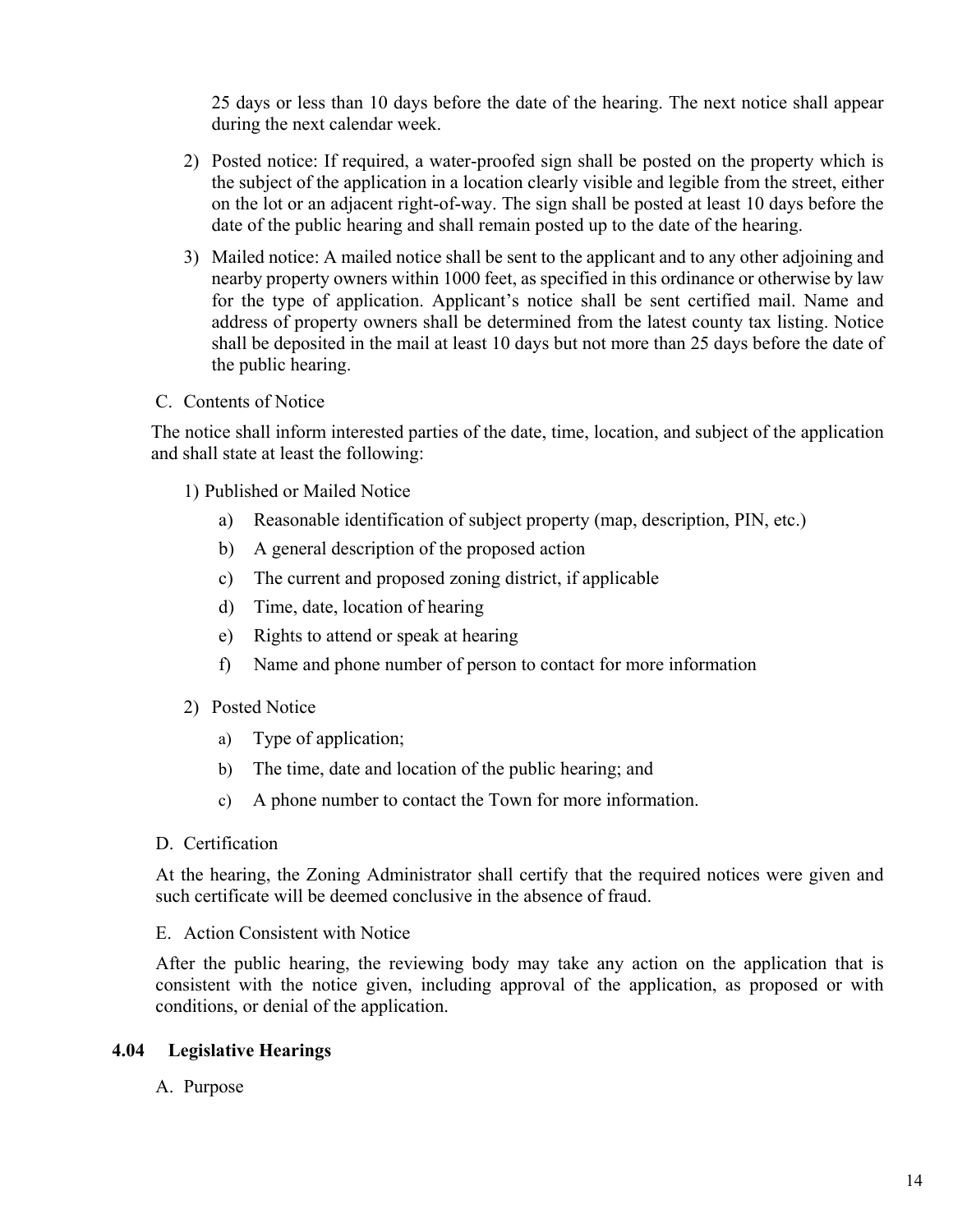Legislative hearings provide the public with an opportunity to be heard consistent with the procedures established by the Board of Commissioners and consistent with this section and state law. Legislative hearings are required to establish new policies or regulations, such as zoning text amendments or zoning map amendments.

B. Applicability

This section applies specifically to amendments to this ordinance and the Official Zoning Map.

C. Required hearings

The Board of Commissioners shall hold a public hearing before taking final action on any amendment. Notice shall be provided pursuant to Section 4.03.

D. Conduct of Hearing

Any person may appear and comment in accordance with this ordinance and state law. The Board of Commissioners may adopt additional rules to conduct hearings that do not conflict with this ordinance and state law.

E. Record of Proceedings

The presiding body shall take minutes of the proceedings by any appropriate means consistent with state law. The record shall include a summary of findings and conclusions. The Zoning Administrator shall make such records available for public review. The Town Board may set fees to recover the cost of duplicating records.

F. Conflict of Interest

No member of the Board of Commissioners or any advisory board shall vote on a zoning amendment where the outcome of the matter is reasonably likely to have a direct, substantial, and readily identifiable financial impact on that member or on a member of their immediate family.

## **4.05 Quasi-judicial Hearings**

A. Purpose

Quasi-judicial hearings are held to protect individual due process rights in the decision-making process. Quasi-judicial proceedings shall protect affected parties' right to fair and impartial decision-making. These decisions involve two key elements: (1) the findings of facts regarding specific applications; and (2) the exercise of judgment in applying the standards of this ordinance.

B. Applicability

This section applies to use permits, variances, administrative appeals, and other quasi-judicial decisions defined by this ordinance or state law.

C. Required hearing

The decision-making body shall conduct a quasi-judicial hearing to receive and review evidence relevant to making the appropriate findings. Notice shall be provided pursuant to Section 4.03.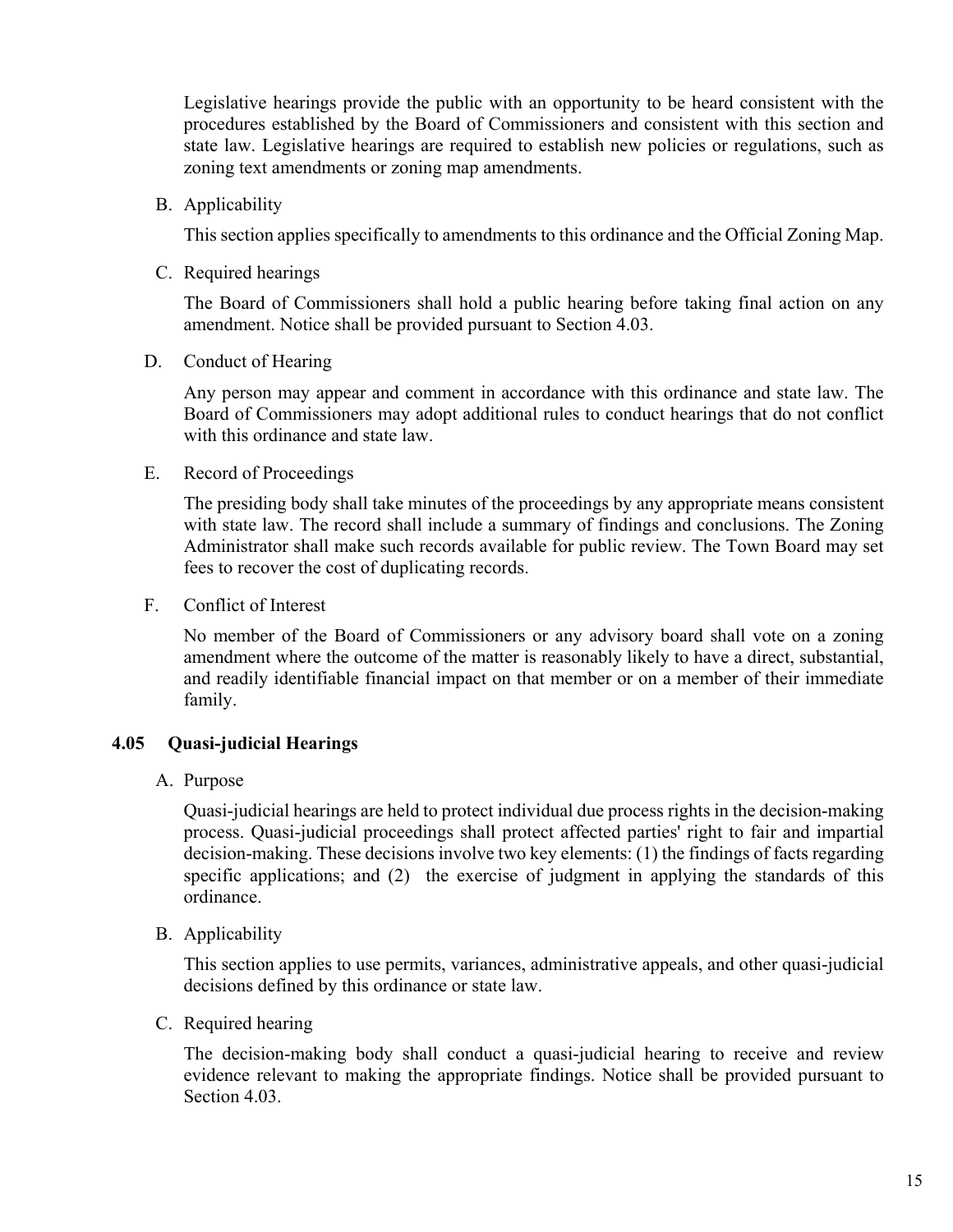## D. Conduct of Hearing

Hearings shall be conducted in a "court-like" fashion. The decision-making body shall act as a panel of judges. Any competent person may present evidence relevant to the findings required in this ordinance. Each speaker shall present testimony under oath and is subject to crossexamination.

The decision-making body may adopt additional rules to conduct its proceedings consistent with this ordinance and state law.

E. Findings

All findings shall be based on facts supported by relevant, substantial, and competent evidence presented at the hearing. Evidence not presented at the public hearing shall not be considered. A written statement of findings shall be adopted with all quasi-judicial decisions.

F. Conflict of Interest

No member of a board exercising a quasi-judicial function shall participate or vote on any matter that would violate a person's right to an impartial decision-maker. Impermissible conflicts of interest apply to members with:

- 1) A fixed opinion held prior to the meeting that is not susceptible to change;
- 2) Undisclosed ex parte communication;
- 3) A close familial, business, or other association with an affected party; or
- 4) A financial interest in the outcome of the case.
- G. Presentation of Evidence

The applicant, the Town, and any person who would have standing to appeal the decision shall have the right to participate as a party at the evidentiary hearing. Other witnesses may present competent, material, and substantial evidence that is not repetitive as allowed by the Board. Objections regarding jurisdictional and evidentiary hearing issues, including but not limited to, the timeliness of an appeal or the standing of a party, may be made to the Board. The Board Chair shall rule on any objections and the Chair's ruling may be appealed to the full Board. These rulings are also subject to judicial review pursuant to N.C.G.S. 160D-1402. Objections based on jurisdictional issues may be raised for the first time on judicial review.

## **4.06 Official Record**

The Zoning Administrator shall retain copies of the application, plans, testimony, correspondence, advisory reports, written minutes, findings and conclusions, permits and certificates, and other associated documentation on file as part of the official records. The records shall be available for public inspection.

## **4.07 Use Permits**

#### A. Applicability

This section applies to applications for Special Use Permits. Special Use Permits shall be decided by the Board of Commissioners.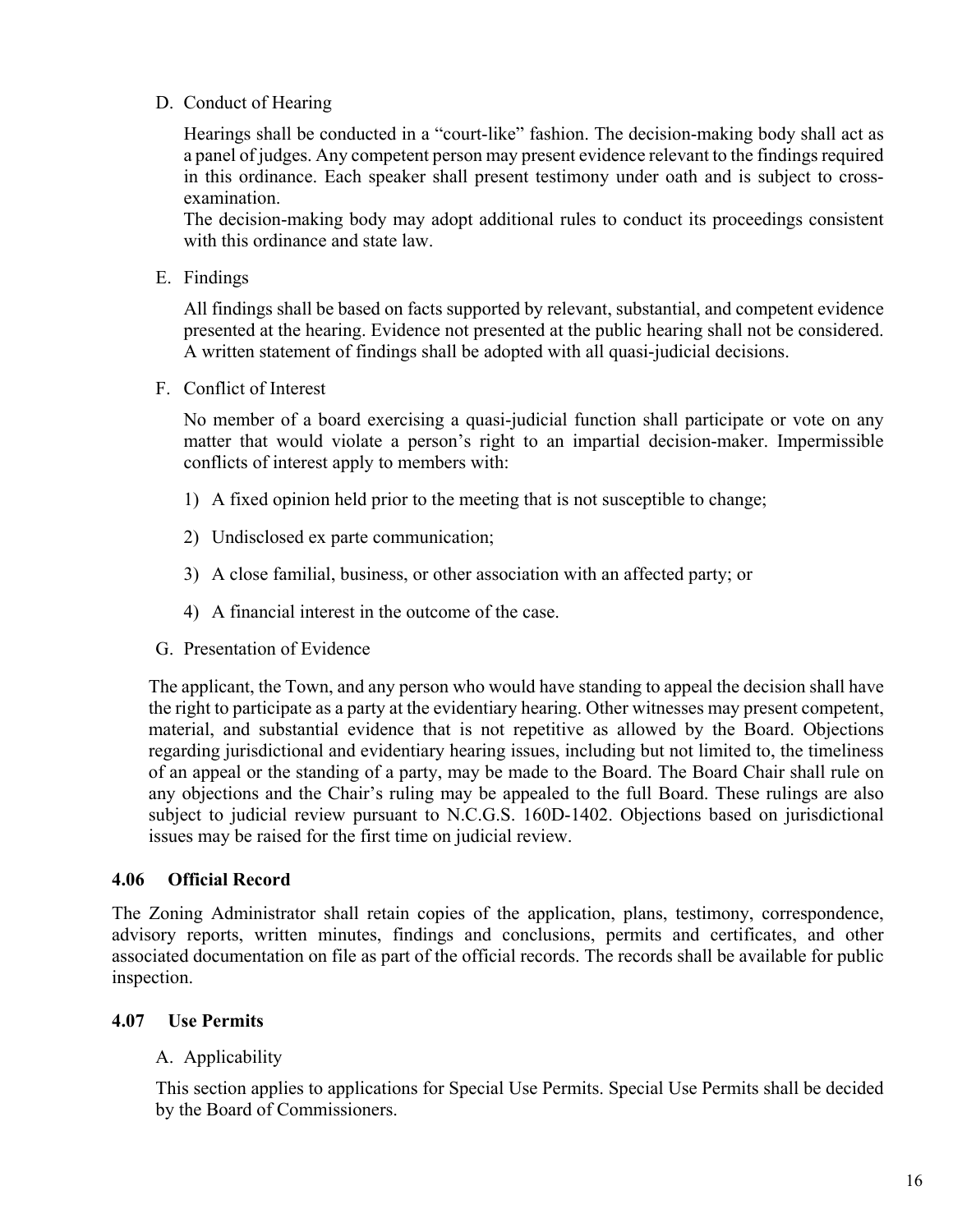## B. Initiation

Application must be filed by the property owner or with the written consent of the property owner pursuant to Section 4.01.

## C. Technical Review

The technical report from the Zoning Administrator shall include a written summary of facts established by the documentation submitted with the application.

## D. Planning Board Recommendation

Applications for special use permits shall be referred to the Planning Board, which shall conduct an advisory review of a Special Use Permit application, and file a written recommendation of its findings to the Board of Commissioners within 30 days from the date of application referral.

#### E. Hearing and Notice

The Board of Commissioners shall conduct a quasi-judicial public hearing pursuant to Section 4.05. Notice shall be sent to the property owner, adjacent property owners, and the applicant.

## F. Action by Decision-Making Body

The decision-making body shall vote to approve, approve with conditions, or deny the application within 45 days after the close of the public hearing. The concurring vote of a simple majority of qualified board members is required to approve a Special Use Permit. Vacant seats and disqualified members are not considered members of the board for voting purposes. The decision-making body may establish its own findings of fact, or adopt the Zoning Administrator's or Planning Board's.

#### G. Required Findings

A Special Use permit shall be approved if the Board of Commissioners finds all four of the following:

- 1) The proposed development complies with the applicable regulations of this ordinance.
- 2) The development is compatible with the general character of the area.
- 3) The development will not adversely affect the value of nearby or adjoining properties.
- 4) The use and development, if developed as proposed, will not be detrimental to public health, safety, and welfare.

#### H. Consideration

In making its decision, the Board of Commissioners should, at a minimum consider:

- 1) The type and intensity of development in relation to adjacent properties.
- 2) The buffer and screening provided between adjacent land uses.
- 3) The capacity of existing infrastructure to serve the proposed use and existing uses.
- 4) The impact proposed use will have on traffic congestion in the vicinity of the proposed development.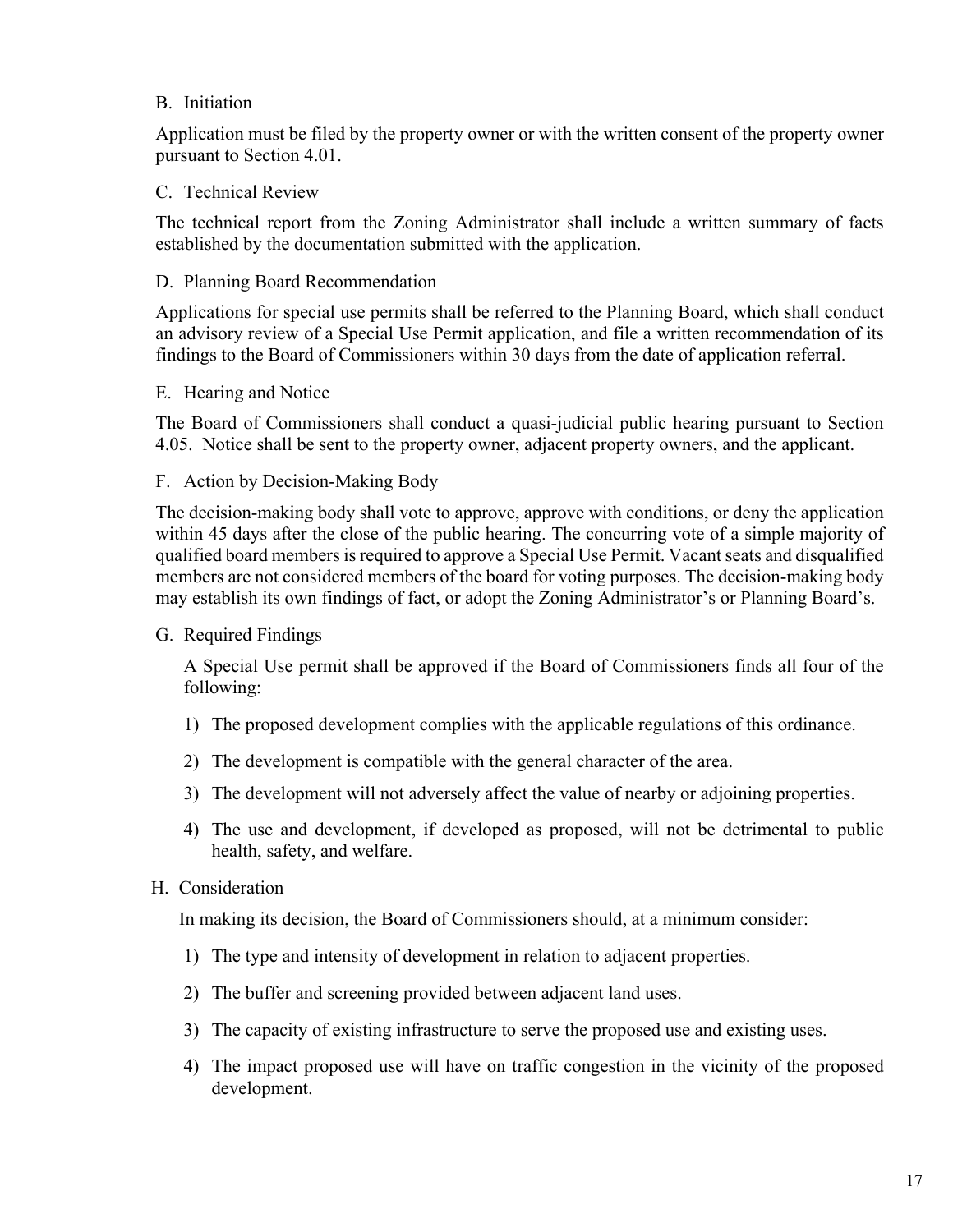- 5) The adverse impact of noise, odor, dust, and other nuisance on neighbors.
- 6) The impact the proposed use will have on the orderly development of adjacent areas.
- I. Conditions for Approval

In approving a Special Use Permit, the Board of Commissioners may impose standards, conditions, or requirements, in addition to or that supersede standards established elsewhere in this ordinance, if it deems it necessary to protect the public health, safety, and welfare, including but not limited to:

- 1) Provision of public improvements to adequately serve the development
- 2) Restrictions on the hours of operation.
- 3) Dedication or reservation of land for public use.
- 4) Provisions for restrictive covenants or easements.
- 5) Special dimensional requirements on lots and structures.
- 6) Require recordation in the Register of Deeds.
- J. Effects of Approval

A Special Use Permit shall authorize the applicant to pursue any permit or certificate required to develop and use the property as approved. If the development is not substantially underway within 2 years after the date of approval, the permit shall lapse. The applicant may ask the decision-making authority for an extension of up to 5 years provided at least 20% of total project cost has been expended. Any period of inactivity of one year or more after the initial 2 years shall cause the permit to lapse.

#### K. Judicial Review

Appeals shall be filed within 30 days from the date the decision is mailed to the applicant with the Granville County Superior Court. Every quasi-judicial decision shall be subject to review by the superior court by proceedings in the nature of certiorari pursuant to N.C.G.S. 160D-402. Appeals shall be filed within the times specified in N.C.G.S. 160D-1405 (d).

## **4.08 Zoning Permits**

#### A. Purpose

The purpose of a zoning permit is to certify that a proposed use and development will comply with the regulations of this ordinance and any quasi-judicial approval.

#### B. Applicability:

No building permit or certificate of compliance shall be issued for any structure or use unless a zoning permit is issued by the Zoning Administrator. No change in use shall be permitted without a zoning permit.

#### C. Initiation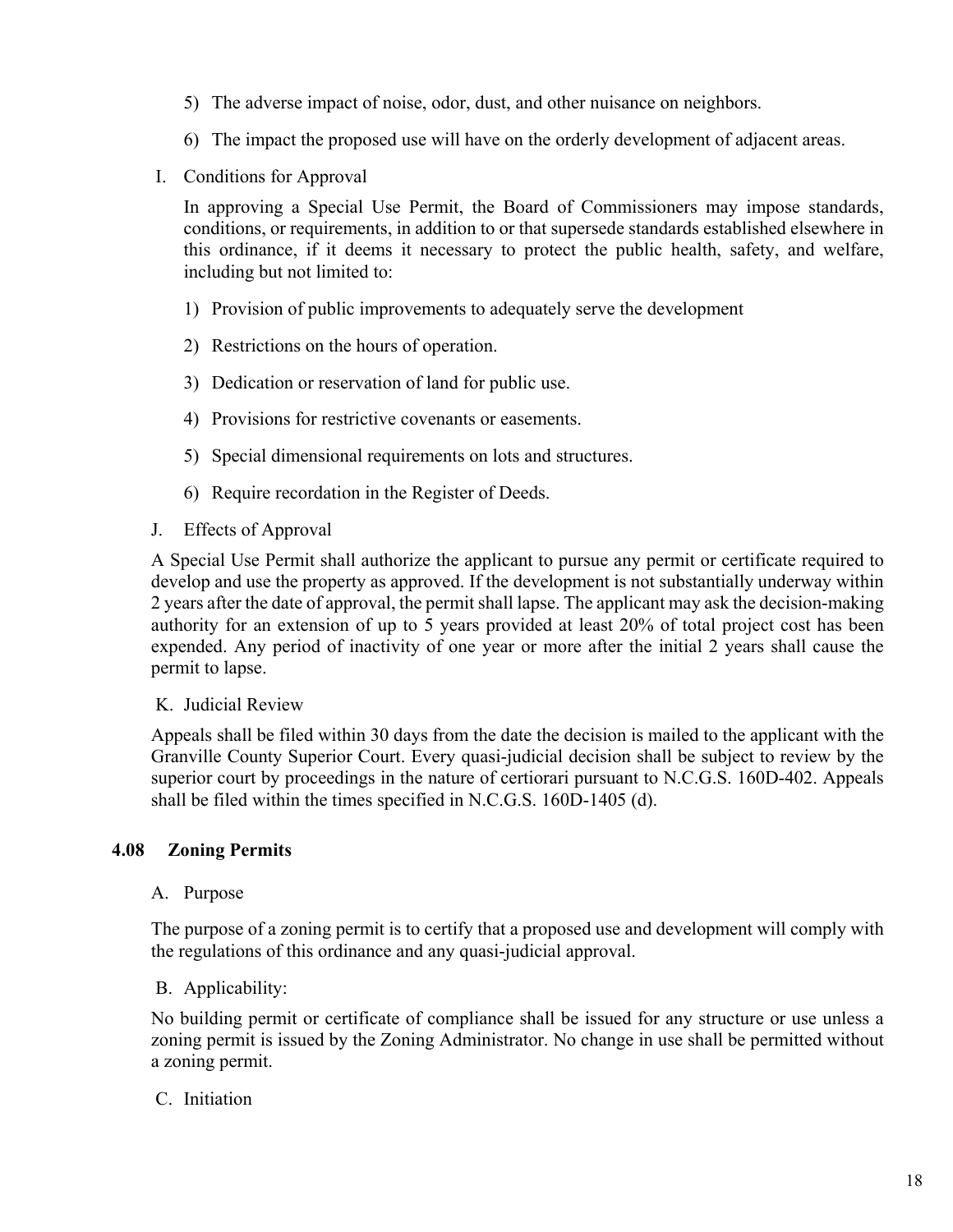An application shall be filed with the written consent of the property owner pursuant to Section 4.01.

- D. Review and Action
	- 1) Review: The Zoning Administrator shall review the application to determine if it complies fully with the regulations of this ordinance and conditions of any quasi-judicial decision, if applicable.
	- 2) Action: Within 10 business days after a sufficient application is filed, the Zoning Administrator shall approve or deny the permit and notify the applicant in writing. If the zoning permit is denied, the notice shall explain why.
	- 3) Finding: A zoning permit shall be issued upon finding that the proposed use and development comply with all applicable provisions of this ordinance and any quasi-judicial approval.
- E. Effect of Approval

A valid permit authorizes the applicant to pursue a building permit and other approvals required to develop and establish the proposed use. A zoning permit shall be valid for 180 days after the date of approval, after which time it shall expire unless substantial development activity authorized by the zoning permit has commenced. A zoning permit does not exempt the applicant from the requirements of other local, state, or federal permitting authorities.

#### **4.09 Variances**

#### A. Purpose

A variance may be considered when the literal interpretation or application of this ordinance creates an unnecessary and unique hardship in making a reasonable use of the property.

#### B. Initiation

Application shall be filed with the written consent of the property owner pursuant to Section 4.01 after a determination by the Zoning Administrator that the proposed development fails to comply fully with the requirements of this ordinance.

#### C. Hearing and Notice

A quasi-judicial public hearing shall be conducted by the Board of Adjustment pursuant to Section 4.05. A mailed notice shall be sent to the applicant, property owner, and the adjacent property owners.

#### D. Action by Board of Adjustment

The Board of Adjustment shall vote to approve or deny the variance within 30 days after the close of the public hearing. The concurring vote of a four-fifth majority of qualified members of the board is required to approve a variance. Vacant seats and disqualified members are not considered members of the board if no qualified alternates are available.

E. Required Findings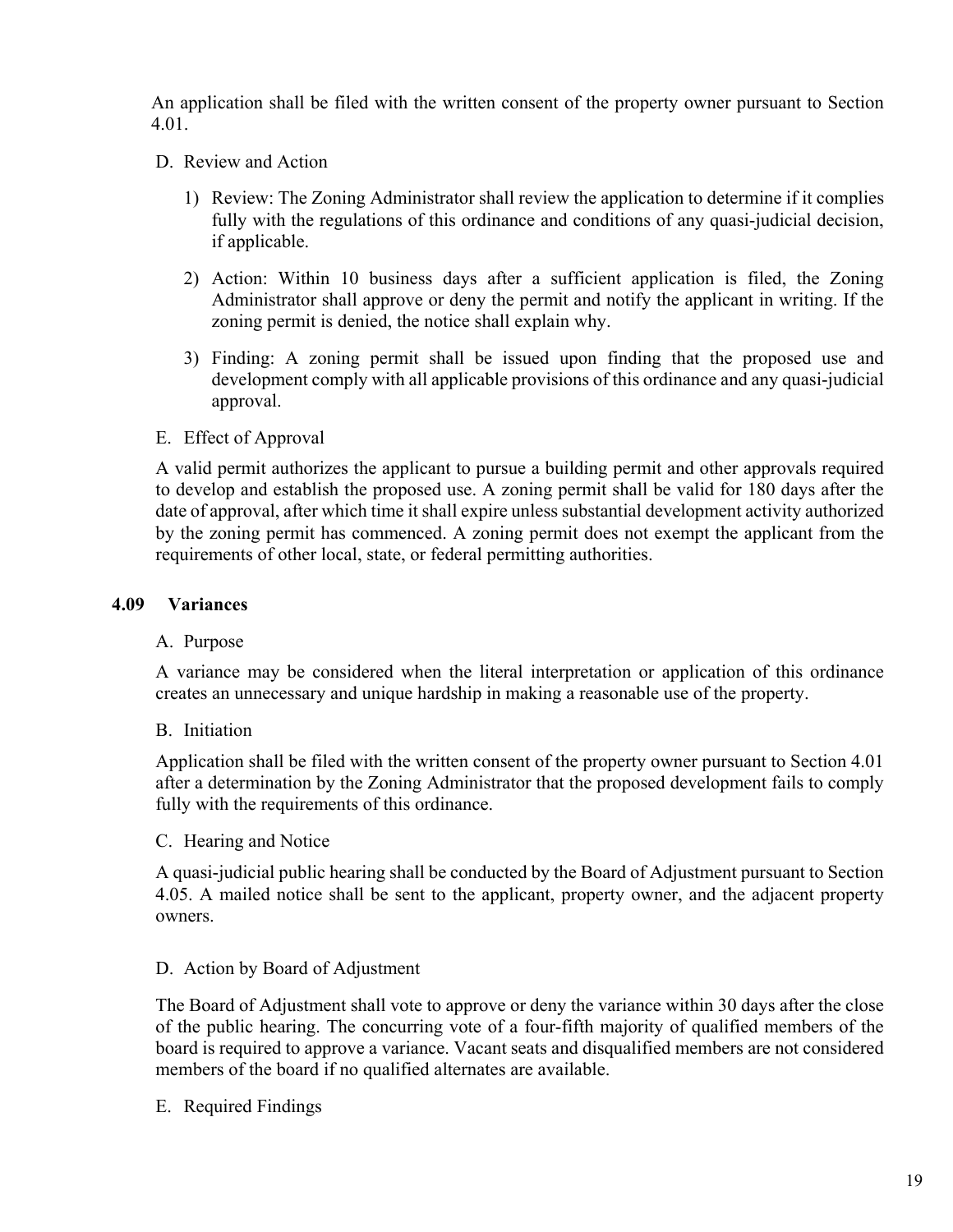A variance shall be issued if the board of adjustment finds all of the following:

- 1) Unnecessary hardship would result from the strict application of the ordinance. It shall not be necessary to demonstrate that, in the absence of the variance, no reasonable use can be made of the property.
- 2) The hardship results from conditions that are peculiar to the property, such as location, size, or topography. Hardships resulting from personal circumstances, as well as hardships resulting from conditions that are common to the neighborhood or the general public, may not be the basis for granting a variance.
- 3) The hardship did not result from actions taken by the applicant or the property owner. The act of purchasing property with knowledge that circumstances exist that may justify the granting of a variance shall not be regarded as a self-created hardship.
- 4) The requested variance is consistent with the spirit, purpose, and intent of the ordinance, such that public safety is secured, and substantial justice is achieved.

## F. Conditions

The Board of Adjustment may impose reasonable conditions to ensure compliance with the required findings above. A variance approved on condition of approval by the Environmental Management Commission or other authority pursuant to state law shall not take effect until and unless said approval is granted.

## G. Environmental Management Commission (Watershed)

If the Board of Adjustment rules in favor of a major variance to the watershed regulations as defined in this ordinance, the Zoning Administrator shall send the record of the hearing, including the board's decision and conditions, to the Environmental Management Commission for its review. If the Commission finds that the application is for a major variance and denies the variance, the variance shall be denied.

## H. Effects of Approval

A variance issued in accordance with this section shall authorize the Zoning Administrator to issue a zoning permit if all other standards and conditions are satisfied.

## I. Judicial Appeal

Appeal shall be filed within 30 days from the date of the decision with the Granville County Superior Court. Any aggrieved person with standing as defined under GS 160D-1402 may file a judicial appeal.

## **4.10 Certificate of Compliance**

## A. Purpose

No land or structure shall be occupied or used until the Zoning Administrator certifies that the use is developed and established in accordance with the approved permit.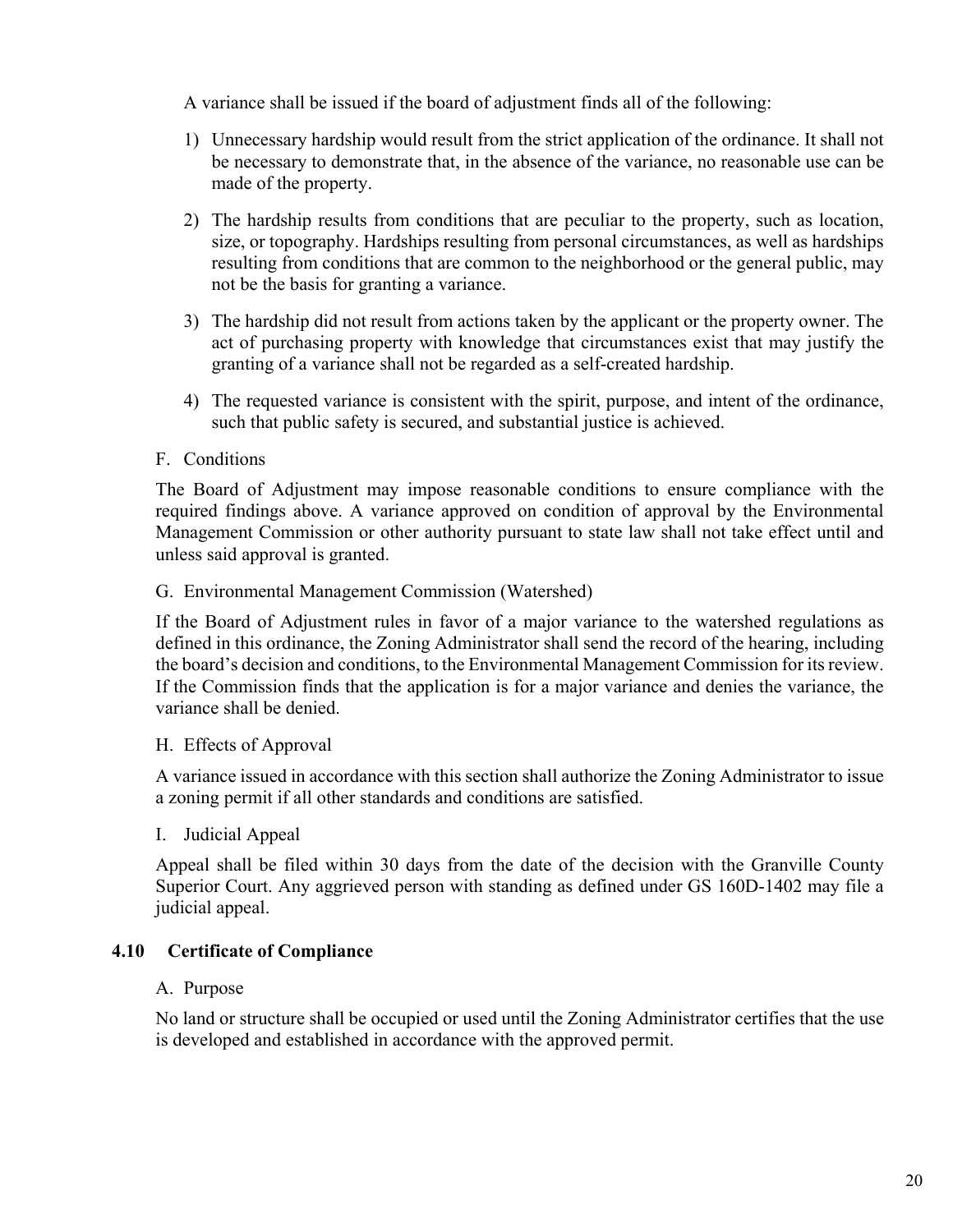## B. Application and Review

The zoning permit application shall serve as the application for a certificate of compliance. The applicant shall notify the Zoning Administrator when the site is ready for inspection. The Zoning Administrator shall inspect the site for compliance with the required findings.

## C. Findings

The Zoning Administrator shall approve the application upon finding that the use and development comply with the approved permit and plans and the applicable conditions of a quasi-judicial approval. Otherwise, the zoning administrator shall notify the applicant in writing why the application was denied.

## D. Appeal

An aggrieved person shall have 30 days from the date of the decision to file an administrative appeal pursuant to Section 4.11.

## **4.11 Administrative Appeal**

## A. Initiation

Any aggrieved person with standing may file an appeal with the Town Clerk. Appeals shall be filed within 30 days from the date of the action alleged to be in error.

## B. Official Records

Upon receipt of a sufficient application, the Town Clerk shall refer the application and any pertinent record to the Board of Adjustment.

## C. Review Hearing

Within 30 days after the application is deemed to be sufficient, the Board of Adjustment shall conduct a quasi-judicial public hearing pursuant to Section 4.05. A mailed notice shall be sent to the applicant and property owner pursuant to Section 4.03.

## D. Action and Findings

- 1) Action: Within 30 days after the hearing, the Board of Adjustment shall vote to reverse, modify, or affirm the decision alleged in error. A concurring vote of a simple majority of board members is required to reverse or modify the decision of the Zoning Administrator. Vacant seats and disqualified members are not considered members of the board for voting purposes.
- 2) Findings: The Board of Adjustment shall reverse or modify the decision if the applicant shows that the Zoning Administrator erred in the interpretation or application of this ordinance. At which time, the Board shall exercise the duties of the Zoning Administrator and make the decision that ought to be made.

#### E. Judicial Appeal

Appeal shall be filed within 30 days from the date of the decision with the Granville County Superior Court. Only a person with standing as defined under GS 160D-102 may file a judicial appeal.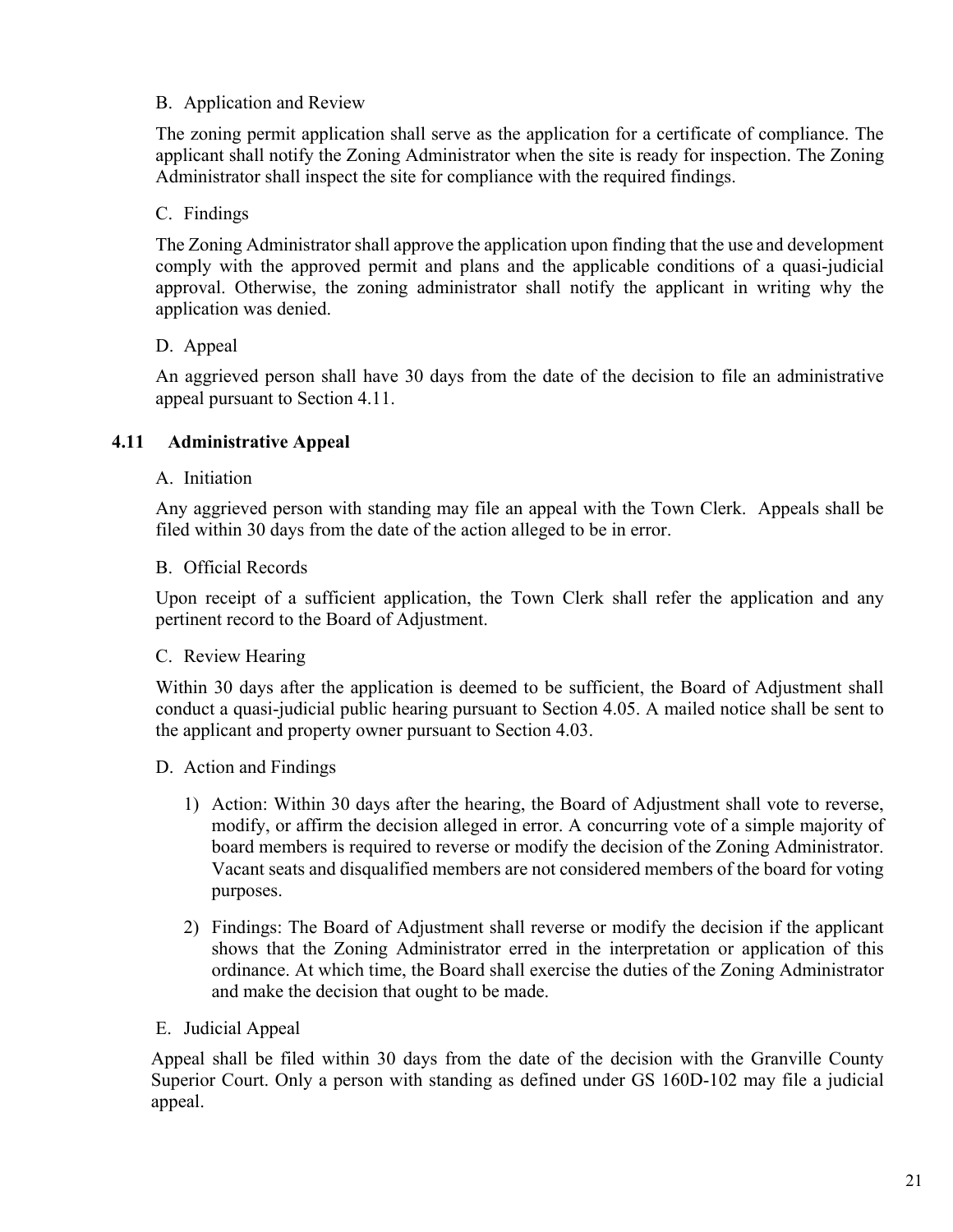## **4.12 Amendments**

## A. Applicability

This section shall apply to any proposed amendment to the text of this ordinance or the official zoning map.

## B. Initiation

Any property owner may propose a text amendment to the Board of Commissioners or Planning Board, but only the Board of Commissioners and Planning Board may initiate a text amendment review. A proposed map amendment may be initiated by the Board of Commissioners or Planning Board, or by application filed with the written consent of the affected property owner pursuant Section 4.01.

#### C. Planning Board Referral

All applications shall be referred to the Planning Board at the next regular meeting held at least 15 days after the application was deemed sufficient.

#### D. Planning Board Recommendation

- 1) Within 30 days of referral, the Planning Board shall consider the application and send its written recommendation to the Board of Commissioners, advising on whether the proposed amendment is consistent with the comprehensive plan and on other matters relevant to the considerations established under paragraph (H) of this section.
- 2) If the Planning Board submits no written recommendation within the allotted 30 days, the Board of Commissioners may hold the required public hearing and take final action without a Planning Board recommendation. The Board of Commissioners is not bound by the recommendation of the Planning Board.
- E. Public Hearing and Notice

Before taking final action on the application, the Board of Commissioners shall conduct a legislative public hearing pursuant to Section 4.04. For map amendments, a mailed notice shall be sent to the owners of adjacent properties within 100 feet of the affected parcels in addition to the applicant and affected property owner.

F. Action by Town Board

After the hearing, the Board of Commissioners may approve the amendment as proposed or modified, deny the amendment, or refer the amendment back to the Planning Board for further study. The concurring vote of a majority of the members of the Board of Commissioners is required to approve the amendment.

G. Statement on Plan Consistency:

Every decision shall include a statement specifying whether the action taken is consistent with the comprehensive plan and why the action is reasonable and in the public interest. The Town Board may adopt the Planning Board's statement or prepare its own.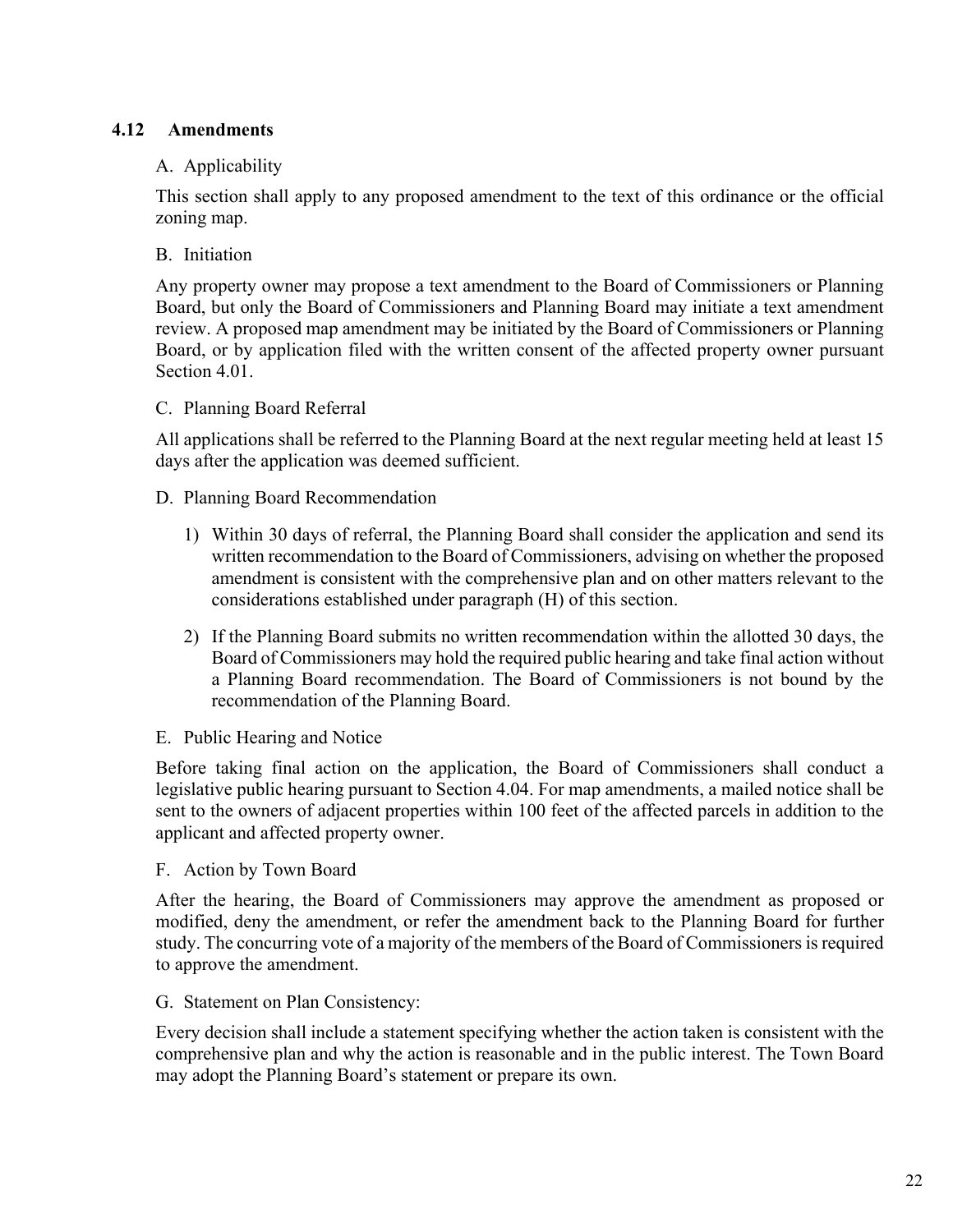## H. Considerations:

The Town Board may approve any amendment it finds to be reasonable and in the public interest. While no one factor controls, the Town Board shall consider at least the following criteria in making its decision.

- 1) Plan Consistency: The proposed amendment is consistent with the goals and objectives of the comprehensive plan as described under Section 1.08.
- 2) Compatibility: The proposed amendment is compatible with the general character of development on adjacent properties.
- 3) Public Services: Adequate public infrastructure is available to provide an acceptable level of service to existing and potential uses.
- 4) Adverse Impacts: The rezoning will not have an unreasonable adverse impact on adjacent properties in terms of property value, noise, traffic, pollution, etc.
- 5) Public Need: An identified public need such as affordable housing, economic development, or public improvements will be addressed by the amendment.
- 6) Suitability: The affected property is generally suitable for the type of uses that could be permitted in the proposed zoning district.
- I. Effect of Amendment:

An amendment authorizes the applicant to pursue development approvals consistent with the standards and procedures established in this ordinance as amended. However, no amendment shall be applicable or enforceable without the consent of the landowner of affected property with a valid zoning vested right.

J. Judicial Appeal:

Appeals shall be filed with the Granville Superior Court pursuant to N.C.G.S. 160D-601. A cause of action challenging the validity of this ordinance or amendment shall be brought within the time period prescribed by N.C.G.S. 160D-601.

## **4.13 Site Specific Development Plan**

#### A. Applicability

This section applies to landowners seeking to establish a zoning statutory vested right as described in Article 2.

B. Establishment:

A statutory vested right may be established for a zoning permit upon Board of Commissioners approval of a site specific development plan after a quasi-judicial public hearing held pursuant to Section 4.05. A Special Use Permit shall be regarded as a site specific development plan upon approval.

C. Findings and Conditions: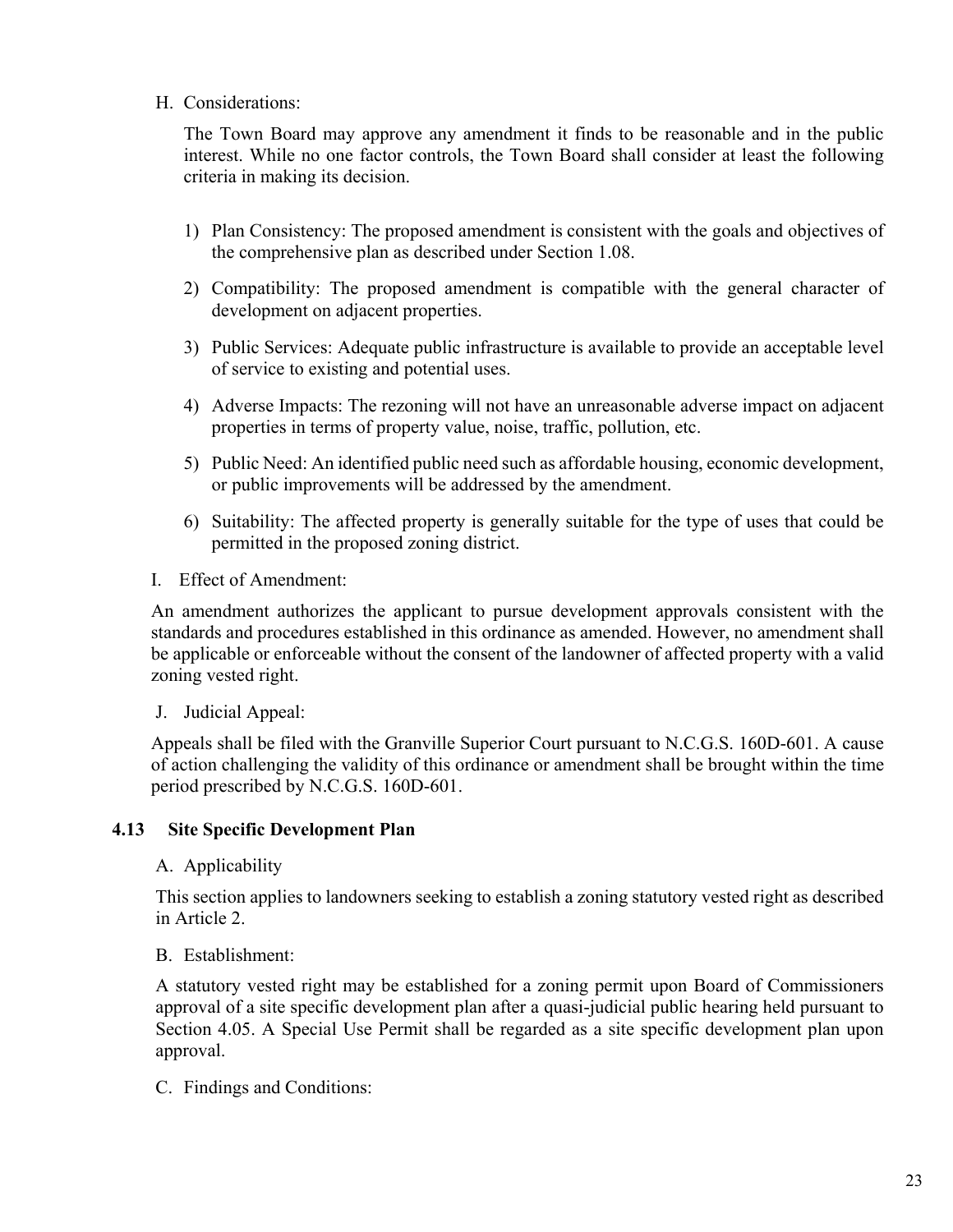A site specific development plan may be approved upon such terms and conditions the Board of Commissioners finds reasonably necessary to protect the public health, safety, and welfare. Failure to abide by such terms and conditions shall forfeit the statutory vested right. Approval on condition that a variance is obtained shall not confer a vested right until and unless said variance is obtained. Such a condition shall not infer that a variance will be granted absent an appropriate finding of fact.

## D. Amendment:

An amendment to the site specific development plan shall not extend the vesting period unless expressly provided at the time the amendment is approved.

## **4.14 Enforcement and Remedies**

## A. Purpose

This section is established to enforce and correct violations of this ordinance as authorized by GS 160A-174, 160A-175, 160A-193, and other applicable provisions of state law. Its intent is to ensure that uses, structures and lots comply with this ordinance at all times; and to encourage voluntary corrections of violations when possible.

## B. Violations

- 1) Failure to Comply: Failure to comply with any provision of this ordinance or the conditions of an approved permit at any time is a violation of this Ordinance, subject to the penalties and remedies provisions of this Section.
- 2) Complaint: Any person may file a complaint with the Zoning Administrator to allege a violation. Such a complaint shall state the condition that is alleged to be a violation.
- 3) Inspection: When a violation is alleged or observed, the Zoning Administrator shall investigate, and if substantiated, shall issue a written notice of violation to the offender.
- 4) Notice of Violation
	- a) The initial notice shall state: (1) the nature of the violation; (2) the provision of this ordinance violated; (3) the actions required to correct the violation; (4) the deadline to voluntarily correct the violation or file an appeal pursuant to Section 4.11.
	- b) A final notice of violation, which may be the initial notice, shall state the remedies and penalties that may be applied to enforce this ordinance if the violation is not voluntarily corrected.
- C. Remedies & Penalties

The Zoning Administrator shall take appropriate action to abate a violation and insure compliance with this ordinance. The remedies and penalties in this section are listed in their preferred but not required sequence of application.

1) Civil Remedies: In addition to the remedies cited in this ordinance and pursuant to GS 160A- 175, any person who violates this ordinance may be fined a civil penalty of \$100 for each day a violation continues after the deadline set in the notice of violation. The Town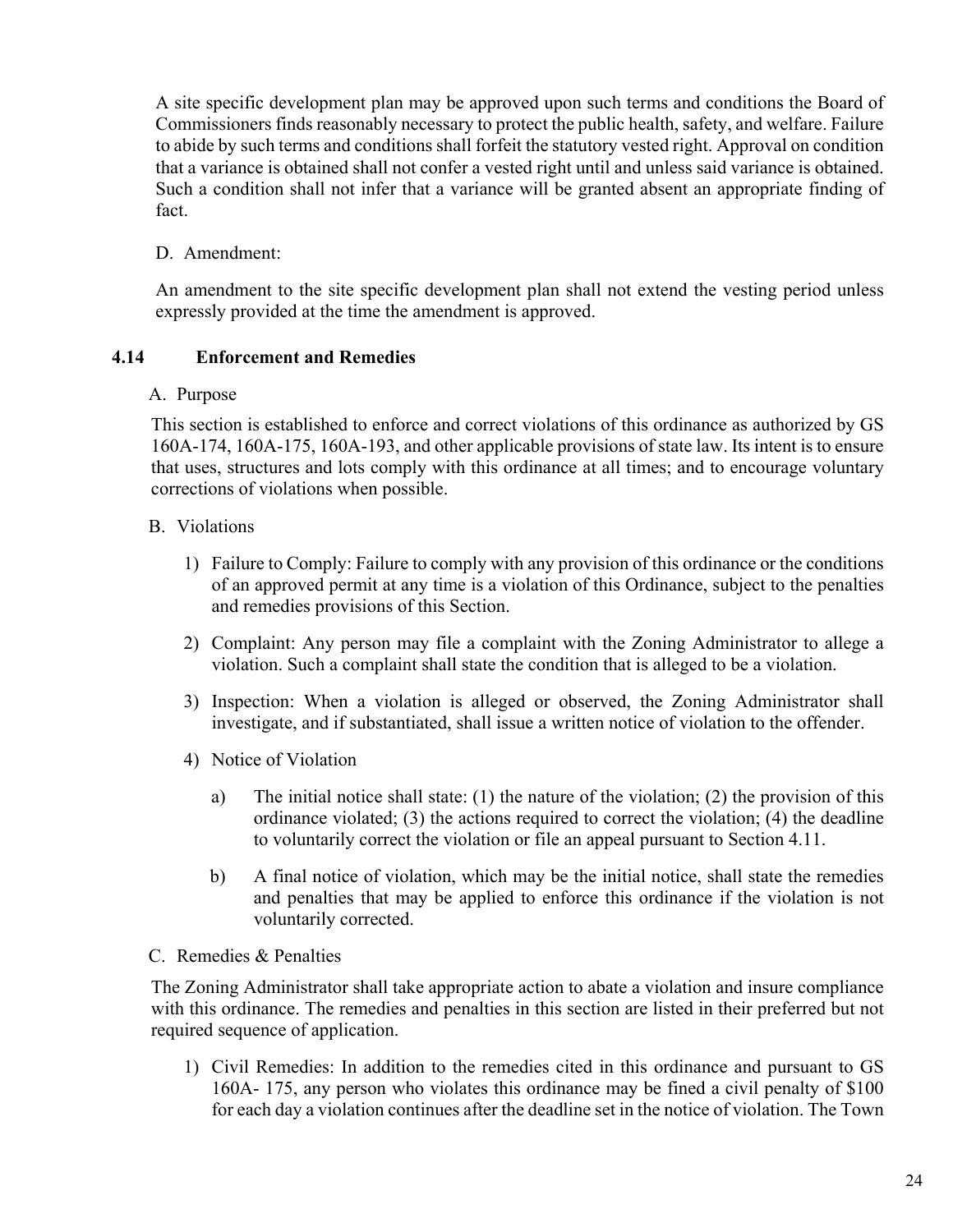may seek to recover the fine together with all costs by filing a civil action in the nature of a suit to collect a debt.

- 2) Stop-Work Order: The Zoning Administrator may issue a Stop-Work Order for work associated with an approved permit. The reasons for the order and the action required to resume work shall be stated.
- 3) Permit Revocation: A permit may be revoked upon finding that it was issued in reliance on false statements or misrepresentation, that work associated with the permit is in substantial departure from the approved zoning permit, or a permit has been issued in violation of this ordinance. A written notice of revocation shall be sent to the permit holder.
- 4) Injunction: An application for a mandatory or prohibitory injunction ordering the offender to correct the unlawful condition or cease the unlawful activity may be filed with the appropriate court. It may be filed before or after all other remedies are applied.
- 5) Order of Abatement: In addition to an injunction, the Town may apply to the court for an Order of Abatement to direct that:
	- a) Buildings or other structures on the property be closed, demolished, or removed;
	- b) Fixtures, furniture or other moveable property be removed;
	- c) Improvements, alterations, or repairs be made; or
	- d) Other actions are taken to bring the property into compliance with this Ordinance.
- 6) Equitable Remedy: The Town may apply to a court of law for appropriate equitable remedy to enforce this Ordinance. The fact that other remedies are available under general law or this Ordinance shall be no defense to the Town's application for equitable relief.
- D. Repeat Violations:

If an offender repeats a violation within a two-year period, the Town may begin at the point of enforcement where the previous violation was resolved.

## **4.15 Split Jurisdiction**

If a parcel of land lies within the planning and development regulation jurisdiction of more than one local government, the Town of Stem and Granville County may by mutual written agreement and with the written consent of the landowner assign exclusive planning and development regulation jurisdiction for the entire parcel to either the town or the county. Such a mutual written agreement shall only be applicable to development regulations and shall not affect taxation or other non-regulatory matters. The mutual agreement shall be evidenced by a resolution formally adopted by each governing board and recorded with the Granville County register of deeds within 14 days of the adoption of the last required resolution.

## **4.16 Pending Jurisdiction**

After consideration of a change in local government jurisdiction has been formally proposed, the local government that is potentially receiving jurisdiction may receive and process proposals to adopt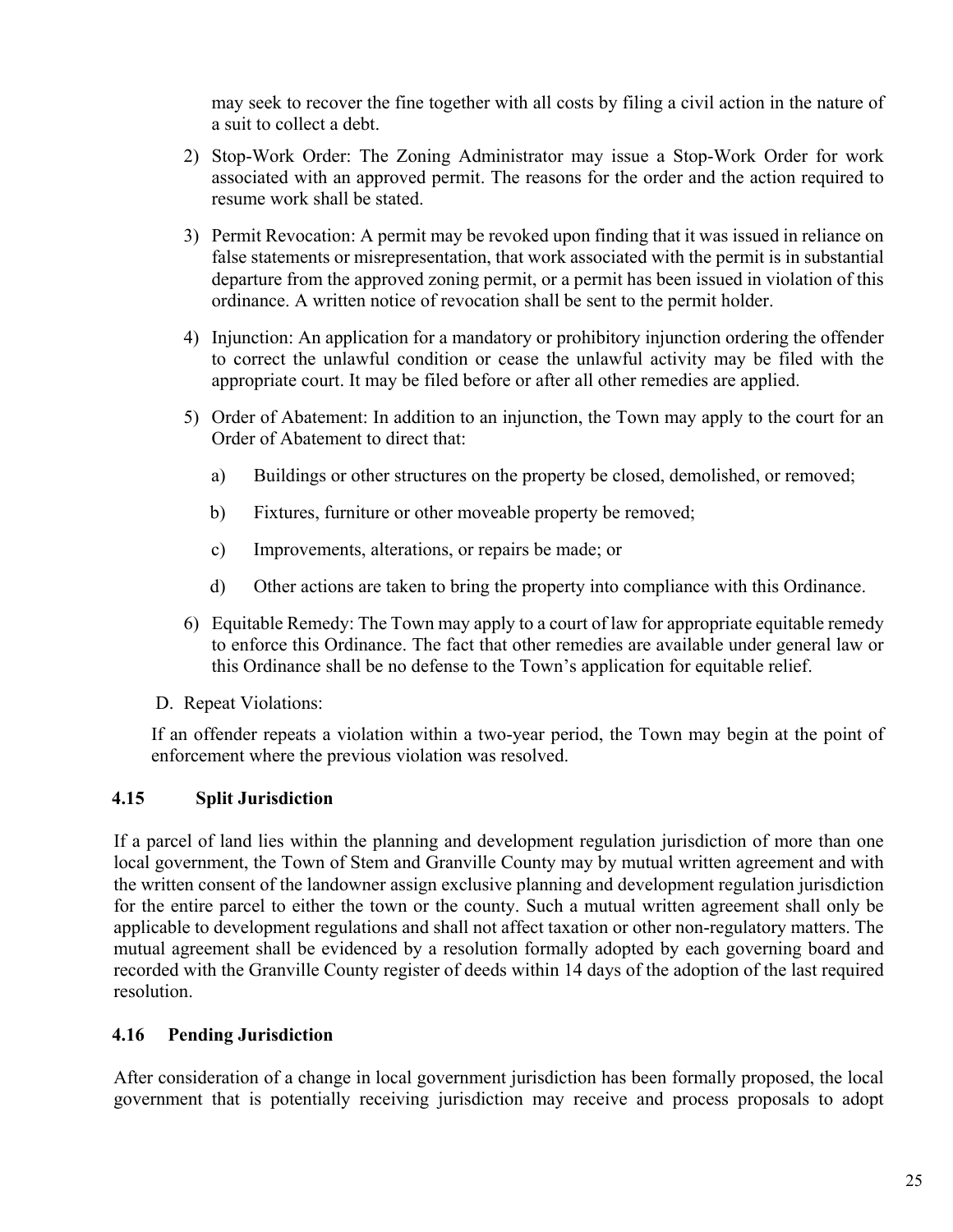development regulations and any application for development approvals that would be required in that local government if the jurisdiction is changed. No final decisions shall be made on any development approval prior to the actual transfer of jurisdiction. Acceptance of jurisdiction, adoption of development regulations, and decisions on development approvals may be made concurrently and may have a common effective date.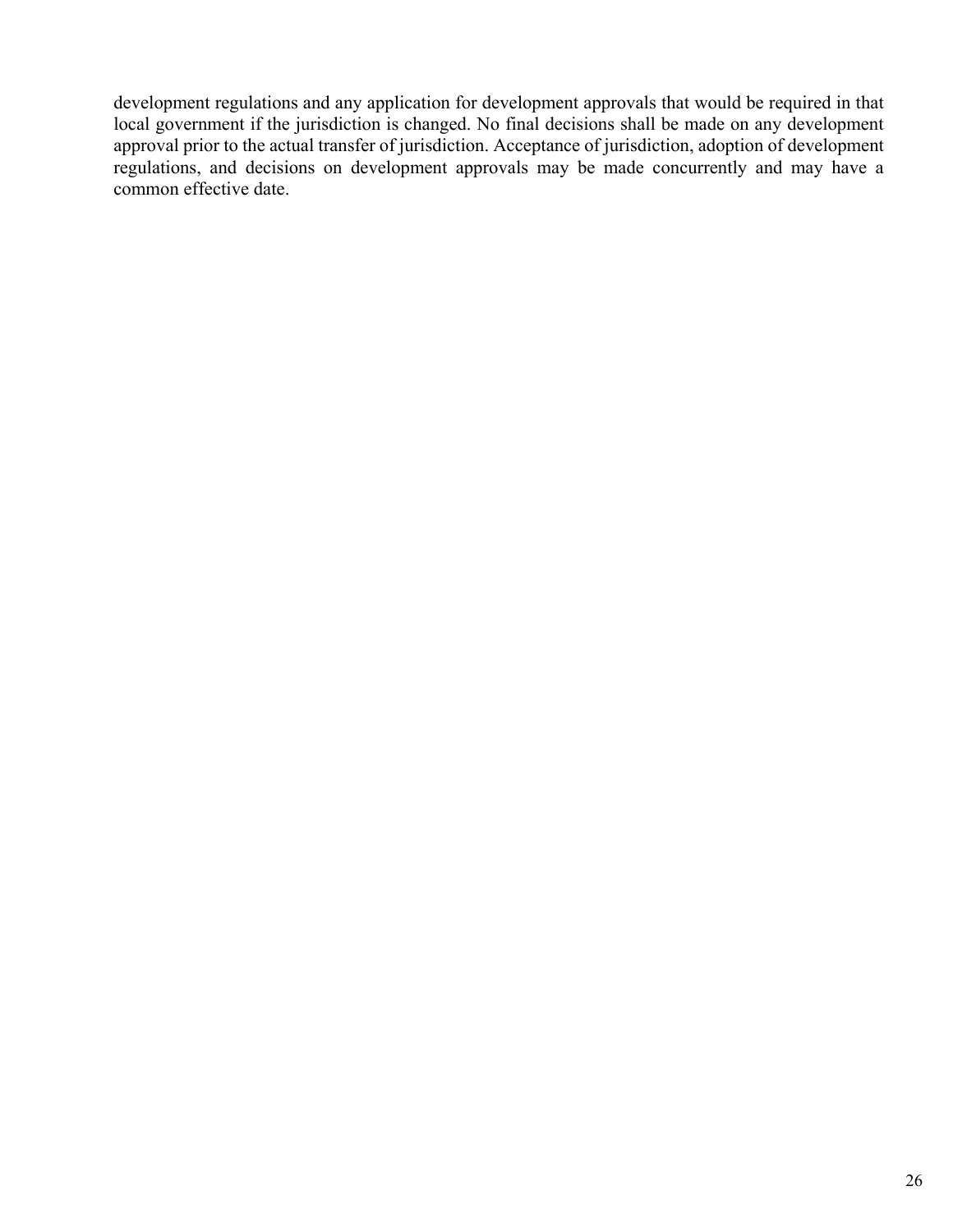# **Article 5. Zoning Districts**

## **5.01 Purpose**

This Article establishes various zoning districts deemed suited to carry out the purpose of this Ordinance and to implement the comprehensive plan. Each district has corresponding regulations (Article 7: District Regulations) on the construction, alteration, repair, or use of buildings, structures, and lands within the Town's jurisdiction.

## **5.02 Establishment of Zoning Districts**

#### A. Use District

The Town's territorial jurisdiction is divided into various residential and nonresidential districts that establish the types of uses permitted in each district.

## B. Overlay Districts

Overlay districts apply to special situations that require additional regulations to protect the public health, safety, and welfare. Overlay district regulations are in addition to or in the place of the underlying use district regulations.

## C. Establishment of Zoning Districts

The zoning districts and their purpose are established in the following table.

| <b>Abbreviation</b>  | <b>Title</b>                         | <b>Purpose</b>                                                                                                                                                                          |
|----------------------|--------------------------------------|-----------------------------------------------------------------------------------------------------------------------------------------------------------------------------------------|
| <b>Use Districts</b> |                                      |                                                                                                                                                                                         |
| R <sub>1</sub>       | Single-family Residential            | To accommodate low density single-family<br>residential development and complementary<br>uses compatible with the rural character of<br>Stem.                                           |
| R <sub>2</sub>       | <b>Mixed Residential</b>             | To allow a compatible mix of attractive<br>housing types and neighborhoods with<br>convenient access to amenities that enhances<br>the quality of life of residents.                    |
| CC                   | Community Commercial                 | To meet the retail and service needs of the<br>community and promote economic<br>opportunities for locally-owned businesses in<br>the downtown core.                                    |
| MU                   | Mixed Use Residential and Commercial | To allow for higher density multifamily<br>housing and more parking intensive business<br>opportunities than are feasible in the<br>downtown core.                                      |
| LI                   | Light Industrial                     | To accommodate light industrial and<br>warehousing activities that provide quality<br>job opportunities to residents, expand the<br>local economy, and preserve community<br>resources. |
| <b>OC</b>            | Open Space & Conservation            | To preserve and protect environmentally<br>sensitive lands, or properties already under<br>public or private ownership otherwise<br>restricted by conservation easements.               |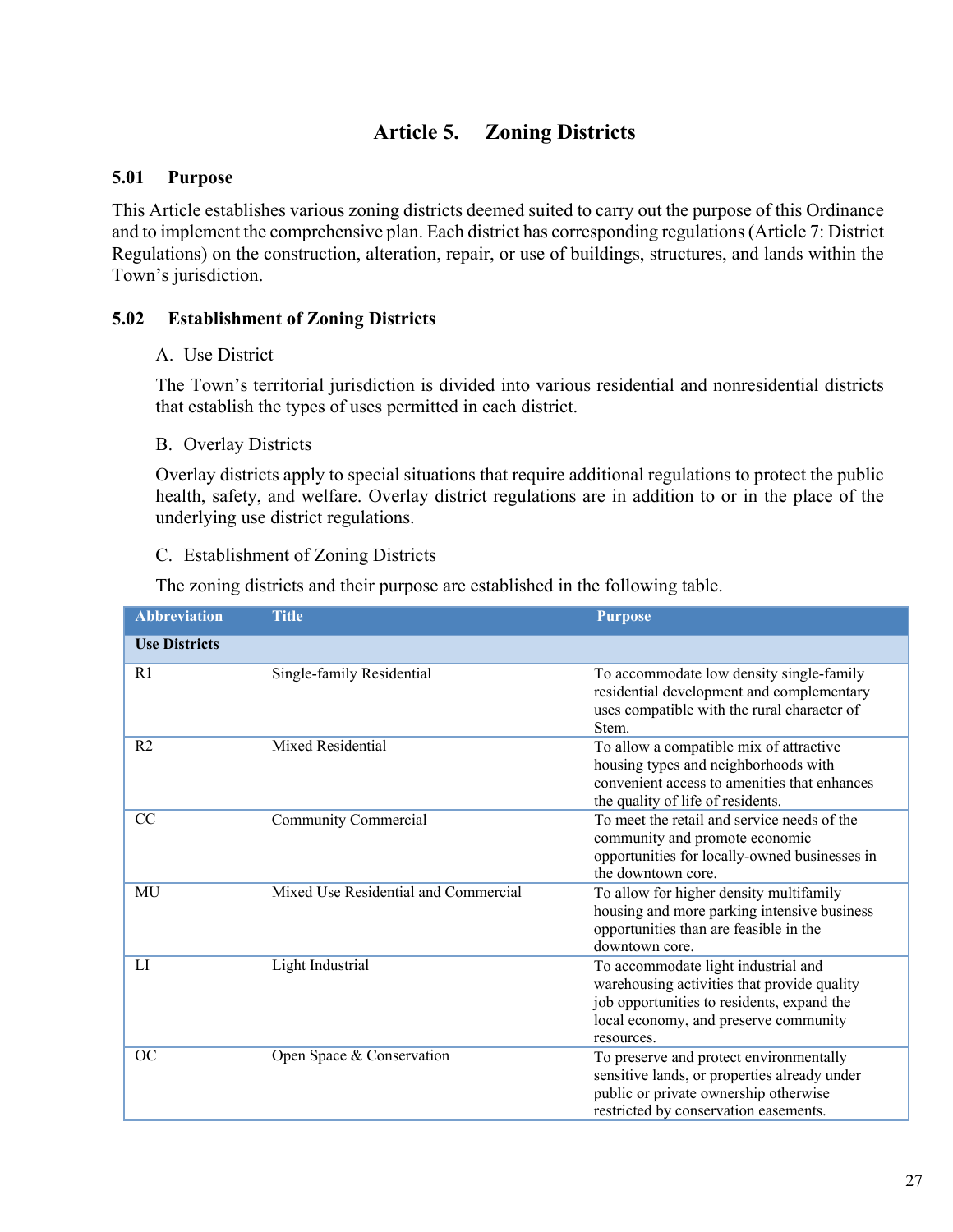| <b>Overlay Districts</b> |                           |                                                                                                                                                                                                                                                        |
|--------------------------|---------------------------|--------------------------------------------------------------------------------------------------------------------------------------------------------------------------------------------------------------------------------------------------------|
| WS-II                    | WS-II Watershed           | To protect the public health, safety, and<br>welfare and to implement the Watershed<br>Protection Rules in Chapter 143, Article 21<br>of the General Statutes as they apply to the<br>jurisdictional boundary of this ordinance.                       |
| <b>MHP</b>               | Manufactured Home Park    | To provide affordable housing opportunities<br>in a quality living environment for all<br>residents, to protect the character and property<br>values of nearby residential areas, and<br>promote the health, safety, and welfare of<br>park residents. |
| <b>SFHA</b>              | Special Flood Hazard Area | To promote the public health, safety and general<br>welfare by minimizing public and private losses<br>due to flood conditions in specific areas.                                                                                                      |

## **5.02.1 Conditional Zoning Districts**

#### A. Purpose

Conditional Zoning Districts are zoning districts in which the development and use of the property is subject to predetermined standards and rules, regulations, or other conditions imposed as part of the legislative decision creating the district and applying it to the particular property. A conditional zoning district allows particular uses to be established only in accordance with specific standards and conditions pertaining to each individual development project. Some land uses are of such a nature or scale that they have significant impacts on both the immediate surrounding area and on the entire community, which cannot be predetermined and controlled by general district standards. There are also circumstances in which a general district designation allowing such a use by right would not be appropriate for a particular property even though the use itself could, if properly planned, be appropriate for the property consistent with the objectives of these regulations, the adopted comprehensive plan, and adopted district and area plans.

- B. There are two types of Conditional Zoning Districts available:
	- 1) Conditional Zoning District Type 1
		- a) Is defined as a conditional zoning district created as a stand-alone district with its own unique conditions. Under a Conditional Zoning District Type 1, an owner would have the freedom to develop his/her own unique list of permitted uses and design standards. It is also understood that such a district would need to be designed so as to maintain the integrity and characteristics of the surrounding community as well as conform to the spirit and intent of the Zoning Ordinance. A Conditional Zoning District Type 1 would be most suitable in situations where none of the current conventional Zoning Districts accommodate the desired use(s), such as a large mixeduse planned development in which the owner/developer has a clear vision as to how the property is to be developed.
		- b) Only the property owner(s) of a proposed Conditional Zoning District Type 1 shall be eligible to apply for rezoning to a Conditional Zoning District.
		- c) The owner shall specify the use(s) of the property and shall propose additional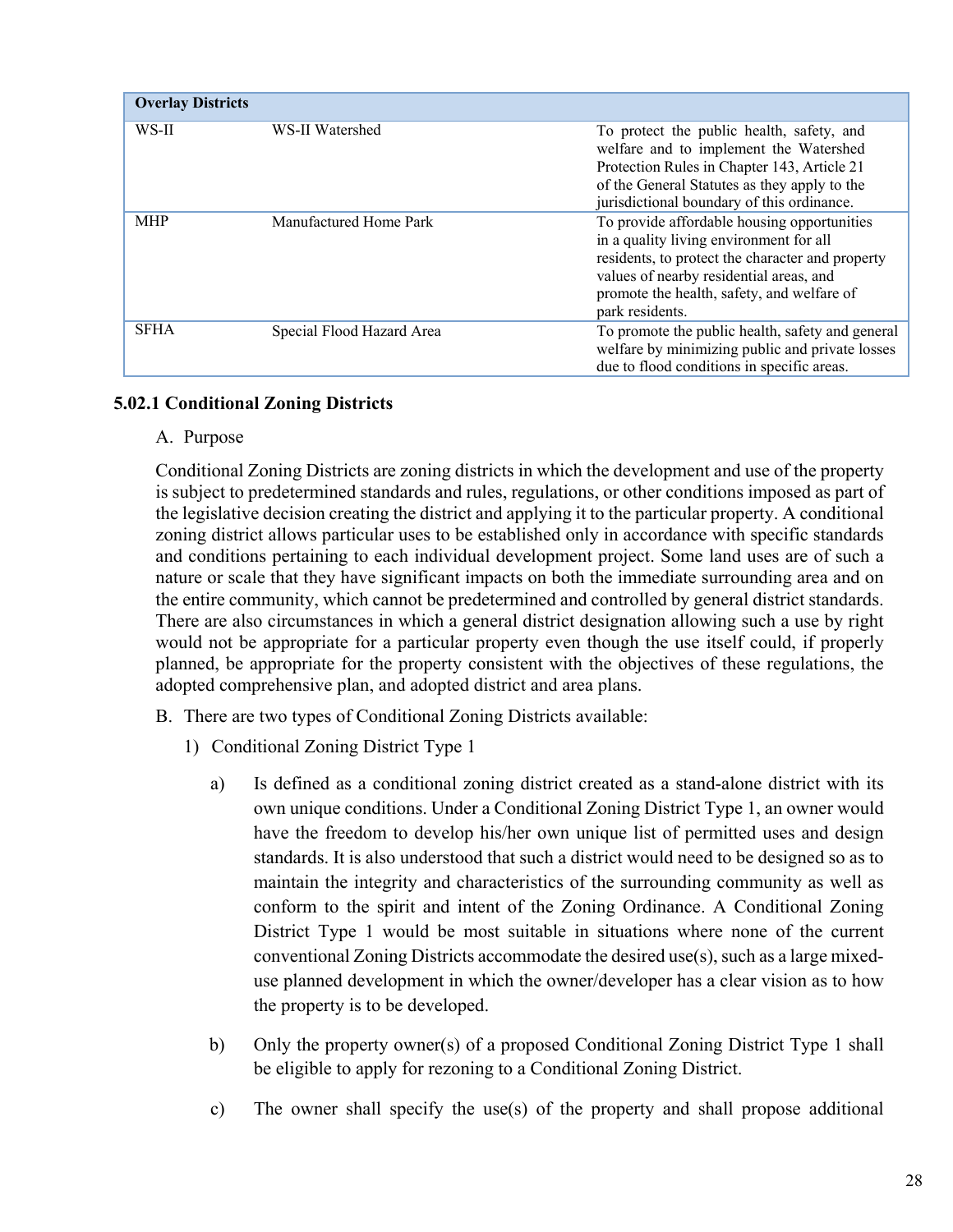conditions to ensure compatibility between the development and the surrounding neighborhood. The conditions shall include all of the following (as applicable):

- i. The location on the property of the proposed use(s);
- ii. The number of dwelling units and the gross floor area of all commercial or other non-residential use(s);
- iii. The location and extent of supporting facilities such as parking lots, driveways, and access streets;
- iv. The location and extent of buffer areas and other special purpose areas;
- v. The timing or phasing of development;
- vi. The location and extent of rights-of-way and other areas to be dedicated for public purposes;
- vii. And any other such conditions the applicant may wish to propose.
- d) The application shall include a Site Plan and detailed narrative text that specifies the conditions that will govern the development and use of the property.
- e) It is required that applicants consult with the Stem Planning Board prior to submission of an application for a Conditional Zoning District. The Planning Board can assist the applicant in determining preliminary assessments regarding the appropriateness of the proposed conditions with respect to existing zoning and surrounding land use.
- f) Applications for Conditional Zoning Districts shall be submitted and reviewed in the same procedural manner as set forth for a Zoning Map Amendment in Section 4.12 of this Ordinance.
- 2) The Conditional Zoning District Type 2
	- a) The Conditional Zoning District Type 2 is defined as a conditional zoning district created for the purpose of allowing a property owner to place additional conditions upon an existing, equivalent conventional, general use zoning district. For example, a Conditional Zoning District Type 2 would be the preferred zoning approach if a petitioner desired to reduce or narrow the number of permitted uses that would otherwise be allowed in a corresponding zoning district that would otherwise be allowed in a corresponding zoning contract, or:
		- i. Impose higher level design standards than that which exists within an equivalent general use zoning district.
		- ii. Conditional Zoning District Type 2 would also be practical in situations where a petitioner desires to install or construct additional buffers or other physical features that would serve to increase the protection afforded neighboring properties and/or the appearance of the proposed development.
	- b) Only the property owner(s) of a proposed Conditional Zoning District Type 2 shall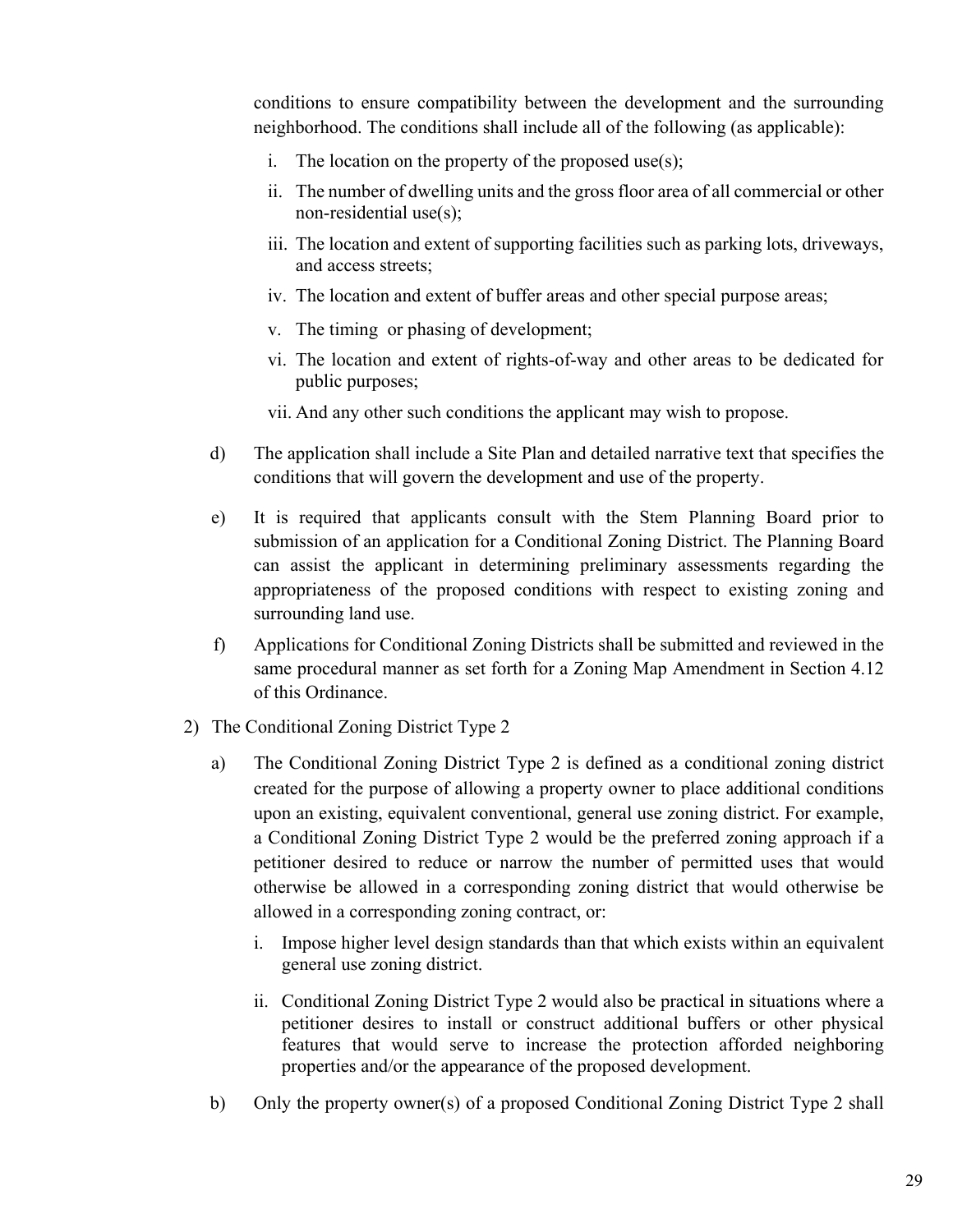be eligible to apply for rezoning to a Conditional Zoning District.

- c) The owner shall specify the use(s) of the property and shall propose additional conditions to ensure compatibility between the development and the surrounding neighborhood. The conditions shall include all of the following (as applicable):
	- i. The location on the property of the proposed use(s);
	- ii. The number of dwelling units or gross floor area of all commercial or nonresidential uses;
	- iii. The location and extent of supporting facilities such as parking lots, driveways, and access streets;
	- iv. The location and extent of buffer areas and other special purpose areas;
	- v. The timing or phasing of development;
	- vi. The location and extent of rights-of-way and other areas to be dedicated for public purposes;

vii. And any other such conditions the applicant may wish to propose.

- d) It is required that applicants consult with the Stem Planning Board prior to submission of an application for a Conditional Zoning District. The Planning Board can assist the applicant in determining preliminary assessments regarding the appropriateness of the proposed conditions with respect to existing zoning and surrounding land use.
- e) Applications for Conditional Zoning Districts shall be submitted and reviewed in the same procedural manner as set forth for a Site Specific Development Plan in Section 4.12 of this Ordinance.
- 3) Scope of Approval
	- a) Any conditions in association with a Conditional Zoning District and so authorized shall be perpetually binding upon the property included in such Conditional Zoning District unless subsequently changed or amended as provided for in this Article.
	- b) The applicant shall obtain certification of the approval of the Conditional District, and shall record the legal description and accompanying map exhibit/site plan in the office of the Register of Deeds of Granville County.
	- c) If for any reason any condition imposed pursuant to these regulations is found to be illegal or invalid, or if the applicant should fail to accept any of the conditions of approval, the Conditional Zoning District shall be deemed null and void and the governing body shall initiate proceedings to rezone the property to its previous zoning classification. Continued or repeated violation of the conditions in an approved Conditional Zoning District shall constitute an applicant's failure to accept said conditions.
	- d) Any violation of a condition in an approved Conditional Zoning District shall be treated the same as any other violation of this Ordinance and shall be subject to the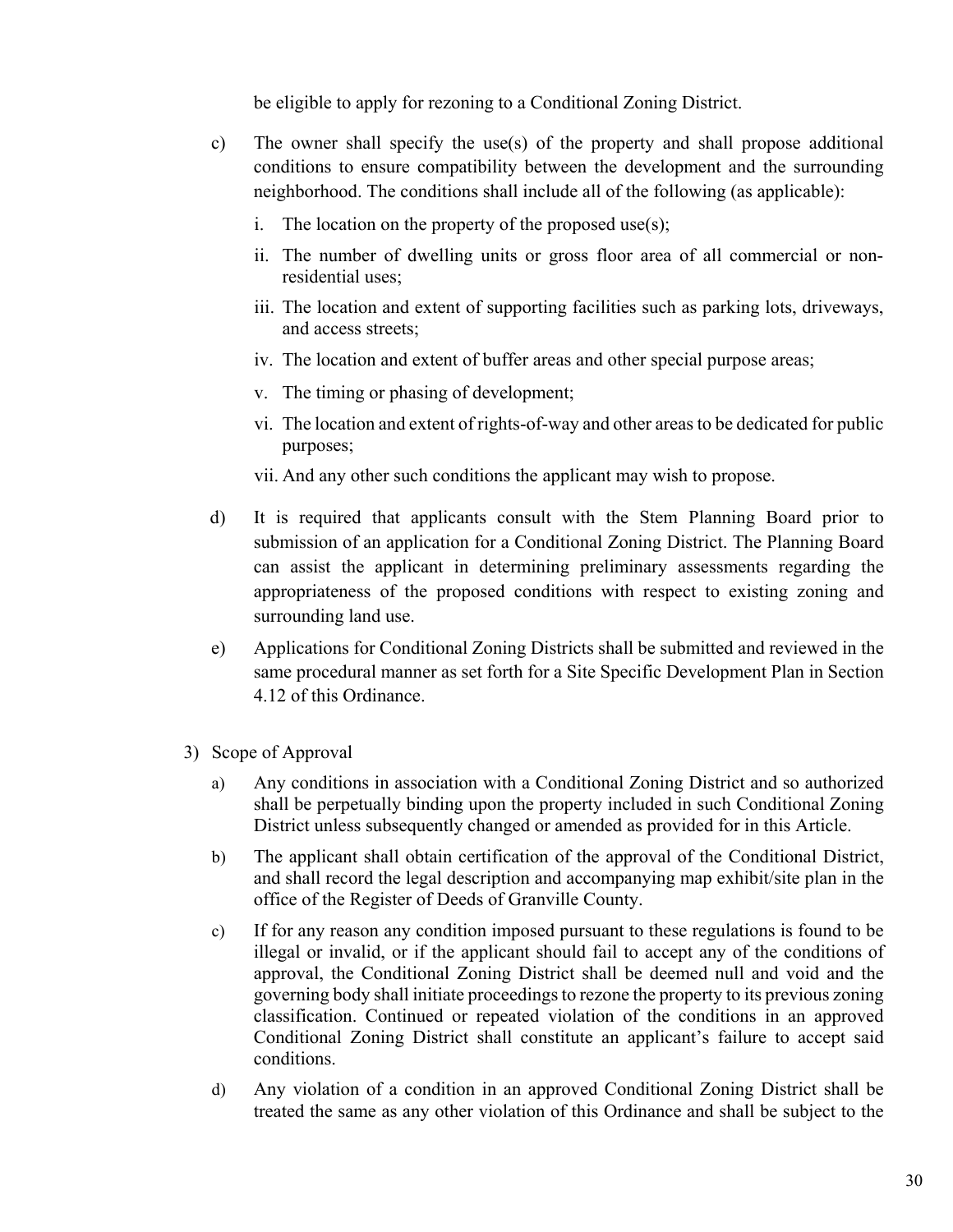same remedies and penalties as any such violations.

e) The approval of a zoning map or text amendment does not authorize any development activity.

## **5.02.2 Conservation Design for Residential Districts R1 & R2**

- A. Purpose
	- 1) In accordance with Objective 2A of the Town of Stem Town Plan 2040, the purposes of this design philosophy is to provide flexibility in the design of residential development, as follows:
	- 2) To conserve open land, including those areas containing unique and sensitive natural features such as woodlands, wildlife corridors, streams, floodplains and wetlands, by setting them aside from development;
	- 3) To provide greater design flexibility and efficiency in the siting of services and infrastructure, including the opportunity to reduce length of roads, utility runs, and the amount of paving required for residential development;
	- 4) To reduce erosion and sedimentation by the retention of existing vegetation;
	- 5) To implement adopted municipal policies to conserve a variety of irreplaceable and environmentally sensitive resource lands, including provisions for reasonable incentives to create a greenway and/or open space system for the benefit of present and future residents;
	- 6) To implement adopted land use, transportation, and community policies, as identified in the Town's Comprehensive plan;
	- 7) To protect areas of the Town for continued or future agricultural use, by conserving blocks of land large enough to allow for efficient farm operations;
	- 8) To create neighborhoods with direct visual access to open land, with amenities in the form of neighborhood open space and create an interconnected trail network within the Town's zoning limits.
	- 9) To provide for the conservation and maintenance of open land within the Town to achieve the above-mentioned goals and for active or passive recreational use by residents;
	- 10) To provide multiple options for landowners in order to minimize impacts on environmental resources (sensitive lands such as wetlands, floodplain, and) and disturbance of natural or cultural features;
	- 11) To provide standards reflecting the varying circumstances and interests of individual landowners, and the individual characteristics of their properties; and
	- 12) To conserve scenic views and elements of the municipality's rural character, and to minimize perceived density, by minimizing views of new development from existing roads.
- B. In order to achieve these purposes, this Section provides for flexibility in designing new residential subdivisions by allowing two forms of "by-right" development referred to as "options", as summarized below:
	- 1) Option One: Basic Conservation, providing for residential uses at the density permitted by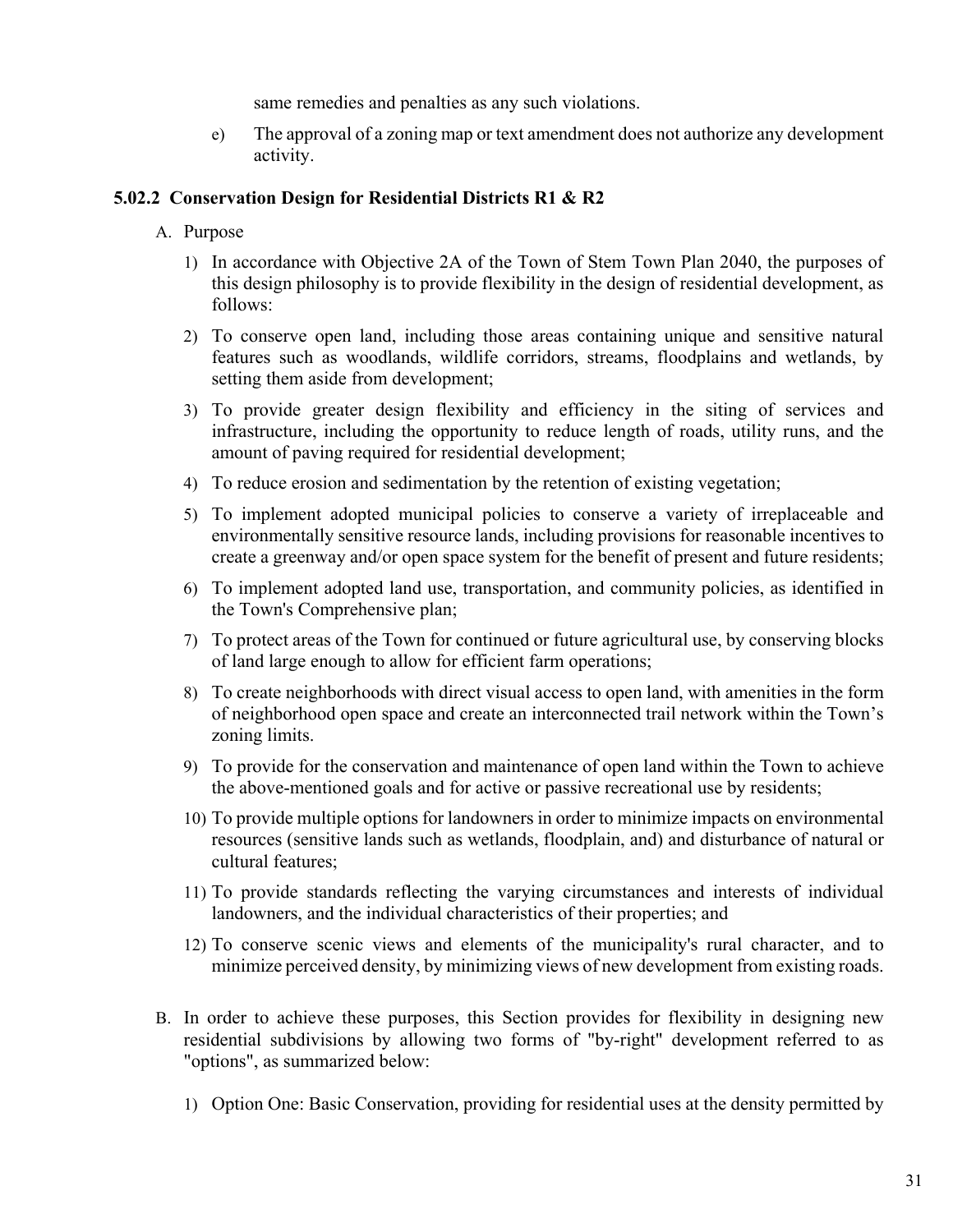the underlying zoning. One dwelling unit per acre and not exceeding twelve percent (12%) built-upon area for the entire development project. This option shall be allowable for all residential development of five (5) acres or fewer.

- 2) Option Two: Enhanced Density with Greater Conservation, providing for higher density residential uses. A maximum of two dwelling units per acre not exceeding twenty-four percent (24%) built-upon area for the entire development project. This option shall be allowable for all residential development, and required for all residential development of more than five (5) acres.
- C. General Regulations

The design of all new subdivisions in areas designated R1 or R2 shall be governed by the following minimum standards:

- 1) Ownership: The tract of land may be held in single and separate ownership or in multiple ownership. However, when a tract is held in multiple ownership, the application must be signed by all owners and the proposed development shall be subject to a common plan of development with standards which apply to all land within the district.
- 2) Site Suitability: As evidenced by the conceptual Preliminary Plan, and the detailed Final Plan, the tract incorporating this design option shall be suitable for supporting development in terms of environmental conditions, size, and configuration.
- 3) Intersections and Access: New intersections with existing public roads shall be minimized. Although two access ways into and out of subdivisions containing more than 15 (fifteen) dwellings are generally required for safety, proposals for more than two entrances onto public roads shall be discouraged if they would unnecessarily disrupt traffic flow.
- 4) Sensitive Area Disturbance: The proposed design shall strictly minimize disturbance of environmentally sensitive areas, as shown on the Preliminary Plan. Lands within the 100 year floodplain, wetlands, surface waters, and significant stands of trees constitute such environmentally sensitive areas, where disturbance shall be strictly minimized. Demonstration by the applicant that these features will be protected by the proposed application shall be prerequisite to approval of both the conceptual Preliminary Plan and the detailed Final Plan.
- D. Use Regulations

Land in the areas designated R1 or R2 may be used for the following purposes only:

1) Single-Family Detached Dwellings

Single-family detached dwellings in Options 1 and 2 subdivisions:

a) Option One: Basic Conservation, providing for residential uses at the density permitted by the underlying zoning. One dwelling unit per acre and not exceeding twelve percent (12%) built-upon area for the entire development project. This option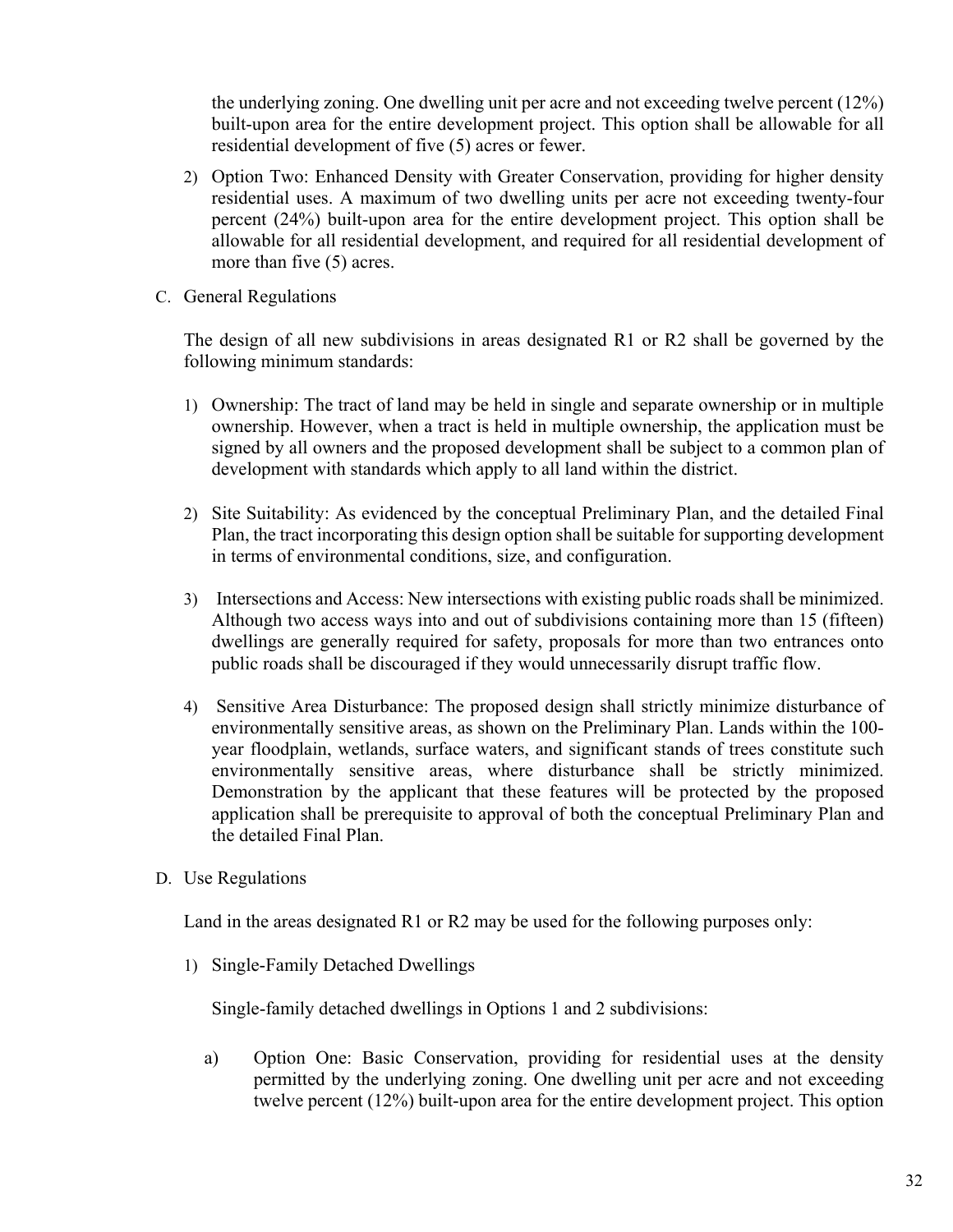shall be allowable for all residential development of five (5) acres or fewer.

- b) Option Two: Enhanced Density with Greater Conservation, providing for higher density residential uses. A maximum of two dwelling units per acre not exceeding twenty-four percent (24%) built-upon area for the entire development project. This option shall be allowable for all residential development, and required for all residential development of more than five (5) acres.
- 2) Multi-Family Housing

Duplexes shall be a permitted use in R2 districts and a Special Use in R1 districts. Connected housing for anything more than two units shall be considered Townhomes which are not allowed in R1 districts and require a Special Use in R2 districts. Multifamily housing shall not exceed twenty-four percent (24%) built-upon area for the entire development project.

3) Conservation Area

Conservation area comprising a portion of residential development, as specified above and according to requirements of Section 5.02.2.F.

4) Other Non-Residential Uses

The following non-residential uses in accordance with the standards of Section 5.02.2.F

- a) Agricultural uses, including horticultural, wholesale nurseries, and the raising of crops, and buildings related to the same.
- b) Woodlots, arboreta, and other similar silvicultural uses.
- c) Woodland preserve, game preserve, wildlife sanctuary, or other similar conservation use.
- d) Municipal or public uses; public park or recreation area owned and operated by a public or private nonprofit agency; governmental or public utility building or use; not to include business facilities, storage of materials and private or municipal sanitary landfills.
- E. Dimensional Standards and Density Determination
	- 1) Dimensional Standards For Option 1: Neutral Density And Basic Conservation
		- d) Density Factor: One dwelling unit per acre for the entire development project.
		- e) Minimum Lot Width at Building Line: 100 feet
		- f) Minimum Street Frontage: 25 feet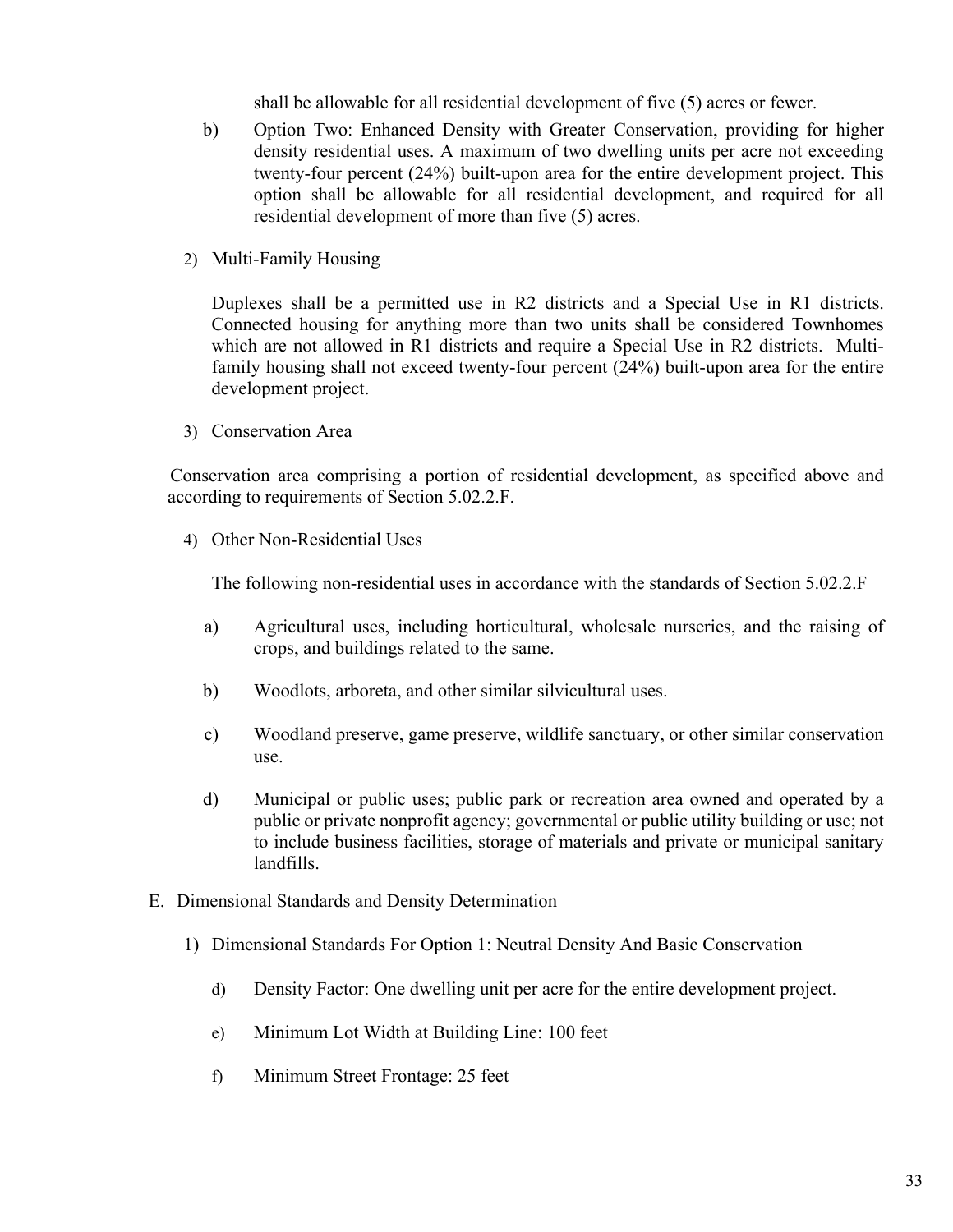- g) Yard Regulations: The builder or developer is urged to consider variations in the principal building position and orientation on approved lots, but shall observe the following minimum standards:
	- i. Front yard setback: 25 feet
	- ii. Rear yard setback: 15 feet
	- iii. Side yard setback: 25 feet
	- iv. Maximum Impervious Coverage: Twelve percent (12%) limit for the entire development built pursuant to a common development plan
	- v. Maximum Height Regulations: 45 feet
- 2) Dimensional Standards for Option 2: Enhanced Density with Greater Conservation
	- a) Density Factor: A maximum of two dwelling units per acre.
	- b) Minimum Lot Width at Building Line: 70 feet
	- c) Minimum Street Frontage: 20 feet
	- d) Yard Regulations: The builder or developer is urged to consider variations in the principal building position and orientation, but shall observe the following minimum standards:
		- i. Front yard setback: 20 feet minimum
		- ii. Rear yard setback: 10 feet minimum
		- iii. Side yard setback: 12 foot separation for principal buildings, with no side yard less than 6 feet
		- iv. Maximum Impervious Coverage: Twenty-four percent (24%) limit for the entire development built pursuant to a common development plan.
		- v. Maximum Height Regulations: 45 feet
	- a) At least 50% of the lots shall directly abut or face Conservation Area across a street. Conservation Area on adjacent properties may be used to satisfy this requirement.
	- b) At least 30% of the entire development project must be designated as Conservation Area as identified in Section 5.02.2.F.
- 3) Design Standards for Option 1 **and** 2, Subdivisions
	- a) House-lots shall not encroach upon the Conservation Area as identified in Section 5.02.2.F.
	- b) Notwithstanding the minimum setbacks established elsewhere in Section 5.02.2, all new dwellings situated on lots which abut NCDOT roads or development tract boundaries shall meet the following setback requirements:
		- i. From NCDOT roads bordering the tract 100 feet
		- ii. From all other tract boundaries 40 feet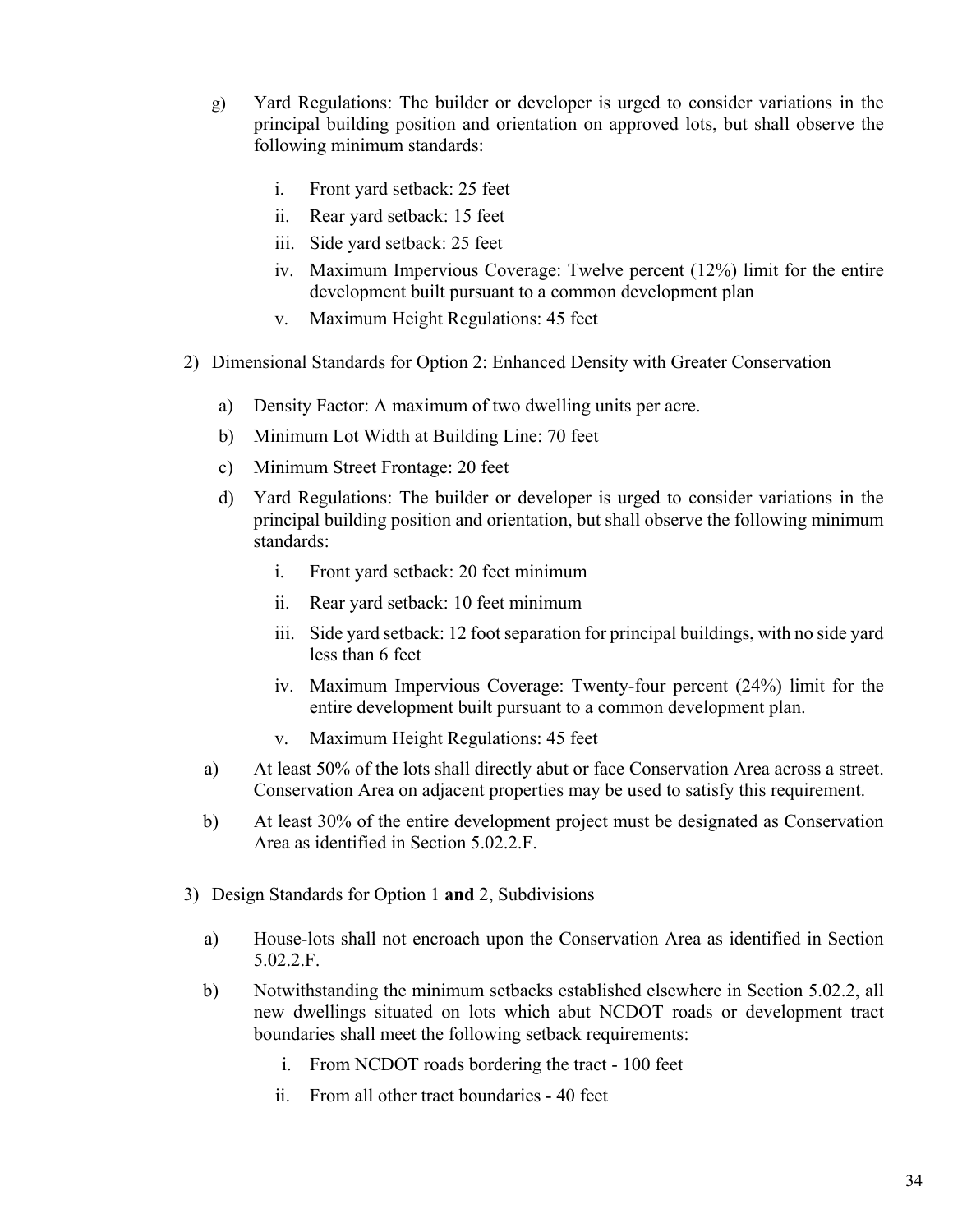- c) Views of house-lots from exterior roads and abutting properties shall be minimized by the use of changes in topography, existing vegetation, or additional landscaping as suggested in Section 6.05.
- d) House-lots shall generally be accessed from interior streets, rather than from roads bordering the tract.
- F. Conservation Area Use and Design Standards

Conservation Area land in all subdivisions shall meet the following standards:

1) Uses Permitted in Conservation Area

The following uses are permitted in Conservation Area lands:

- a) Conservation of open land in its natural state (for example, woodland, fallow field, or managed meadow);
- b) Neighborhood open space uses such as common space areas, picnic areas, community gardens, trails, and similar low-impact passive recreational uses specifically excluding motorized off-road vehicles, and other uses similar in character and potential impact as determined by the Board of Commissioners.
- c) Active non-commercial recreation areas, such as playing fields or playgrounds, and non-impervious bikeways, these areas must be counted in total built upon area calculations for proposed subdivision, where relevant.
- d) Parking facilities for the same shall also be permitted, and they shall meet applicable drainage and stormwater management standards, provide safe ingress and egress, and contain no more than ten parking spaces. Parking areas must be counted in total builtupon area calculations for proposed subdivision.
- e) Water supply, sewage disposal systems, and stormwater control measures designed, landscaped, and available for use as an integral part of the Conservation Area. Stormwater Control Measure (SCM) areas may not occupy more than 10% of the Conservation Area.
- f) Easements for drainage, access, sewer or water lines, or other public purposes;
- g) Underground utility rights-of-way. Above-ground utility and street rights-of-way may traverse the Conservation Area but the area within such rights-of-way shall not count toward the minimum required Conservation Area land.
- h) Public use walking trails, as arranged during the pre-submittal meeting and defined in the final plat.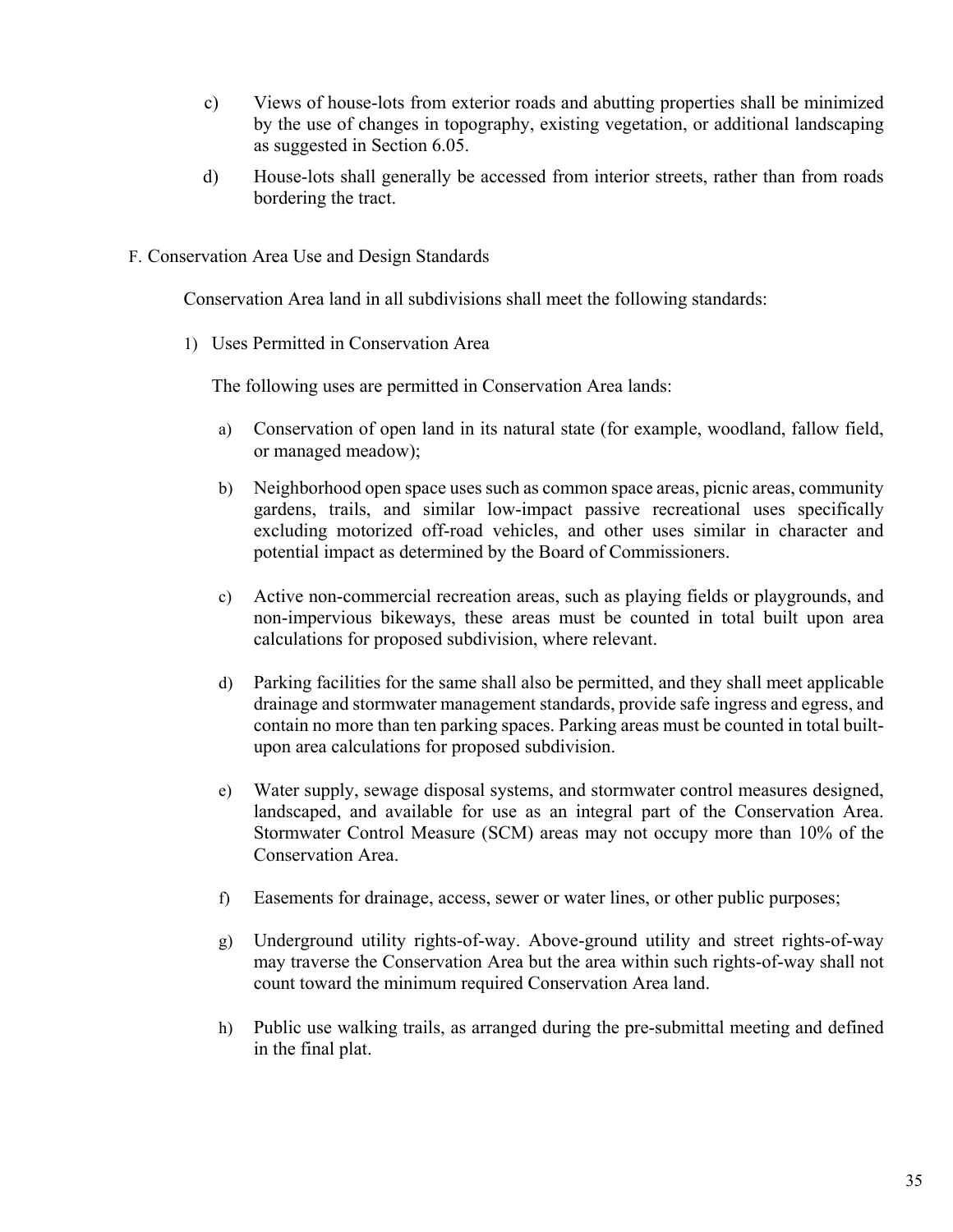- 2) Conservation Area Design Standards
	- a) Conservation Area lands shall be laid out in general accordance with the Town's Map of Potential Conservation Lands in effect at the time of submission to ensure that an interconnected network of open space will be provided and that areas interconnected to Tar River Land Conservancy are maximized. The required Conservation Area shall consist of a mixture of floodplains and wetlands (all of which must be included if they exist on the property) and special features of the property as determined during the pre- submittal conference (see Section 3.02.A).
	- b) A portion of the tract in any of the options may be subject to the Town's public land dedication requirement (typically to provide potential connections with the municipal long-range trail network).
	- c) Buffers for Adjacent Conservation Areas: Where the proposed development adjoins existing or potential future Conservation Area, a natural greenway buffer at least forty (40) feet deep shall be provided within the development along its common boundary with the parkland, within which no new structures shall be constructed, nor shall any clearing of trees or understory growth be permitted except to accommodate the provisions of section 5.02.2.E or as may be necessary for street or trail construction. Where this buffer is unwooded, the Town may require vegetative screening to be planted, or that it be managed to encourage natural forest succession through "nomow" policies and the periodic removal of invasive plant and tree species.
	- d) Other Requirements
		- i. No portion of any building lot may be used for meeting the minimum required Conservation Area land, except as permitted within County-owned or Townowned Properties.
		- ii. Pedestrian and maintenance access shall be provided to Conservation Area land in accordance with the following requirements:
			- Each neighborhood shall provide one centrally located pedestrian and maintenance access point per 30 lots.
			- All Conservation Area land areas that are not wooded shall be vegetated in accordance with the landscaping requirements of the Town of Stem Watershed Protection Ordinance.
- G. Permanent Conservation Area Protection through Conservation Easement
	- 1) In Option 2 Subdivisions, the property owner shall grant a permanent Conservation Easement to the Town encompassing the lands designated as Conservation Area. The applicant shall, at the time of stormwater management plan submission, present a draft Conservation Easement Deed that will outline the restrictions and allowed uses of the Conservation Area. The Conservation Easement shall be recorded at the time the final plat is filed for subdivision. There shall be no cost of acquisition to the town.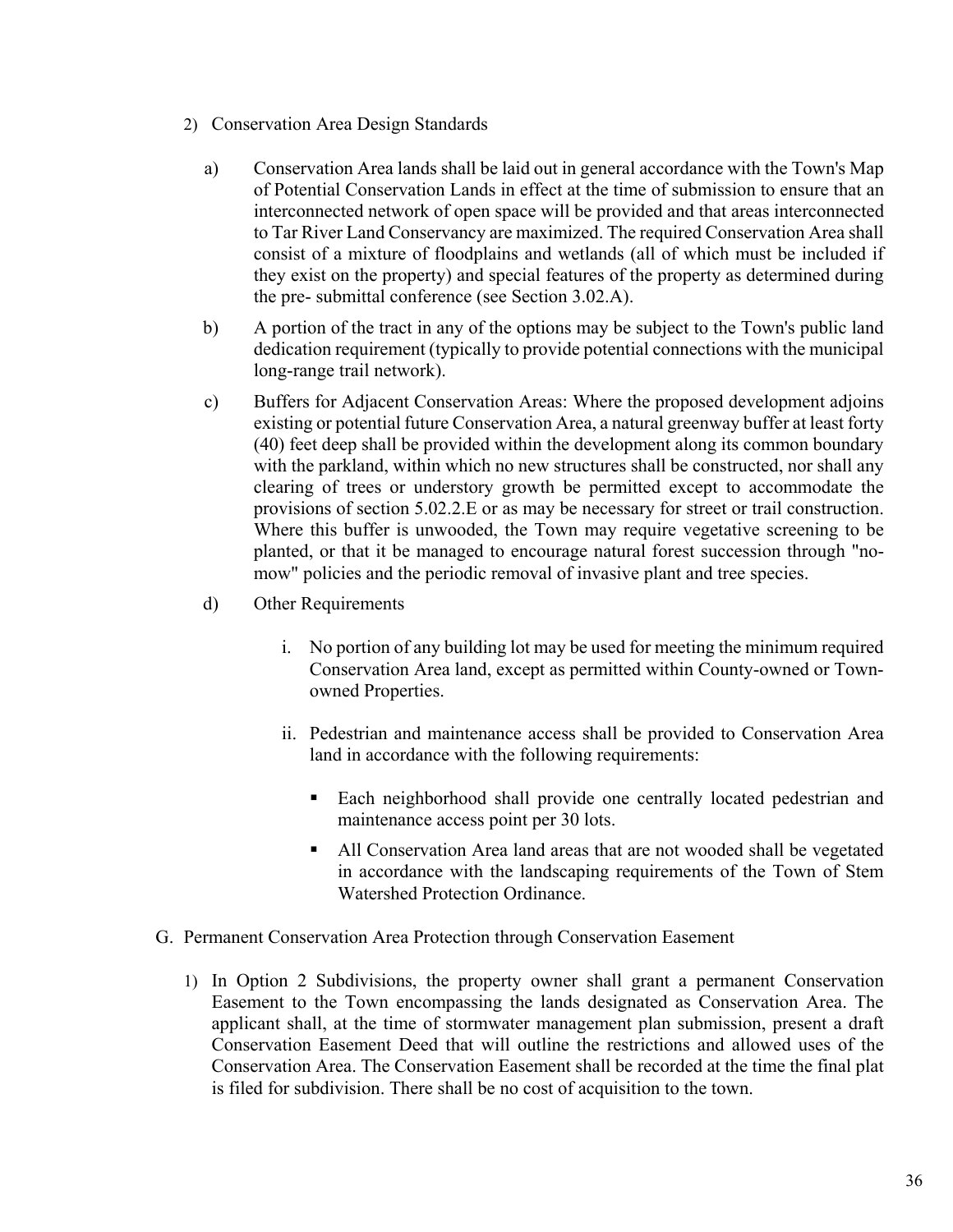- 2) In Option 2 Subdivisions, the property owner shall pay a one-time fee that covers the costs to monitor and enforce the terms of the easement in perpetuity. This fee will be determined based on the rate listed in the most recent Town of Stem Zoning Application Fee Schedule. The fee will be divided by the number of planned developed lots and charged at the time of application for individual lot Zoning & Watershed permits.
- 3) In option 2 Subdivisions, all Conservation Easement areas shall be surveyed and marked with permanent markers or monuments that are clearly labeled and constructed of materials acceptable for use in surveying, i.e., carsonite markers, concrete monuments, etc. Markers shall be placed at least every 300 feet and at every directional change. Markers shall be visible from the ground surface, permanent in construction (i.e. a marker which requires the use of mechanical tools to remove), easily locatable (i.e. no specialized or mechanical tools are required to locate and uncover the marker), and shall permanently identify the easement that is being marked. Easement marker or monument locations shall be depicted on the final plat.
- H. Ownership and Maintenance of Conservation Area, Stormwater Control Measures, and Common Facilities
	- 1) Ownership

Common facilities shall be held in common ownership by a homeowners' association or equivalent entity, subject to all of the provisions for homeowners' associations set forth in state regulations and statutes. In addition, the following regulations shall be met:

- a) The applicant shall provide the Town a description of the organization of the proposed association, including its by-laws, and all documents governing ownership, maintenance, and use restrictions for common facilities;
- b) The proposed association shall be established by the owner or applicant and shall be operating (with financial subsidization by the owner or applicant, if necessary) before the sale of any lots in the development;
- c) Membership in the association shall be automatic (mandatory) for the owners of all lots;
- d) The association shall be responsible for maintenance and insurance of common facilities;
- e) The homeowners association by-laws shall confer legal authority on the association to place a lien on the real property of any member who falls delinquent in dues. Such dues shall be paid with the accrued interest before the lien may be lifted;
- f) Dedication of Easements to the Town. At the time that the final plat is filed for subdivision, public easements shall be granted related to the trail network, and any other common land or facilities specified in the final plat as public space. If during the pre-submittal phase it is determined that there are suitable locations for future connections to the trail network, those easements shall be identified in the final plat, and dedicated at the time the final plat is filed for subdivision.
	- i. There shall be no cost of acquisition to the Town;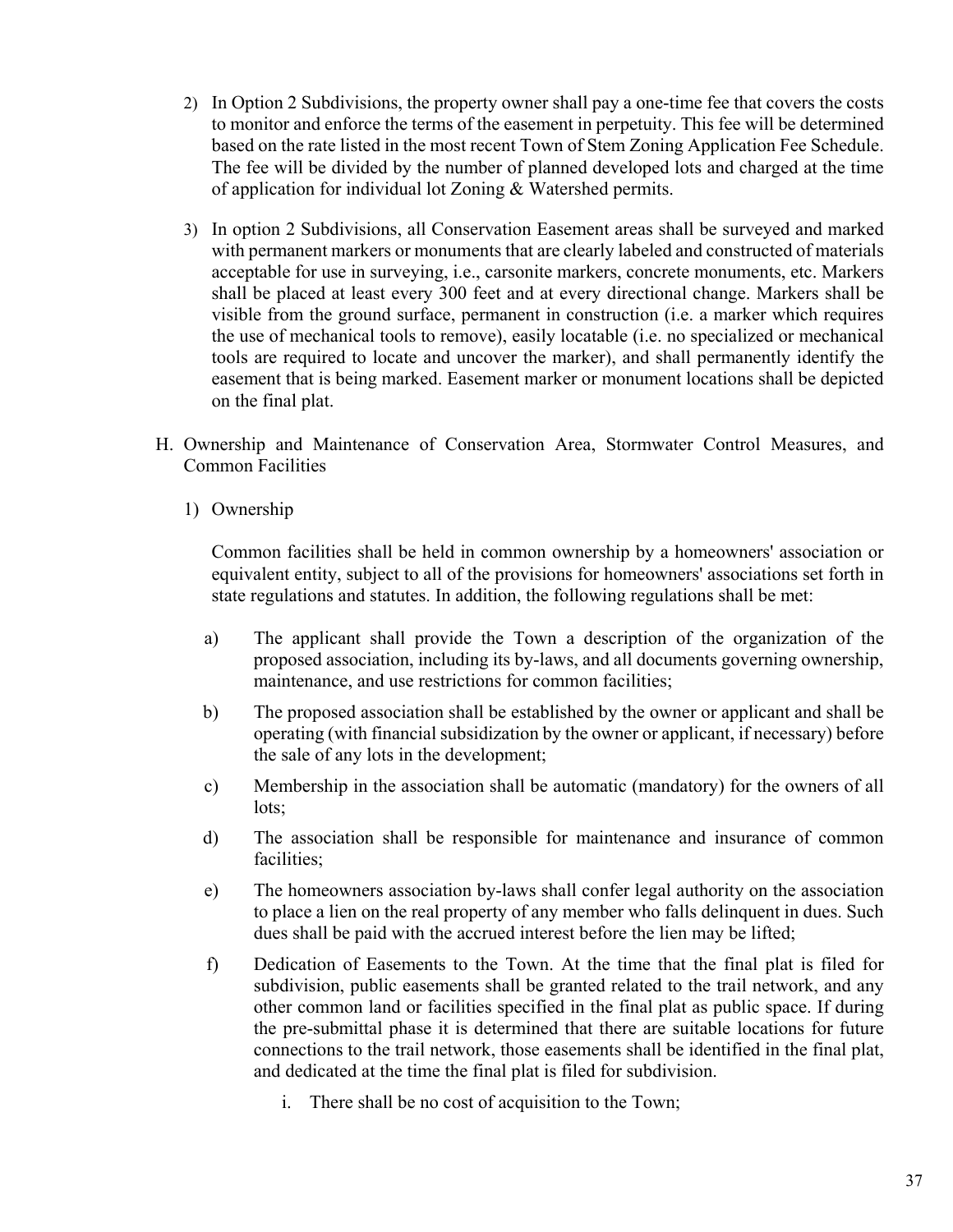- ii. Any such easements for public use shall be accessible to the residents of the Town; and
- iii. A satisfactory maintenance agreement shall be reached between the owner and the Town.
- 2) Maintenance
	- a) Unless otherwise agreed to by the Town, the cost and responsibility of maintaining common facilities and Conservation Area land shall be borne by the property owner or homeowners' association.
	- b) The applicant shall, at the time of stormwater management plan submission, provide a Plan for Maintenance of Conservation Area Lands and Operation of Common Facilities in accordance with the following requirements.
		- i. The Plan shall define ownership;
		- ii. The Plan shall establish necessary regular and periodic operation and maintenance responsibilities for the various kinds of open space (i.e. walking trails, lawns, playing fields, meadow, pasture, cropland, woodlands, etc.);
		- iii. The Plan shall estimate staffing needs, insurance requirements, and associated costs, and define the means for funding the maintenance of the Conservation Area and operation of any common facilities on an on-going basis. Such funding plan shall include the means for funding long-term capital improvements as well as regular yearly operating and maintenance costs;
		- iv. At the Town's discretion, the applicant may be required to escrow sufficient funds for the maintenance and operation costs of common facilities for up to one year; and,
		- v. Any changes to the maintenance plan shall be approved by the Board of **Commissioners**
		- vi. In the event that the organization established to maintain the Conservation Area and the common facilities, or any successor organization thereto, fails to maintain all or any portion thereof in reasonable order and condition, the municipality may, after providing the owner of the Conservation Area with thirty (30) days' advance written notice, assume responsibility for maintenance, in which case any escrow funds may be forfeited and any permits may be revoked or suspended.
		- vii. The Town may, after providing the owner of the Conservation Area with thirty (30) days' advance written notice, enter the premises and take corrective action, including extended maintenance. The costs of such corrective action may be charged to the property owner, condominium association, homeowners association, or individual property owners who make up a condominium or homeowners' association and may include administrative costs and penalties. Such costs shall become a lien on said properties. Notice of such lien shall be filed by the municipality in the office of the Superior Court Clerk.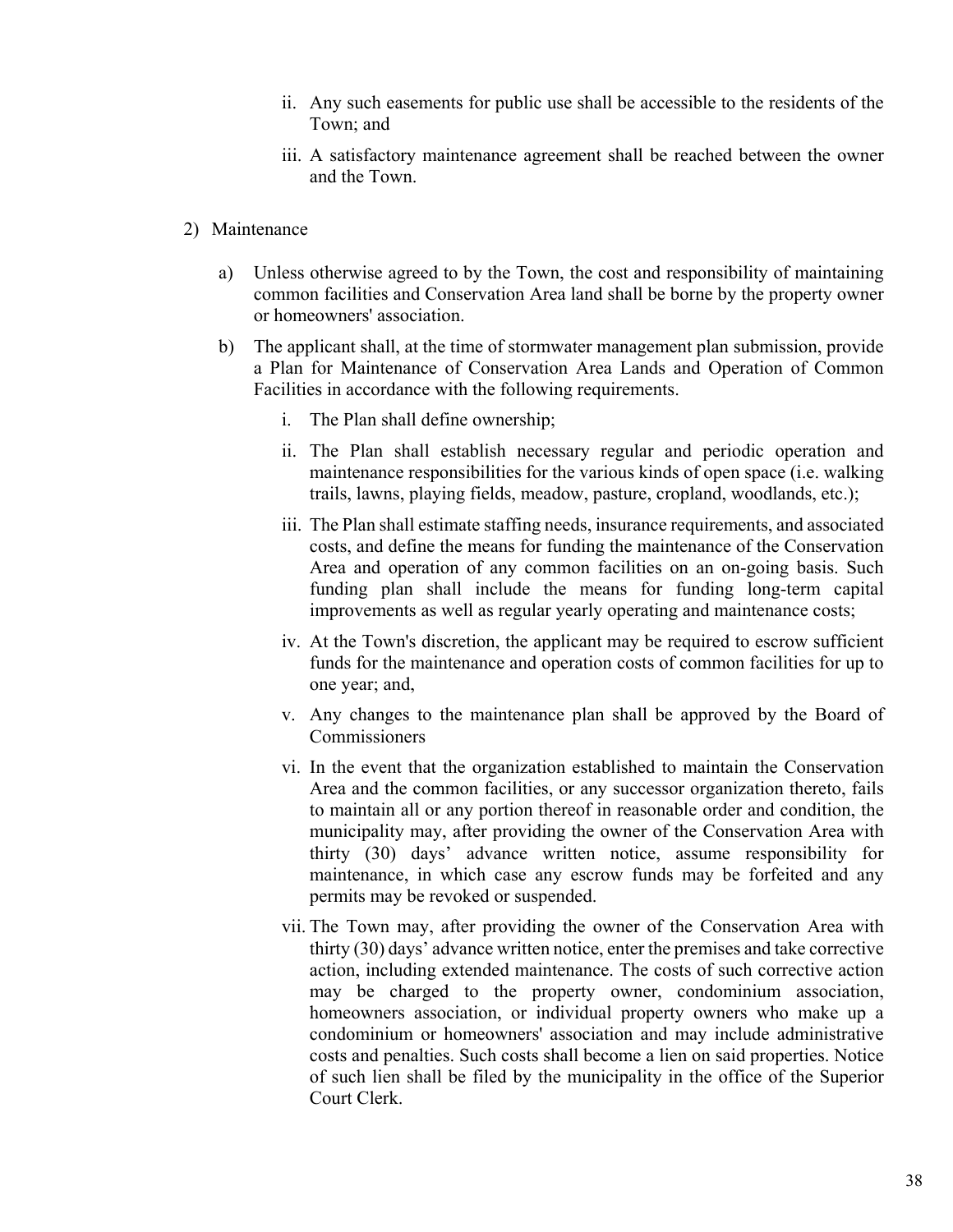## **5.03The Official Zoning Map**

### A. Adoption

The Official Zoning Map and all matters shown on it are incorporated by reference as part of this ordinance. The Map shall delineate the boundaries of the zoning districts and the town's jurisdictional boundaries. The map shall be signed by the Mayor and attested by the Town Clerk under the following certification: "This is to certify that this is the official zoning map of the Zoning Ordinance for the Town of Stem, North Carolina". The date of adoption shall also be shown. The official zoning map shall be maintained in the Zoning Administrator's office and available for public inspection.

#### B. Map Amendments

Map amendments shall be listed in chronological order, with a brief description of change, on the official zoning map under the following entry: "On [date of approval] by official action by the Board of Commissioners, the following amendments were made to the Official Zoning Map:" The statement shall be signed by the Mayor and attested by the Town Clerk.

C. Damaged or Destroyed Map

If the official zoning map is damaged, destroyed, lost, difficult to read, or to correct drafting errors or omissions, the Board of Commissioners may adopt a replacement map. The replacement map shall supersede the original but shall not have the effect of rezoning any property. Unless the original map is lost or destroyed, it shall be preserved in the Zoning Administrator's office for future reference.

## D. Conflicts with Copies of Map

The official zoning map shall supersede conflicts with paper or electronic copies.

#### E. Interpreting District Boundaries

Where uncertainty exists on the location of district boundaries, the following rules of interpretation shall apply:

- 1) Centerlines: Boundaries indicated as approximately following the centerlines of streets, railroads, or other right-of-way shall be construed to follow such centerlines.
- 2) Lot lines: Boundaries indicated as approximately following lot lines shall be construed as following such lot lines.
- 3) Town limits: Boundaries indicated as approximately following corporate or ETJ boundary lines shall be construed as following such boundary lines.
- 4) Water bodies: Boundaries indicated as approximately following streams, rivers, creeks, or other water bodies shall be construed as moving with any change in course.
- 5) Parallel: Boundaries indicated as parallel to, or extensions of features indicated in the above paragraphs shall be so construed.
- 6) Determination: Where the scale, lack of detail, or legibility of the zoning map creates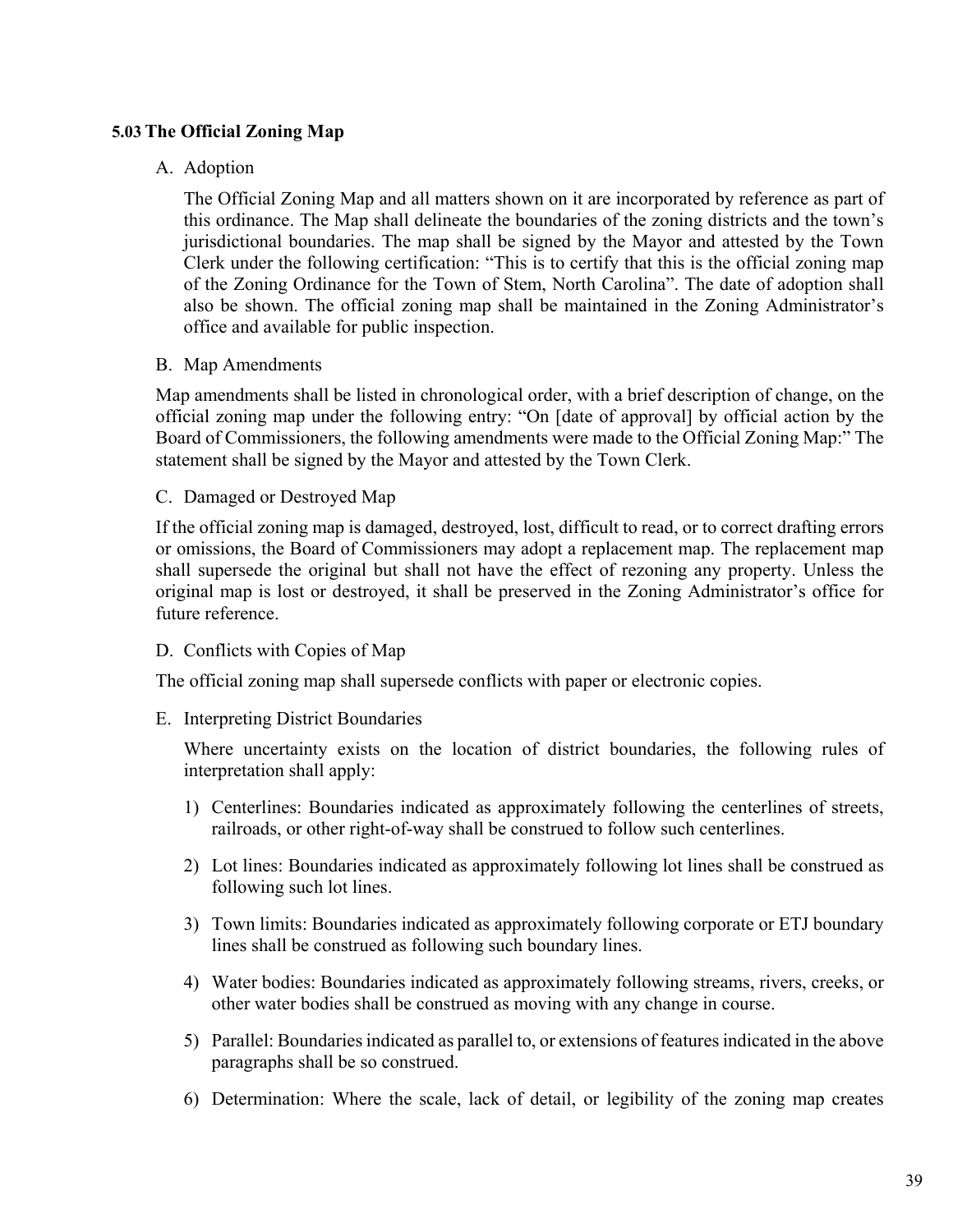uncertainty or conflict as to the intended location of a zoning district using the above means, the board of adjustment shall interpret the exact location after a quasi-judicial hearing.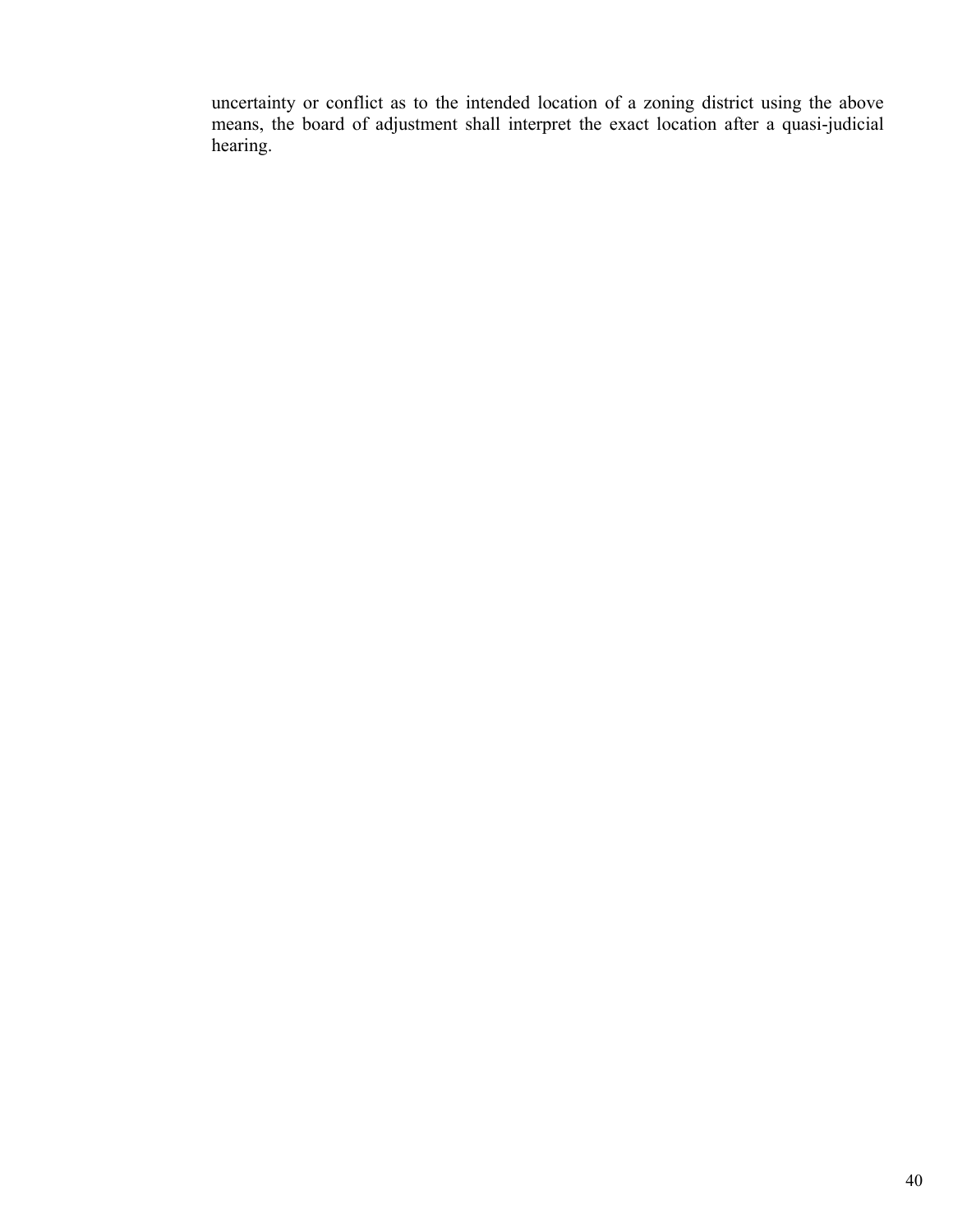# **Article 6. General Regulations**

#### **6.01 Applicability**

These regulations apply uniformly to all lands and structures in any district within the town's jurisdiction. They are the minimum standards unless a greater standard is imposed elsewhere in this ordinance.

#### **6.02 Lots**

A. Compliance With District Regulations

The dimension and orientation of lots shall comply with the applicable use and district regulations of this ordinance, and shall be of sufficient size to accommodate off-street parking, loading, buffer, and other development standards of this ordinance. No lot shall be reduced to less than the minimum standards of this ordinance.

B. Existing Lot of Record

An existing lot of record in a residential district with less than the minimum area allowed in the district in which it is located may be used for a single-family residence if held in separate ownership from an abutting lot if the dwelling complies with the setback requirements for the district.

#### C. Lot Access

No building or use shall be established on a lot without permanent access to a public street. Access may be from a private easement or public right-of-way.

- D. Yard and Open Space
	- 1) Setback Encroachments: Encroachment into the required yard setback shall be prohibited except as provided below:
		- a) Architectural features such as eaves, bay windows, balconies, gutters, awnings, steps, chimneys, and similar features and overhangs may encroach no more than 3 feet from the building wall.
		- b) Detached accessory buildings may encroach into the rear or side yard within 5 feet of the property line, but no closer than 20 feet from a dwelling unit on an adjacent lot.
	- 2) Off-street parking and loading facilities subject to Section 6.06
	- 3) Outdoor storage and display areas subject to Section 8.08
	- 4) Fences and walls subject to Section 6.03(C)
		- a) No encroachment shall impede access to public easements or right-of-way for their intended purpose. The Town may remove such encroachments, including fences, without notice or compensation to the fence owner.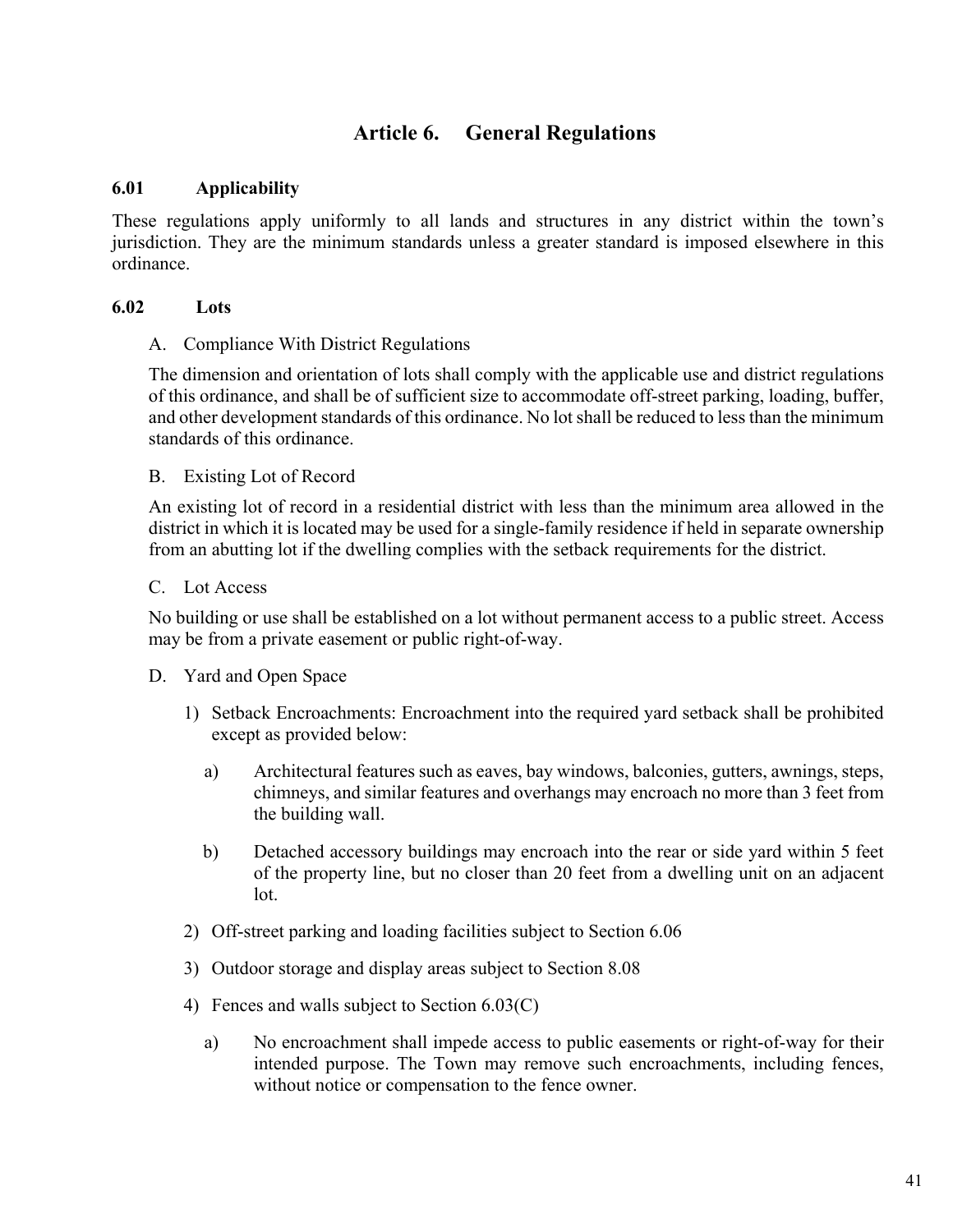- b) No encroachment shall project beyond the property line.
- 5) Double frontage lots: Lots with frontage on more than 1 street, such as corner lots and through lots, shall comply with the front yard requirements of this ordinance on each side with frontage.
- 6) Visibility at Intersection: Visibility at intersections shall be unobstructed between 3 feet and 6 feet above the crown of the street within a triangular area formed by connecting points that extends 10 feet from the point of intersect of a driveway and street right-of-way line or 15 feet from the point of intersect of two street right-of-way lines.

### **6.03 Buildings and Structures**

- A. Buildings to Be On a Lot
	- 1) No more than 1 principle building is permitted on a lot except in a planned development.
	- 2) Buildings shall be placed on the lot to provide convenient access to public services and utilities.
- B. Building Height
	- 1) Building height shall conform to the requirements of the applicable district regulations.
	- 2) Exceptions: Church spires, belfries, cupolas, or domes not used for human occupancy, chimneys, parapet walls, cornices, or necessary mechanical appurtenances may exceed height limitations to the extent necessary for their proper functioning.
- C. Fences and Walls
	- 1) Maximum Height:

| <b>Location</b> | In residential<br>districts | In non-residential<br>districts |
|-----------------|-----------------------------|---------------------------------|
| Front yard      | 4 feet                      | 4 feet                          |
| Side yards      | 6 feet                      | 8 feet                          |
| Rear yards      | 6 feet                      | 8 feet                          |

- 2) Material: Fencing may be constructed of aluminum, steel, vinyl, chain link, wooden, brick, masonry, decorative stone or other material similar in durability. No barbed wire or sharp pointed fence less than 8 feet tall shall be erected.
- 3) Federal, State or Local Utilities: May install a fence as described in  $6.03(C)(2)$  with the exception that the fence may not be less than 6 feet if topped by barbed wire.
- D. Manufactured Homes

A manufactured home, when permitted on an individual lot, shall conform to the building setback, yard, and off-street parking standards applicable to a conventional, single-family residential dwelling on the same lot.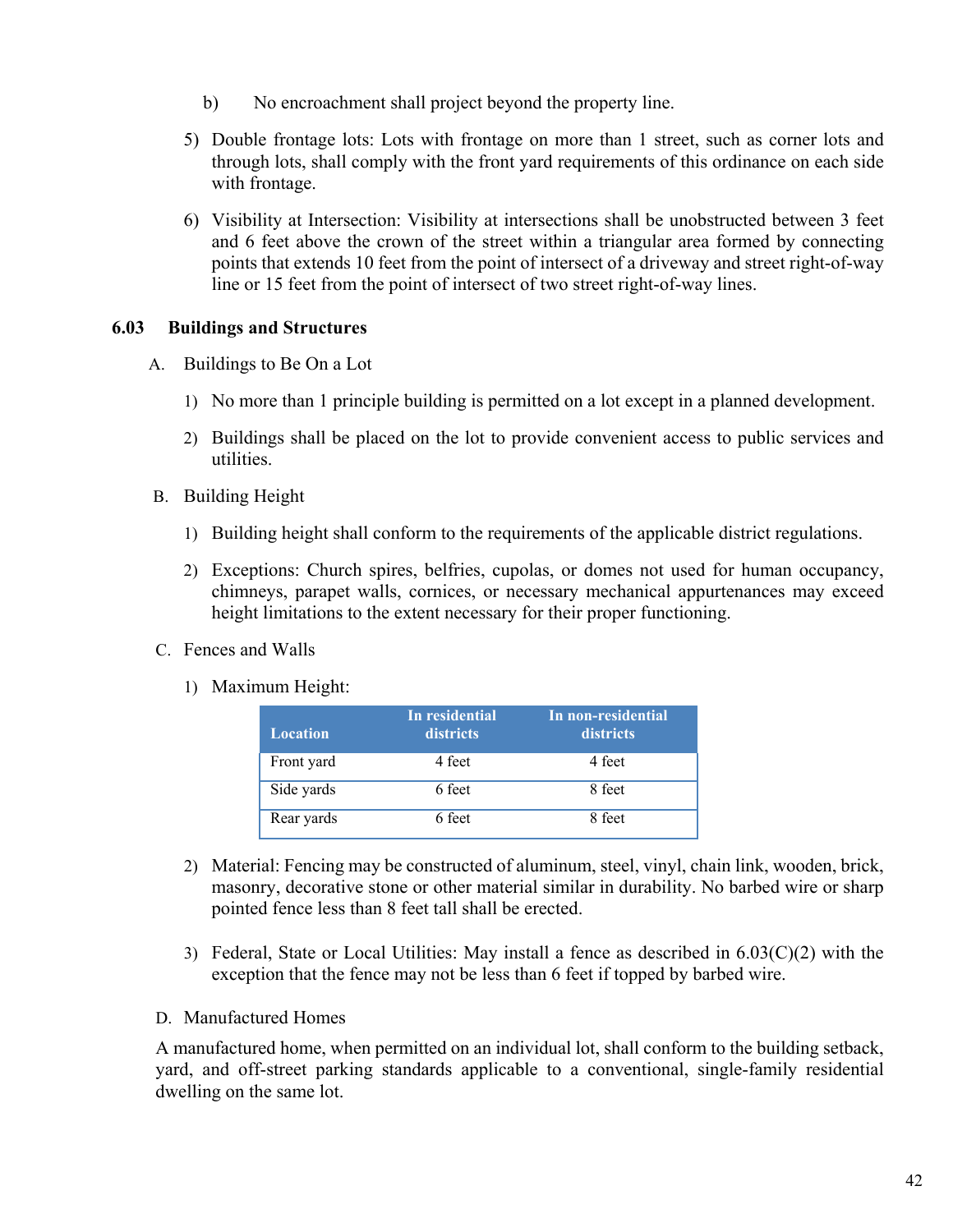### **6.04 Landscaping (reserved)**

#### **6.05 Buffer and Screening**

- A. General Requirements and Regulations
	- 1) Whenever a buffer strip is required by this article, such strip shall meet the specifications of this section, unless greater specifications are given in another article of this chapter.
	- 2) Whenever a buffer strip is required by this article, the specifications shall be submitted to the Zoning Administrator. Written permission of the Zoning Administrator shall be obtained prior to the actual construction of the buffer zone(s).
	- 3) The Zoning Administrator is deemed responsible for determining the correctness of the buffer zone.
	- 4) All nonresidential and multifamily residential uses shall be screened from adjacent residential lots by an opaque screen at least 6 feet in height.
	- 5) The buffer strip shall consist of a planted strip which shall be a minimum of 10 feet in width, shall be composed of evergreen bushes, shrubs, and/or trees such that at least two rows of coverage are provided from the ground to a height of four feet when planted. A driveway or pedestrian walkway leading to the land use on the property may cross the buffer.
	- 6) All buffer strips shall become part of the lot(s) on which they are located, or in the case of commonly-owned land, shall belong to the homeowners or property owners association.
	- 7) The buffer strip shall be maintained for the life of the development. Maintenance shall be ongoing and shall be the responsibility of the property owner and the occupant, if different than the owner, of the land on which the buffer is located.
	- 8) If a natural screen is already in place which will adequately fulfill the purpose of the buffer strip, the Zoning Administrator may, in writing, allow a substitution of all or part of this screen for the buffer strip. Written permission of the Zoning Administrator shall be obtained before removing any existing natural buffer.
	- 9) Where, because of intense shade or soil conditions, a planting screen cannot be expected to thrive, the Zoning Administrator may, in writing, allow the substitution of a well maintained wood or masonry wall or other structure or adornments as deemed suitable for the conditions and intended use.
	- 10) Riparian buffer areas required under the watershed protection regulations shall not count towards the requirements of this section.

#### **6.06 Off-Street Parking and Loading**

A. Purpose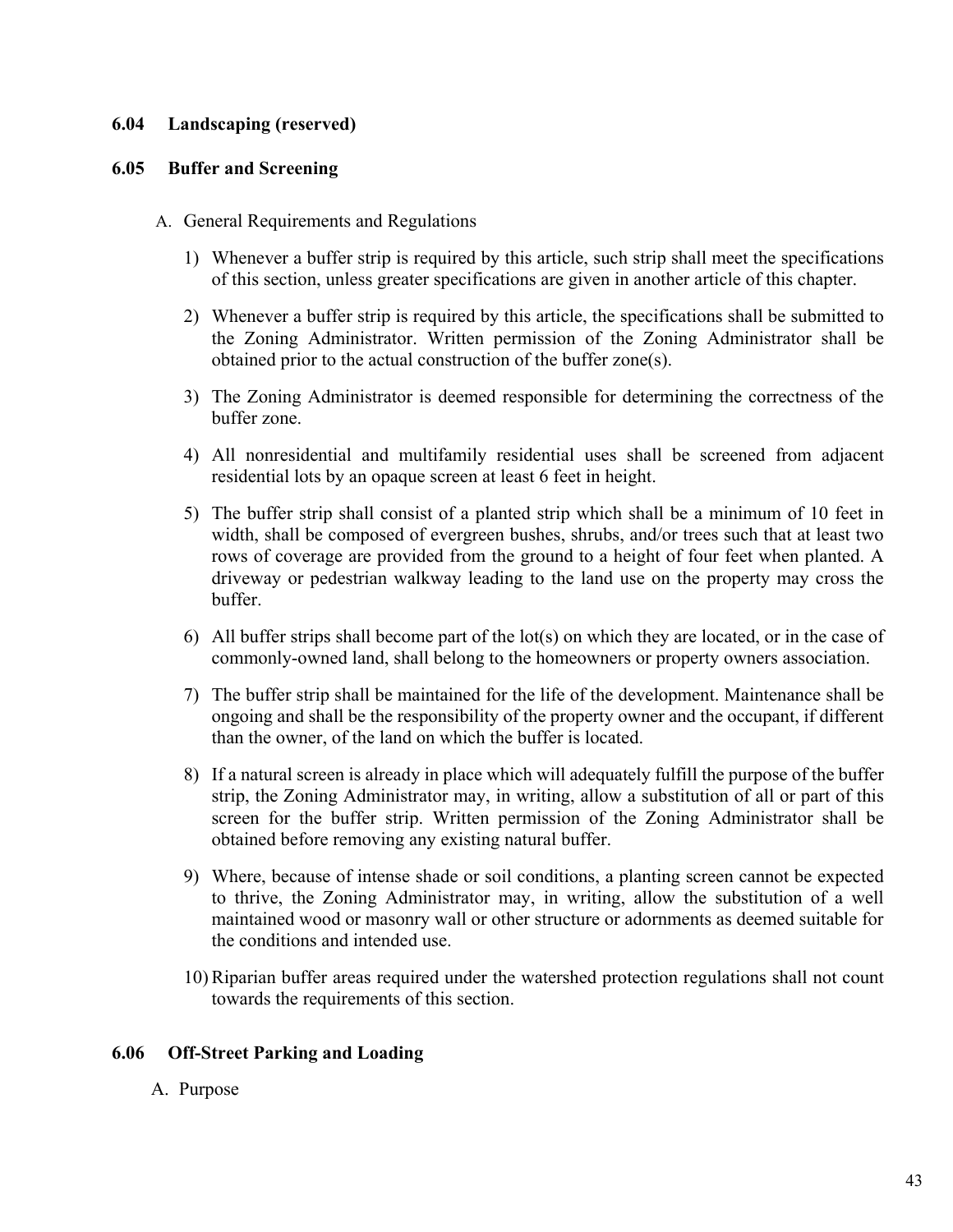The purpose of this section is to provide for adequate off-street parking and loading areas to reduce traffic congestion, enhance traffic and pedestrian safety, enhance the appearance of parking areas, and protect adjacent properties from the adverse impacts of uses with inadequate off-street parking and loading.

- B. Generally
	- 1) No off-street loading space shall be used to satisfy off-parking requirements and vice versa.
	- 2) Computing Requirements:
		- a) When more than one use is permitted on a lot, the number of required off-street parking and loading spaces shall be the sum of the number required for each use. The board of adjustment may reduce the number of spaces required upon finding that sufficient parking is available to accommodate each use during peak demand.
		- b) Where seating capacity is the standard for determining space requirements, it shall be determined by the number of seating units (i.e. chairs), or each 18 lineal inches of benches or pews. When the number of employees is the standard, it shall be based on maximum shift.
		- c) When the total computed for required off-street parking or loading spaces results in a fraction equal to or greater than one-half, the next higher whole number shall be required.
	- 3) Buffer and Screening: In addition to the standards of Section 5.05, a 5-foot buffer strip shall separate all vehicular use areas from the right-of-way and any abutting property line except at permitted points of access.
	- 4) Construction and Maintenance:
		- a) All vehicular use areas shall be paved with a permanent, all-weather surface (i.e. asphalt, concrete, stone) and maintained to minimize nuisance from dust and loose debris. These areas shall be paved prior to occupancy.
		- b) All parking spaces shall be clearly identified and marked with paint lines, curbs, or some other manner approved by the Zoning Administrator. Areas shall be maintained in good condition and free of dust, trash, or other debris.
- C. Parking Design
	- 1) Location: Accessory off-street parking facilities shall be on the lot of the use it serves. Parking for nonresidential uses may be provided on a separate lot within 200 feet of the lot on which the use is located with the property owner's written consent provided such use is permitted in the district where the separate lot is located.
	- 2) Access: Off-street parking facilities shall be designed to allow motorists to access spaces without impeding vehicular and pedestrian traffic circulation on the site and adjacent streets.
	- 3) Dimensions: Off-street parking spaces shall be dimensioned as follows: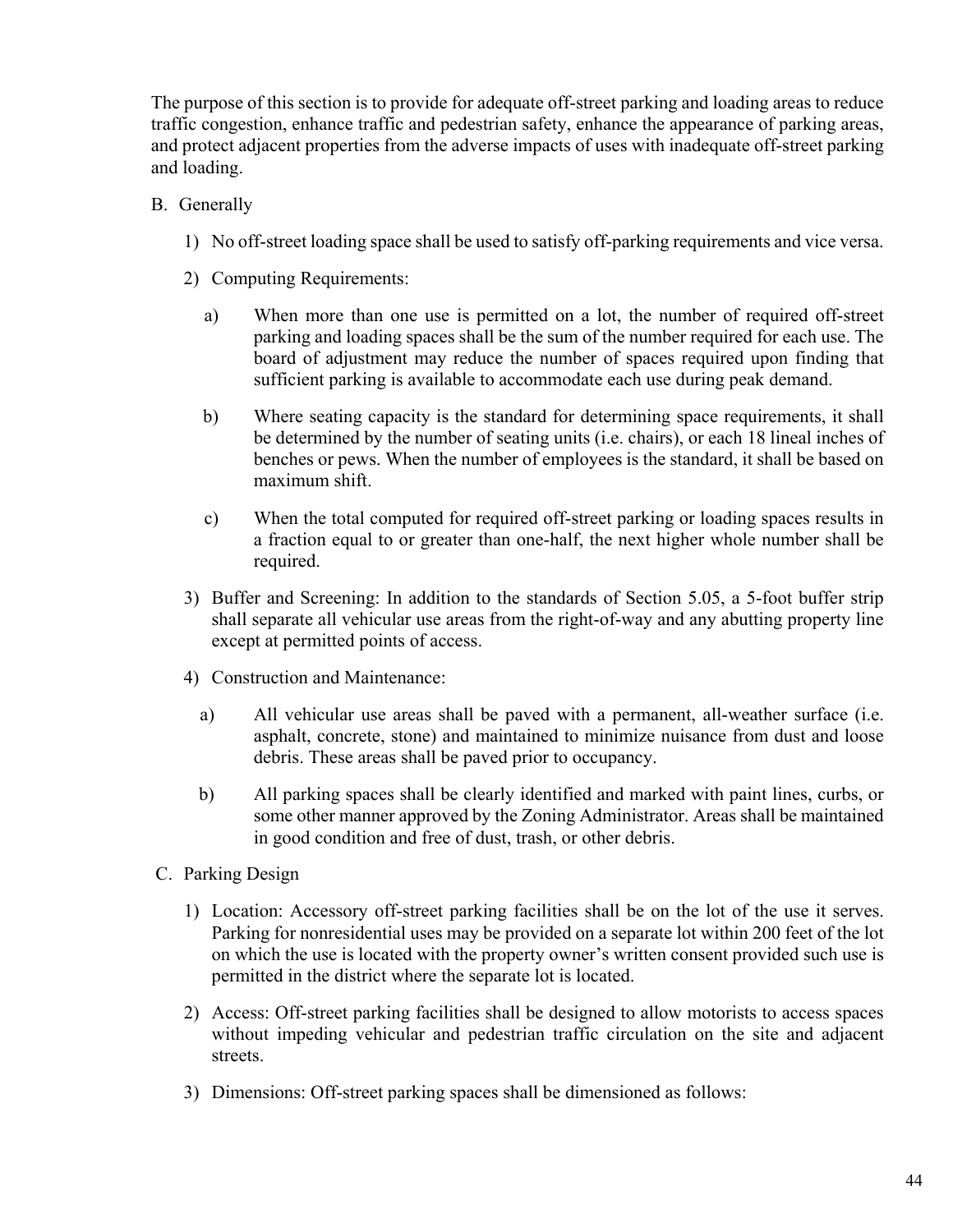|                                                                                         |       | <b>Stall Dimensions</b><br>(feet) | <b>Aisle Width (feet)</b> |            |  |  |  |
|-----------------------------------------------------------------------------------------|-------|-----------------------------------|---------------------------|------------|--|--|--|
| <b>Parking Angle (degrees)</b>                                                          | Width | Length                            | 1-way                     | $2 - way$  |  |  |  |
| $0$ (parallel)                                                                          |       | 22                                | 10                        | 20         |  |  |  |
| 30                                                                                      | Q     | 18                                | 12                        | Prohibited |  |  |  |
| 45                                                                                      | 9     | 18                                | 15                        | Prohibited |  |  |  |
| 60                                                                                      | Q,    | 18                                | 18                        | 18         |  |  |  |
| 90                                                                                      |       | 18                                | 20                        | 24         |  |  |  |
| Note: Accessible parking stalls shall comply with applicable ADA and industry standards |       |                                   |                           |            |  |  |  |

## D. Parking Ratios:

Off-street parking spaces shall be provided in the ratios specified below. If a use is not specifically listed, the Zoning Administrator may apply parking standards of a similar use that is listed.

| <b>Uses</b>                                                       | <b>Minimum Spaces</b><br>(DU=dwelling units; sf=square feet; GFA=Gross floor<br>area)                |
|-------------------------------------------------------------------|------------------------------------------------------------------------------------------------------|
| Adult Care Facilities (i.e. nursing homes)                        | 1 per 4 beds, 1 per doctor and nurse, 1 per 4 other<br>employees                                     |
| Arcade                                                            | 1 per game table, video terminal, or other amusement<br>device                                       |
| Art Galleries and Museums                                         | 1 per 300 sf GFA                                                                                     |
| Assembly (auditoriums, theaters, etc.)                            | 1 space per 4 seats or 1 per 40 sf GFA available to<br>accommodate movable seats in an assembly room |
| Bowling, billiards, etc.                                          | 2 per lane or pool table,                                                                            |
| Car parts, accessories, tires, repair shops                       | 1 per 375 sf GFA, including service bays, wash<br>tunnels, and retail areas                          |
| Car Sales                                                         | 1 per 400 sf GFA sales and service areas                                                             |
| Car Wash (Automatic)                                              | 1 per 375 sf GFA, including service bays, wash<br>tunnels, and retail area.                          |
| Childcare facility                                                | 1 per 375 sf GFA                                                                                     |
| Churches, temples, synagogues and other<br>religious institutions | 1 per 8 seats                                                                                        |
| Club or fraternal lodge                                           | 1 per 3 persons allowed per capacity as established<br>by local fire, building, or health codes      |
| <b>Community Center</b>                                           | 1 per 250 sf GFA                                                                                     |
| Construction-related industry                                     | 1 per 1,000 sf GFA                                                                                   |
| Convenience Store                                                 | 1 per 500 sf GFA                                                                                     |
| Financial, real estate, and insurance                             | 1 per 400 sf GFA                                                                                     |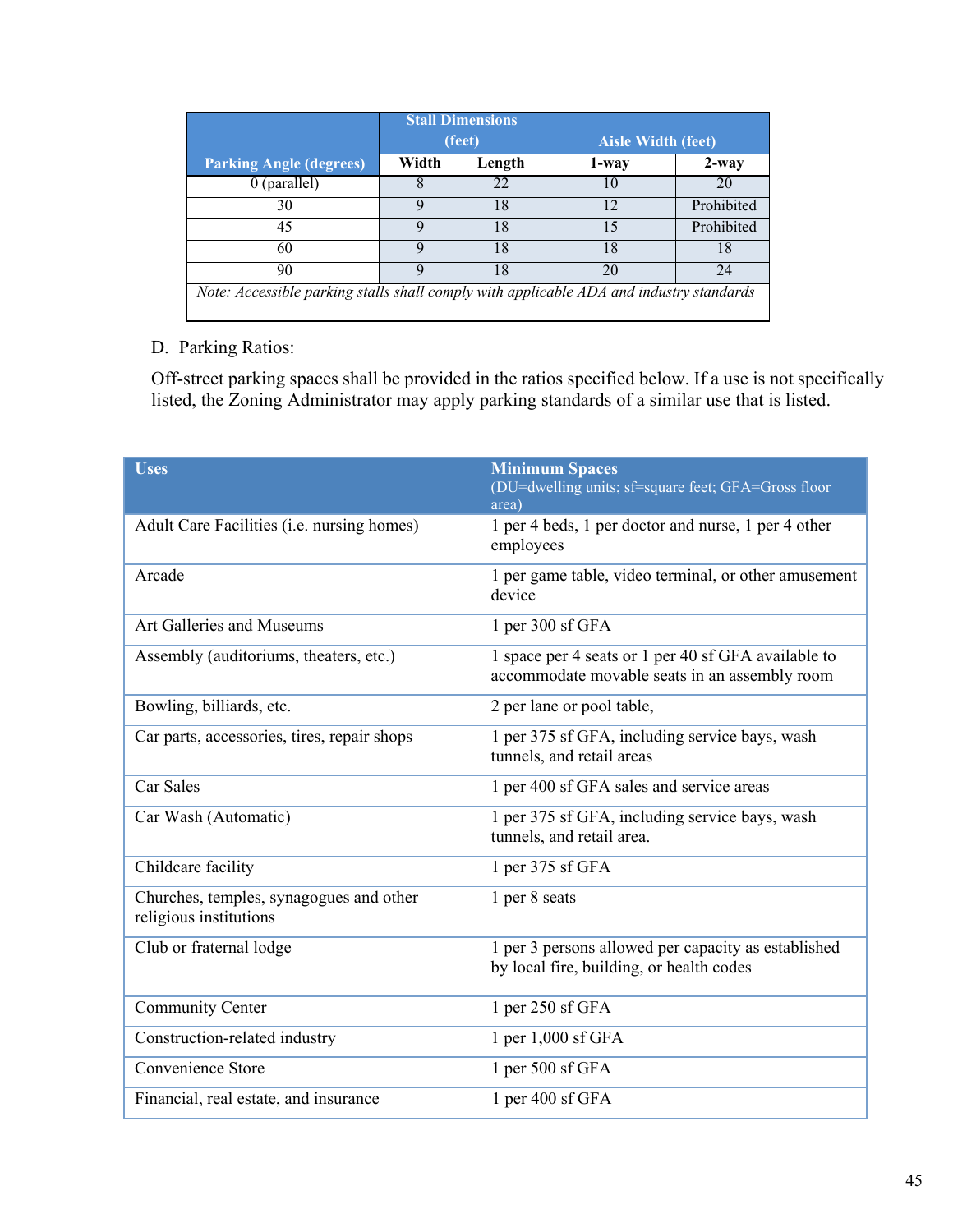| <b>Uses</b>                                                                  | <b>Minimum Spaces</b><br>(DU=dwelling units; sf=square feet; GFA=Gross floor<br>area) |
|------------------------------------------------------------------------------|---------------------------------------------------------------------------------------|
| Fitness Center, gym, or athletic club                                        | 1.5 per 1,000 sf GFA                                                                  |
| Funeral services                                                             | 1 per 4 seats                                                                         |
| <b>Gas Stations</b>                                                          | 1 per 375 sf GFA including service bays, wash<br>tunnels, and retail areas.           |
| Hardware Store                                                               | 1 per 200 sf GFA                                                                      |
| Home and commercial service and repair                                       | 1 per 1,000 sf GFA                                                                    |
| Library                                                                      | 1 per 300 sf GFA                                                                      |
| Light industry                                                               | 1 per 300 sf GFA                                                                      |
| Lodging (hotels, motels, etc.)                                               | 1 per sleeping room and 1 per 400 sf of<br>assembly area                              |
| Medical clinic or hospital                                                   | 1 per 400 sf GFA                                                                      |
| Mini-warehouse                                                               | 1 per 4 units plus 2 for manager's quarters                                           |
| Movie theater                                                                | 1 per 6 seats                                                                         |
| Neighborhood shopping center                                                 | 1 per 300 sf GFA                                                                      |
| Offices (professional and administrative)                                    | 1 per 300 sf GFA                                                                      |
| Outdoor Recreation Area (Commercial), Driving<br>Range, Miniature Golf, etc. | 1 per 3 persons at maximum capacity, plus 10 spaces,<br>plus 1 per 2 employees        |
| Personal service (barber shops, beauty salons,<br>etc)                       | 1 per 75 sf GFA                                                                       |
| Plumbing and Heating                                                         | 1 per 900 sf GFA                                                                      |
| Post office                                                                  | 1 per employee                                                                        |
| Public administration                                                        | 1 per 300 sf of public use                                                            |
| Public safety (police/fire)                                                  | 1 per employee on normal shift $+1$ per 200 sf of<br>office space.                    |
| Residential (multifamily, townhouse, and<br>manufactured home parks)         | 2 per DU                                                                              |
| Residential (single and two family dwellings)                                | 2 per DU                                                                              |
| <b>Restaurant and Taverns</b>                                                | 1 per 75 sf GFA                                                                       |
| Retail Stores (general)                                                      | 1 per 300 sf GFA                                                                      |
| Utility facilities                                                           | 1 per employee                                                                        |
| Warehouse & distribution center                                              | 1 per 600 sf GFA                                                                      |
| Wholesale trade                                                              | 1 per 600 sf GFA                                                                      |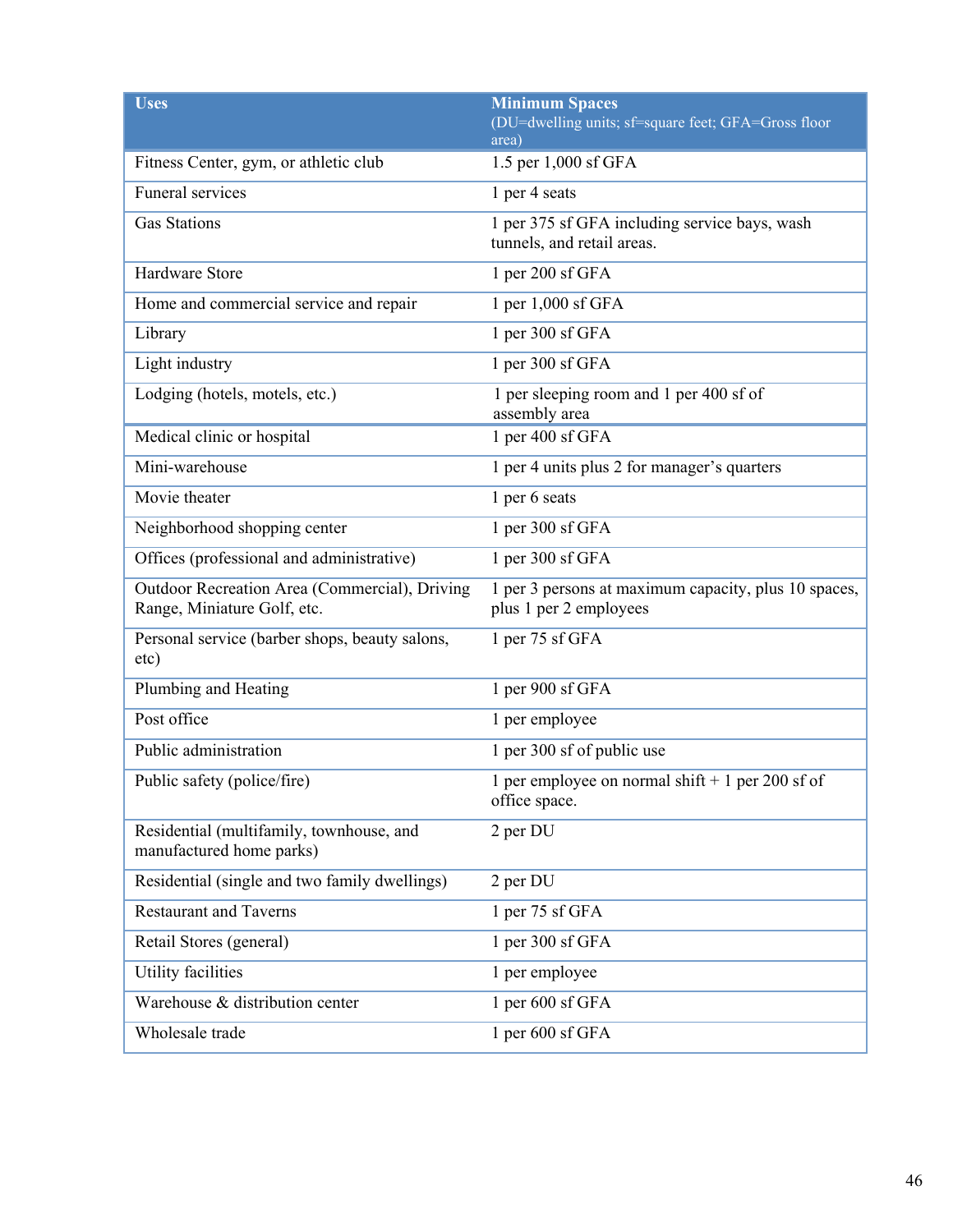- E. Loading Standards
	- 1) Requirements: At least 1 off-street loading space shall be provided per 40,000 sf of GFA or fraction thereof of industrial, wholesale, retail, service, or other establishments where the delivery of goods is customary to their operation.
	- 2) Dimensions: Loading spaces or bays shall be at least 10 feet wide and 30 feet deep and 14 feet in height exclusive of driveways and maneuvering space.
	- 3) Access: Each off-street loading space shall be designed with appropriate means of vehicular access to the use it serves and to a street or alley.

### **6.07 Water and Sewer**

The property owner shall connect all buildings to a public water and sewer system pursuant to the Town's water and sewer connection policies. Where a public system is not reasonably available, a private or community system in compliance with applicable county or state standards shall be provided.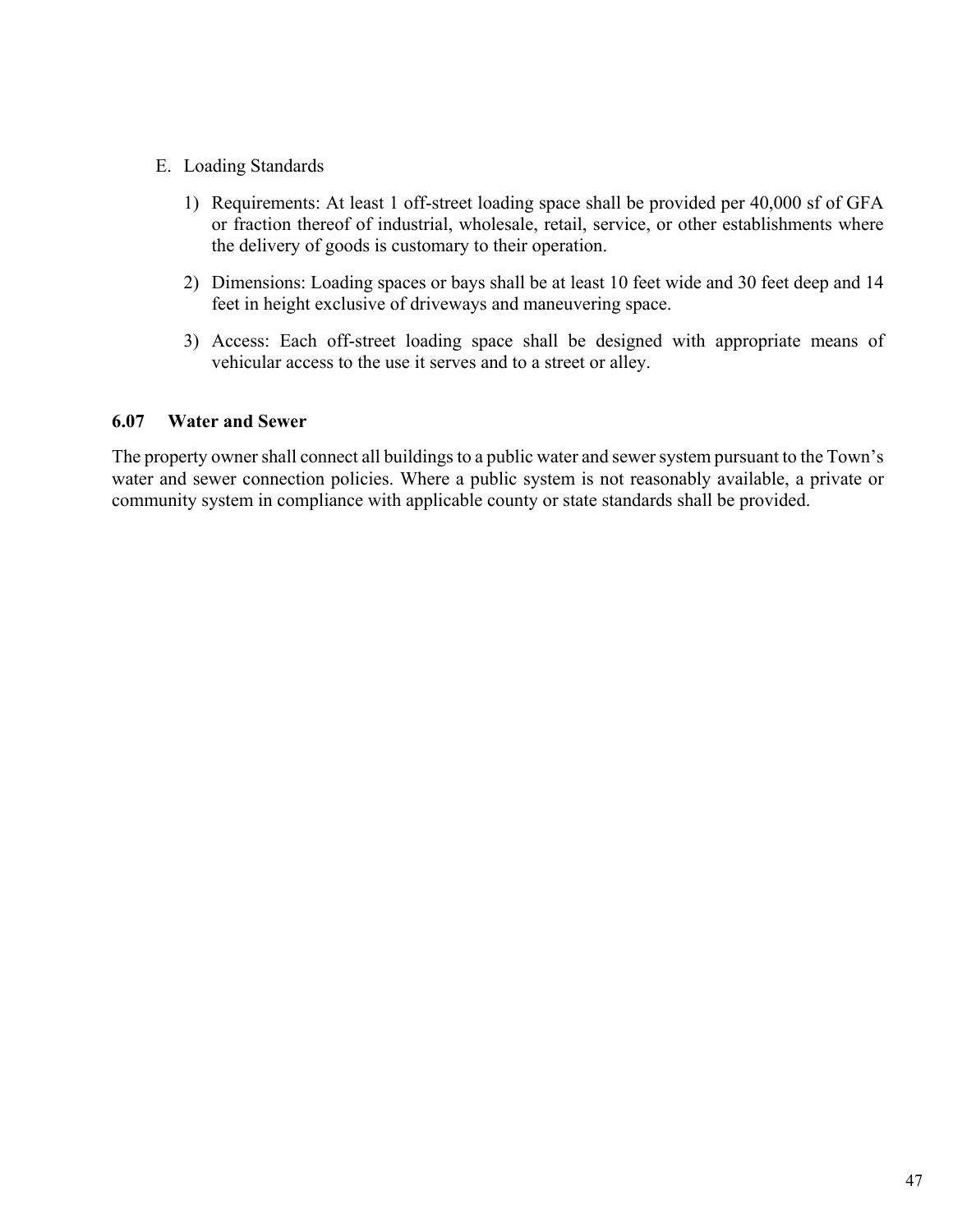# **Article 7. District Regulations**

#### **7.01 Use District Regulations**

#### A. Applicability:

This section applies development standards to the various use districts established under Section 5.02(C). The Table of Uses identifies what uses are permitted (as a permitted use or special use) or prohibited in each use district.

#### B. Uses Not Mentioned

- 1) Uses not listed in the Table of Uses are prohibited unless the Zoning Administrator interprets it to be substantially similar to and compatible with a listed use.
- 2) Interpretation of Similar Uses: The Zoning Administrator shall consider similarities in type (retail, residential, manufacturing processes, etc.) and character in terms of density, parking and loading demands, traffic by type and volume to a listed use. The purpose of the zoning district shall also be considered. The Town may consult the NAICS Codes, General Statutes, or other credible sources or with surrounding jurisdictions for guidance.
- 3) Insertion into Table of Uses: The Zoning Administrator shall submit to the Board of Commissioners a recommendation on whether the Table of Uses should be amended to add a use deemed similar to the listed use as soon as practical after the Zoning Administrator has made a determination regarding a particular use under section 7.01(B)(2) above.
- 4) Provision for Unlisted Use: If the proposed use is not similar to a listed use, the applicant may request an appropriate amendment pursuant to Section 4.12.
- 5) Appeals from the Zoning Administrator's interpretations may be filed pursuant to Section 4.11.
- C. Table of Uses
	- 1) Table Key: The key to reading the table of uses permitted in each use district is as follows:
		- **P** Permitted uses: The letter "P" indicates that the listed use is permitted with a Zoning Permit without a public hearing.
		- **S** Special uses: The letter "S" indicated that the listed use is permitted with a Special Use Permit issued pursuant to Section 4.07.
		- **--** Prohibited uses: A dash symbol indicates that a use is prohibited in the district.

*The column titled "Specific Use" cross-references the sections under Article 7 that apply additional standards to that specific use.*

2) Table of Uses: Principle uses and their customary accessory uses shall be permitted as indicated in the following table.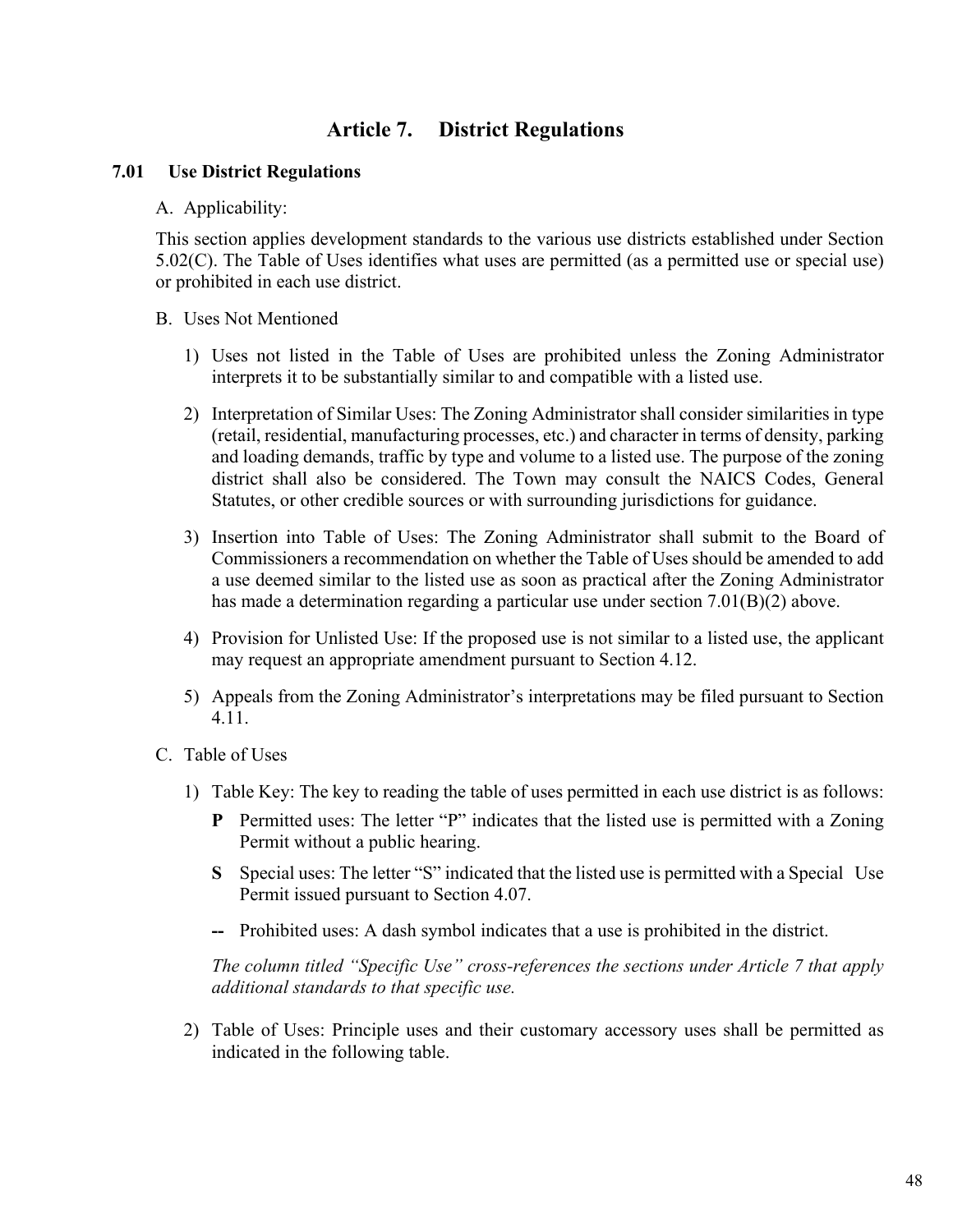| Use Category                                  | $R-1$                    | $R-2$                    | CC                       | <b>MU</b>                | $\mathbf{L}$                       | <b>OC</b>                           | Specific Use                           |
|-----------------------------------------------|--------------------------|--------------------------|--------------------------|--------------------------|------------------------------------|-------------------------------------|----------------------------------------|
| <b>Residential use</b>                        |                          |                          |                          |                          |                                    |                                     |                                        |
| Single-family detached dwelling               | P                        | P                        | $\overline{\phantom{m}}$ | $\overline{\phantom{m}}$ | --                                 | $\overline{\phantom{a}}$            |                                        |
| Family Care Home                              | P                        | P                        | --                       |                          |                                    | $\qquad \qquad -$                   | See 8.04                               |
| Temporary Health Care Structure               | P                        | P                        | P                        | P                        | --                                 | $\overline{\phantom{m}}$            | See 8.11                               |
| Duplexes (two-family) dwellings               | S                        | P                        | $- -$                    |                          | --                                 | --                                  |                                        |
| Multi-family and Townhomes                    | $\overline{\phantom{a}}$ | S                        | S                        | S                        | --                                 | $\qquad \qquad -$                   |                                        |
| Manufactured homes (Class A)                  | --                       | P                        | $-$                      | --                       | --                                 | $\overline{\phantom{m}}$            | See 8.07(B)                            |
| Manufactured Home Park                        | *                        | $\ast$                   | --                       | --                       |                                    | $-\!$ $\!-$                         | *"S" in MHP Overlay<br><b>District</b> |
| <b>Commercial uses</b>                        |                          |                          |                          |                          |                                    |                                     |                                        |
| Administrative and support services           | $\overline{\phantom{a}}$ | $\overline{\phantom{m}}$ | P                        | P                        | $\hspace{0.05cm} -\hspace{0.05cm}$ | $\qquad \qquad -$                   |                                        |
| Agricultural supply stores                    | --                       | $\qquad \qquad -$        | S                        | P                        | --                                 | --                                  |                                        |
| Automotive sales and service                  | --                       | $-$                      | S                        | P                        | P                                  | $\overline{\phantom{a}}$            |                                        |
| General retail up to 10,000 sqft              | --                       | $\qquad \qquad -$        | P                        | P                        | --                                 | $\qquad \qquad -$                   |                                        |
| General retail over 10,000 sqft               | --                       | $\overline{\phantom{m}}$ | S                        | P                        | --                                 | $\overline{\phantom{a}}$            |                                        |
| Indoor recreation facilities                  | --                       | $\qquad \qquad -$        | S                        | P                        | --                                 | $\qquad \qquad -$                   |                                        |
| Childcare Center                              | $\overline{\phantom{a}}$ | $\overline{\phantom{m}}$ | P                        | P                        | --                                 | $\overline{\phantom{a}}$            |                                        |
| <b>Gas Station</b>                            | --                       | $\qquad \qquad -$        | P                        | P                        | --                                 | $\overline{\phantom{m}}$            |                                        |
| Equipment rental and leasing                  | --                       | $-$                      | S                        | P                        | --                                 | $\overline{\phantom{a}}$            |                                        |
| Financial Institutions (banks, credit         |                          |                          |                          |                          |                                    |                                     |                                        |
| unions, etc.)                                 | $- -$                    | $\overline{\phantom{m}}$ | P                        | P                        | --                                 | $\overline{\phantom{a}}$            |                                        |
| Fitness centers or health clubs               | --                       | $-$                      | P                        | P                        | --                                 | $\overline{\phantom{a}}$            |                                        |
| <b>Funeral services</b>                       | $-$                      | $\overline{\phantom{a}}$ | S                        | S                        | $-$                                | $\overline{\phantom{a}}$            |                                        |
| Grocery stores                                | --                       | $\overline{\phantom{m}}$ | P                        | P                        | --                                 | $\qquad \qquad -$                   |                                        |
| Hardware/building supply up to 10,000<br>sqft | $- -$                    | $-\, -$                  | P                        | P                        | --                                 | $\overline{\phantom{a}}$            |                                        |
| Hardware/building supply over 10,000<br>sqft  | $-$                      | $\overline{\phantom{m}}$ | S                        | P                        | $\overline{\phantom{a}}$           | $- -$                               |                                        |
| Kennels                                       | --                       | $\overline{\phantom{m}}$ | --                       | S                        | S                                  | --                                  | See 8.06                               |
| Recreational firing range                     |                          |                          | --                       | S                        | S                                  | $\overline{\phantom{m}}$            |                                        |
| Medical offices or clinics                    | --                       | $-$                      | P                        | P                        | --                                 | --                                  |                                        |
| Mini-storage                                  | --                       | $-\, -$                  | S                        | P                        | --                                 | $-\, -$                             |                                        |
| Personal care services                        | --                       | $-\, -$                  | P                        | P                        | --                                 | --                                  |                                        |
| Pharmacy (Drug Store)                         | --                       | --                       | P                        | P                        |                                    | --                                  |                                        |
| Professional services                         | --                       | $-\, -$                  | P                        | P                        | --                                 | --                                  |                                        |
| Real estate agents and brokers                | --                       | $-\hbox{--}$             | P                        | P                        | --                                 | $\hspace{0.05cm}$ $\hspace{0.05cm}$ |                                        |
| Restaurant without drivethrough               | --                       | $-\, -$                  | P                        | P                        | --                                 | --                                  |                                        |
| Restaurant with drivethrough                  | --                       | $-\, -$                  | $\qquad \qquad -$        | S                        | --                                 | --                                  |                                        |
| <b>Event Venue</b>                            | --                       | $-\, -$                  | P                        | P                        | P                                  | --                                  |                                        |
| Sexually oriented business                    | --                       | $-\hbox{--}$             | $\overline{\phantom{m}}$ | $-\hbox{--}$             | S                                  | $\overline{\phantom{a}}$            | See 8.09                               |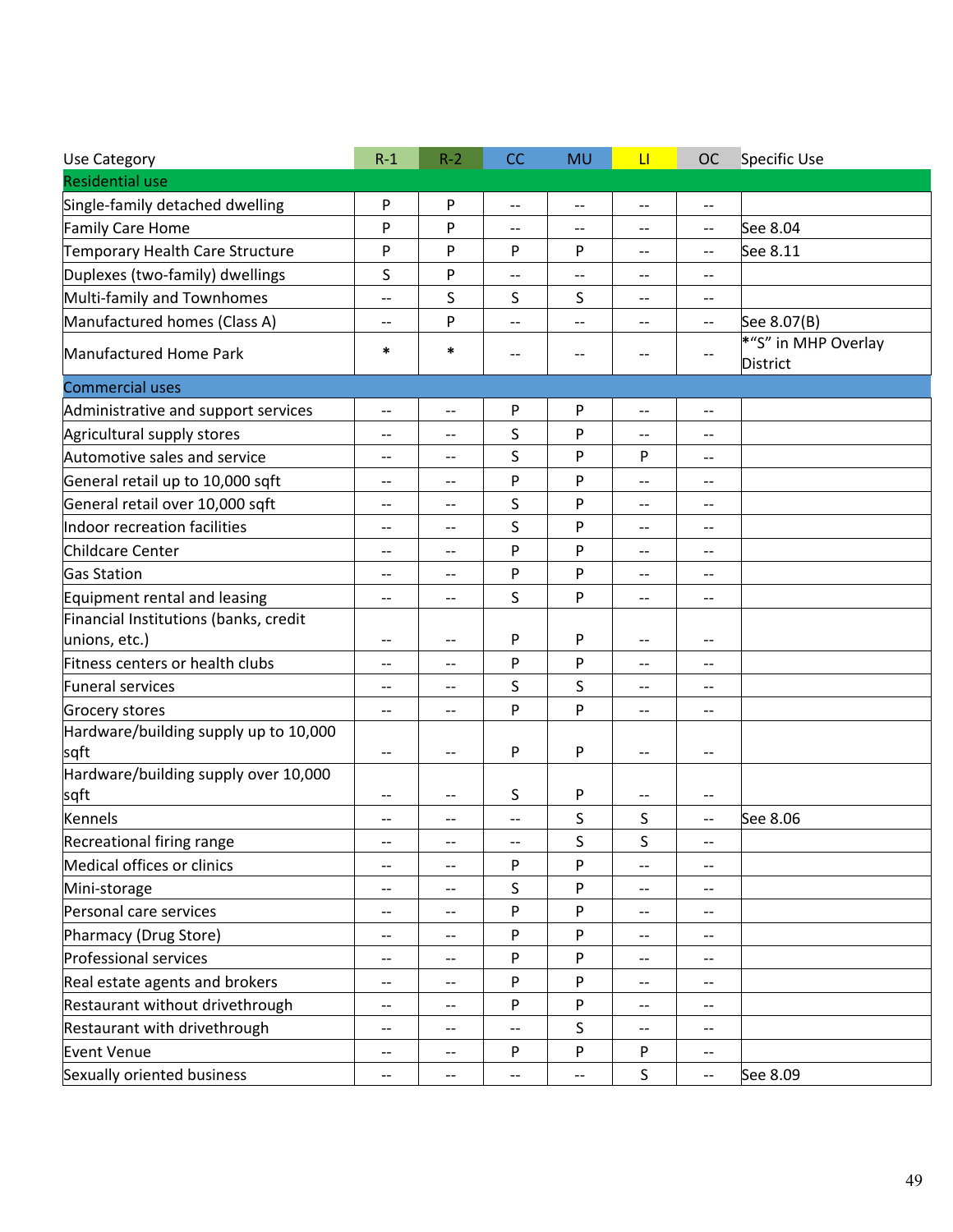| Use Category                                                | $R-1$                    | $R-2$                    | CC                       | <b>MU</b>                | $\mathsf{L}$ | <b>OC</b>                             | <b>Specific Use</b>               |
|-------------------------------------------------------------|--------------------------|--------------------------|--------------------------|--------------------------|--------------|---------------------------------------|-----------------------------------|
| <b>Industrial Uses</b>                                      |                          |                          |                          |                          |              |                                       |                                   |
| Food & Beverage Manufacturing                               | $\overline{\phantom{a}}$ | $\overline{\phantom{m}}$ | $\overline{\phantom{m}}$ | $\overline{\phantom{m}}$ | P            | $- -$                                 |                                   |
| Light Industrial Manufacturing                              | --                       | $-$                      | $\overline{\phantom{m}}$ | $-$                      | P            | $\qquad \qquad -$                     |                                   |
| Heavy Industrial Manufacturing                              | --                       | $-$                      | $-$                      | $\overline{\phantom{a}}$ | S            | --                                    |                                   |
| Junkyards or Salvage Yards                                  | $-$                      | $\overline{\phantom{a}}$ | $\overline{\phantom{a}}$ | $-$                      | S            | $\qquad \qquad -$                     |                                   |
| Recycling drop-off facility                                 | $\overline{\phantom{a}}$ | $-$                      | $-$                      | $-$                      | S            | --                                    |                                   |
| <b>Warehousing and Storage</b>                              | $-$                      | $-$                      | S                        | S                        | P            | $\hspace{0.05cm}$ – $\hspace{0.05cm}$ |                                   |
| Public and Institutional uses, Utilities and Communications |                          |                          |                          |                          |              |                                       |                                   |
| <b>Cemeteries</b>                                           | $\mathsf{S}$             | S                        | S                        | S                        | S            | $-$                                   |                                   |
| Civic, social, or fraternal organizations                   | S                        | S                        | P                        | P                        | P            | --                                    |                                   |
| <b>Community Center</b>                                     | S                        | S                        | P                        | P                        | P            | $\qquad \qquad -$                     |                                   |
| Government offices                                          | S                        | S                        | P                        | P                        | P            | --                                    |                                   |
| <b>Hospitals</b>                                            | $-$                      | $-$                      | S                        | S                        | S            | --                                    |                                   |
| <b>Museums</b>                                              | S                        | S                        | P                        | P                        | P            | $\qquad \qquad -$                     |                                   |
| Park and recreation facilities                              | S                        | S                        | P                        | P                        | P            | S                                     |                                   |
| Postal services                                             | --                       | $-$                      | P                        | P                        | P            | $\overline{\phantom{a}}$              |                                   |
| Public Library                                              | --                       | --                       | P                        | P                        | P            | $\qquad \qquad -$                     |                                   |
| Public safety (fire, police, EMS, etc.)                     | S                        | S                        | $\mathsf{P}$             | P                        | P            | $\overline{\phantom{a}}$              |                                   |
| Religious Institutions                                      | P                        | P                        | P                        | P                        | P            | $\overline{\phantom{a}}$              | Parking/road capacity<br>allowing |
| Schools (elementary and secondary)                          | S                        | S                        | P                        | P                        | P            | $-$                                   |                                   |
| Utility, Power Transmission, and                            |                          |                          |                          |                          |              |                                       |                                   |
| Communication Infrastructure                                | S                        | S                        | S                        | S                        | P            | --                                    |                                   |
| <b>Water/Sewage Treatment and Storage</b>                   | $\mathsf{S}$             | S                        | S.                       | S                        | S            | $-$                                   |                                   |
| <b>Agricultural uses</b>                                    |                          |                          |                          |                          |              |                                       |                                   |
| Farming (crop production)                                   | P                        | P                        | P                        | P                        | P            | --                                    |                                   |
| Nurseries or Greenhouses                                    | P                        | P                        | P                        | P                        | P            | --                                    |                                   |

# D. Dimensional Standards

| <b>Zoning District</b>          | $\mathbf{R}1$                                                                     | R <sub>2</sub>         | CC | LI |  |  |
|---------------------------------|-----------------------------------------------------------------------------------|------------------------|----|----|--|--|
| Maximum Density/built-upon area | Shall comply with density and built-upon limitations of<br>Watershed Regulations. |                        |    |    |  |  |
| Minimum frontage (feet)         | 25                                                                                | 20                     | 25 | 25 |  |  |
| Minimum lot width (feet)        | 100                                                                               | No minimum width<br>70 |    |    |  |  |
| Minimum setback (feet)          |                                                                                   |                        |    |    |  |  |
| Front yard                      | 25                                                                                | 20                     | 20 | 25 |  |  |
| Side yard                       | 15                                                                                | 10                     | 10 | 20 |  |  |
| Rear yard                       | 25                                                                                | 20                     | 15 | 20 |  |  |
| Maximum building height (feet)  | 45                                                                                | 45                     | 45 | 45 |  |  |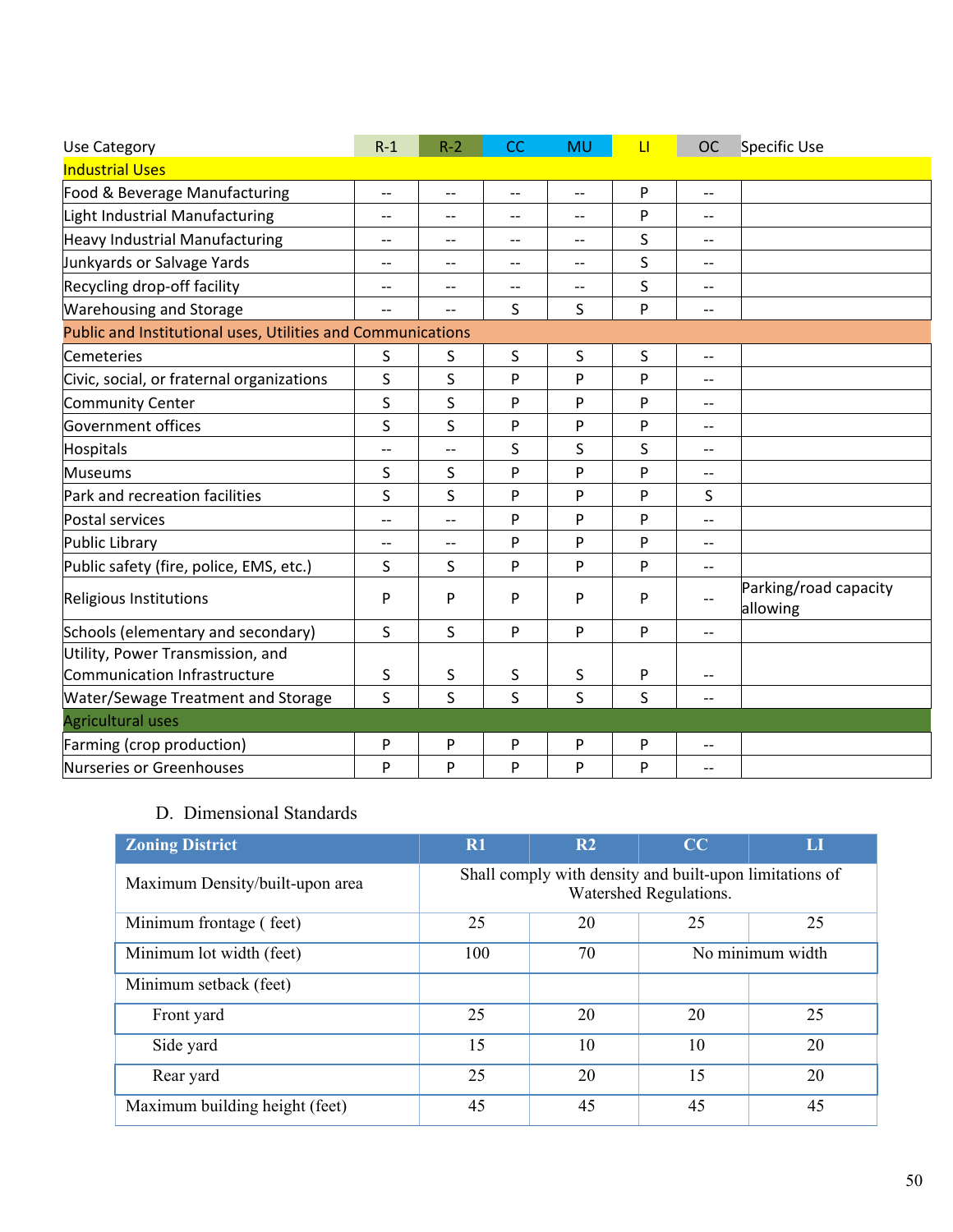## **7.02 Exemptions**

#### A. Generally

The following structures are exempted from the requirements of this ordinance: water and sewer pump stations, utility facilities, curbing, play apparatus other than in a park or with a multifamily residential use. The following structures are exempted from the setback and set-in requirements: gate attendant sheds and industrial loading docks. The following uses are specifically not excluded from (but are included within) this ordinance: statues, sculptures or other artistic objects exceeding eight (8') feet in height (including pedestals) above ground level which are not set back at least 1 foot  $(1')$  per linear foot in height from any property line, fences, gates, swimming pools, storage sheds, garages, accessory workshops. Some improvements such as roof mounted solar panels or gravel driveway additions are not discussed in this ordinance but must still go through the town's permitting process.

#### B. State-Owned Land

In accordance with N.C.G.S. 160D-913, this Ordinance is applicable to the erection, construction, and use of buildings by the State of North Carolina and its political subdivisions. Notwithstanding the provisions of any general or local law or ordinance, except as provided in Article 9, Part 4 of N.C.G.S. 160D, no land owned by the State of North Carolina may be included within an overlay district or a conditional zoning district without approval of the Council of State or its delegate.

#### C. Bona Fide Farms

The provisions of this Ordinance shall not apply to existing bona fide farms. A bona fide farm is any tract of land containing at least three acres which is used for the production of, or activities relating to, or incidental to, the production of crops, fruit, vegetables, ornamental and flowering plants, dairy, livestock, poultry, and all other forms of agricultural or forest products having a domestic or foreign market.

#### D. Subdivision Exemptions

The following are not included within the definition of a subdivision, and are not subject to the regulations of this Ordinance:

- 1) The combination or recombination of portions of previously subdivided and recorded lots where the total number of lots is not increased and the resultant lots are equal to or exceed the standards of the municipality as shown on its subdivision regulations.
- 2) The division of land into parcels greater than ten acres where no street right-of-way decision is involved.
- 3) The public acquisition by purchase of strips of land for the widening or opening of streets or for public transportation system corridors.
- 4) The division of a tract in single ownership whose entire area is no greater than two acres into not more than three lots, where no street right-of-way dedication is involved and where the resultant lots are equal to or exceed the standards of the municipality, as shown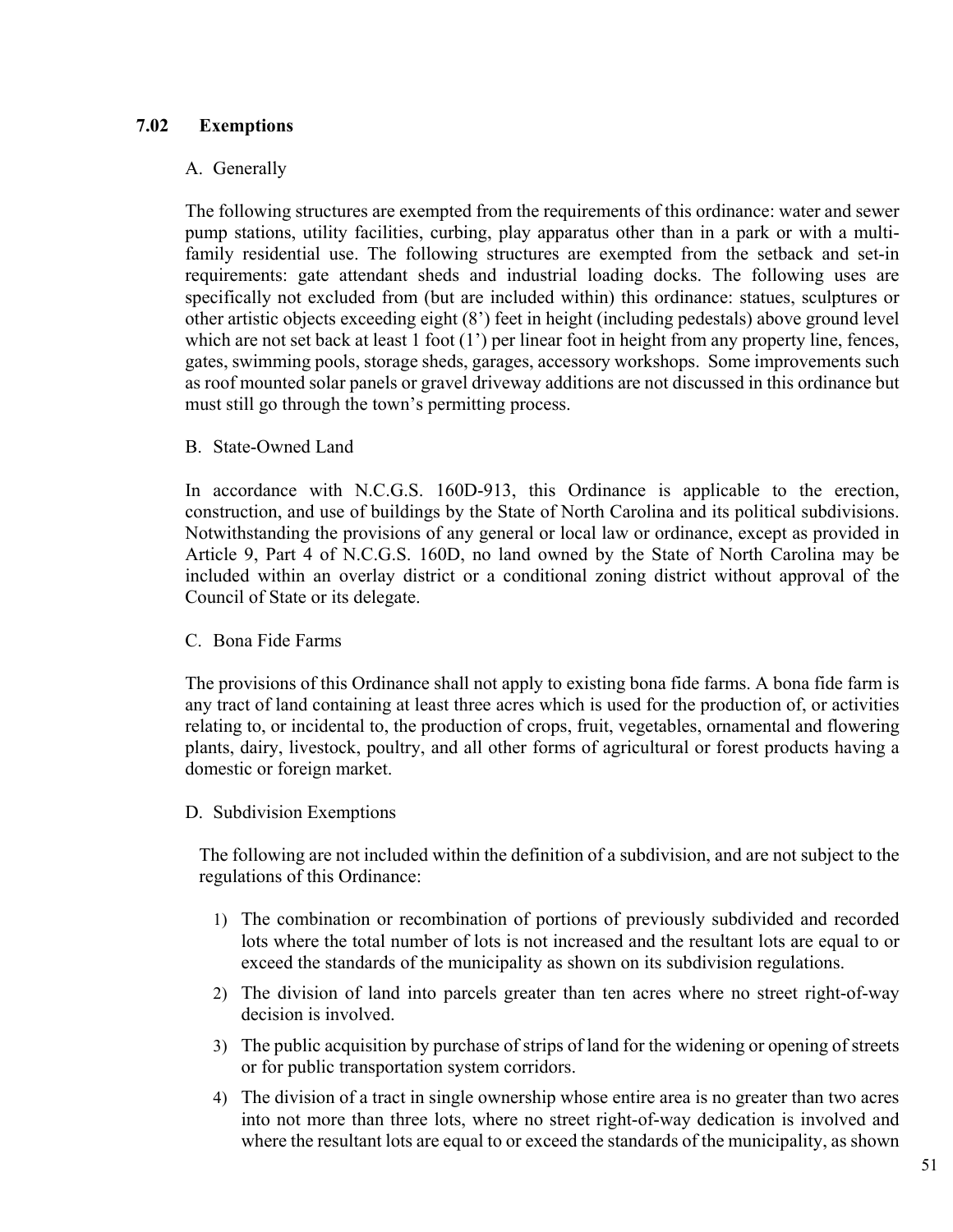in its subdivision regulations.

5) The division of a tract into parcels in accordance with the terms of a probated will or in accordance with intestate succession under Chapter 29 of the N.C.G.S.

## **7.03 Manufactured Home Park Overlay Regulations**

### RESERVED

### **7.04 Special Flood Hazard Overlay Regulations**

See the Town of Stem Flood Damage Mitigation Ordinance for development in Flood Hazard areas.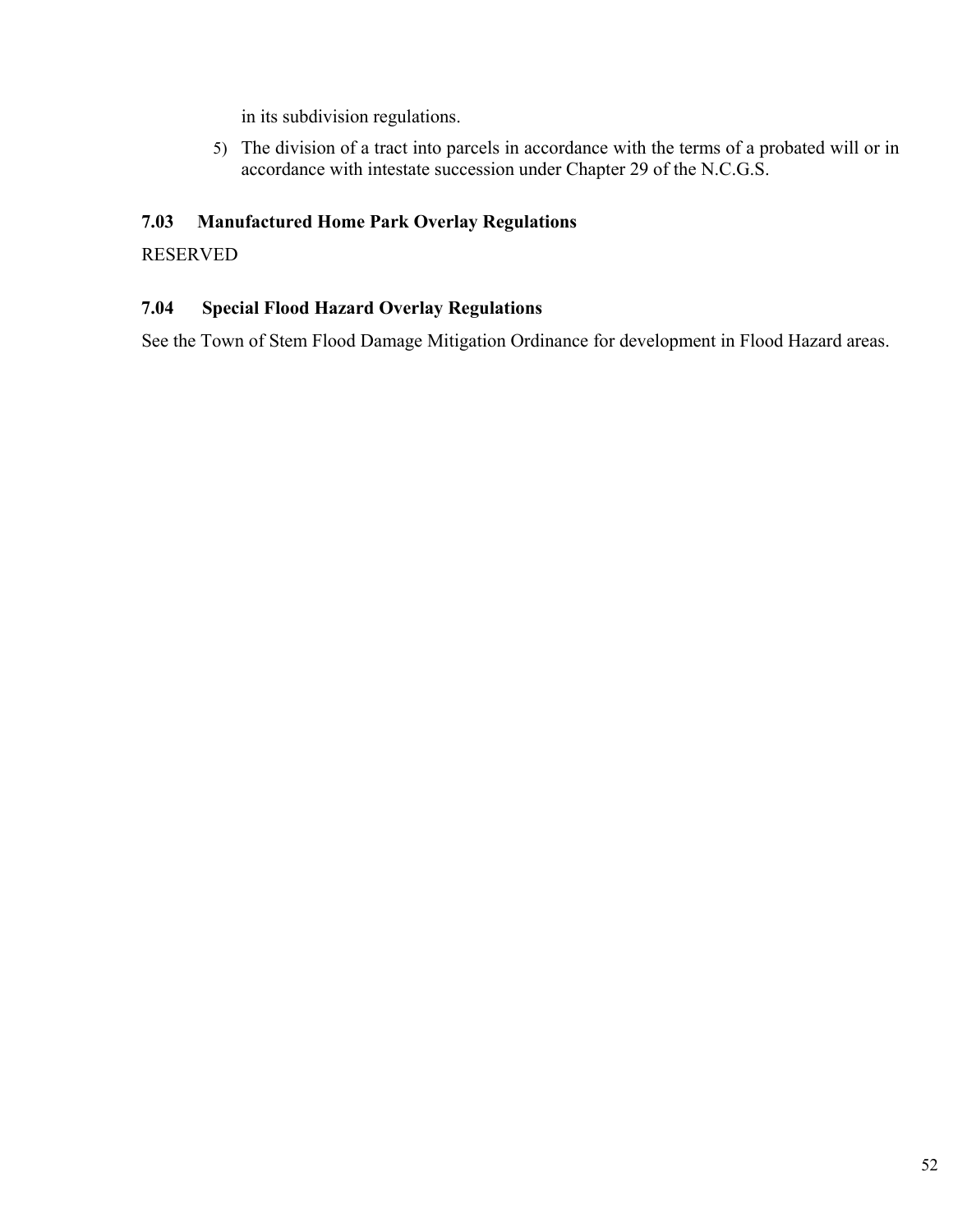# **Article 8. Specific Use Regulations**

#### **8.01 Purpose**

This article establishes regulations for specific land uses that are designed to protect surrounding property values, to protect the public health, safety, and welfare, and implement the comprehensive plan. These regulations are in addition to the procedures and standards established elsewhere in this ordinance.

#### **8.02 Accessory Uses**

- A. Generally
	- 1) Where a principal use is permitted, its customary accessory use and structure shall also be permitted in compliance with this ordinance.
	- 2) Accessory uses shall be incidental and subordinate to the principle use it serves.
	- 3) No detached accessory building shall be larger or exceed the height of the principal structure.
	- 4) Detached accessory structure shall be located behind the front building line of the principal structure.
	- 5) Detached garages and roofed accessory structures physically connected to the principal structure on a site must meet setback regulations for the principal structure.
- B. Establishment

No accessory structure or use shall be constructed or established on a lot before construction or establishment of the principle use or structure. No accessory building or use shall be permitted on a vacant lot.

- C. Detached Residential Structures
	- 1) Detached residential accessory structures include, **but are not limited to:** sheds, barns, lean-tos, shelters, shops, pre-manufactured buildings, carports and detached garages.
	- 2) A maximum of one (1) detached residential accessory structure is permitted per lot except that a lot may have both a carport and one (1) other detached accessory structure or one (1) detached garage and one (1) detached accessory structure except for a carport.
	- 3) The structure if less than 200 square feet may be constructed within five (5) feet from the rear and side property lines.
	- 4) No detached accessory structure shall be closer than 20 feet from a dwelling on an adjacent property.

#### **8.03 Cluster Development**

Must comply with the watershed protection ordinance adopted by the Town and approved by the appropriate State authority.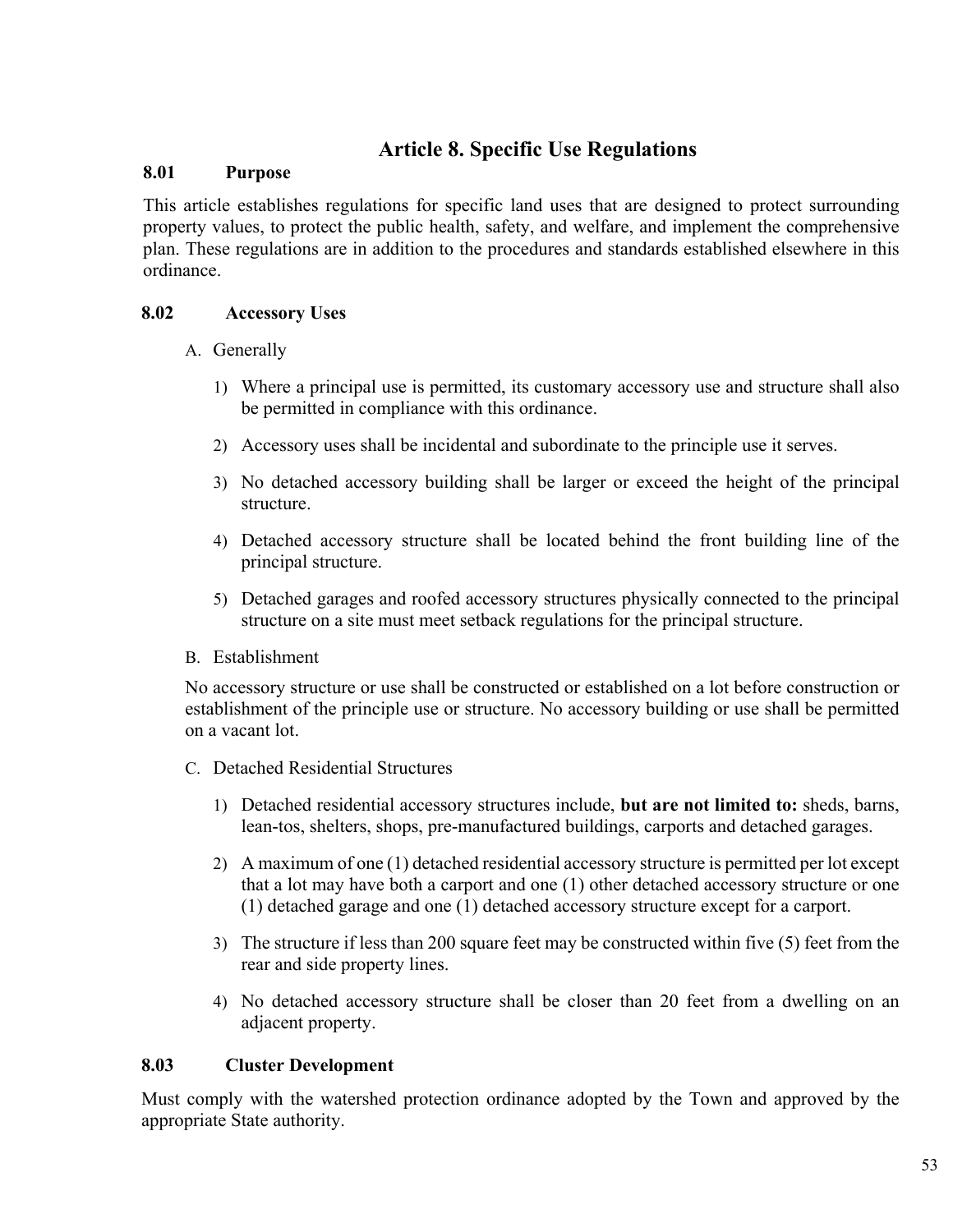## **8.04 Family Care Home**

Family care home means a home with support and supervisory personnel that provides room and board, personal care and habilitation services in a family environment for not more than six resident persons with disabilities.

Persons with disabilities means a person with temporary or permanent physical, emotional, or mental disability including but not limited to mental retardation, cerebral palsy, epilepsy, autism, hearing and sight impairments, emotional disturbances, and orthopedic impairments but not including mentally ill persons who are dangerous to others as defined in N.C.G.S. 122C-3(11B).

 A family care home shall be deemed a residential use of property for zoning purposes and shall be a permissible use in all residential districts. No local government may require that a family care home, its owner, or operator obtain because of the use, a special use permit, or variance from any such zoning regulation provided however, that a local government may prohibit a family care home from being located within a one-half mile radius of an existing family care home.

A family care home shall be deemed a residential use of property for the purposes of determining charges or assessments imposed by local governments or businesses for water, sewer, power, telephone service, cable television, garage and trash collection, repairs or improvements to roads, streets and sidewalks, and other services, utilities and improvements.

No family care home shall be permitted within a one-half mile radius of an existing family care home.

## **8.05 Home Occupations**

## A. Purpose

The purpose of this section is to: (1) allow home occupations as an accessory use in an occupied dwelling unit; (2) ensure that such home occupations are compatible with nearby residential properties; (3) ensure that public infrastructure is not burdened beyond what is normally associated with residential uses; and (4) allow residents to use their homes as places to enhance their economic well-being.

## B. Standards

- 1) The occupation shall be secondary to the residential occupancy of the dwelling.
- 2) The principal dwelling shall not be altered in a way that changes the residential character of the dwelling.
- 3) The total area used for the home occupation shall not exceed 30 percent of the gross floor area of the dwelling.
- 4) The use shall be conducted entirely inside the dwelling.
- 5) The home occupation must primarily employ a resident of the home; no more than 1 nonresident shall be employed at the site of the home occupation.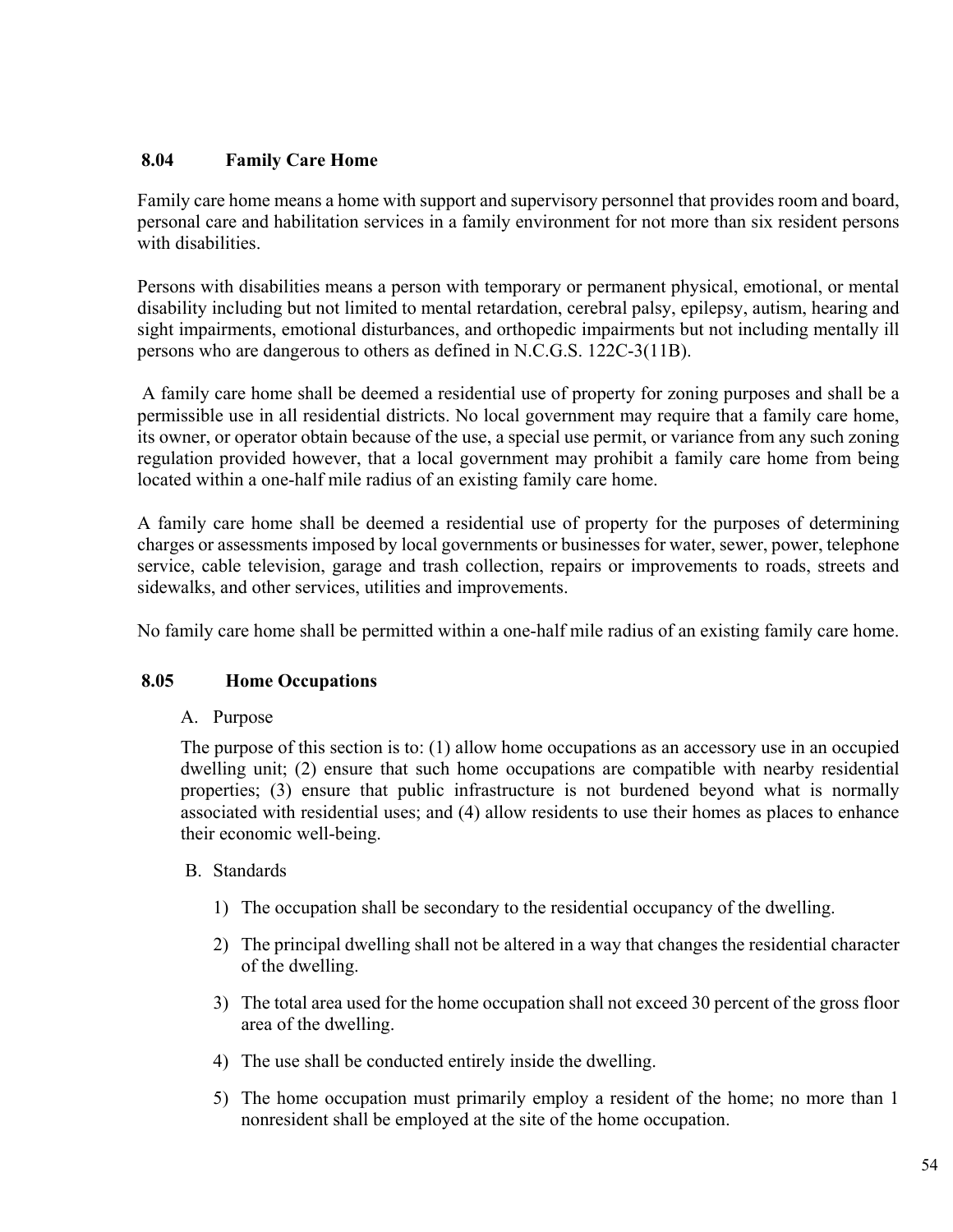- 6) Outdoor storage of equipment or materials used in connection with a home occupation is prohibited.
- 7) A home occupation shall not generate noise, solid waste, vibration, smoke, dust, odors, heat, glare, electrical interference or other nuisance noticeable at or beyond the property line.
- 8) One non-illuminated sign with a maximum area of 4 square feet may be mounted flush against the dwelling.
- 9) The home occupation shall not generate traffic other than what is customary for the residential use. Parking shall be provided in the driveway.

### **8.06 Kennels**

Commercial Kennels shall be located at least 200 feet from the nearest dwelling on a separate lot. No outdoor run area shall be located within 50 feet of any lot line. Facilities shall be constructed and operated in a manner that alleviates detrimental effects on persons occupying or patronizing adjacent buildings. All buildings shall be soundproofed and all exercise yards shall be walled and constructed in such a manner so as to prevent normal animal noises from disturbing nearby uses.

## **8.07 Manufactured homes**

- A. Generally
	- 1) At the time of construction, a manufactured home shall be constructed and certified as complying with the HUD Codes.
	- 2) The manufactured home shall be set up in accordance with the NC Department of Insurance standards. A continuous, permanent, masonry foundation or masonry curtain wall, un-pierced except for required ventilation and access, shall be installed under the perimeter of the manufactured home.
	- 3) Stairs, porches, entrance platforms, ramps, and other means of entrance and exit shall be constructed in accordance with the NC Department of Insurance standards, and shall be attached firmly to the primary structure and anchored securely to the ground; and
	- 4) The moving hitch, wheels and axles, and transporting lights shall be removed.
- B. Class A Home (Doublewide)

In addition to the general standards listed above, a Class A manufactured home shall comply with the following:

- 1) The manufactured home shall have a length that does not exceed 4 times its width measured along the longest axis and width measured at the narrowest part of the other axis.
- 2) The pitch of the roof of the manufactured home shall have a minimum vertical rise of 2.2 feet for each 12 feet of horizontal run. The roof shall be finished with a type of shingle that is commonly used in residential construction.
- 3) Roof structures shall have an eave projection of at least 6 inches, which may include a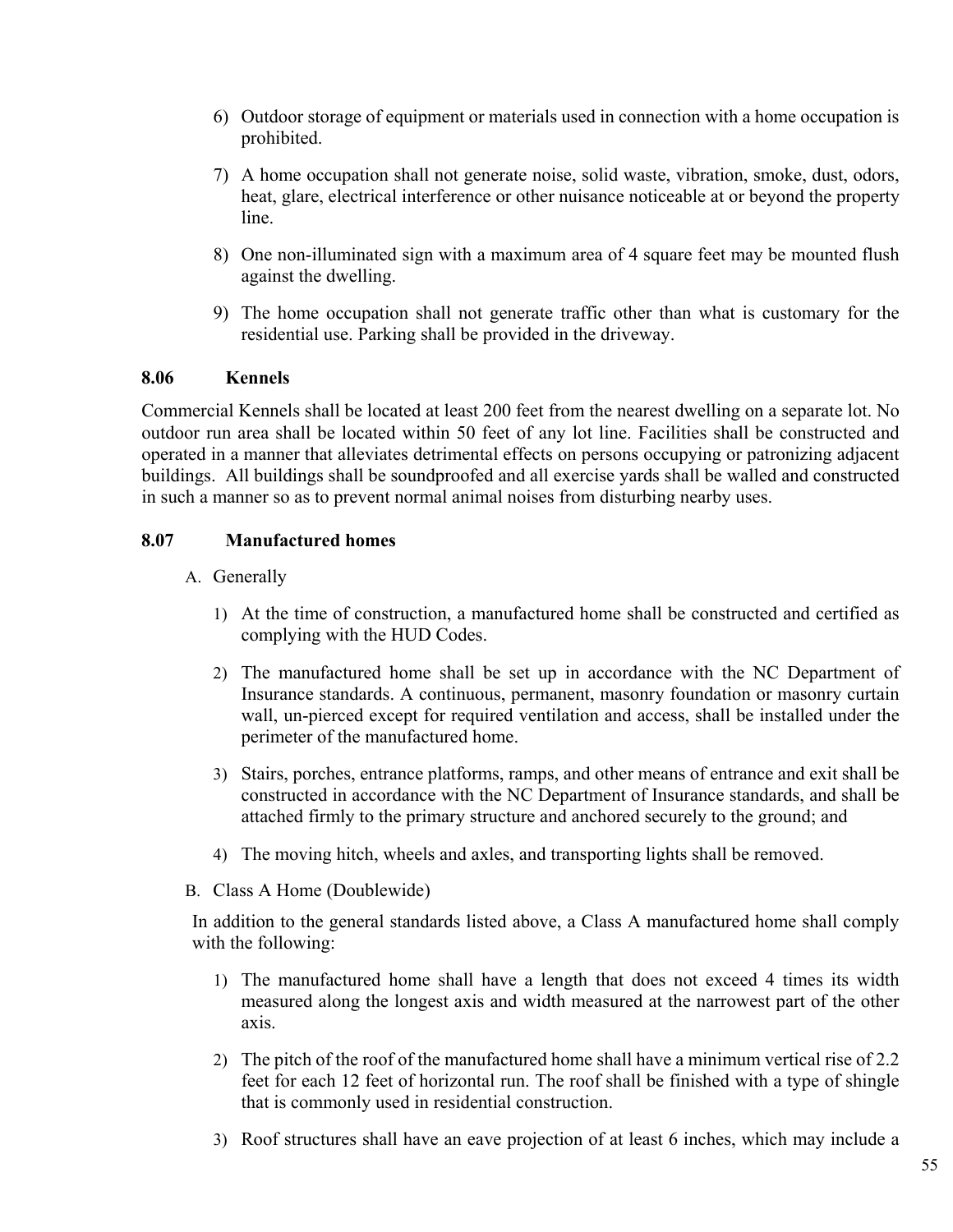gutter.

- 4) The exterior siding shall consist predominantly of vinyl or aluminum horizontal lap siding, whose reflectivity does not exceed that of gloss white paint, wood, or hardboard, comparable in composition, appearance, and durability to the exterior siding commonly used in standard residential construction.
- C. Class B Home

A manufactured home that complies with all of the requirements of paragraph (A) above but fails to comply with any one of the criteria for a Class A home shall hereafter be designated as a Class B manufactured home. No Class B home shall be permitted outside of a manufactured home park.

#### **8.08 Outdoor Storage and Display**

A. Generally

This section applies to the keeping, in an unroofed area, of any goods, material, or merchandise in the same place for more than 24 hours. Outdoor storage and display areas shall be permitted only as an accessory to the principal use on the lot.

- B. Outdoor Storage
	- 1) Location: Storage areas are restricted to the rear and side yards of the principal structure on the lot.
	- 2) Screen: Storage areas shall be screened from view from the street and adjacent properties. The height of the stored material shall not exceed the height of the screen. The maximum height of a screen used for this purpose is 8 feet.
- C. Outdoor display areas
	- 1) Items displayed shall be those lawfully sold inside the building on the property. Vehicles displayed for sale, lease or rent must be associated with an automobile dealership on the lot.
	- 2) Outdoor display areas shall be separated from the right-of-way and property lines by a 5 foot buffer strip except at permitted access points. Parking spaces used for outdoor display shall not count towards meeting parking requirements.

#### **8.09 Sexually Oriented Businesses**

#### A. Purpose

To protect the general safety and welfare of the community from the adverse secondary effects that the location of sexually oriented businesses can have on a neighborhood, including but not limited to deterioration and blight through increased crime and other impacts, as has been documented by the State of North Carolina, other North Carolina municipalities and other jurisdictions.

B. Applicability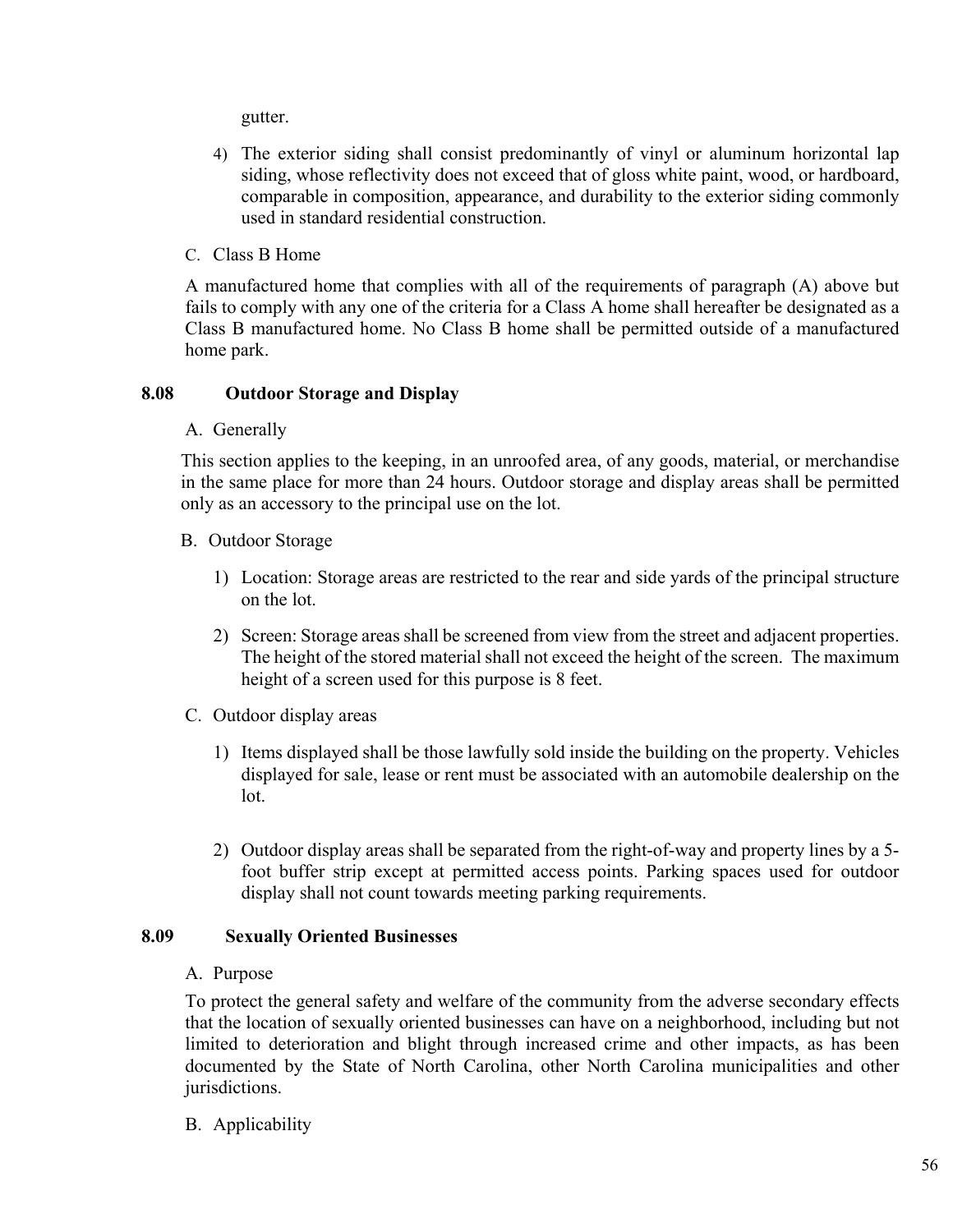The provisions of this Section apply to all Sexually-Oriented Businesses. The use of land for a sexually oriented business shall be permitted as set forth in Section 7.01(C)(Table of Uses) subject to the criteria below.

### C. Definitions

**Sexually-oriented Businesses**: means any "adult establishment," as defined in North Carolina General Statute N.C.G.S. 14-202.10(2). This definition includes adult bookstores, adult motion picture theaters, adult mini-motion picture theaters, adult live entertainment businesses or massage businesses. These uses are further defined in N.C.G.S. 14-202.10 and the definitions are adopted by reference.

D. Location Criteria

- 1) No sexually-oriented business shall be located within two thousand (2,000) feet of any other sexually-oriented business.
- 2) No sexually-oriented business shall be located within two thousand (2,000) feet of a school, day care or adult day care center, public or private recreation center, a church or a park used by the public for recreational purposes.
- 3) No sexually-oriented business shall be located within two thousand (2,000) feet of any Residential Zoning District or residentially developed property. The distance shall be measured from the subject property to the nearest point of the Residential District or property, whether such district or use is located.
- E. Signs and Displays

Signage shall be regulated in accordance with Article 9 (Sign Regulations), except that no sexually oriented printed material, slide, video, photograph, written text, live show, or other sexually oriented visual display shall be visible from outside the walls of the establishment, nor shall any live or recorded voices, music or sounds be heard from outside the walls of the establishment.

F. Hours of Operation

Hours of operation shall be limited to 2 pm to 2 am the following day.

## **8.10 Temporary Uses and Structures**

A. Generally

No temporary use shall be permitted for more than 1 year. A temporary use shall be removed upon expiration of the permit issued for such temporary use unless otherwise stated in this ordinance.

- B. Temporary Sales
	- 1) Farmers market, Christmas tree sales, and other seasonal or agricultural products may be established as a temporary use in any non-residential district with a zoning permit
	- 2) The duration shall not exceed 60 days per lot in a calendar year.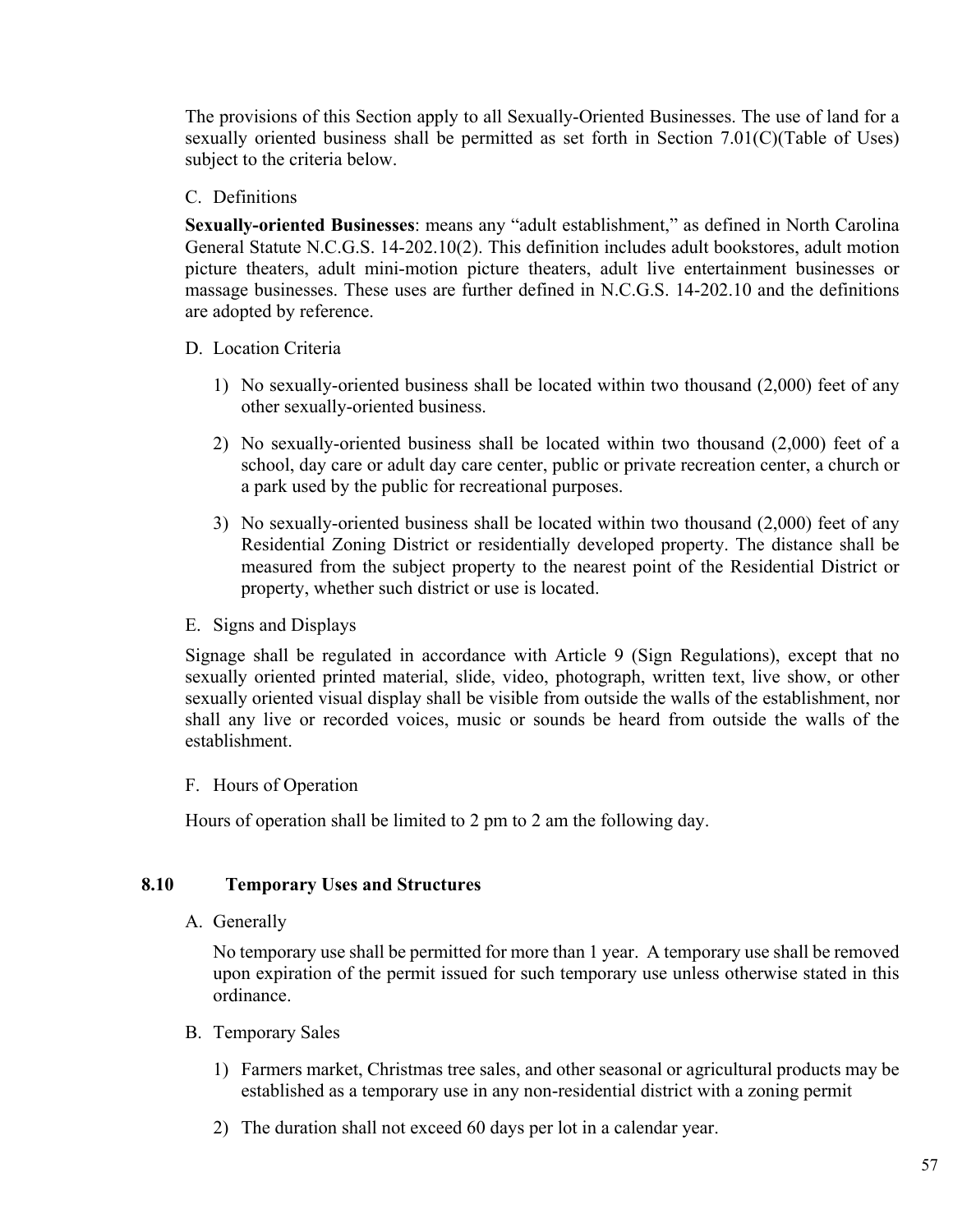### C. Construction Trailers

A temporary trailer or mobile home may be used as a contractor's office or storage shed during the construction phase of a project. It shall be removed when construction is no longer active or a building permit is no longer valid. The trailer shall be placed on the property to which it is appurtenant.

### **8.11 Temporary Health Care Structures**

Temporary health care structures shall be permitted as an accessory use in accordance with the Table of Permitted Uses, subject to the following standards:

- A. Placing a temporary family health care structure on a permanent foundation shall not be required or permitted.
- B. The Town shall consider a temporary family health structure used by a caregiver in providing care for a mentally or physically impaired person on property owned or occupied by the caregiver as the caregiver's residence as a permitted accessory use in any single family residential zoning district on lots zoned for single family detached dwellings.
- C. The Town shall consider a temporary family health care structure used by an individual who is the named legal guardian of the mentally or physically impaired person a permitted accessory use in any single family residential zoning district on lots zoned for single family detached dwellings in accordance with this section if the temporary family health care structure is placed on the property of the residence of the individual and is used to provide care for the mentally or physically impaired person.
- D. Only one temporary family health care structure shall be allowed on a lot or parcel of land. The temporary family health care structures under subsections (b) and (c) of this section shall not require a special use permit or be subjected to any other local zoning requirements beyond those imposed upon other authorized accessory use structures, except otherwise provided in this section. Such temporary family health care structures shall comply with all setback requirements that apply to the primary structure and with any maximum floor area ratio limitations that may apply to the primary structure.
- E. Any person proposing to install a temporary family health care structure shall first obtain a permit from the Town. The Town may charge a fee in accordance with the Town's fee schedule. The Town may not withhold a permit if the applicant provides sufficient proof of compliance with this section. The Town may require that the applicant provide evidence of compliance with this section on an annual basis as long as the temporary family health care structure remains on the property. The evidence may involve the inspection by the Town of the temporary family health care structure at reasonable times convenient to the caregiver, not limited to any annual compliance confirmation and annual renewal of the doctor's certification.
- F. Notwithstanding subsection (I) of this section, any temporary family health care structure installed under this section may be required to connect to any water, sewer, and electric utilities serving the property and shall comply with all applicable State law, local ordinances, and other requirements, including Article 11 of N.C.G.S. 160D, as if the temporary family health care structure were permanent real property.
- G. No signage advertising or otherwise promoting the existence of the temporary health care structure shall be permitted either on the exterior of the temporary family health care structure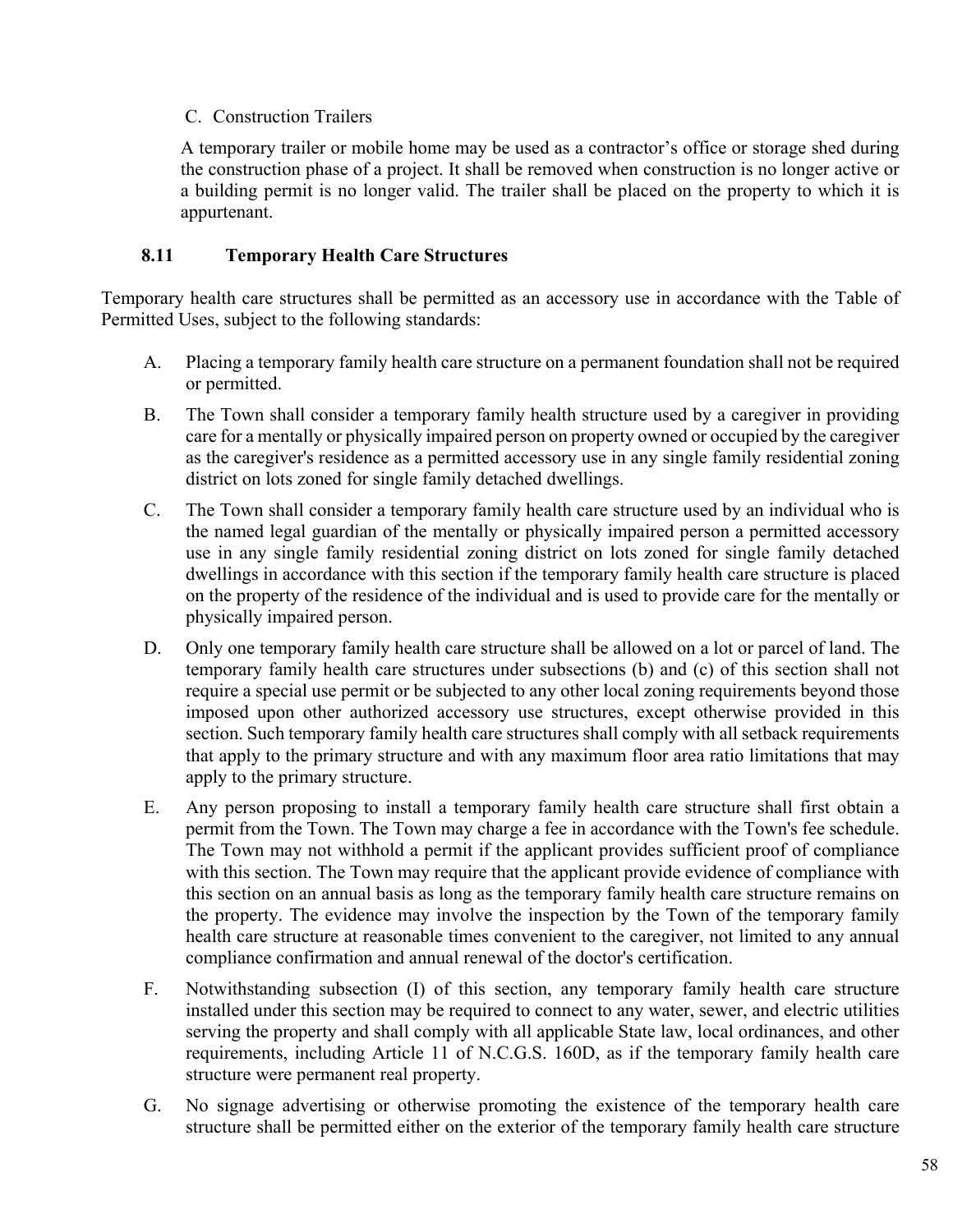or elsewhere on the property.

- H. Any temporary family health care structure installed pursuant to this section shall be removed within 60 days after the date on which the mentally or physically impaired person is no longer receiving or is no longer in need of the assistance provided for in this section. If the temporary family health care structure is needed for another mentally or physically impaired person, the temporary family health care structure may continue to be used or may be reinstated on the property within 60 days of its removal, as applicable.
- I. The Town may revoke the permit granted pursuant to subsection (E) of this section if the permit holder violates any provision of this section or N.C.G.S. 160D-915. The local government may seek injunctive relief or other appropriate actions or proceedings to ensure compliance with this section or N.C.G.S. 160D-915.
- J. Temporary family health care structures shall be treated as tangible personal property for purposes of taxation.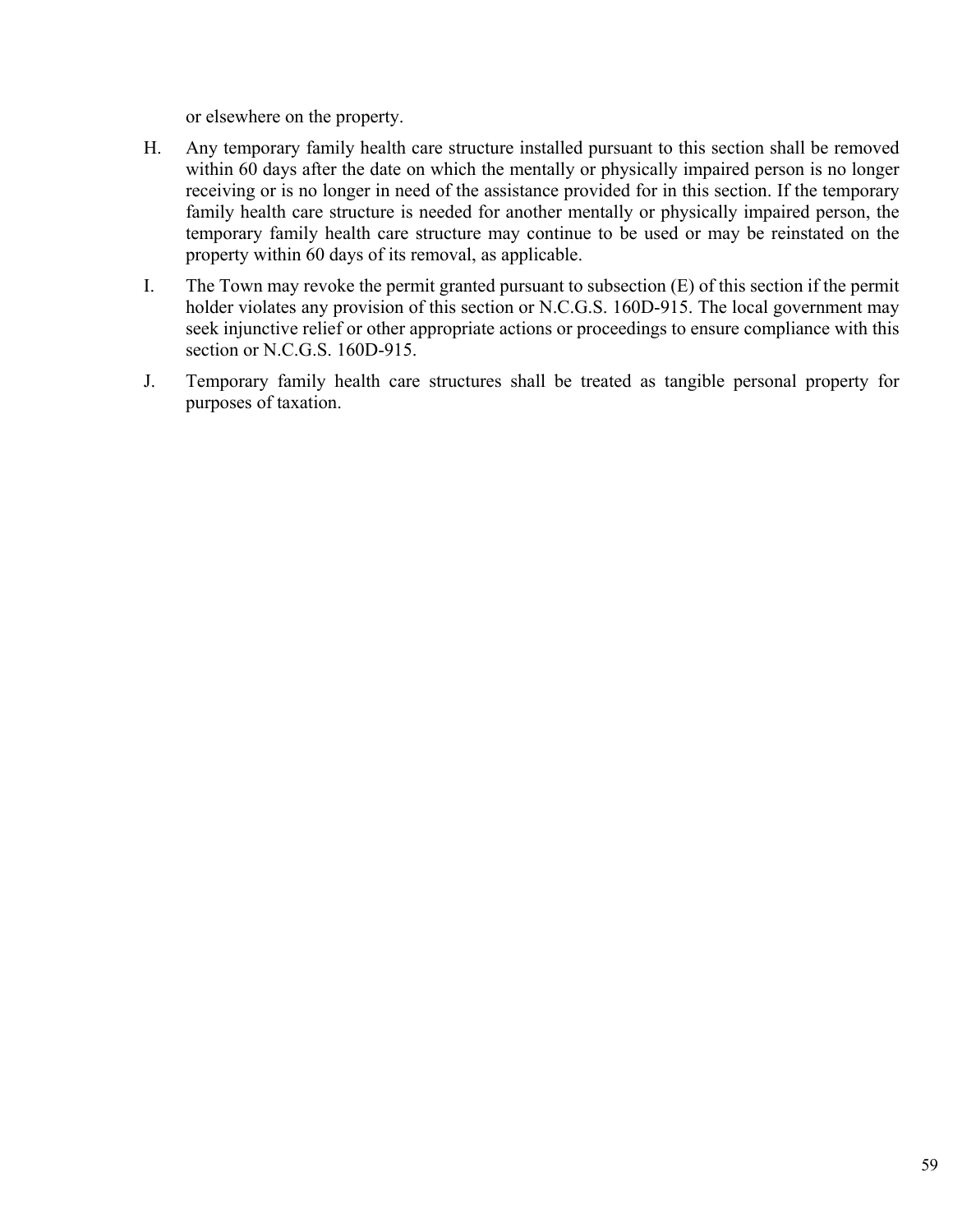# **Article 9. Subdivision Regulations**

## **9.01 General Provisions**

- A. No division of land within a Water Supply Watershed as detailed on the Watershed Map shall be a legal subdivision until such subdivision has been detailed on a survey plat according to the provisions below. Furthermore, no survey plat which reflects a subdivision of land shall be filed or recorded by the Granville County Register of Deeds Office until it has been approved in accordance with the provisions of this Article.
- B. Subdivision of a property into up to five lots may be approved administratively by the Zoning Administrator. Subdivision of a property into six or more lots shall require a Special Use Permit. See Section 4.07.
- C. The approval of a plat does not constitute or effect the acceptance by Stem or the public of the dedication of any street or other ground, easement, right-of-way, public utility line, or other public facility shown on the plat and shall not be construed to do so.
- D. All subdivisions shall conform with the mapping requirements contained in N.C.G.S. 47-30.
- E. After the effective date of this Ordinance, all plats detailing subdivisions of land with the Town of Stem shall be prepared and approved pursuant to this and all other ordinances which may apply to the subdivision of land within the jurisdiction of Stem and then recorded in the Granville County Register of Deeds office.

#### **9.02 Subdivision Application and Review Procedures**

- A. Subdivision applications shall be filed with the Subdivision Administrator. The application shall include a completed application form and supporting documentation deemed necessary by the Watershed Administrator or the Stem Watershed Review Board, and the appropriate fees. All proposed subdivisions within Stem shall be reviewed prior to approval and recordation in the Register of Deeds Office by submitting the mylar and blue line copies (or electronic copies when allowable by Granville County), including a vicinity map with the location sited, to the Watershed Administrator. All subdivision plats for land within the watershed area shall also include the following information:
	- a north arrow;
	- a graphic scale;
	- a vicinity map with the project sited;
	- the owner's name;
	- the name of the project;
	- the date of the original plat preparation and any revisions;
	- the names of adjoining property owners;
	- the name and address of the registered land surveyor, engineer, and/or landscape architect responsible for preparation of the plat;
	- the watershed area in which the property is located;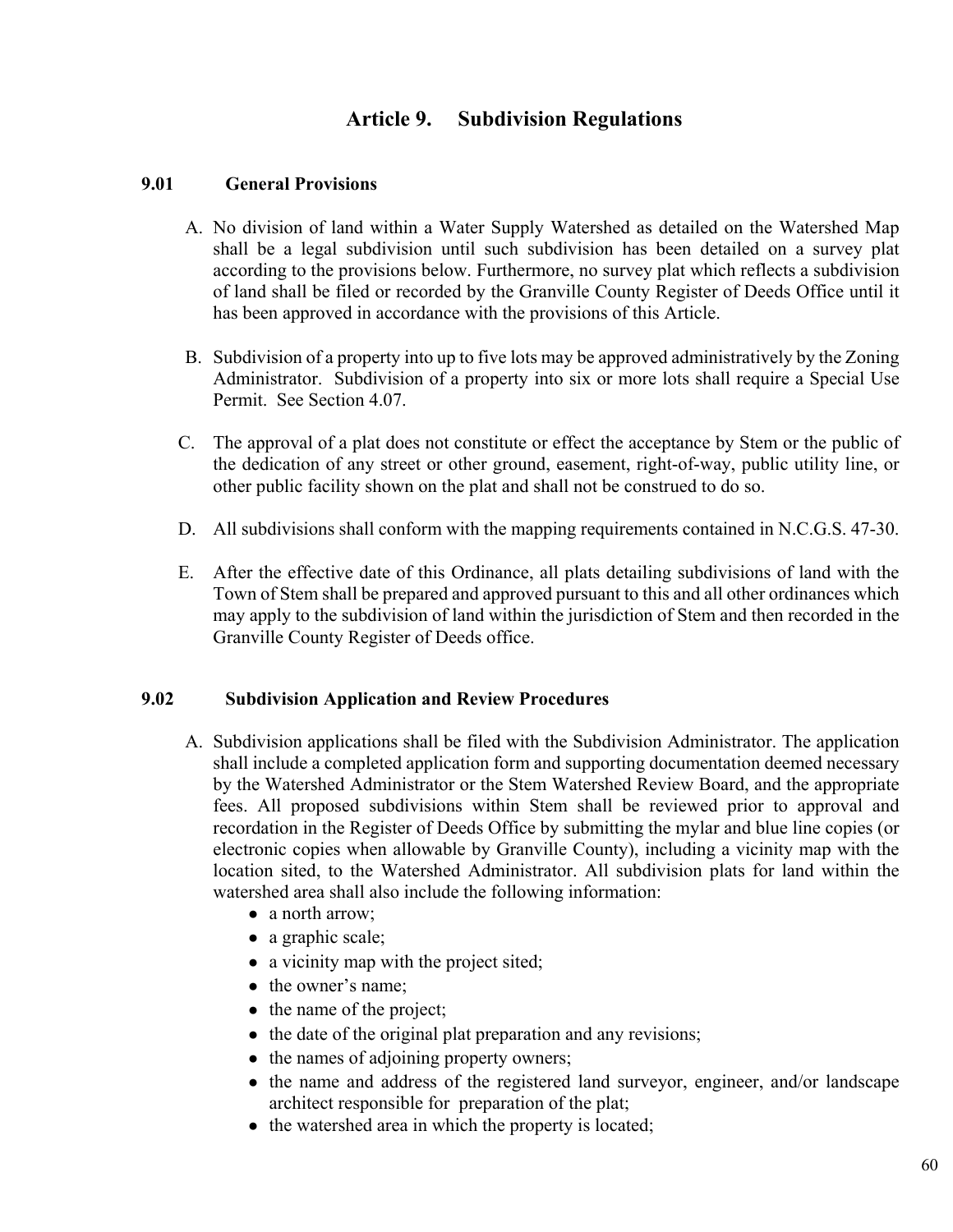- the depiction and numerical summarization of the total built-upon area with relative accuracy if the property is developed with multi-family, cluster residential, or nonresidential uses;
- the location of all existing and proposed (if known) buildings and/or structures, including signs, fences, and other similar objects with relative accuracy;
- the location of any parking, equipment, material, recreation storage, floodplain, and other similar areas;
- the names and/or location of all existing and proposed streets, culverts, water courses, underground electrical lines, water and sewer pipes, and other similar utilities;
- the location of all existing (with deed references) and proposed easements of any type;
- the approximate location of any existing and/or proposed buffer and/or reserved, open space, non- disturbed area;
- any other information required by the watershed Administrator and/or the Watershed Review Board
- B. The application shall be accompanied by the mylar and six (6) blue line copies of the subdivision plat (or electronic copies when allowable by Granville County). The Watershed Administrator may exercise a period of ten (10) business days to review all subdivision plats. The Administrator may then approve, disapprove, or forward the subdivision plat to the Watershed Review Board.
- C. The Watershed Administrator shall review the completed application and subdivision plat. All areas of the proposed subdivision which are to remain in a vegetated or natural state or as open space shall clearly be marked on the plat. The Watershed Administrator may provide the opportunity for any public agencies to review and make recommendations.
- D. The Watershed Administrator may grant approval or may submit the subdivision plat and recommendations to the Watershed Review Board for further review and final action. The Watershed Review Board shall either approve, approve conditionally, or disapprove each application by a majority vote of the members present and voting. First consideration of the application shall be at the next regularly scheduled meeting of the Board after receipt of a complete application, provided there is adequate time to place it on the agenda and post public notice. The Board shall take final action within forty-five (45) days of its first consideration. The Watershed Administrator or the Board may provide public agencies an opportunity to review and make recommendations. However, failure of the agencies to submit their comments and recommendations shall not delay the Board's action within the prescribed time limit. Said public agencies may include, but are not limited to, the following:
	- 1) The district highway engineer with regard to proposed streets and highways.
	- 2) The director of the Health Department with regard to proposed private water system or sewer systems normally approved by the Health Department.
	- 3) The State Division of Water Quality with regard to proposed sewer systems normally approved by the Division, engineered storm water controls or storm water management in general.
	- 4) Any other agency or official designated by the Watershed Administrator or Watershed Review Board.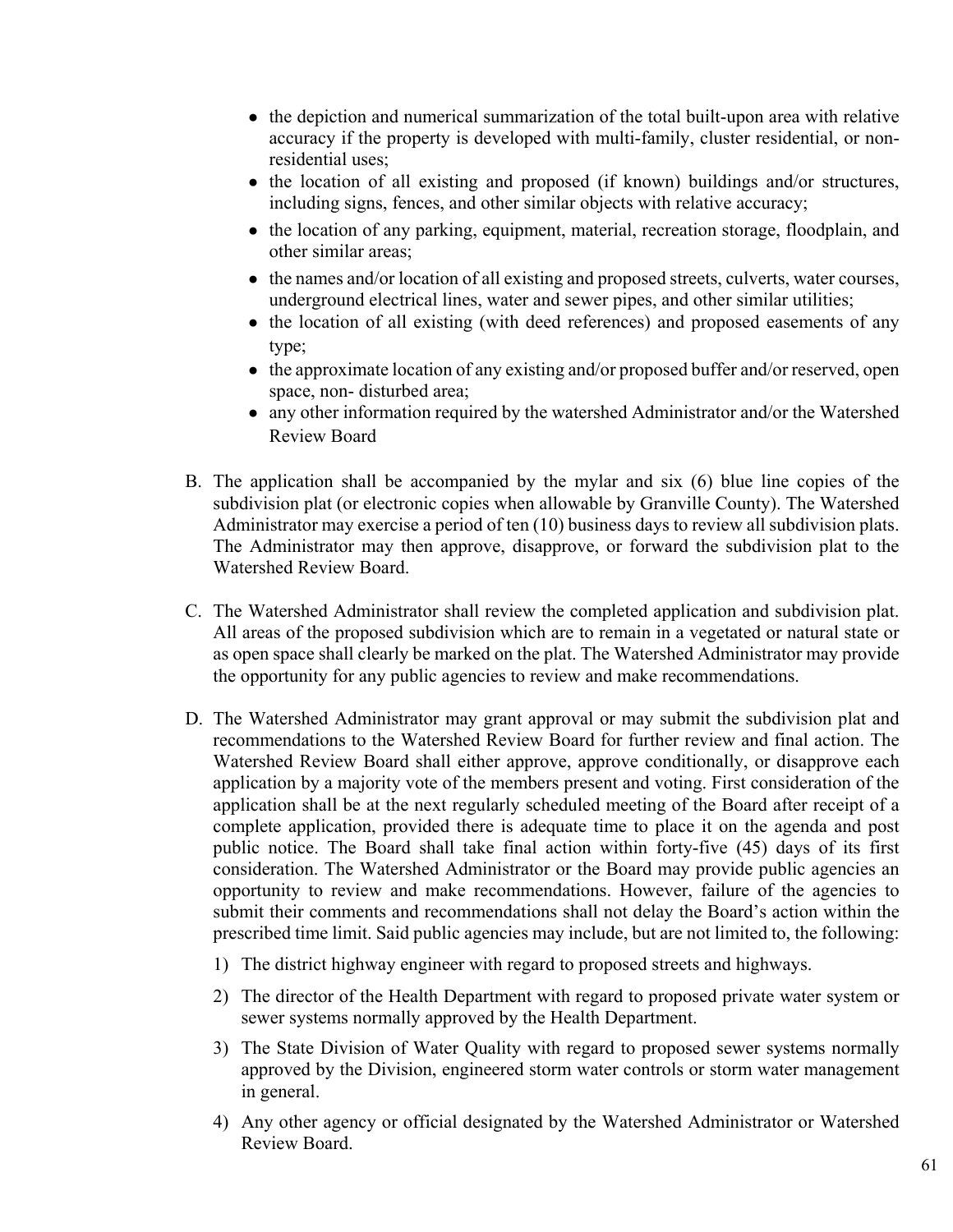E. If the Watershed Administrator or the Watershed Review Board approves an application and subdivision plat, such approval shall be indicated on the mylar and blue line copies of the plat (or electronic copies if allowable by Granville County) by the following certificate and signed by the Watershed Administrator, Mayor, or other authorized member of the Board, whichever is applicable:

#### WATERSHED CERTIFICATE OF APPROVAL

I certify that the subdivision of property shown hereon complies with the Watershed Protection Ordinance of Stem, North Carolina.

Date Watershed Administrator or Mayor, Town of Stem Watershed Review Board

# *Notice: This property is located within a Public Water Supply Watershed and development restrictions may apply. Any further subdivision and/or development of this property shall meet the requirements of the Town of Stem Watershed Protection Ordinance.*

The Watershed Administrator and/or the Watershed Review Board may also require the placement of any notes, warnings, or explanations on the plat prior to signature of approval.

- F. If the Watershed Review Board disapproves or approves conditionally the application, the reasons for such action shall be stated in writing for the application and entered in the minutes. The subdivider may make changes and submit a revised plan which shall constitute a separate request for the purpose of review.
- G. All subdivision plats shall comply with the recording requirements of the Granville County Register of Deeds Office.
- H. Any request for subdivision approval under the requirements of this Ordinance shall require the subdivider to submit the mylar and appropriate blue line copies (or electronic copies when allowable by Granville County). The applicant shall be responsible for submitting the plat to the Granville County Register of Deeds and paying any associated fees charged by the County.

#### **9.03 Subdivision Standards and Required Improvements**

- A. All subdivisions and development projects shall provide adequate building space on each lot in accordance with the development standards contained in Article V of this Ordinance. Areas which are smaller than the minimum required residential development or are set aside as open space shall be identified numerically and graphically on the plat as "PERMANENTLY RESERVED OPEN SPACE – NO IMPERVIOUS DEVELOPMENT ALLOWED".
- B. Storm Water Drainage Facilities. The application shall be accompanied by a description of the proposed method of providing storm water drainage demonstrating compliance with all applicable State and local regulations. The subdivider shall provide a drainage system that diverts storm water runoff away from surface waters and incorporate best management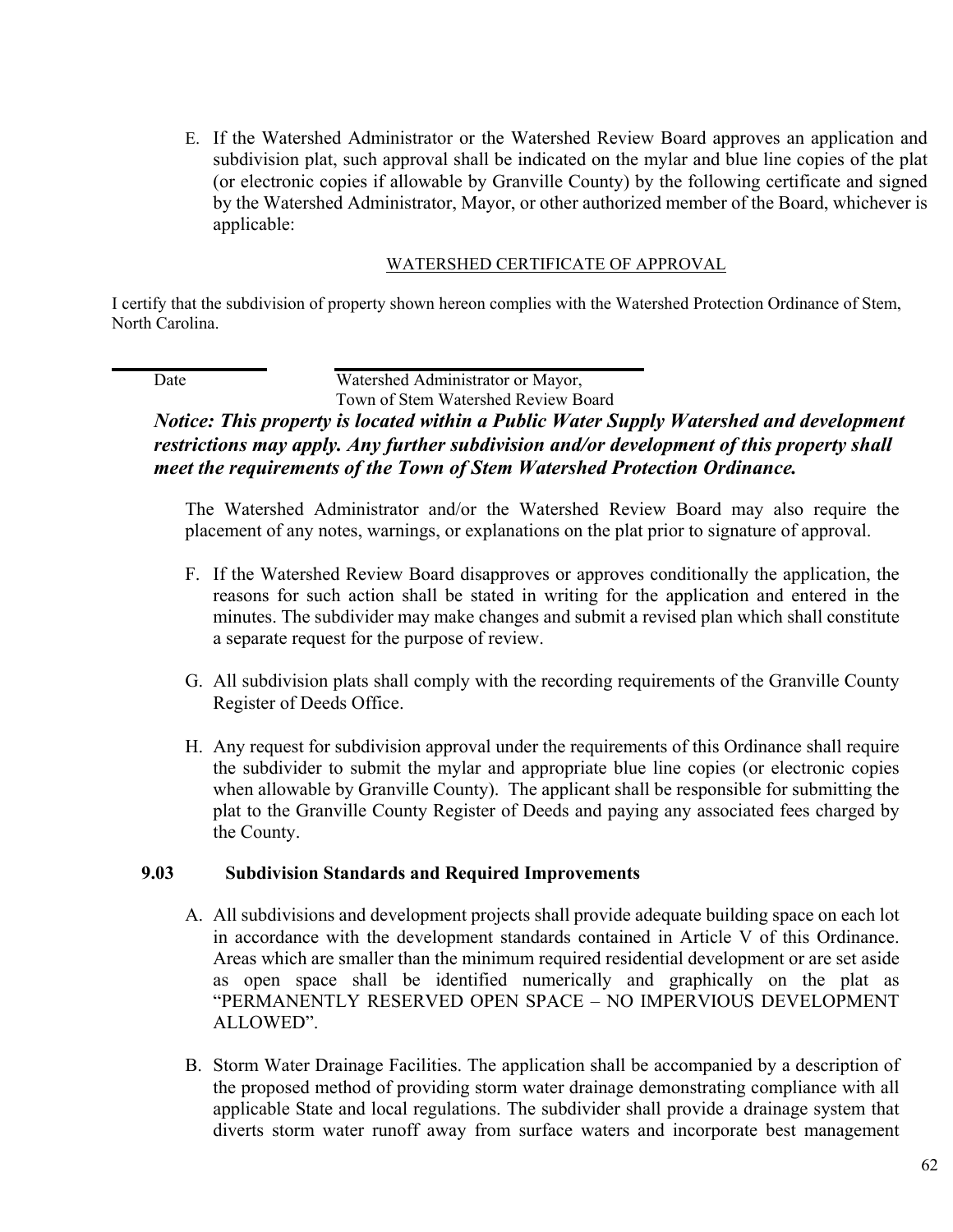practices to minimize water quality impacts.

- C. Erosion and Sedimentation Control. The application shall, where required, be accompanied by a written statement that a Sedimentation and Erosion Control Plan has been submitted to and approved by the North Carolina Division of Land Quality.
- D. Roads constructed in watershed buffer areas. Where possible, roads should be located outside of watershed buffer areas. Roads constructed within these areas shall be designed and constructed so as to minimize impact on water quality.
- E. The town may at its discretion require performance bonds for stormwater control measures, roads, walking trails, or other amenities. See section 20.24.A.

## **9.04 Construction Procedures**

- A. No construction or installation of improvements shall commence in a proposed subdivision until a preliminary subdivision plat has been approved by the Watershed Review Board or by the Watershed Administrator.
- B. No building or other permits shall be issued or erection of a structure on any lot not of record at the time of adoption of this Ordinance until all requirements of this Ordinance have been met. The subdivider, prior to commencing any work within the subdivision, shall make arrangements with the Watershed Administrator to provide for adequate inspection.

## **9.05 Revision of Approved Subdivisions**

Following final subdivision approval, all projects approved under the provisions of this Ordinance shall be developed according to the approved subdivision plat. Any further subdivision, resubdivision, development, or change shall not be allowed unless a revised subdivision plat is presented and approved under the provisions of this Ordinance.

## **9.06 Penalties for Transferring Lots in Unapproved Subdivisions**

Any person who, being the owner or agent of the owner, of any land located within the jurisdiction of Stem, hereafter subdivides his land in violation of this Ordination or transfers or sells land by reference to exhibition of, or any other use of a plat showing a subdivision of the land before the plat has been properly approved under this Ordinance and recorded in the Office of the Register of Deeds, shall be guilty of a misdemeanor pursuant to N.C. Gen. Stat. 160D-807(a). The description by metes and bounds in the instrument of transfer or other document used in the process of selling or transferring land shall not exempt the transaction from this penalty. Stem may bring an action for injunction of any illegal subdivision, transfer, conveyance, or sale of land and the court shall, upon appropriate findings, issue an injunction and order requiring the offending party to comply with this Ordinance.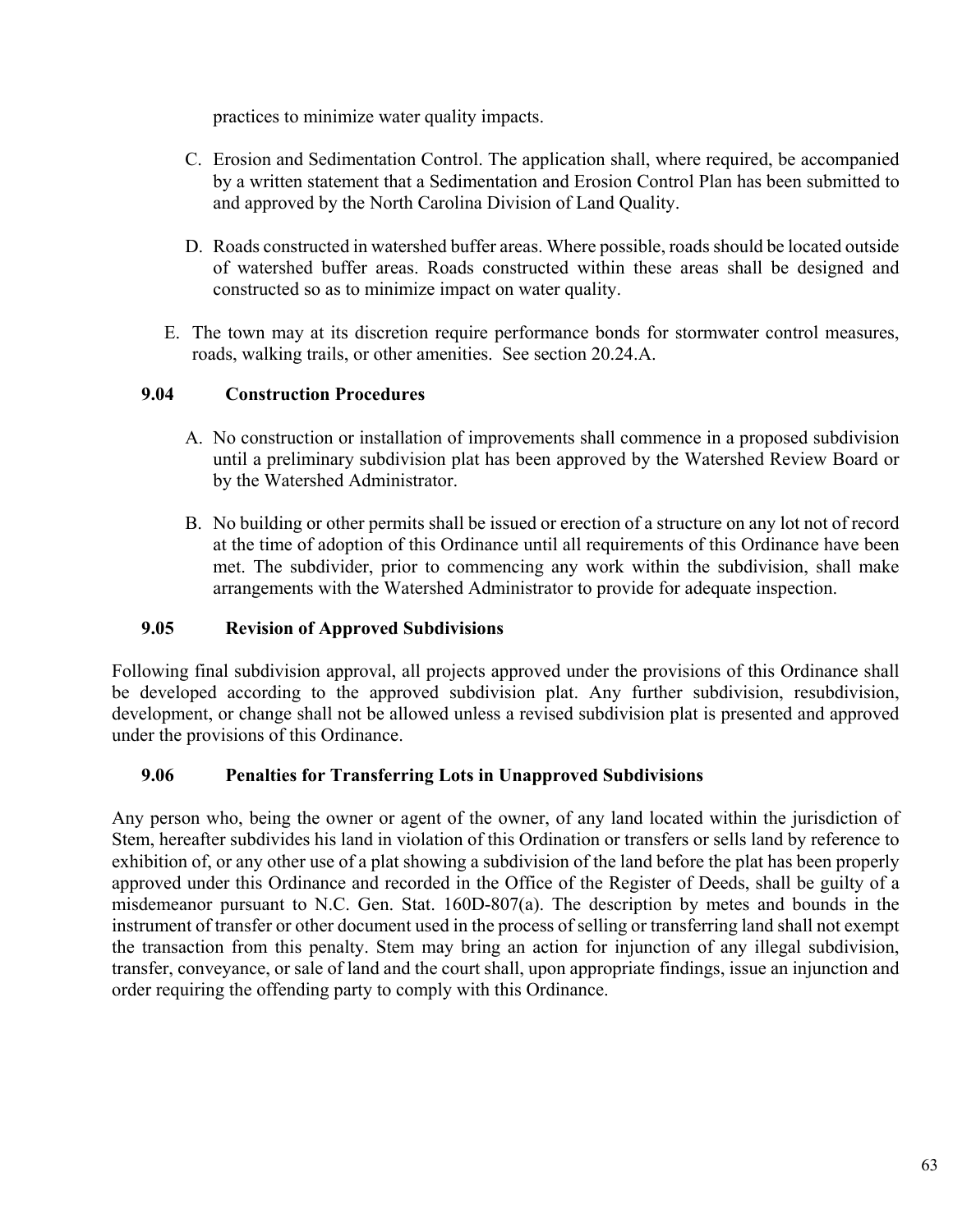# **Article 10. Sign Regulations**

### **10.01 Intent**

It is the intent of this section to authorize the use of signs with regard to size, layout, style, typography, legibility, and arrangements compatible with their surroundings; appropriate to the identity of individual properties, occupants, and/or the community; and as appropriate to traffic safety.

## **10.02 Applicability**

- A. No sign visible from the public right-of-way, whether exterior to or interior to a structure, shall be erected, displayed, or substantially altered (unless specifically exempted) except in accord with the provisions of this ordinance and until a zoning compliance permit has been issued for the sign.
- B. Except where expressly exempted in this Section, all signs must be located on the same lot as the permitted use and be clearly incidental, customary and commonly associated with the operation of the permitted use.
- C. All signs over 25 square feet in surface area will require a Special Use Permit. See section 4.07.

## **10.03 Signs in the Right-of-Way**

- A. Signs must not encroach into the public right-of way unless expressly exempted in this Section.
- B. Wall signs, awning signs, canopy signs, projecting signs, crown signs and shingle signs may encroach over the public sidewalk but must not encroach on or over any streets or alleys. All signs must be a minimum of 24 inches inside the curb line or edge of pavement, whichever is greater.

## **10.04 Signs Exempt from Regulation**

The following signs are exempt from regulation and permit requirements under this Section, provided that signs comply with the provision of this section and are not illuminated.

- A. Signs bearing only property identification numbers and names, post office box numbers, names of occupants of the premises on which the signs are located, or other identification of premises not of a commercial nature, provided the signs are not illuminated and do not exceed 2 signs per zoning lot and 2 square feet in area per display surface.
- B. Flags and insignia of a government, when not displayed in connection with a commercial promotion.
- C. Legal notices, identification and informational signs, and traffic directional or regulatory signs erected by or on behalf of a governmental body.
- D. Memorial signs, plaques or tablets, and names and construction dates of buildings when cut into any masonry surface.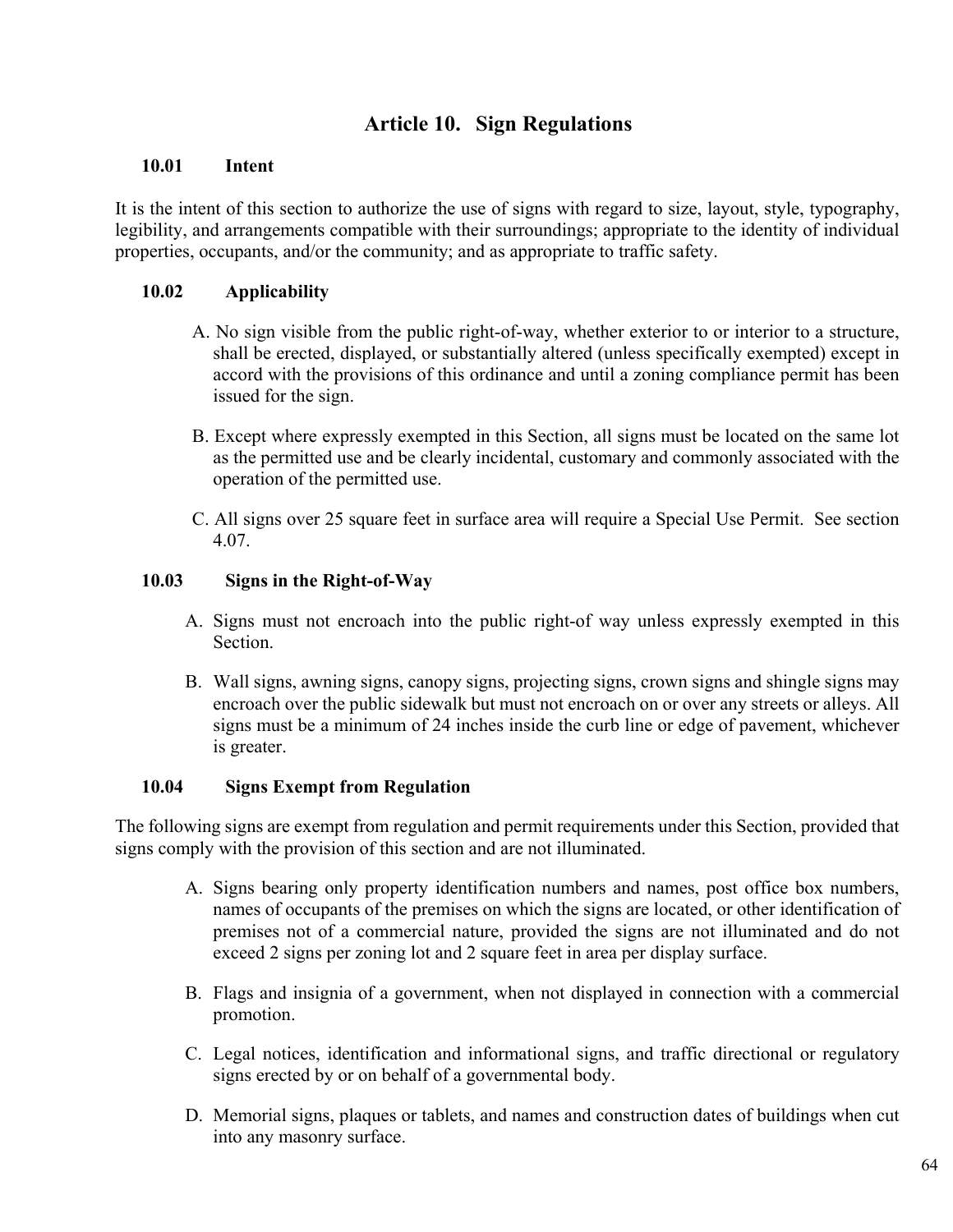- E. Signs directing and guiding traffic and parking on private property on which the signs are located, provided such signs are not illuminated, bear no advertising, and do not exceed 4 square feet in area per display surface.
- F. Real estate signs advertising the sale, rental, or lease of the premises, provided that, in addition to complying with the support and sign height standards for a cantilevered ground sign, such signs:
	- 1) Do not exceed 1 sign per street frontage and 4 square feet in area per display surface for property zoned residential; and
	- 2) Do not exceed 1 sign per street frontage and 16 square feet per display surface for property zoned non-residential or located within an approved planned development.
- G. Residential property management sign permanently fixed to the building facade, including contact information, building address and/or building name, provided that the signs do not exceed 1 sign per building facade and 4 square feet in area per display surface, and are attached to a residential structure with 7 or less dwelling units.
- H. Construction site identification signs whose message is limited to project name, identification of architects, engineers, contractors and other individuals or firms involved with the construction, the name of the building, the intended purpose of the building and the expected completion date. Construction site identification signs may not exceed 4 square feet in area per display surface and 6 feet in height for single-family or duplex construction; and 32 square feet in area per display surface and 8 feet in height for multifamily or non-residential construction.

 The signs must be non-illuminated. Construction site identification signs must not exceed 1 sign per construction site, must not be erected prior to the issuance of a building permit, and must be removed within 7 days of issuance of a certificate of occupancy.

- I. Fence wrap signs when affixed to perimeter fencing at a construction site. Such signs must be removed at the time a Certificate of Occupancy is issued for the final portion of any construction at that site or 24 months from the time the fence wrap was installed, whichever is shorter. No fence wrap affixed pursuant to this exemption may display any advertising other than advertising sponsored by a person directly involved in the construction project and for which monetary compensation for the advertisement is not paid or required.
- J. Temporary political signs advertising candidates or election issues, provided such signs do not exceed 4 square feet in area per display surface, and provided that any such signs in the public right-of-way are not erected prior to 30 days before the beginning date of "one-stop" early voting under N.C.G.S. 163-227.2 and ending on the 10th day after the primary or election day. The NC Department of Transportation may remove any signs erected without authority or allowed to remain beyond the deadline established in this paragraph. Signs in the right-of-way must be placed in compliance with the following:
	- 1) The sign permittee must obtain the permission of any property owner of a residence, business, or religious institution fronting the right-of-way where a sign would be erected.
	- 2) No sign is permitted in the right-of-way of a fully controlled access highway.
	- 3) No sign may obscure motorist visibility at an intersection.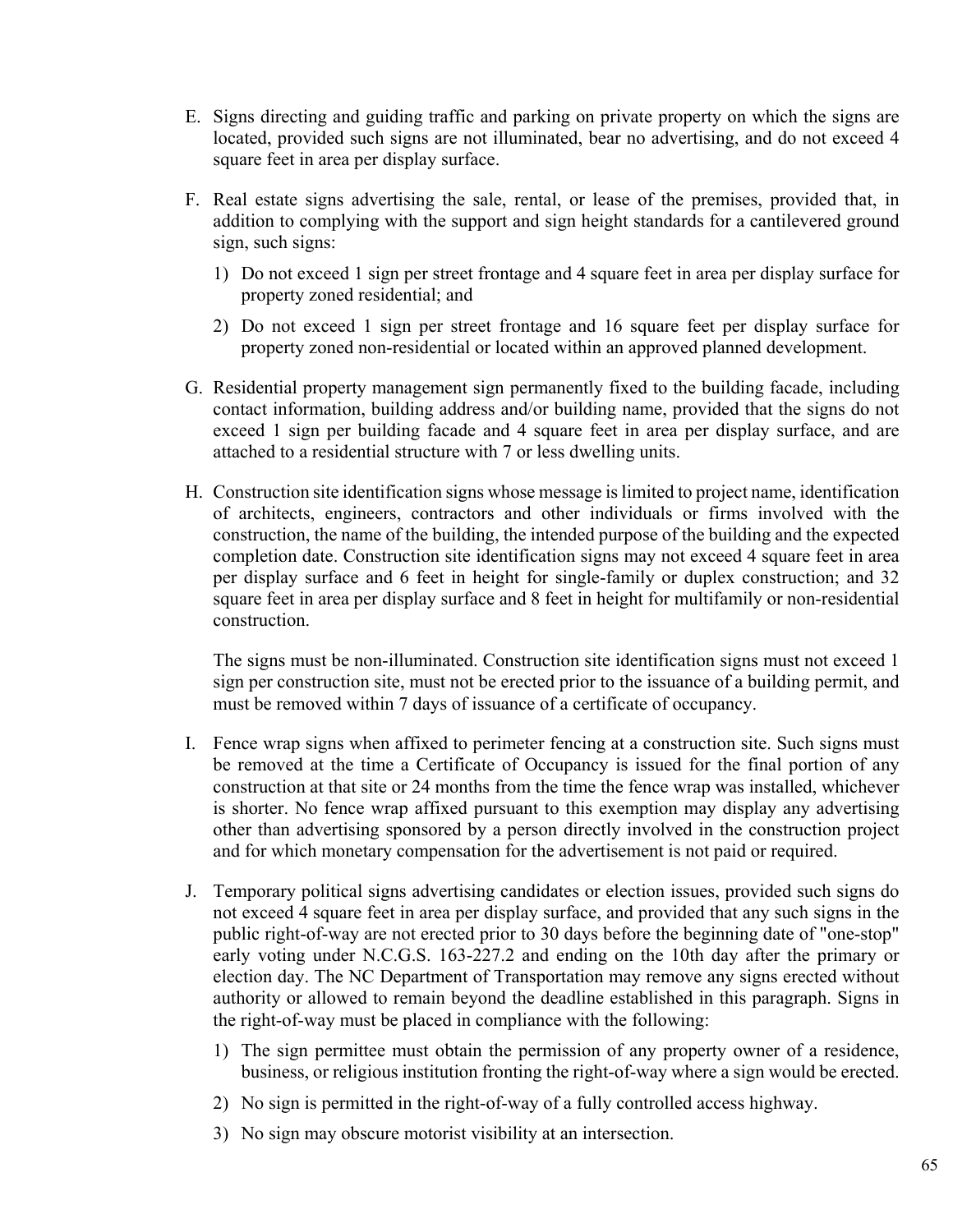- 4) No sign may be higher than 42 inches above the edge of the pavement of the road.
- 5) No sign may be larger than 18 inches by 24 inches.
- 6) No sign may obscure or replace another sign.
- K. Yard or garage sale signs announcing yard or garage sales, provided the signs do not exceed one sign per site of the sale and 4 square feet in area per display surface, and are removed within 7 days of posting.
- L. Public event announcements by public or nonprofit organizations of special events or activities of interest to the general public, provided such signs do not exceed 1 sign per site of such events or activities and 12 square feet in area per display surface, and are removed within 14 days of posting.
- M. Temporary signs, provided such signs are on the property in which the business is located, do not exceed a total of 32 square feet of display area per business. Temporary signs include, wall signs or free standing signs, including feather signs, not permanently attached to the ground. Signs not attached to the building may not exceed 8 feet in height. Unless exempt otherwise, signs regulated in Section 10.5 are prohibited as temporary signs.
- N. A sign held by or attached to a human, located in front of the business, during business hours, for the purposes of advertising or otherwise drawing attention to an individual, business, commodity, service or product. This may also include a person dressed in costume for the purpose of advertising or drawing attention to an individual, business, commodity, service or product.
- O. Signs on registered, licensed vehicles that are parked in a manner that serves the purpose of advertising a business, is generally located in front of the business, and is parked in a standard size parking space.
- P. Information kiosks or bulletin boards erected by or on behalf of a governmental body on public property or rights-of-way for the display of handbills or posters of community interest, provided such kiosks or bulletin boards contain no more than 6 square feet in area per sign display surface, and a maximum of 72 square feet per kiosk or bulletin board.
- Q. Signs stating that a business (other than a home occupation) is open, provided that there is no more than one such sign per business establishment, any illumination is steady (does not blink or flash), and the sign does not exceed 2 square feet in display area.
- R. Non-commercial signs not covered by other exemptions listed in this section, provided such signs are located on private property and are non-illuminated.

#### **10.05 Prohibited Signs**

The following signs are prohibited except where they are exempt from regulation in Section 10.4 above.

- A. Moving signs. Animated, rotating, or other moving or apparently moving signs, including vehicular billboards.
- B. Wind signs. Devices consisting of banners, streamers, pennants, wind-blown propellers,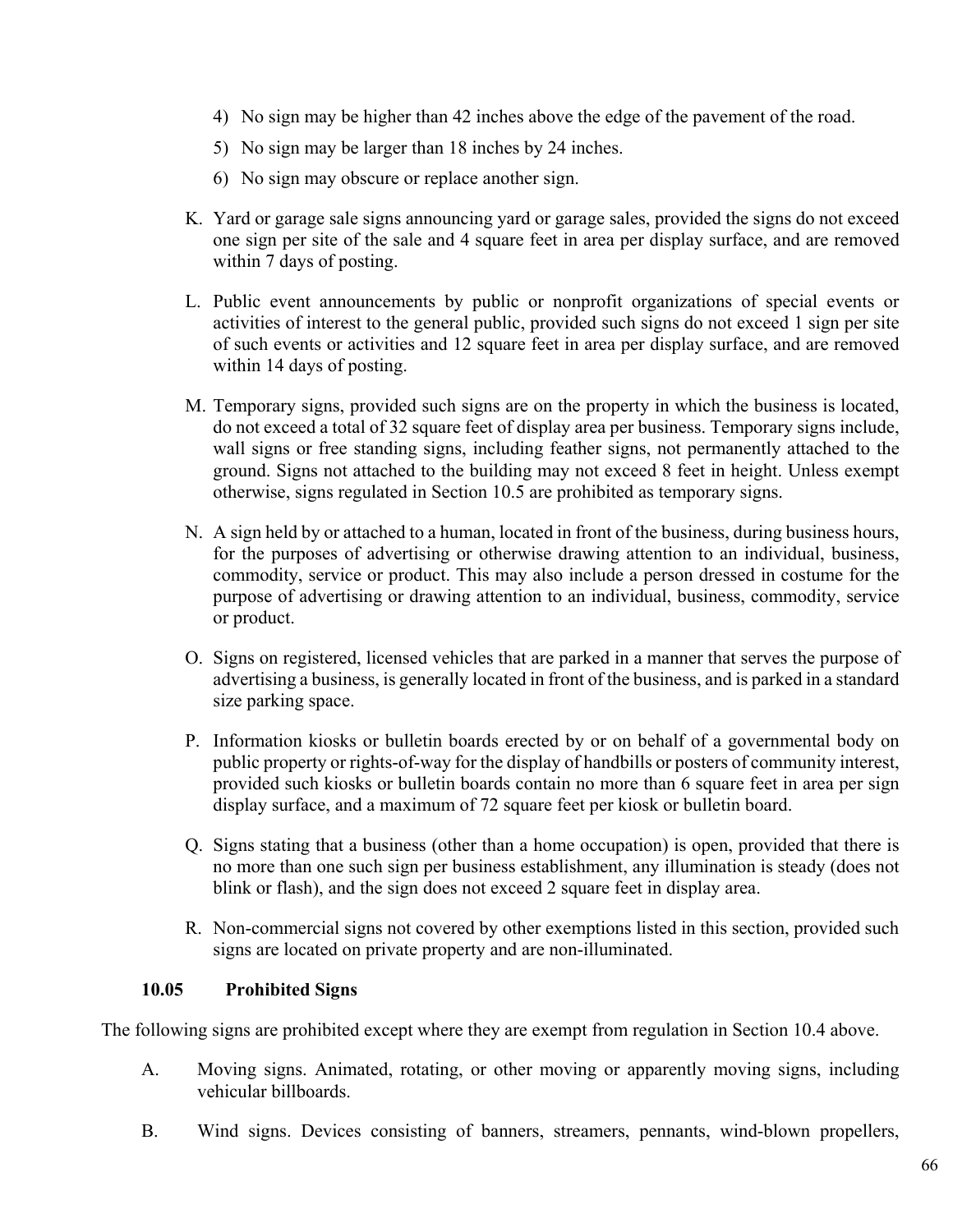balloons, inflatable devices, strung light bulbs and similar installations, unless approved by the Zoning Administrator for non-commercial, non-profit enterprises. A feather sign not complying with Section 10.4(M) Temporary Sign standards is considered a prohibited sign.

- C. Digital changeable copy. Digital changeable copy that scrolls, blinks, or flashes, including but not limited to LCD, LED and any similar technology, except as used to display time and temperature or gas price.
- D. Signs that are not permanent. Any sign that is not permanently affixed to the ground or a structure (except sidewalk signs), including but not limited to trailer signs. Any sign that does not comply with Section 10.4(M) Temporary Signs standards is considered a prohibited sign.
- E. Traffic safety precautions. Notwithstanding any other provision in this ordinance, the following restrictions shall apply to signs in order to preserve the safety of pedestrian, bicycle, and vehicular movement:
	- 1) No sign may make use of the words "STOP", "SLOW", "CAUTION", "DANGER", or any other word, phrase, symbol or character in such manner as is reasonably likely to be confused with traffic directional and regulatory signs.
	- 2) Except as used to display time and temperature, no sign may contain flashing lights.
	- 3) No sign may be erected so that by its location, color, nature or message is likely to be confused with or obstruct the view of traffic signals or signs, or is likely to be confused with the warning lights of an emergency or public safety vehicle.
	- 4) No sign, or part of a sign, may be located within a sight distance area established below.

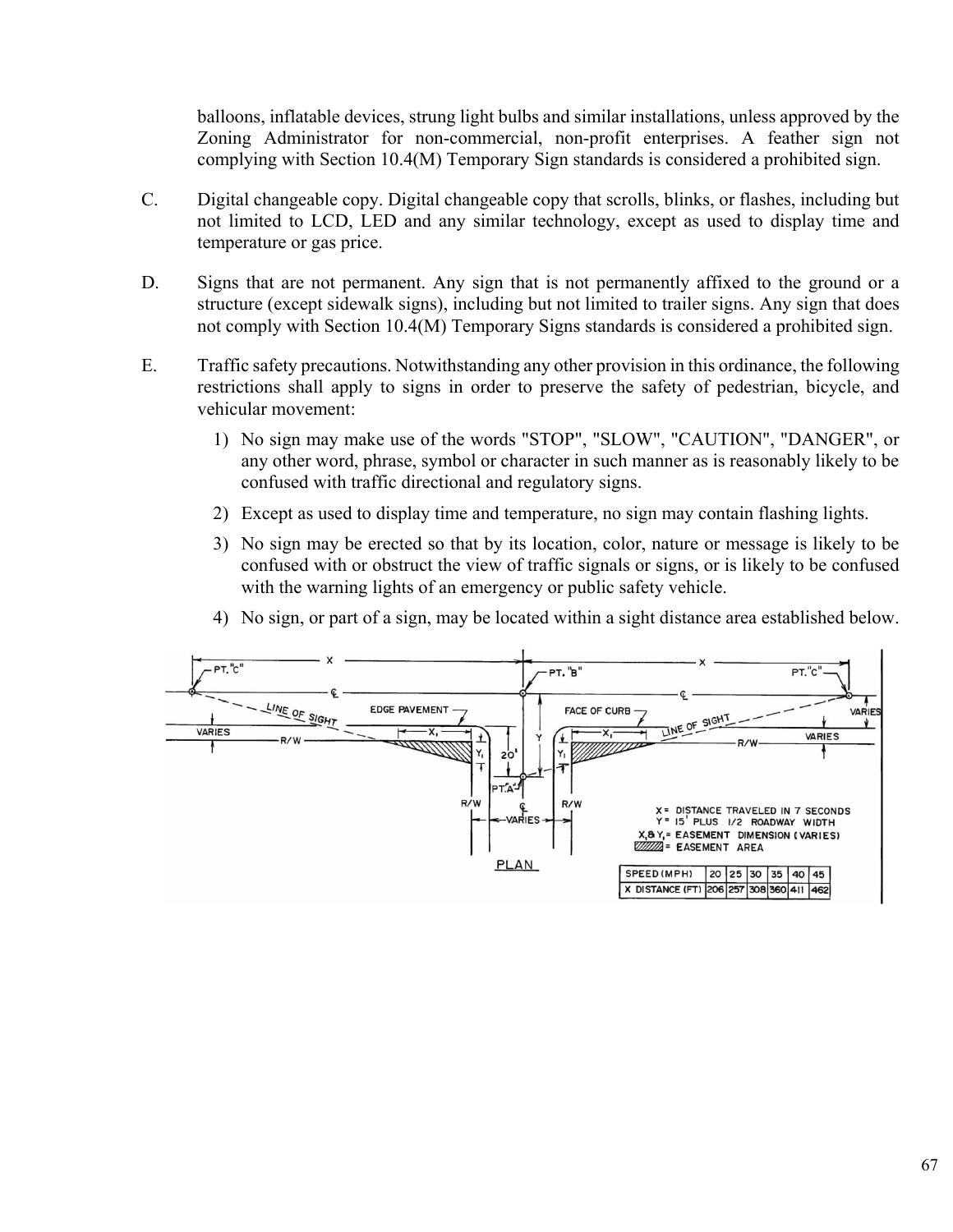# **Article 11. Agriculture, Silviculture, and Transportation**

#### **11.01 Agriculture**

The Granville Soil and Water Conservation District Office shall be the designated management and enforcement agency responsible for implementing the agricultural activity rules described in the Watershed Protection rules, Chapter 143, Article 21. Agricultural activities shall be subject to the provisions of the Food Security Act of 1985 and the Food, Agriculture, Conservation, and Trade act of 1990 (Public Law 1.01-24).

## **11.02 Silviculture (Forestry)**

The Granville County Forest Service Office of the North Carolina Division of Forest Resources shall be the designated management and enforcement agency responsible for implementing the silviculture rules described in the Watershed Protection Rules, Chapter 143, Article 21. Silviculture activities shall be subject to the provisions of the Forest Practices Guidelines Related to Water Quality (15A NCAC 0.0101- .0209).

### **11.03 Transportation**

The construction of new roads and bridges should minimize built-upon area, divert storm water away from surface supply waters as much as possible, and employ Best Management Practices to minimize water quality impacts. The construction of new roads in a critical area should be avoided, if possible. Stem shall act in such a way to attain these goals when private roads and bridges are involved. The North Carolina Department of Transportation shall employ Best Management Practices as outlined in their document "Best Management Practices for the Protection of Surface Waters" when involved in road, bridge, and other construction.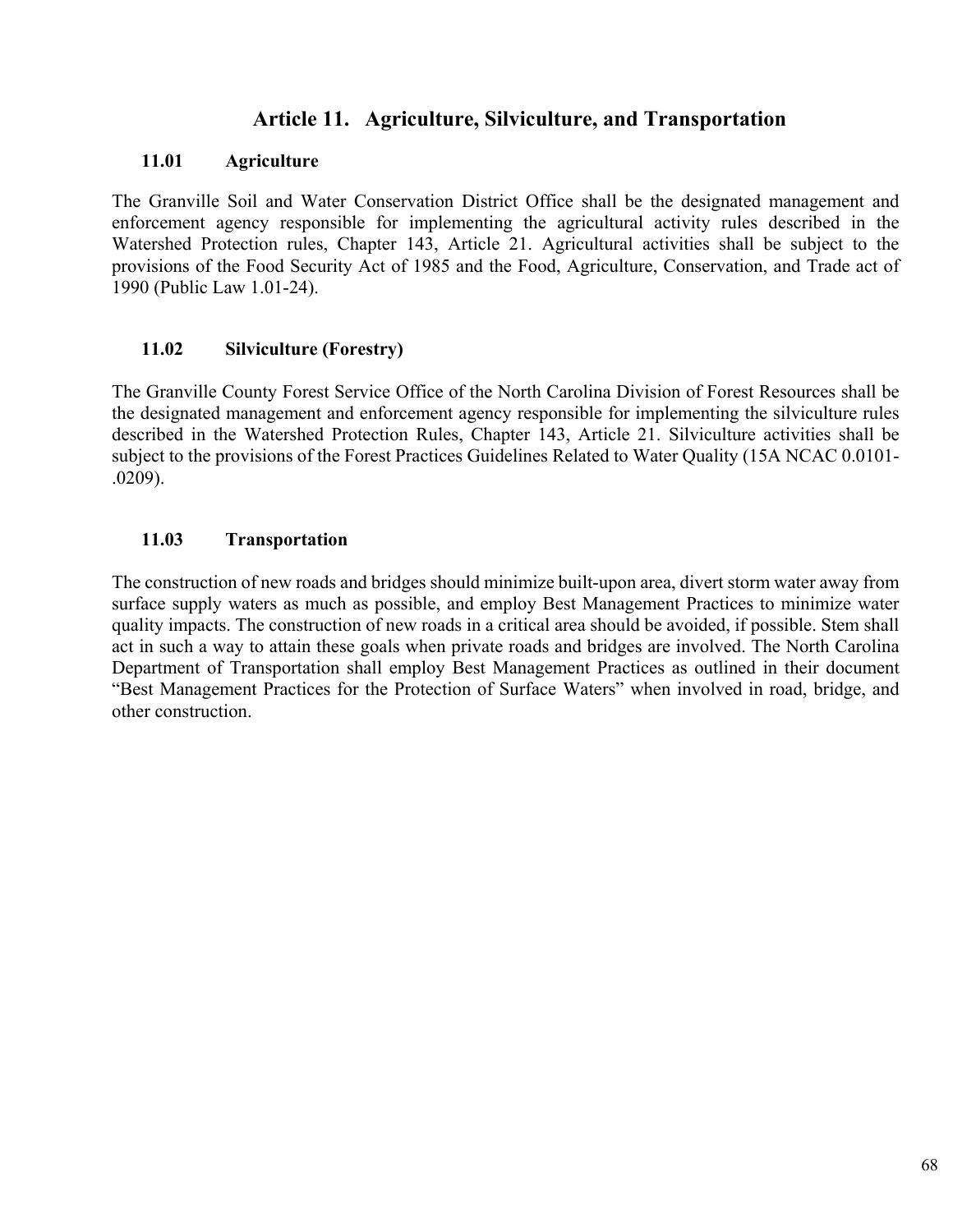# **Article 12. General Provisions of Watershed Protection**

## **12.01 Public Health, In General**

No activity, situation, structure or land use shall be allowed within the watershed which poses a threat to water quality and the public health, safety, and welfare. Such conditions may arise from inadequate onsite sewage systems which utilize ground absorption; inadequate sedimentation and erosion control measures; the improper storage or disposal of junk, trash, or other refuse within a buffer area; the absence or improper implementation of a spill containment plan for toxic and hazardous materials; the improper management of storm water runoff; or any other situation found to pose a threat to water quality.

## **12.02 Application of Watershed Protection Regulations**

- A. No building or land shall hereafter be used and no development shall take place except in conformity with the regulations herein specified for the watershed area in which it is located.
- B. No area required for the purpose of complying with the provisions of this Ordinance shall be included in the area required for another building.
- C. Every residential building hereafter erected, moved, or structurally altered shall be located on a lot which conforms to the regulations herein specified, except as permitted in Section 12.04.
- D. If a use or class of use is not specifically indicated as being allowed in a watershed area, such use or class of use is prohibited.

## **12.03 Abatement**

- A. The Watershed Administrator shall monitor land use activities within the watershed areas to identify situations that may pose a threat to water quality.
- B. The Watershed Administrator shall report all findings to the Watershed Review Board. The Watershed Administrator may consult with any public agency or official and request recommendations.
- C. Where the Watershed Administrator or the Watershed Review Board finds a threat to water quality and the public health, safety, and welfare, they may institute any appropriate action or proceeding to restrain, correct, or abate the conditions and/or violation.

## **12.04 Existing Development**

Any existing development as defined in this Ordinance may be continued and maintained subject to the provisions provided herein. Expansions to structures classified as existing development must meet the requirements of this Ordinance; however, the built-upon area of the existing development is not required to be included in the density calculations, except as noted. Watershed protection permits shall be required for all development projects or changes.

A. Vacant or Occupied Single Family Residential Lots. This category consists of vacant or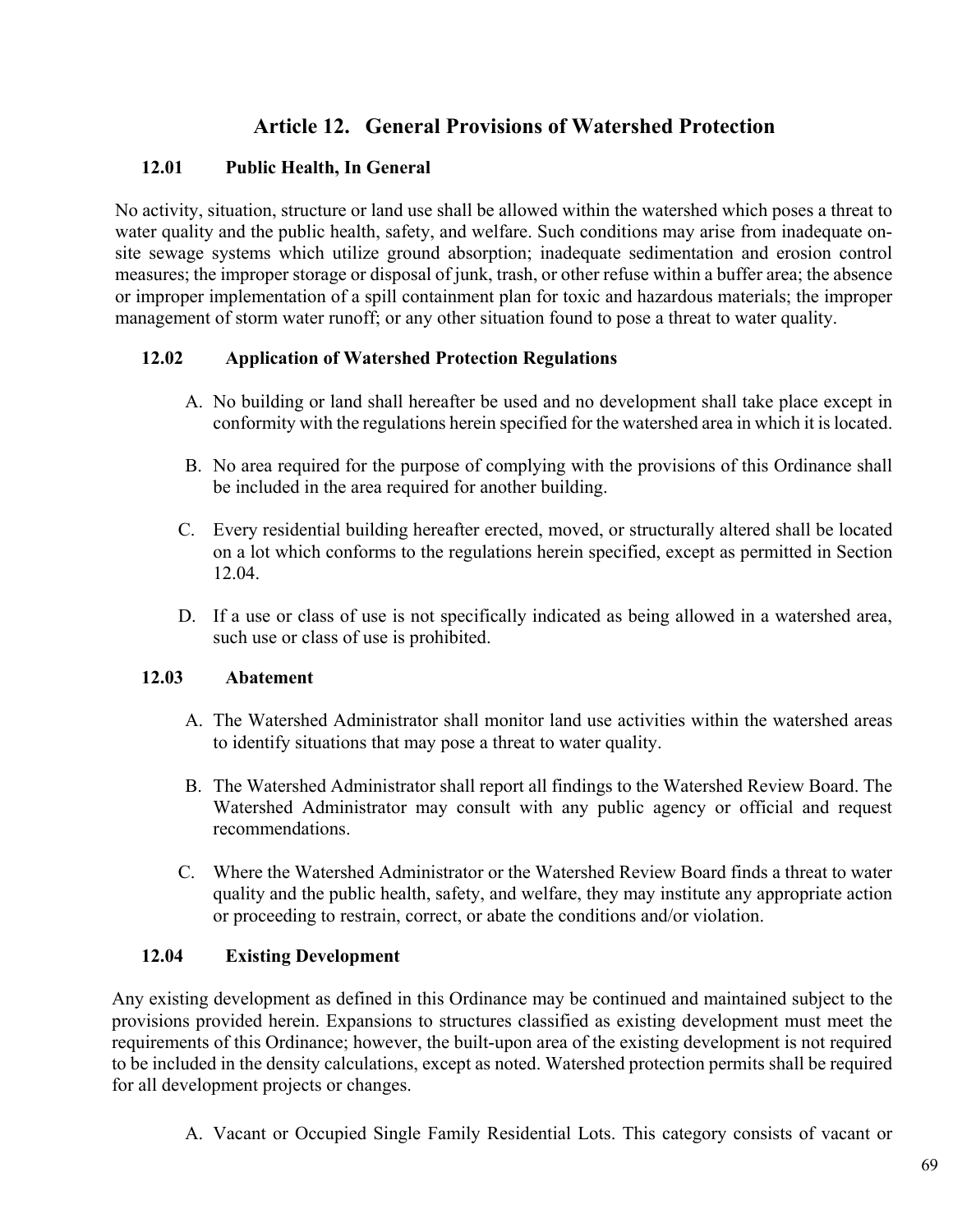occupied single family residential lots for which plats or deeds have been legally recorded in the Office of the Granville County Register of Deeds prior to the adoption of this Ordinance (lots of record), and on which an activity, structure, or land use may or may not have been established. These vacant or occupied lots may be used for single family residential and accessory uses in the designated watershed areas of this Ordinance, provided: The Watershed Administrator issues a watershed protection permit for development of all such lots. In situations where there exists a single family residential lot occupied at the time of the adoption of this Ordinance, or where there existed a vacant single family residential lot which has been developed since the adoption of this Ordinance, and the use of the property is proposed to be changed from single family residential to a multifamily, cluster residential, or non-residential use, such change shall require that the entire project meet the built-upon area provisions for the particular watershed area.

- B. Other Vacant Lots. This category consists of vacant multi-family, cluster residential, and non-residential lots for which plats and deeds have been legally recorded in the Office of the Granville County Register of Deeds prior to the adoption of this Ordinance (lots of record), and on which no activity, structure, or land use has been legally established. These vacant lots may be developed for any of the uses allowed in the watershed area in which it is located, provided the following: The Watershed Administrator is authorized to issue a watershed protection permit only when the proposed activity, structure, or land use complies with all relevant provisions of this Ordinance.
- C. Other Occupied Lots. This category consists of occupied multi-family, cluster residential, and non-residential lots for which plats or deeds have been legally recorded in the Office of the Granville County Register of Deeds (lots of record), and which are occupied at the time of adoption of this Ordinance. These lots may continue to be used; however, any change to lot lines or addition or expansion of existing structures and/or built-upon area must meet all requirements of this Ordinance. The use and/or built-upon area existing at the time of adoption of this Ordinance may be changed to any other permitted use and/or location on the property provided the built-upon area is not increased. Any increase in built- upon area must meet the requirements of this Ordinance. The Watershed Administrator is authorized to issue a watershed protection permit only when the proposed activity, change, structure, expansion, or land use complies with all relevant provisions of this Ordinance.
- D. Nonconforming Uses of Land. This category consists of uses existing at the time of adoption of this Ordinance where such use of the land is not permitted to be established hereafter in the watershed area in which it is located. Such uses may be continued except as follows:
	- 1) When such use of land has been changed to an allowed use, it shall not thereafter revert to any prohibited use.
	- 2) Such use of land shall be changed only to an allowed use.
	- 3) When such use ceases for a period of at least one year, it shall not be re- established.
- E. Reconstruction of Residential and Non-residential Buildings or Built-upon Areas. No restrictions shall apply to the reconstruction of single-family, non-cluster residential development. Any other existing building built-upon area, or impervious surface area not in conformance with the requirements of this Ordinance that has been damaged or removed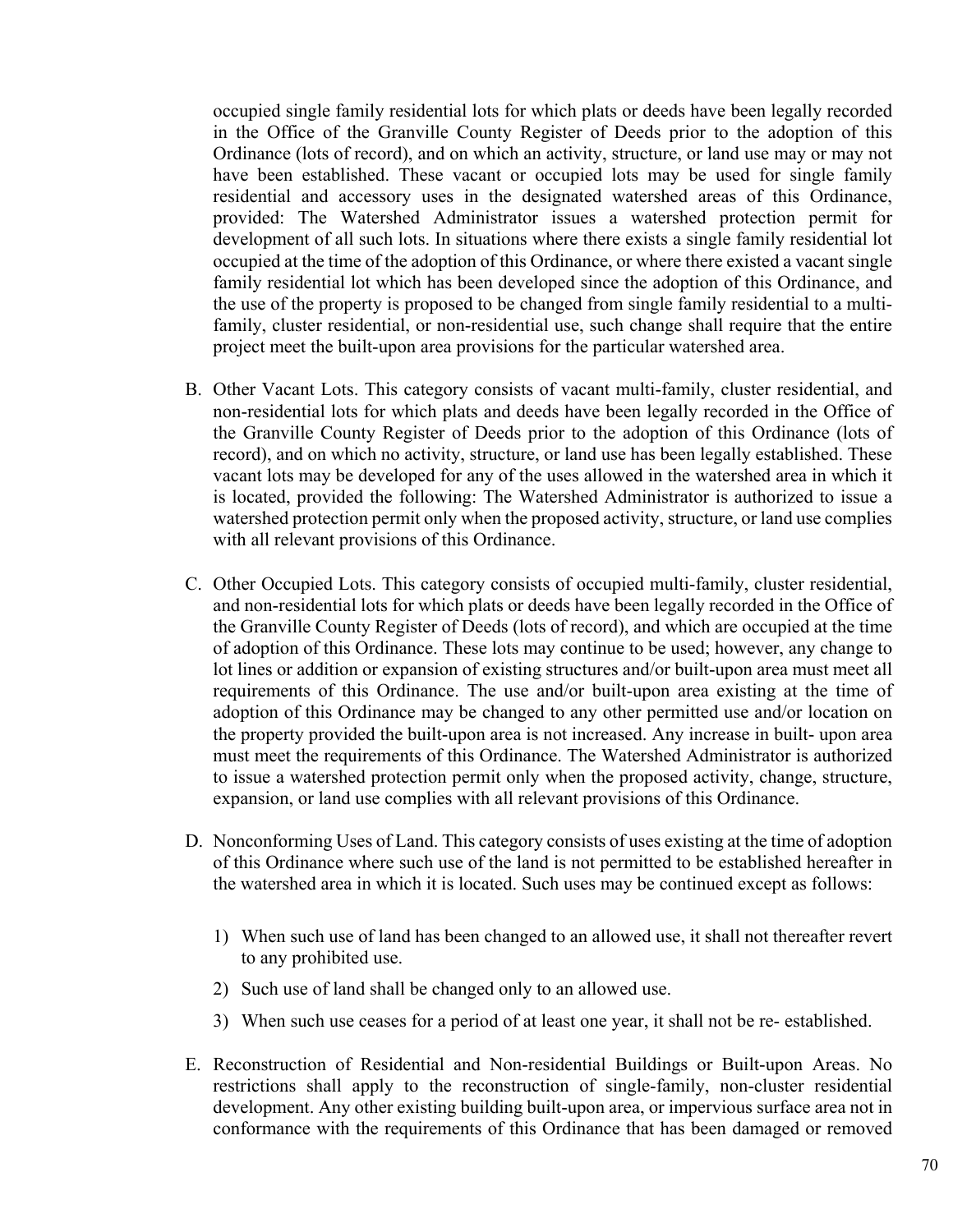may be repaired and/or reconstructed, provided:

- 1) Repair or reconstruction is initiated within twelve (12) months and completed within two (2) years of such damage.
- 2) The amount of built-upon area devoted to the reconstruction may only be increased by the percent of built-upon area allowed for development within the respective watershed.

## **12.05 Buffer Areas Required**

- A. A minimum of one hundred (100) foot vegetative buffer is required for all new development activities that are considered "bonus development" under Article 15 of this Ordinance; otherwise, a minimum of thirty five (35) foot vegetative buffer shall be required along all perennial waters as indicated on the most recent version of the United States Geological Survey (U.S.G.S.) 1:24,000 (7.5 minute) scale topographic maps. Desirable artificial stream bank or shoreline stabilization is permitted.
- B. No new development shall be allowed within these buffer areas except for water dependent structures and public projects such as road crossings and greenways where no practical alternative exists. These activities should be designed to minimize built-upon area to direct runoff away from surface waters and to maximize the utilization of stormwater Best Management Practices.
- C. These buffer areas may be considered part of the entire project acreage and may be included in the density calculations and/or considered non-built-upon area for the purposes of this Ordinance.

## **12.06 Rules Governing the Interpretation of Watershed Area Boundaries**

Where uncertainty exists as to the boundaries of the watershed areas, as shown on the Watershed Map, the following rules shall apply:

- A. Where area boundaries are indicated as approximately following either street, alley, railroad, or highway lines or centerlines thereof, such lines shall be construed to be said boundaries.
- B. Where area boundaries are indicated as approximately following lot lines, such lot lines shall be construed to be said boundaries. However, a surveyed plat prepared by a registered land surveyor may be submitted to the Town of Stem as evidence that one or more properties along these boundaries do not lie within the watershed area as delineated on the Watershed Map.
- C. Where the watershed area boundaries lie at a scaled distance more than twenty-five (25) feet from the closest lot line, the location of watershed area boundaries shall be determined by use of the scale appearing on the Watershed Map.
- D. Where the watershed area boundaries lie at a scaled distance of twenty-five (25) feet or less from the closest lot line, the location of watershed area boundaries shall be construed to be the lot line.
- E. Where other uncertainty exists, the Watershed Administrator shall interpret the Watershed Map as to the location of such boundaries. This decision may be appealed to the Watershed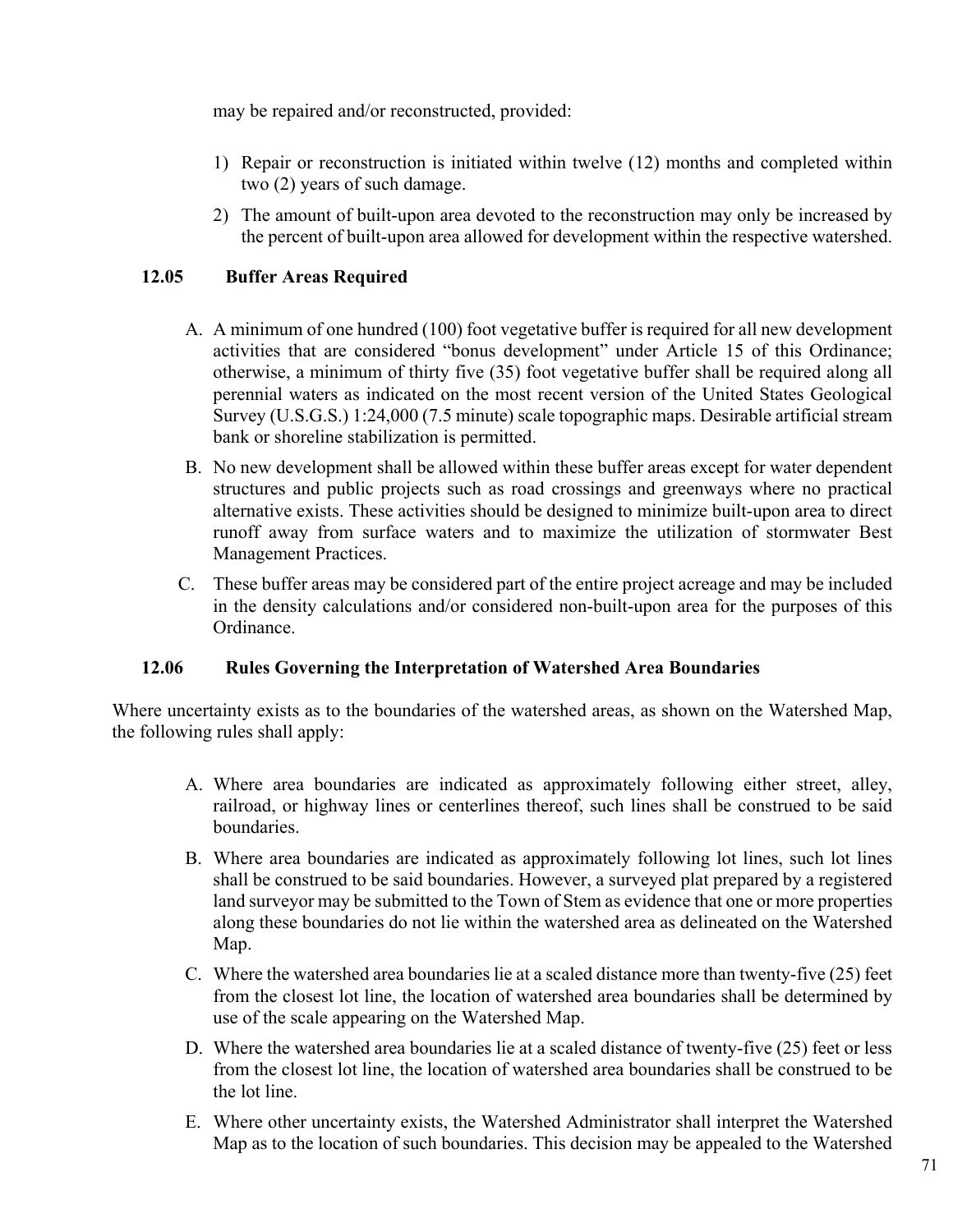Review Board.

# **Article 13. Watershed Development Regulations**

## **13.01 Establishment of Watershed Area**

The purpose of this Article is to list and describe the watershed areas of Stem herein adopted and as delineated on the Watershed Map.

For the purposes of this Ordinance, the Stem watershed area shall be designated as follows: WS-II BALANCE OF WATERSHED AREA – (WS-II-BW) - Lake Rogers / Ledge Creek

## **13.02 Watershed Development Requirements**

The following requirements shall apply within the Stem watershed: WS-II BALANCE OF WATERSHED AREA – (WS-II-BW) - Lake Rogers / Ledge Creek

- A. **Low density option.** In order to maintain predominantly undeveloped land use intensity, single-family residential uses shall be allowed at a maximum of one dwelling unit per acre (1 du/ac), except with an approved cluster development. All other residential and nonresidential development shall be allowed a maximum of 12% built-upon area. Low density developments shall maintain the pre-development hydrologic response in accordance with Section 20 of this Ordinance (implementing the Falls Lake Rules).
- B. **High density option.** If the development density exceeds the low density requirements above, then permanent stormwater control measures are required in accordance with Section 13.06; new residential development shall be allowed at a maximum of two dwelling units per acre (2 du/ac); residential and nonresidential development density shall not exceed 24% built-upon area. All high-density development will be in accordance with Section 20 of this Ordinance (implementing the Falls Lake Rules).

## **13.03 Allowed Uses**

- A. Residential development, including single family and all other residential.
- B. Non-Discharging Landfills (Discharging Not Allowed).
- C. Sludge Application Sites.
- D. Non-residential development excluding the storage of toxic and hazardous materials unless a site specific spill/failure containment plan is approved and implemented.
- E. New and expanding industrial sites shall incorporate adequately designed, constructed, and maintained spill containment structures if hazardous materials are used, stored, or manufactured on site.

## **13.04 Density and Built-upon Limits**

A. Single Family Residential development shall adhere to the requirements stated in the density options in Section 13.02.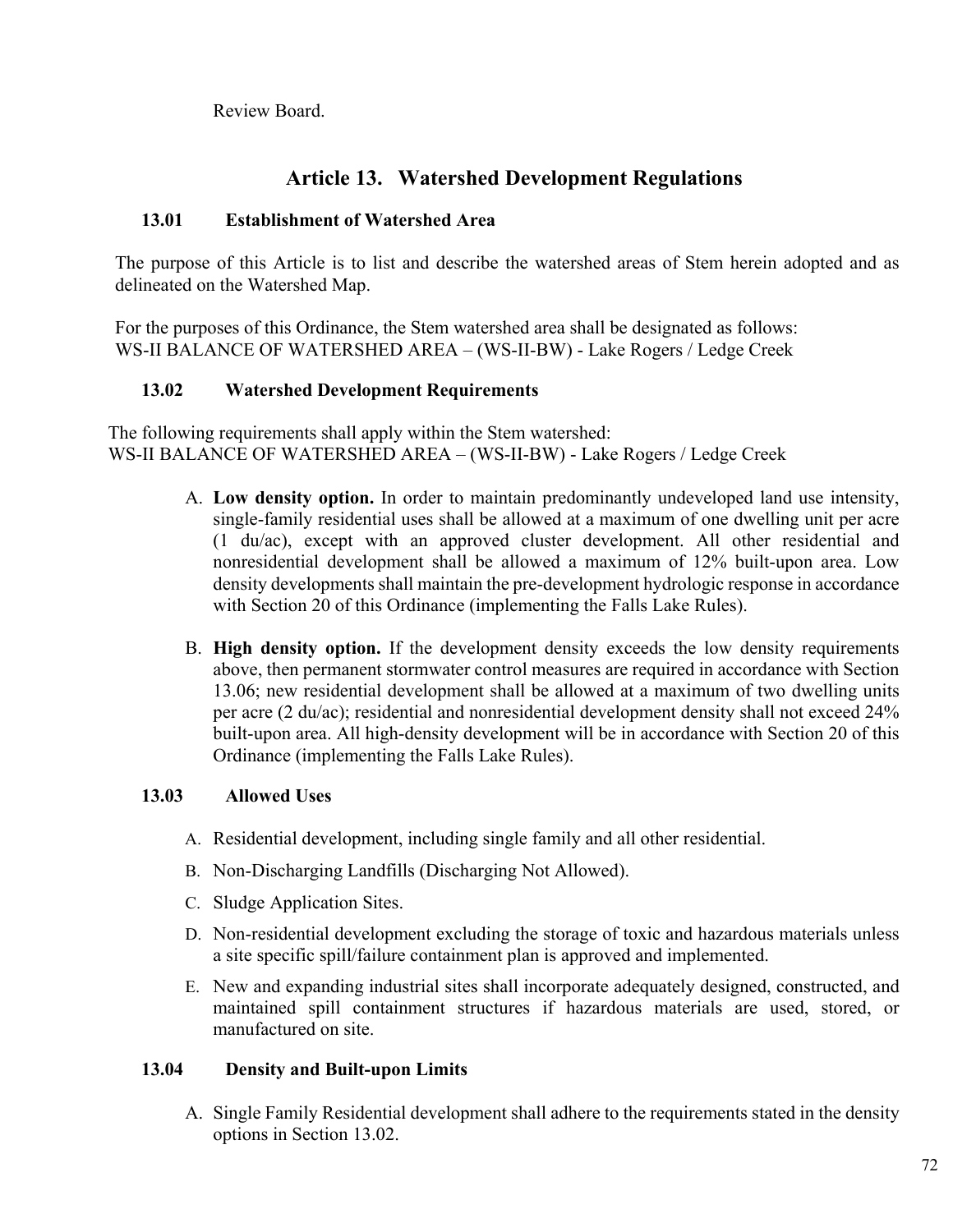B. All multi-family, cluster residential and non-residential development shall not exceed twenty-four percent (24%) built-upon area on a project-by-project basis. For the purposes of calculating built-upon area, total project area shall include the total acreage of the tract on which the project is being developed.

# **13.05 Stormwater Conveyance**

Storm water runoff from all new development shall be transported by vegetated conveyances to the maximum extent practicable. If transportation of stormwater on the site can be practically done by the use of vegetated conveyances, then the standard curb and gutter and storm water collection systems are not allowed. That is, the below listed vegetated swale specifications are required.

A. Vegetative swale requirements

- 1) A vegetated conveyance device such as a swale shall be used to provide transportation of stormwater runoff. The construction of the swale must provide for even distribution of runoff across the width of the vegetated swale;
- 2) The slope and length of the vegetative swale shall be designed, constructed, and maintained so as to provide a non-erosive velocity of flow through the swale for the 10 year storm and shall have a slope of five percent (5%) or less, where practicable;
- 3) Vegetation in swale may be natural vegetation, grasses, or artificially-planted wetland vegetation appropriate for the site characteristics.
- B. Curb outlet systems. In lieu of use of only vegetative swales in these settings, curb and gutter collection systems may be used if below listed curb outlet systems are employed:
- 1) Projects that meet the low-density provisions may use curb and gutter with outlets to convey the storm water to vegetated areas;
- 2) The curb outlets shall be located such that the swale or vegetated area can carry the peak flow from the 10-year storm and velocity of the flow shall be non-erosive;
- 3) The side slopes of the swales or vegetated areas shall not be steeper than 5:1 (horizontal to vertical). Where this is not practical due to physical constraints, devices to slow the rate of runoff and to encourage infiltration to reduce pollutant delivery shall be provided;
- 4) The swales or vegetated areas for curb outlet systems shall be designed to extend the maximum length practicable (e.g. 100-foot filter length).

#### **13.06 Stormwater Control Measures (SCM)**

- A. SCMs shall be designed, constructed, and maintained so that the project achieves either "runoff treatment" or "runoff volume match" as those terms are defined in Article 21;
- B. For high density projects designed to achieve runoff treatment, the required storm depth shall be one inch. Applicants shall have the option to design projects to achieve runoff volume match in lieu of runoff treatment;
- C. Stormwater runoff from off-site areas and "existing development," as that term is defined in Article XII, shall not be required to be treated in the SCM. Runoff from off-site areas or existing development that is not bypassed shall be included in sizing of on-site SCMs;
- D. SCMs shall meet the design standards set forth in 15A NCAC 02H .1050 .1062; and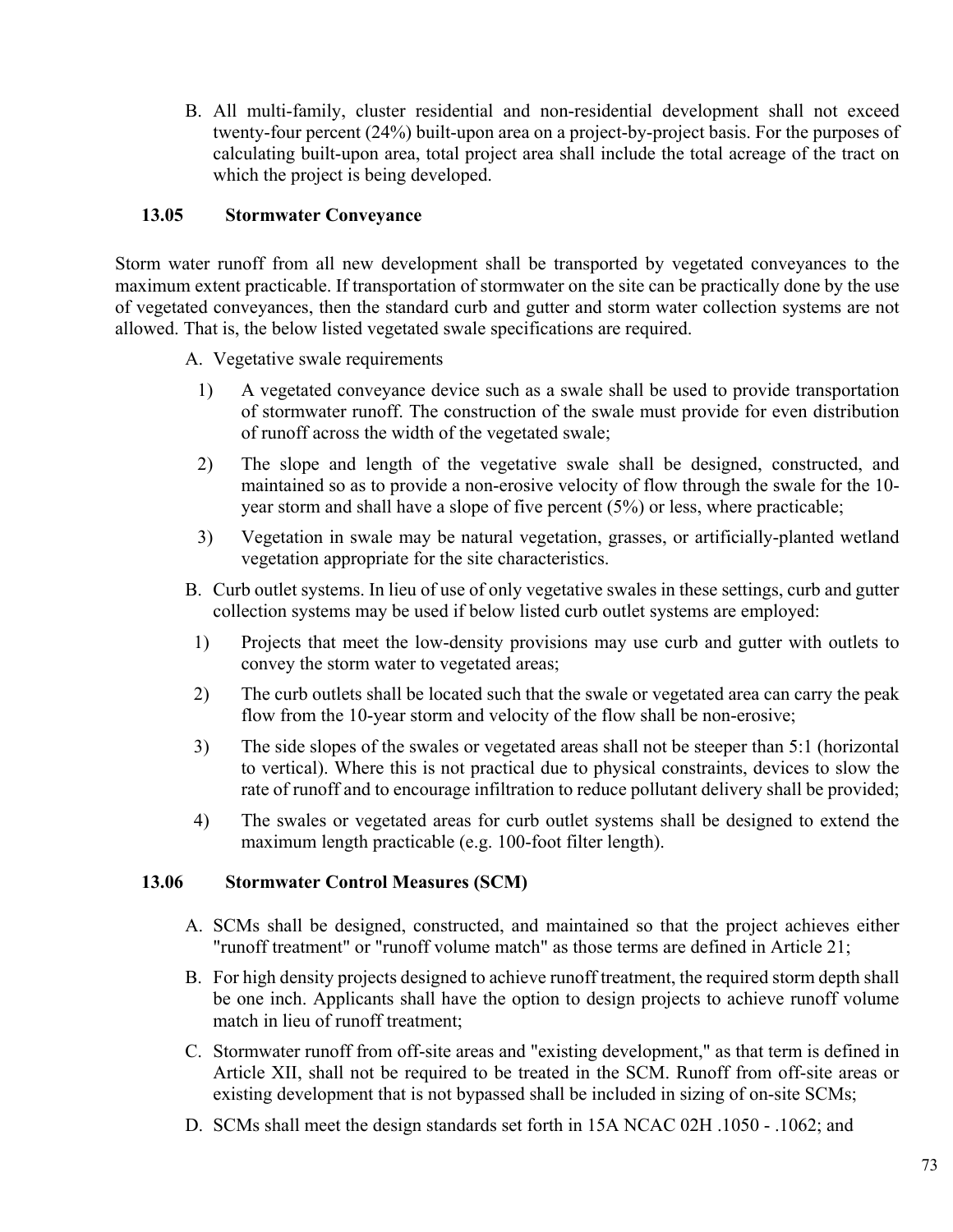E. Stormwater outlets shall be designed so that they do not cause erosion downslope of the discharge point during the peak flow from the 10-year storm event as shown by engineering calculations.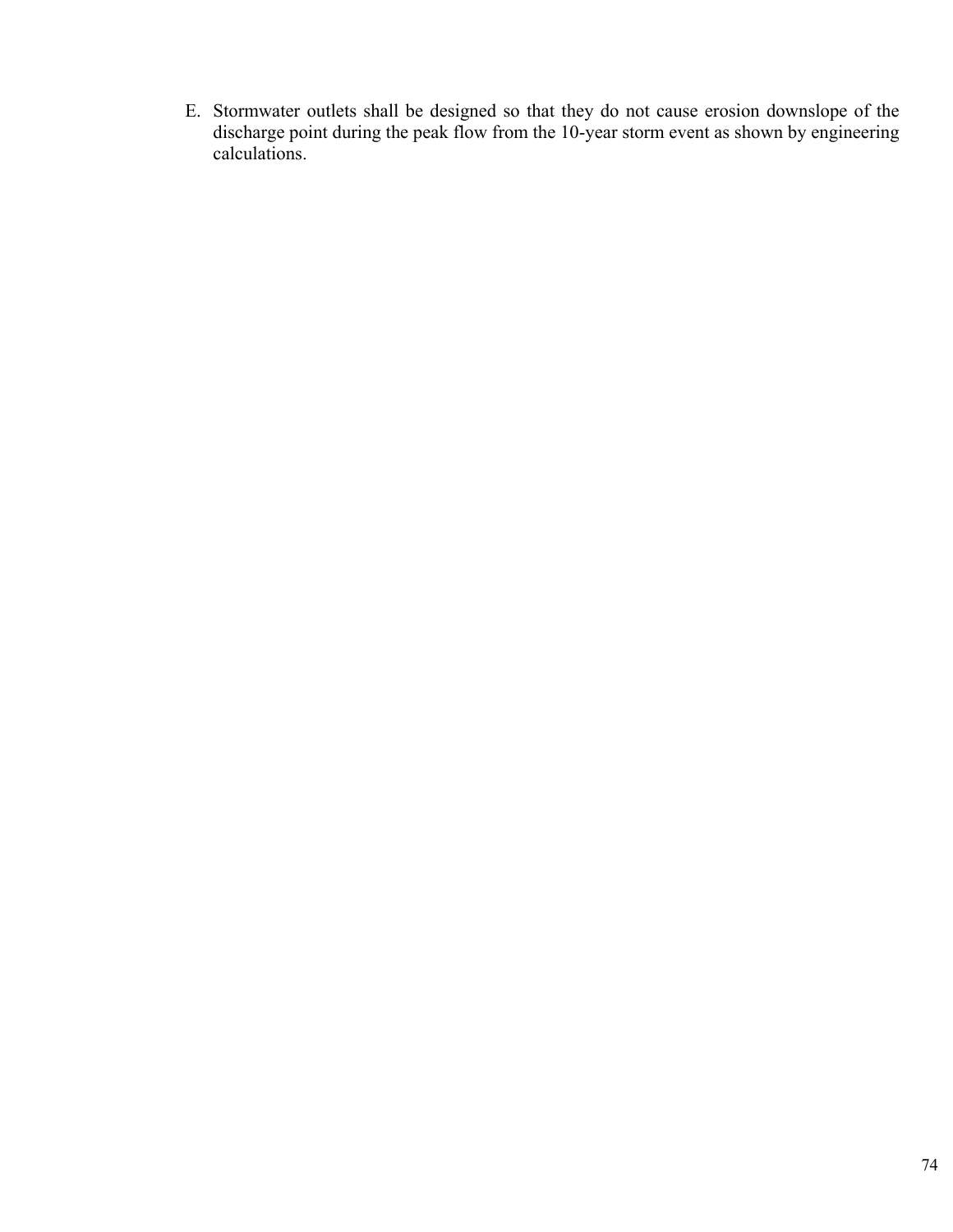# **Article 14. Cluster Residential and Multi-Family Residential Development**

## **14.01 Cluster Development**

Cluster residential development and multi-family residential development shall be allowed in the Stem Watershed Area under the following conditions:

- A. The projects must meet any other development ordinance requirements of the Town of Stem.
- B. Minimum lot size requirements shall not be applicable to cluster residential development projects; however, the built-upon area of a project shall not exceed that allowed for the watershed area in which the property is located and the number of lots created that are associated with the development shall not exceed the maximum allowed under the normal minimum lot size density requirements of the respective watershed area. Applications to develop under the multi-family residential and cluster residential built-upon provisions must be submitted to the Watershed Administrator. The Watershed Administrator may approve the residential development project or forward the application and plans to the Watershed Review Board for consideration and approval.
- C. Development projects proposed under the provisions of this Article shall be designed, applied for, and approved in the same manner as outlined in Article VIII of this Ordinance.
- D. All development and associated built-upon area shall be designed and located to minimize stormwater runoff impact to the receiving waters and minimize concentrated storm water flow. Plans to achieve these goals shall be included in the application and will be considered as part of the final approval, as amended.

Designs to limit runoff impact should include:

- 1) The creation of grass swales (berms) between built-upon areas and receiving areas
- 2) The placement of vegetative buffers, rock-check dams, and other controls between the built upon areas and storm water receiving areas
- 3) The directing of land disturbing activities and development away from environmentally sensitive areas such as 100-year floodplains, low-lying areas, etc.
- 4) Maximum preservation of natural area supplemented by the above
- E. The remaining open space of developed property shall remain in a vegetated or natural state. The title to the open space area shall be conveyed to an incorporated homeowners or property owners association for management; to a local government for preservation as a park or open space; or to a conservation organization for preservation in a permanent easement. Where a homeowners or property owners association is not incorporated, a declaration of covenants including a maintenance agreement in a form sufficient to the Town shall be filed in the Granville County Registry prior to the conveyance of any lots in the development. All subdivision plats, site plans, and other documents shall detail the exact location and boundaries of the open space and non-disturbed area.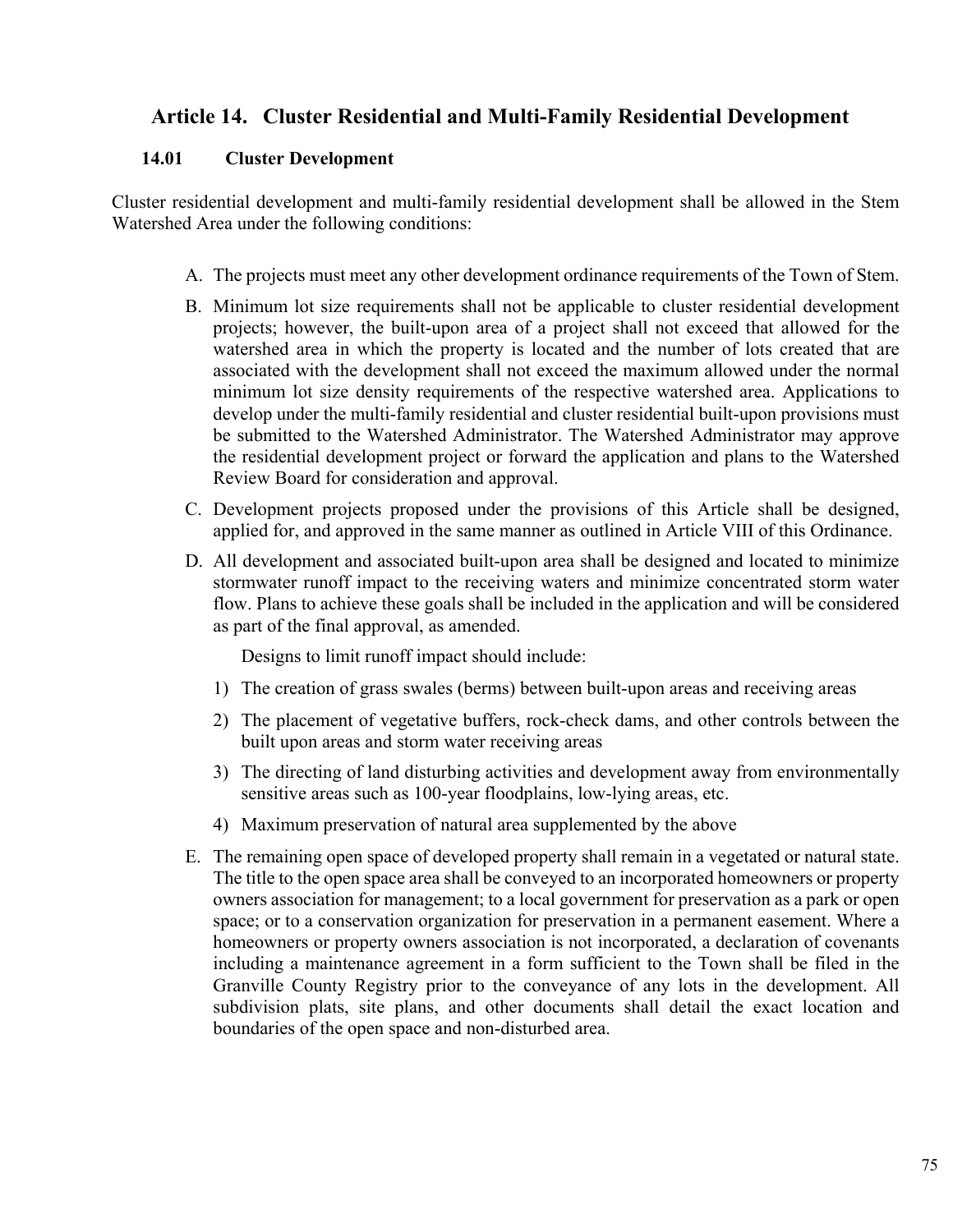# **Article 15. Bonus Development**

#### **15.01 Cluster Development**

- A. Notwithstanding the standard development provisions of Article 13, it may be permitted that up to ten percent (10%) of the WS-II-BW Watershed Area be developed with projects that are up to seventy percent (70%) built-upon area.
- B. Development projects proposed under the provisions of this Article shall be designed, applied for, and approved in the same manner as outlined in Article 16 of this Ordinance.
- C. All built-upon areas shall be designed and located to minimize stormwater runoff impact to the receiving waters and minimize concentrated storm water flow. Plans to achieve these goals shall be included in the application and will be considered as part of the final approval, as amended.

Designs to limit runoff impact should include:

- 1) The creation of grass swales (berms) between built-upon areas and receiving areas
- 2) The placement of vegetative buffers, rock-check dams, and other controls between the built upon areas and storm water receiving areas
- 3) The directing of land disturbing activities and development away from environmentally sensitive areas such as 100-year floodplains, low-lying areas, etc
- 4) Maximum preservation of natural area supplemented by the above
- D. The remaining open space of developed property shall remain in a vegetated or natural state. The title to the open space area shall be conveyed to an incorporated homeowners or property owners association for management; to a local government for preservation as a park or open space; or to a conservation organization for preservation in a permanent easement. Where a homeowners or property owners association is not incorporated, a declaration of covenants including a maintenance agreement in a form sufficient to the Town shall be filed in the Granville County Registry prior to the conveyance of any lots in the development. All subdivision plats, site plans, and other documents shall detail the exact location and boundaries of the open space and non-disturbed area.
- E. Vegetative buffers of 100 feet will be required on perennial waters.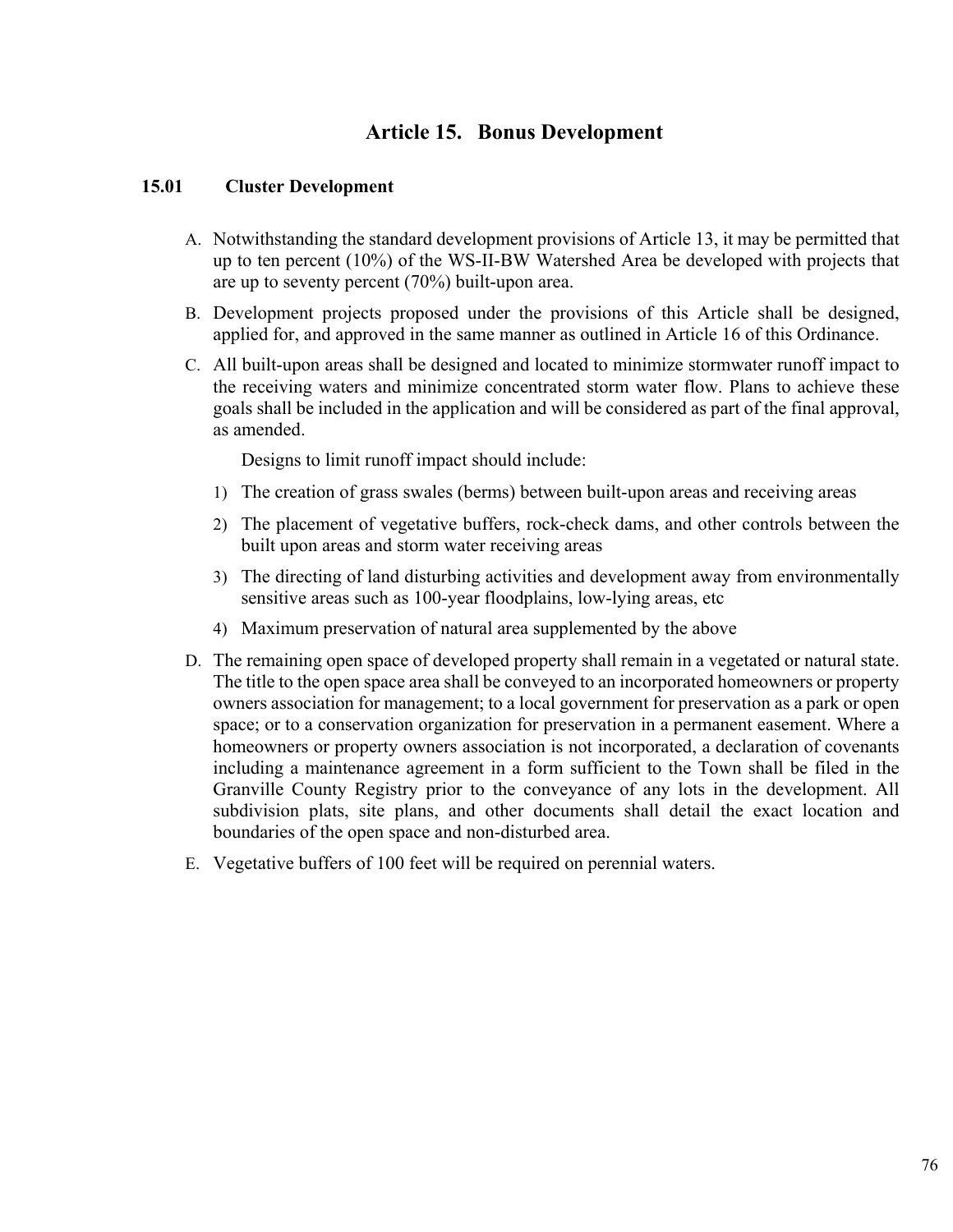# **Article 16. Density and Built-upon Guidelines**

#### **16.01 Density**

Within the Stem watershed area, there will be single family residential development projects designed to meet the lot size/density/built-upon area requirements for the watershed area (See Article 13). In order to meet lot size requirements only, the minimum square footage required to meet these requirements shall not include any road right-of-way areas, access easements, travel ways, or other similar areas. In order to meet density (i.e. dwelling unit per acre) or built-upon area requirements, built-upon area calculations shall include the entirety of any roadway right-of-way areas, impervious access easements, travel ways, and other similar areas.

## **16.02 Built-upon Areas**

Within the Stem watershed area, there will be multi-family, cluster residential and non-residential development projects designed to meet the built-upon area requirements for the respective watershed areas (See Article 13). In order to meet these built-upon area requirements, the built-upon areas shall include the entirety of any road right-of-way areas, access easements, travel ways, and other similar areas.

#### **16.03 Built-upon Area Design Requirements**

- A. All proposed site plans/plats for development projects proposed under the built-upon provisions of this Ordinance shall be drawn and designed by a registered land surveyor, a certified landscape architect, or an engineer.
- B. All site plans/plats shall be submitted on a recent boundary survey of the entire tract, unless otherwise approved by the Watershed Administrator, showing the bearings, distances, closures, and total acreage of the tract.
- C. All site plans/plats shall be prepared in accordance with the recordation requirements of the Granville County Register of Deeds office and shall be recorded following final approval.
- D. All site plans/plats shall follow the format listed in Section 9.02A.
- E. All site plans/plats and supporting documentation shall also note, in percentage and acreage for the particular project, the maximum allowable built-upon area in the watershed area, the actual proposed built-upon area, and the reserved, open space, non-disturbed area. Supporting documentation shall also include plans to minimize stormwater runoff impact to the receiving waters and minimize storm water flow. These plans should be included in the application and will be considered as part of the final approval, as amended.

Designs to limit runoff impact should include:

- 1) The creation of grass swales (berms) between built-upon areas and receiving areas
- 2) The placement of vegetative buffers, rock-check dams, and other controls between the built upon areas and storm water receiving areas
- 3) The directing of land disturbing activities and development away from environmentally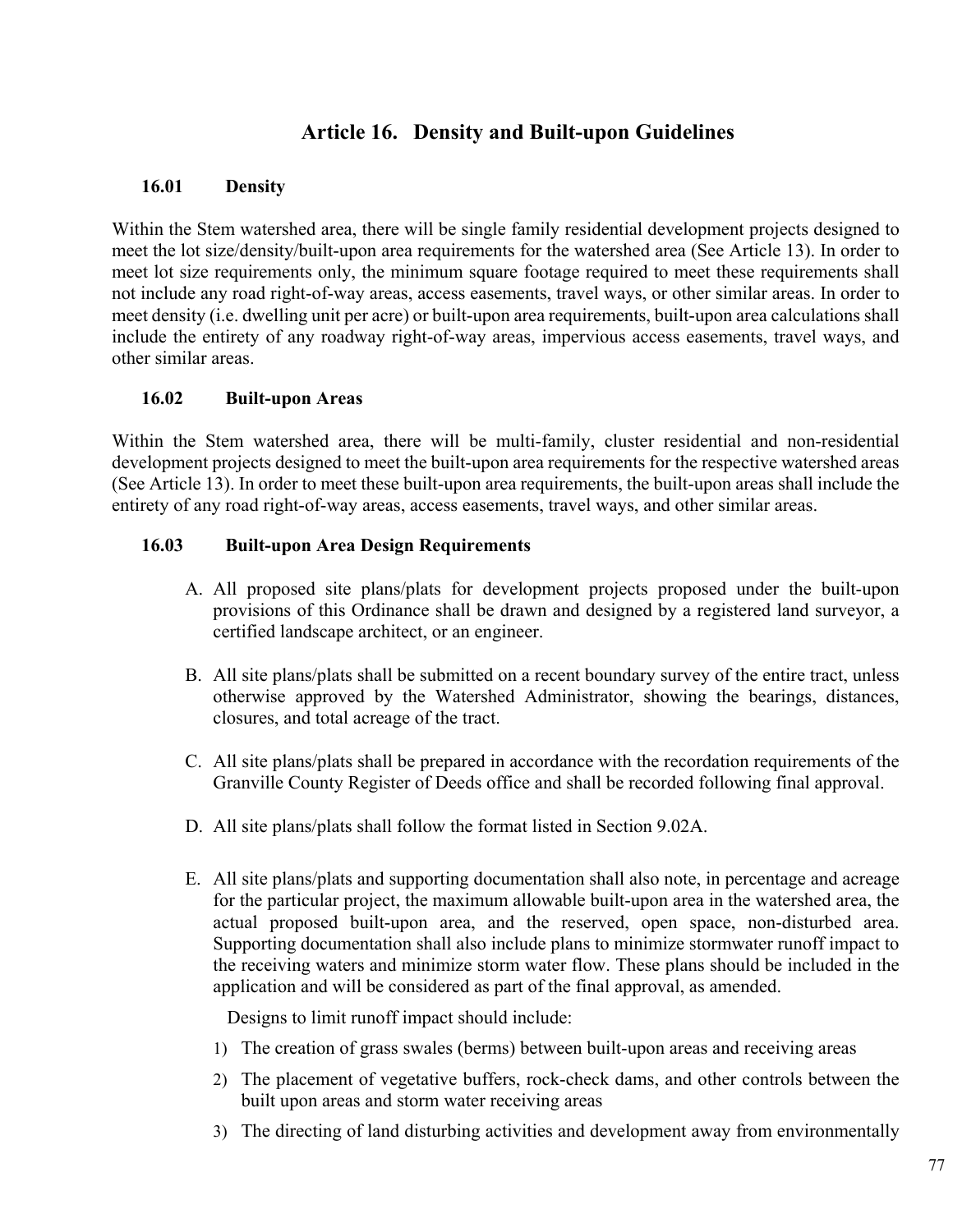sensitive areas such as 100-year floodplains, low-lying areas, etc.

- 4) Maximum preservation of natural area supplemented by the above
- F. All final approved site plans/plats shall include the above information and also include the following note:

#### **DEVELOPMENT RESTRICTIONS**

WARNING: The development project as detailed on this site plan/plat was designed to meet the builtupon and open space requirements of the Watershed Protection Ordinance of the Town of Stem. Any further subdivision, development, construction, use, or increase in built-upon area of the property detailed hereon shall not be allowed unless approved by the Town of Stem under the provisions of that same Ordinance. This site plan is approved for recording in the Granville County Register of Deeds Office.

| Date | Watershed Administrator or Mayor, |
|------|-----------------------------------|
|      | Town of Stem Watershed Review     |
|      | Board Stem, North Carolina        |

G. Following final approval, all development projects approved under the provisions of this Ordinance shall be constructed according to the approved site plan/plat. Any change, modification, addition, new use, or increase in built-upon area shall not be allowed unless a revised site plan/plat is presented and approved under the provisions of this Ordinance.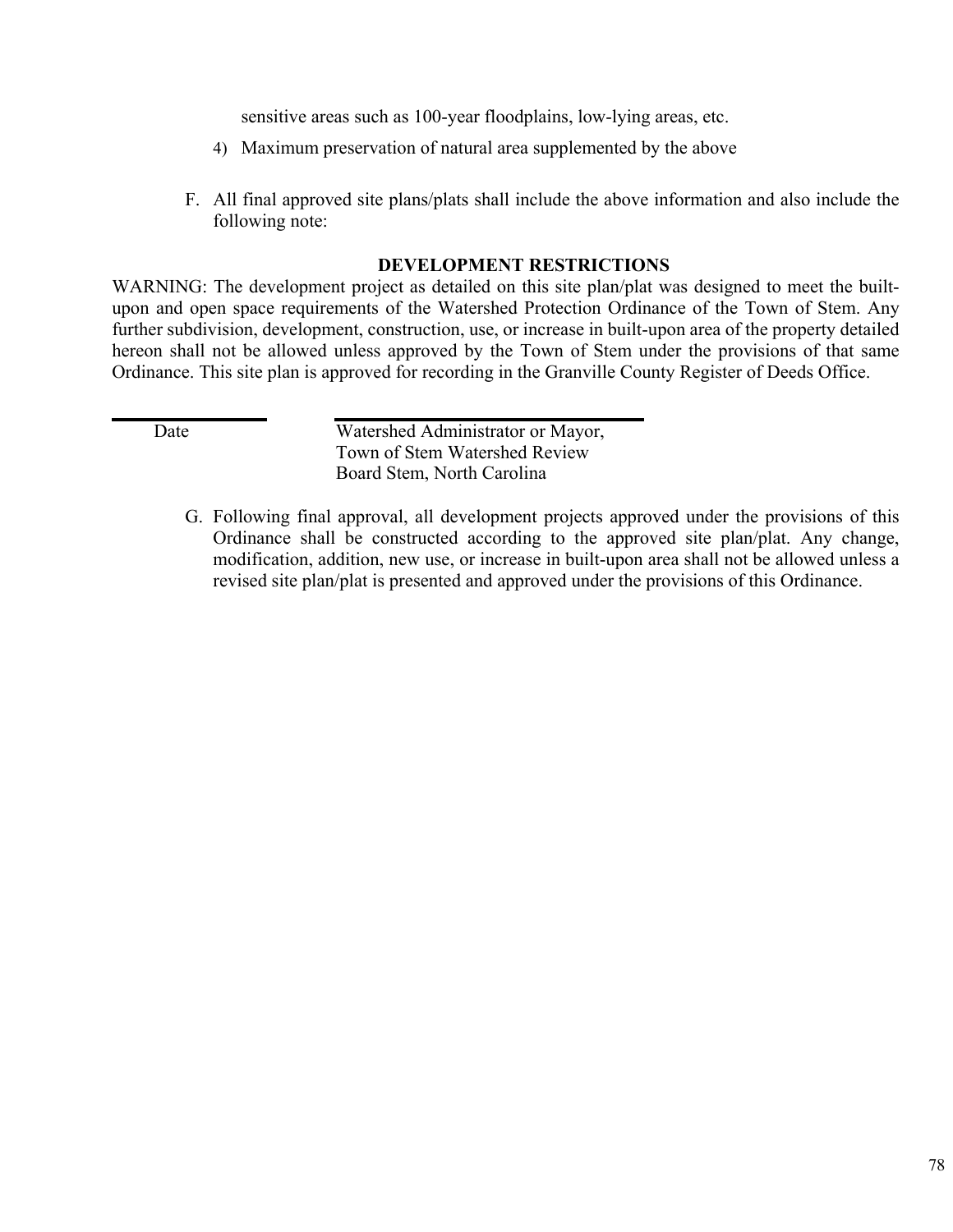# **Article 17. Watershed Review Board**

#### **17.01 Watershed Review Board**

There shall be a Watershed Review Board of the Town of Stem. The Stem Watershed Review Board shall consist of the five (5) elected members of the Town Board of Commissioners and the Mayor of Stem. Members of the Watershed Review Board shall be elected and shall serve terms in the same manner as outlined for the Commissioners and Mayor. The initial members of the Watershed Review Board shall be the current members of the Town Board at the time of the adoption of this Ordinance and the terms of office and service shall coincide with the existing terms of the Town Board and Mayor.

#### **17.02 Rules of Conduct for Members**

Members of the Board shall abide by the following rules:

- A. Faithful attendance at meetings of the Board and conscientious performance of the duties required of members of the Board shall be considered a prerequisite to continuing membership on the Board.
- B. No Board member shall take part in the hearing, consideration, or determination of any case in which he is personally or financially interested. A Board member shall have a "financial interest" in a case when a decision in the case will: 1) cause him or any immediate family member to experience a direct financial benefit or loss, or 2) will cause a business in which he or any immediate family member owns a ten percent (10%) or greater interest, or is involved in a decision-making role, to experience a direct financial benefit or loss. A Board member shall have a "personal interest" in a case when it involves a member of his immediate family (i.e. parent, spouse, partner or child).
- C. No Board member shall discuss any case with any parties thereto prior to the public hearing of that case; provide, however, that members may receive and/or seek information pertaining to the case from the Watershed Administrator or any other member of the Board, its secretary or clerk prior to the hearing.
- D. Members of the Board shall not express individual opinions on the proper judgment of any case prior to its public hearing and discussion on that case.
- E. Members of the Board shall give notice to the chairman at least forty-eight (48) hours prior to the hearing of any potential conflict of interest which he has in a particular case before the Board.

#### **17.03 Powers and Duties of the Watershed Review Board**

- A. Administrative Review. The Watershed Review Board shall hear and decide appeals from any decision or determination made by the Watershed Administrator in the enforcement of this Ordinance.
- B. Variances. The Watershed Review Board shall have the power to authorize, in specific cases, minor variances from the terms of this Ordinance as will not be contrary to the public interests where, owing to special conditions, a literal enforcement of this Ordinance will result in practical difficulties or unnecessary hardship. The spirit of this Ordinance shall be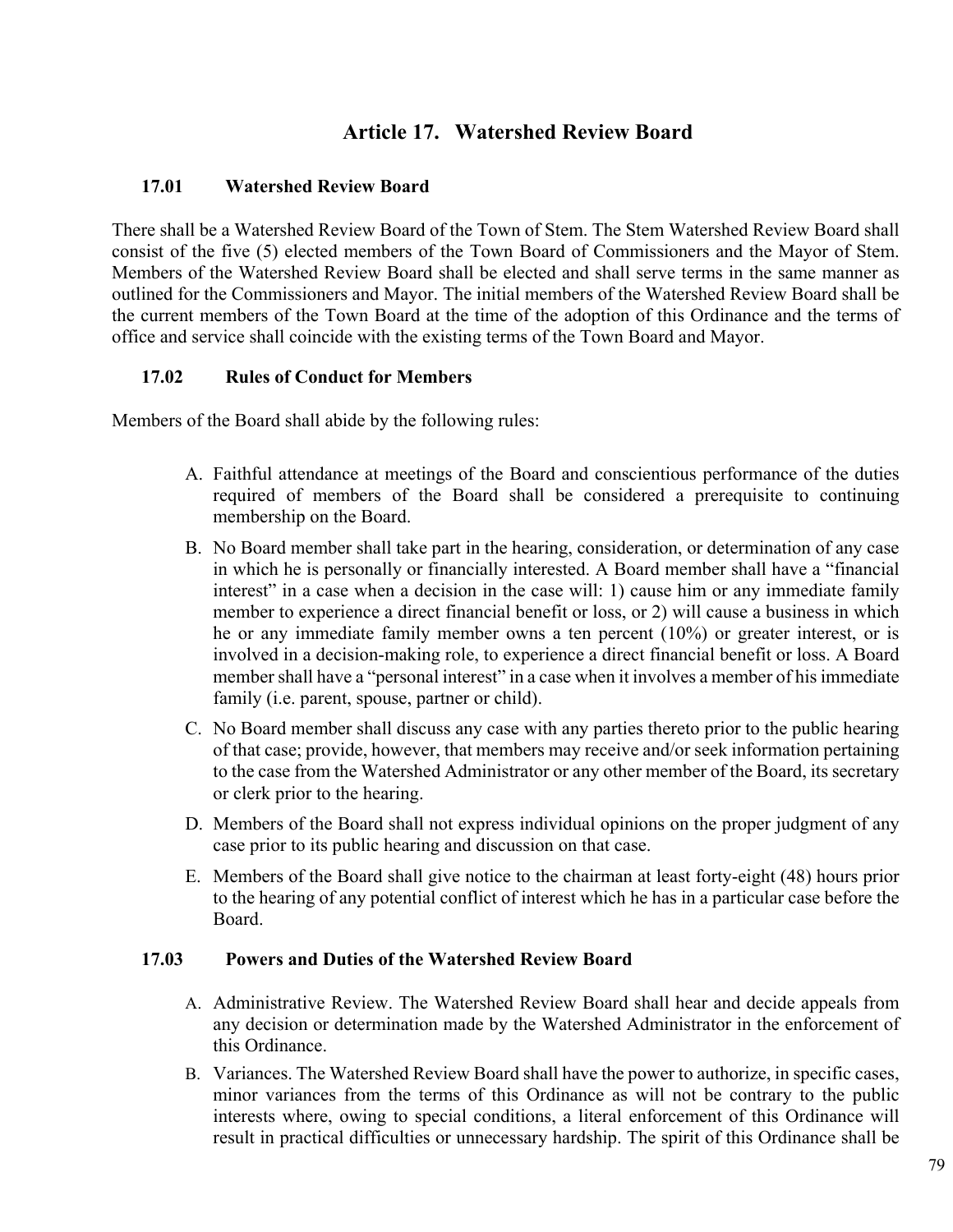observed, public safety and welfare secured, and substantial justice done. In addition, Stem shall notify and allow a reasonable comment period for all other local governments having jurisdiction in the designated watershed and the entity using the water supply where the variance is being considered.

- 1) Applications for a variance shall be made on the proper form obtainable from the Watershed Administrator and shall include the following information:
	- a) A site plan, drawn to a scale of at least one (1) inch to one hundred (100) feet, indicating the property lines of a parcel upon which the variance is proposed; any existing or proposed structures; parking areas and other built-upon areas; surface water drainage. The site plan shall be neatly drawn and indicate north point, name and address of the person who prepared the plan, date of the original drawing, and an accurate record of any later revisions.
	- b) A complete and detailed description of the proposed variance, together with any other pertinent information which the applicant feels would be helpful to the Watershed Review Board in considering the application.
	- c) The Watershed Administrator shall notify in writing each local government having jurisdiction in the watershed and the entity using the water supply. Such notice shall include a description of the variance being requested. Local governments receiving notice of the variance request may submit comments to the Watershed Administrator prior to a decision by the Watershed Review Board. Such comments shall become a part of the record of proceedings of the Watershed Review Board.
- 2) Before the Watershed Review Board may grant a variance it shall make the following three findings, which shall be recorded in the permanent record of the case, and shall include the factual reasons on which they are based:
	- a) There are practical difficulties or unnecessary hardships in the way of carrying out the strict letter of this Ordinance. In order to determine that there are practical difficulties or unnecessary hardships, the Board must find that the five following conditions exist:
		- i. If he complies with the provisions of the Ordinance, the applicant can secure no reasonable return from, nor make reasonable use of his property. Merely providing that the variance would permit a greater profit to be made from the property will not be considered adequate to justify the Board in granting a variance. Moreover, the Board shall consider whether the variance is the minimum possible deviation from the terms of the Ordinance that will make possible the reasonable use of his property.
		- ii. The hardship results from the application of the Ordinance to the property rather than from other factors such as deed restrictions or other hardship.
		- iii. The hardship is due to the physical nature of the applicant's property, such as its size, shape, or topography, which is different from that of neighboring property.
		- iv. The hardship is not the result of the actions of an applicant who knowingly or unknowingly violates this Ordinance, or who purchases the property after the effective date of the Ordinance, and then comes to the Board for relief.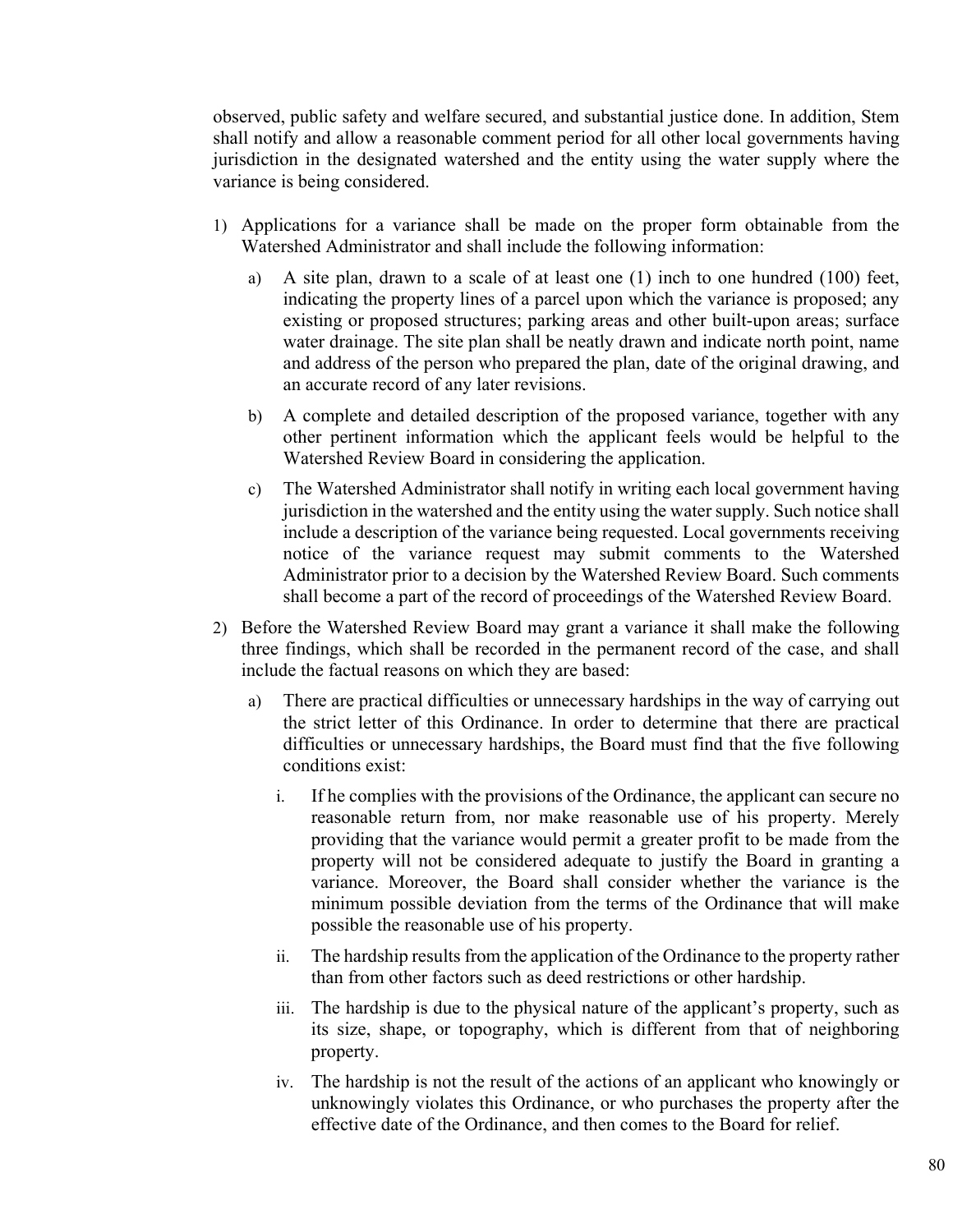- v. The hardship is peculiar to the applicant's property rather than the result of conditions that are widespread. If other properties are equally subject to the hardship created in the restriction, then granting a variance would be a special privilege denied to others and would not promote equal justice.
- b) The variance is in harmony with the general purpose and intent of the Ordinance and preserves its spirit.
- c) In the granting of the variance, the public safety and welfare have been assured and substantial justice has been done. The board shall not grant a variance if it finds that doing so would in any respect impair the public health, safety, or general welfare.
- 3) In granting the variance, the Board may attach thereto such conditions regarding the location, character, and other features of the proposed development, building, structure, or use as it may deem advisable in furtherance of the purpose of this Ordinance. If a variance for construction, alteration, or use of property is granted, such construction, alteration, or use shall be in accordance with the approved site plan.
- 4) The Watershed Review Board shall refuse to hear an appeal or an application for a variance previously denied if it finds that there have been no substantial changes in conditions or circumstances bearing on the appeal or application.
- 5) If the application calls for the granting of a major variance, and if the Watershed Review Board decides in favor of granting the variance, the Board shall prepare a preliminary record of the hearing with all deliberate speed. The preliminary record of hearing shall include:
	- a) The variance application;
	- b) The hearing notices;
	- c) The evidence presented;
	- d) Motions, offers of proof, objections to the evidence, and rulings on them;
	- e) Proposed findings and exceptions;
	- f) The proposed decision, including all conditions proposed to be added to the permit.

The preliminary record shall be sent to the Environmental Management Commission for its review as follows:

a) If the Commission concludes from the preliminary record that the variance qualifies as a major variance and that (1) the property owner can secure no reasonable return from, nor make any practical use of the property unless the proposed variance is granted, and (2) the variance, if granted, will not result in a serious threat to the water supply, then the Commission shall approve the variance as proposed or approve the proposed variance with conditions and stipulations. The Commission shall prepare a Commission decision and send it to the Watershed Review Board. If the Commission approves the variance as proposed, the Board shall prepare a final decision granting the proposed variance. If the Commission approves the variance with conditions and stipulations, the Board shall prepare a final decision, including such conditions and stipulations, granting the proposed variance.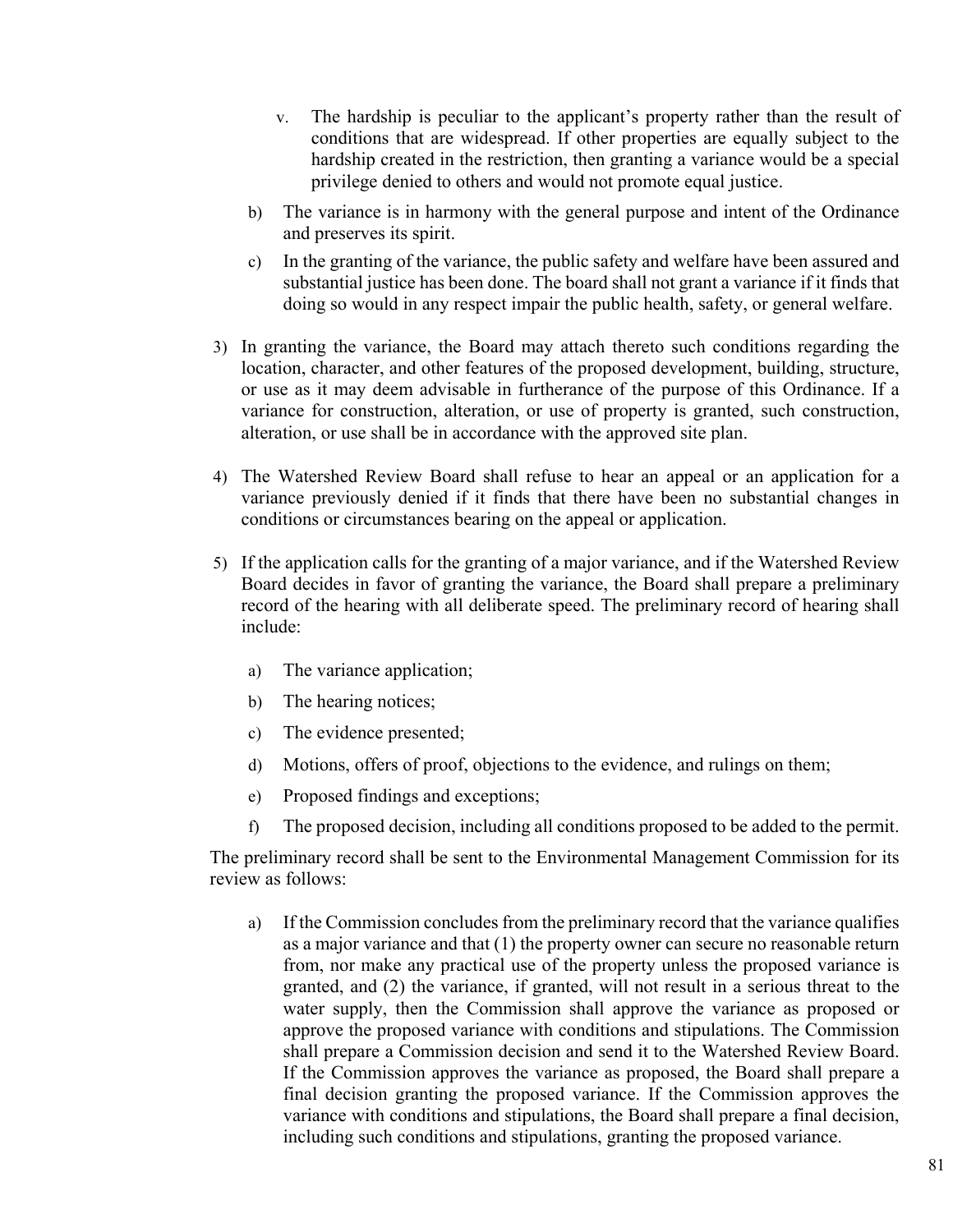- b) If the Commission concludes from the preliminary record that the variance qualifies as a major variance and that (1) the property owner can secure a reasonable return from or make a practical use of the property without the variance or (2) the variance, if granted, will result in a serious threat to the water supply, the Commission shall deny approval of the variance as proposed. The Commission shall prepare a Commission decision and send it to the Watershed Review Board. The Board shall prepare a final decision denying the variance as proposed.
- C. The Watershed Review Board shall approve, disapprove, or conditionally approve subdivision plats which the Watershed Administrator presents for its review and final action (See Article 9).
- D. The Watershed Review Board may also grant approval for any proposed development involving built-upon areas and the associated guidelines which the Watershed Administrator presents for its review and final action. The Board shall grant approval for all proposed projects under the BONUS DEVELOPMENT provisions of this Ordinance (See Article 15).
- E. The Watershed Review Board shall also be responsible for any other duties delegated to it by this Ordinance.

# **17.04 Appeals from the Watershed Review Board**

Appeals from the Watershed Review Board must be filed with the Superior Court within thirty (30) days from the date that a written decision is filed with the clerk and transmitted to the applicant. The decisions by the Superior Court will be in the nature of certiorari.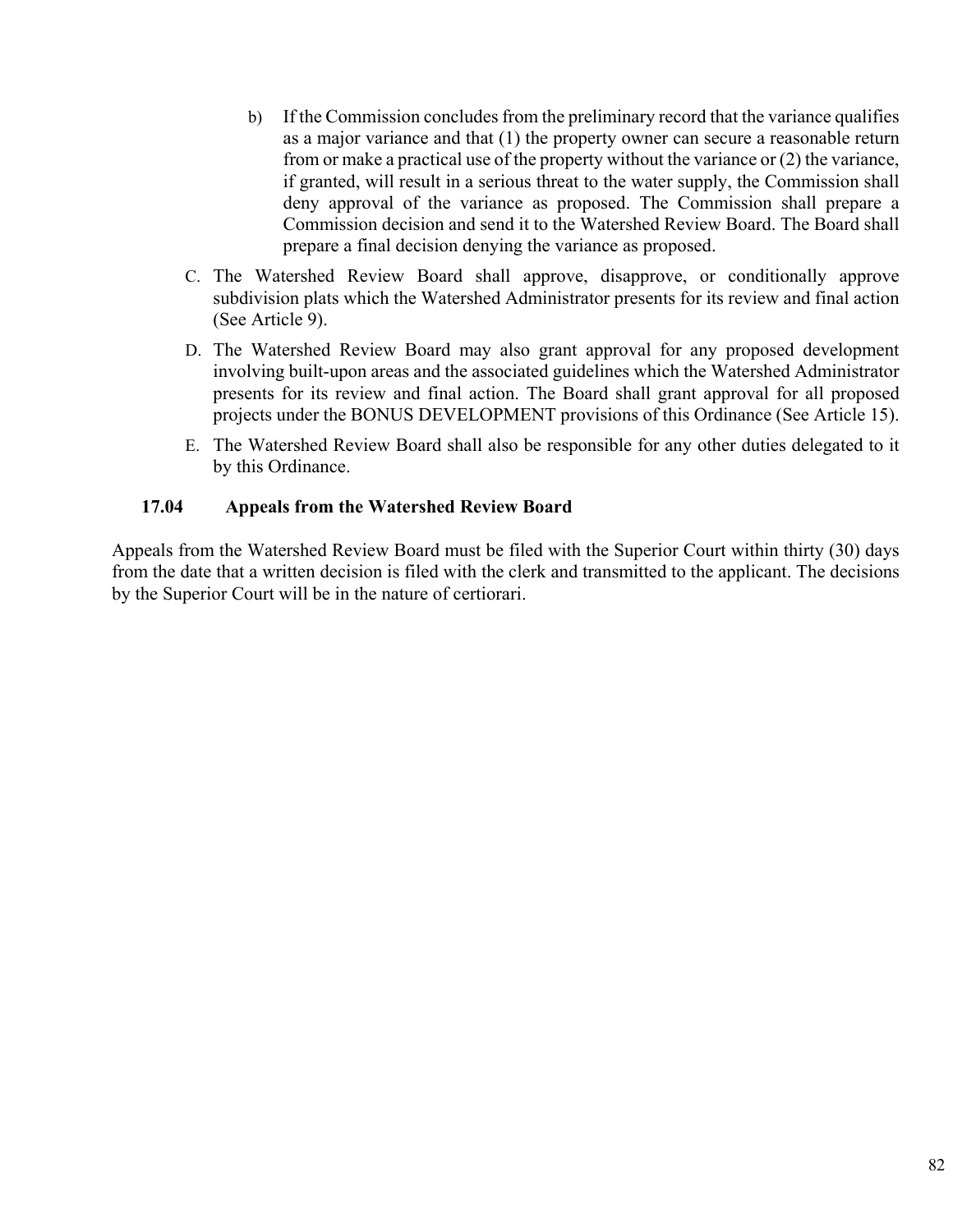# **Article 18. Watershed Administration, Enforcement, and Appeals**

#### **18.01 Watershed Administrator and Duties Thereof**

There shall be appointed a Town of Stem Watershed Administrator who shall be duly sworn in. It shall be the duty of the Watershed Administrator to administer and enforce the provisions of this Ordinance as follows:

- A. The Watershed Administrator shall issue Watershed Protection Permits and Watershed Protection Occupancy Permits as prescribed herein. Watershed Protection Permits shall be valid for a period of six months from the date of issuance. A record of all permits shall be kept on file and shall be available for public inspection during regular office hours of the Administrator.
- B. The Watershed Administrator shall keep records of all amendments to the Watershed Protection Ordinance and shall provide copies of all amendments upon adoption to the Division of Water Quality.
- C. The Watershed Administrator shall keep records of the jurisdiction's utilization of the provision that a maximum of ten percent (10%) of the WS-II-BW watershed may be developed to a maximum of seventy percent (70%) built-upon surface area. Records for the watershed shall include the total acres of the general watershed area, total acres eligible to be developed under this option, total acres approved for this development option, the balance of the remaining acreage available, and individual records for each project with the following information: location, acres, site plan, use, stormwater management plan as applicable, and inventory of hazardous materials as applicable.
- D. The Watershed Administrator is granted the authority to administer and enforce the provisions of this Ordinance, exercising in the fulfillment of his responsibility the full police power of the Town of Stem. The Watershed Administrator, or his duly authorized representative, may enter any building, structure, or premises, as provided by law, to perform any duty imposed upon him by this Ordinance.
- E. The Watershed Administrator shall keep a record of variance to the local Water Supply Watershed Protection Ordinance. This record shall be submitted each calendar year to the Division of Water Quality on or before January  $1<sup>st</sup>$  of the following calendar year and shall provide a description of each project receiving a variance and the reasons for granting the variance.

#### **18.02 Remedies**

A. If the Watershed Administrator finds that any of the provisions of this Ordinance are being violated, they shall notify in writing the person responsible for such violation, indicating the nature of the violation, and ordering the action(s) necessary to correct it. They shall order discontinuance of the illegal use of land, buildings, or structures; removal of illegal buildings or structures, or of additions, alterations or structural changes thereto; discontinuance of any illegal work being done; or shall take any action authorized by this Ordinance to ensure compliance with or to prevent violation of its provisions. If a ruling of the Watershed Administrator is questioned the aggrieved party or parties may appeal such ruling to the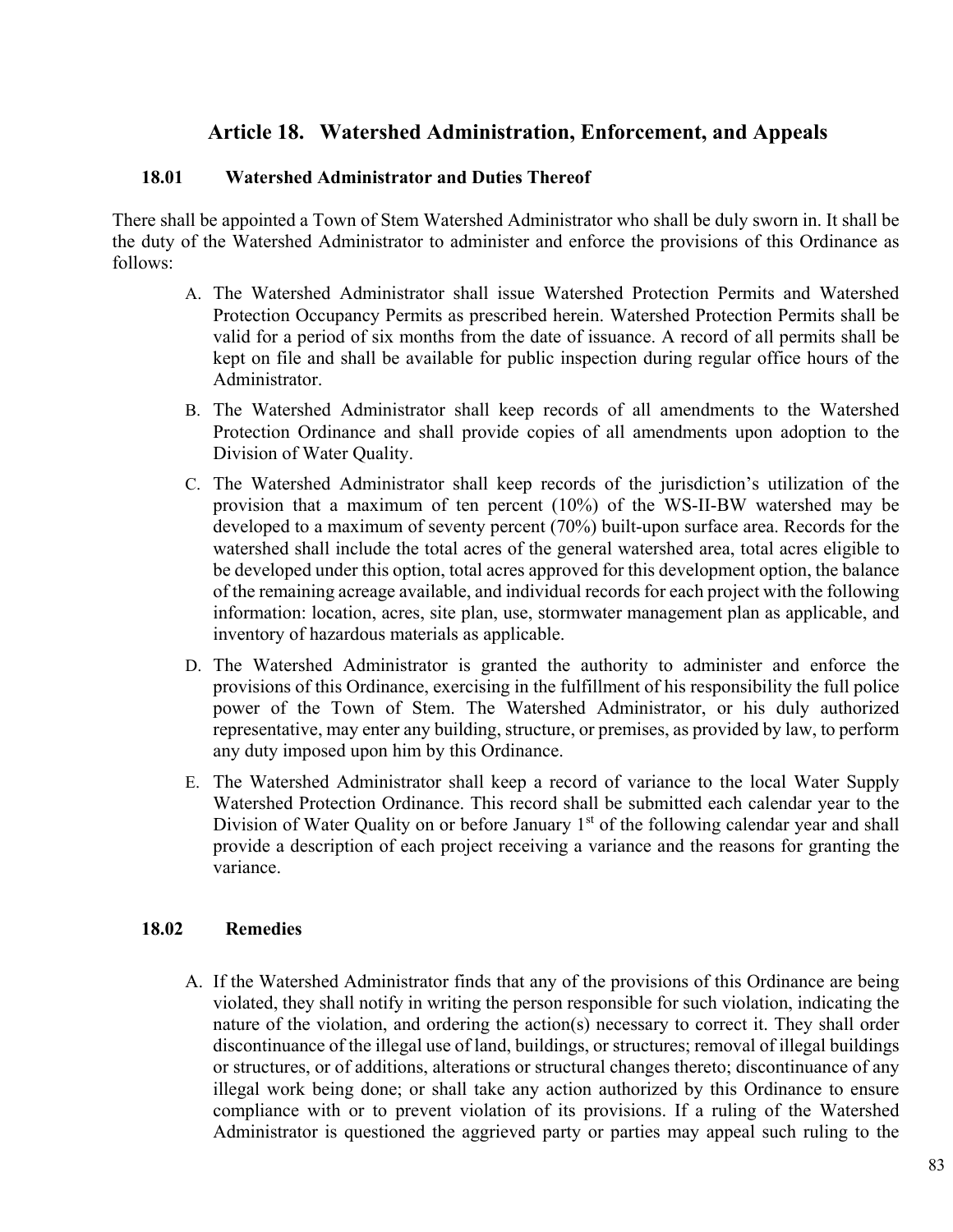Watershed Review Board.

B. If any subdivision, development and/or land use is found to be in violation of this Ordinance, the Stem Board of Commissioners may in addition to all other remedies available either in law or in equity, institute a civil penalty in the amount of \$100.00, action or proceedings to restrain, correct, or abate the violation; to prevent occupancy of the building, structure, or land; or to prevent any illegal act, conduct, business, or use in or about the premises. In addition, the N.C. Environmental Management Commission may assess civil penalties in accordance with N.C.G.S. 143-215.6 (a). Each day that the violation continues shall constitute a separate offense.

## **18.03 Appeal from the Watershed Administrator**

- A. Any order, requirement, decision, or determination made by the Watershed Administrator may be appealed to and decided by the Watershed Review Board. The Watershed Administrator may also refer any item to the Watershed Review Board for its review, oversight, and/or recommendation.
- B. An appeal from a decision of the Watershed Administrator must be submitted to the Watershed Review Board within thirty (30) days from the date the order interpretation, decision, or determination is made. All appeals must be made in writing stating the reasons for appeal. Following submission of an appeal, the Watershed Administrator shall transmit to the Board all papers constituting the record upon which the action appealed from was taken.
- C. An appeal stays all proceedings in furtherance of the action appealed, unless the officer from whom the appeal is taken certifies to the Board after the notice of appeal has been filed with him, that by reason of facts stated in the certificate, a stay would in his opinion cause imminent peril to life or property. In such case proceedings shall not be stayed otherwise than by a restraining order which may be granted by the Board or by a Court or record on application of notice of the officer from whom the appeal is taken and upon due cause shown.
- D. The Board shall fix a reasonable time for hearing the appeal and give notice thereof to the parties and shall decide the same within a reasonable time. At the hearing, any party may appear in person, by agent, or by attorney.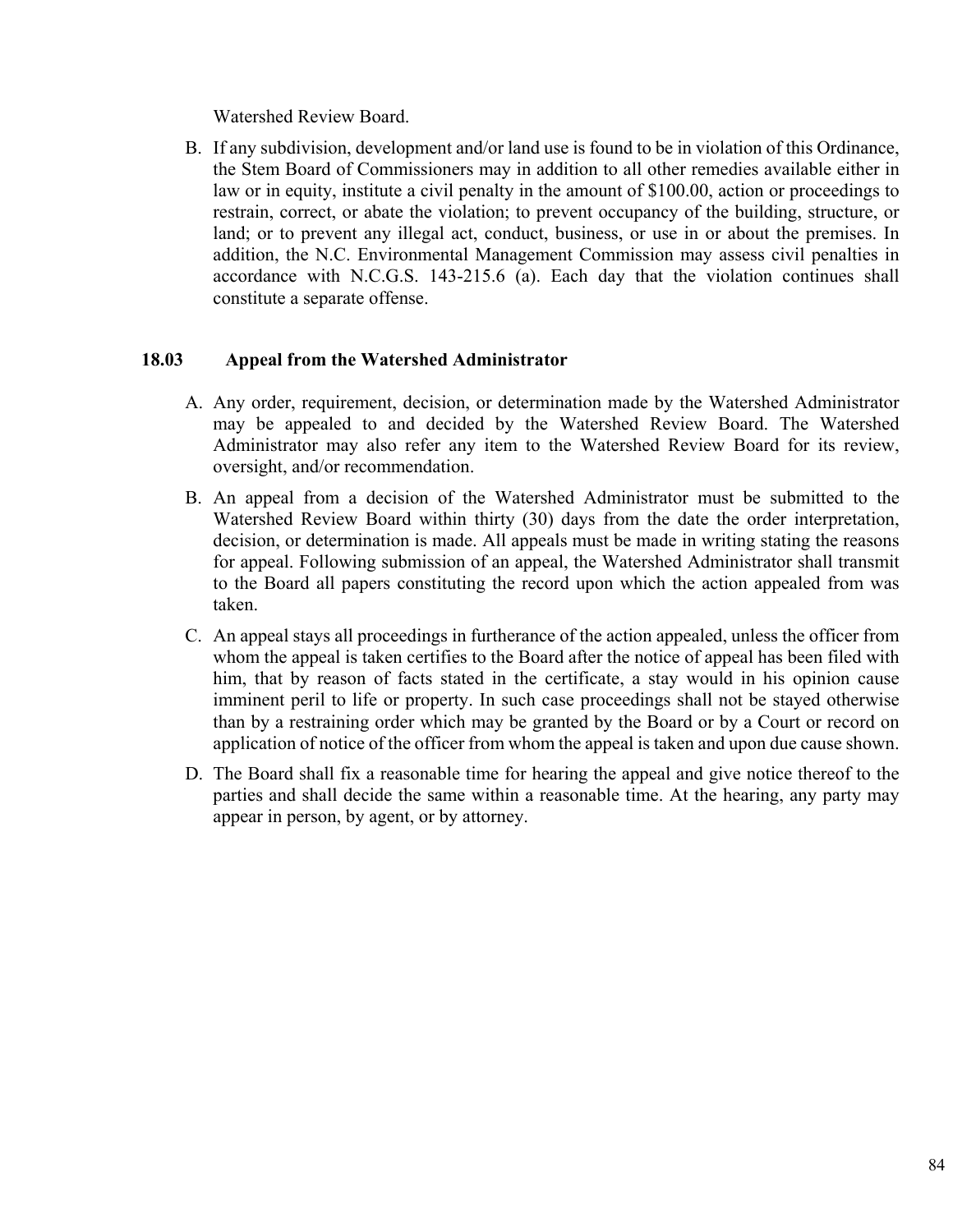# **Article 19. Amendments to the Watershed Protection Ordinance and Watershed Map**

#### **19.01 Guidelines**

The Stem Board of Commissioners may, after public notice and hearing, amend, supplement, change or modify the watershed regulations and restrictions as described herein.

- A. Requests for text or map changes may be submitted by an interested party. The Stem Board of Commissioners may also submit petitions and shall be exempted from any related fees.
- B. Petitions to amend the Ordinance or Map shall be presented to the Watershed Administrator for review and recommendation at least fifteen (15) working days prior to being considered by the Board of Commissioners. Each petition shall fully explain the text or map amendment and appropriate documentation should be submitted detailing the request.
- C. Once the Board of Commissioners receives an application, it shall have sixty (60) days to consider the petition and ninety (90) days to reach a final decision. Failure to meet either of these deadlines shall be deemed as denial of the request.
- D. Under no circumstances shall the Board adopt such amendments, supplements, or changes that would cause this Ordinance to violate the watershed protection rules as adopted by the North Carolina Environmental Management Commission. All amendments must be filed with the North Carolina Division of Water Quality, North Carolina Division of Environmental Health, and the North Carolina Division of Community Assistance.

#### **19.02 Public Notice and Hearing Required**

- A. Before adopting or amending this Ordinance, the Board of Commissioners shall hold a public hearing on the proposed changes. A notice of the public hearing shall be given once a week for two successive calendar weeks in a newspaper having general circulation in the County. The notice shall state the nature of the request and shall be published for the first time not less than ten (10) nor more than twenty-five (25) days before the date of the hearing.
- B. Before amending the Watershed Map, the Board of Commissioners shall hold a public hearing on the proposed changes. A notice of the public hearing shall be given once a week for two successive calendar weeks in a newspaper having general circulation in the County. The notice shall state the nature of the request and shall be published for the first time not less than ten (10) nor more than twenty-five (25) days before the date of the hearing.
- C. Prior to the public hearing on a map change, the Secretary or Watershed Administrator shall be responsible for notifying the owner of the parcel of land for which the request is made and all owners of parcels of land abutting that parcel as shown on the County tax records. Notification shall be by first-class mail to the last available addresses on the County tax records and shall reasonably describe the requested change.
- D. Any text or map change which is denied by the Board of Commissioners shall require a twelve (12) month waiting period before a new petition requesting the same change may be submitted.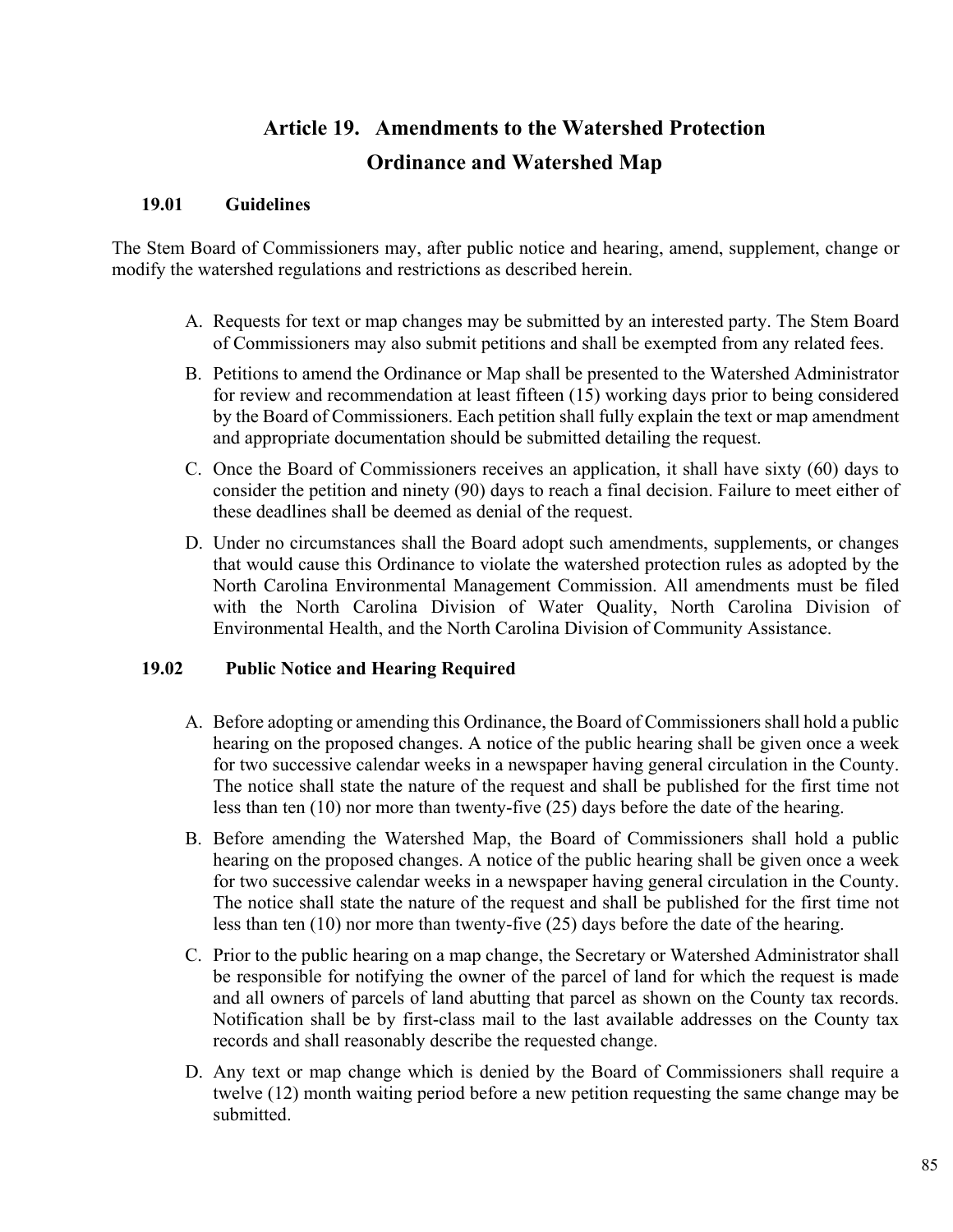# **Article 20. Watershed Rules for New Development (Compliance with North Carolina Falls Lake Rules)**

# **20.01 Purpose**

The purpose of this ordinance is to protect, maintain, and enhance the public safety, environment and general welfare by establishing minimum requirements and procedures to control the adverse effects of nitrogen and phosphorus in stormwater runoff and nonpoint and point source pollution associated with new development and redevelopment in the watershed of the Falls of the Neuse Reservoir. It has been determined that proper management of construction-related and post-development stormwater runoff will minimize damage to public and private property and infrastructure; safeguard the public health, safety, and general welfare; and protect water and aquatic resources. This ordinance seeks to meet its general purpose through the following specific objectives and means:

- A. Establishing decision-making processes for development that protects the integrity of watersheds and preserve the health of water resources;
- B. Requiring that new development and redevelopment maintain the pre-development hydrologic response in their post-development state for the applicable design storm to reduce flooding, streambank erosion. nonpoint and point source pollution and increases in stream temperature, and to maintain the integrity of stream channels and aquatic habitats;
- C. Establishing minimum post-development stormwater management standards and design criteria for the regulation and control of stormwater runoff quantity and quality;
- D. Establishing design and review criteria for the construction, function, and use of structural stormwater control measures (SCMs) that may be used to meet the minimum postdevelopment stormwater management standards;
- E. Encouraging the use of better management and site design practices, such as the use of vegetated conveyances for stormwater and the preservation of greenspace, riparian buffers and other conservation areas to the maximum extent practicable;
- F. Establishing provisions for the long-term responsibility for and maintenance of structural and nonstructural SCMs to ensure that they continue to function as designed, are maintained appropriately, and pose no threat to public safety;
- G. Establishing administrative procedures for the submission, review, approval and disapproval of stormwater management plans, for the inspection of approved projects, and to assure appropriate long-term maintenance.

# **20.02 Applicability and Jurisdiction**

A. General

Beginning with and subsequent to its effective date, this ordinance shall be applicable to all development and redevelopment, including, but not limited to, site plan applications, subdivision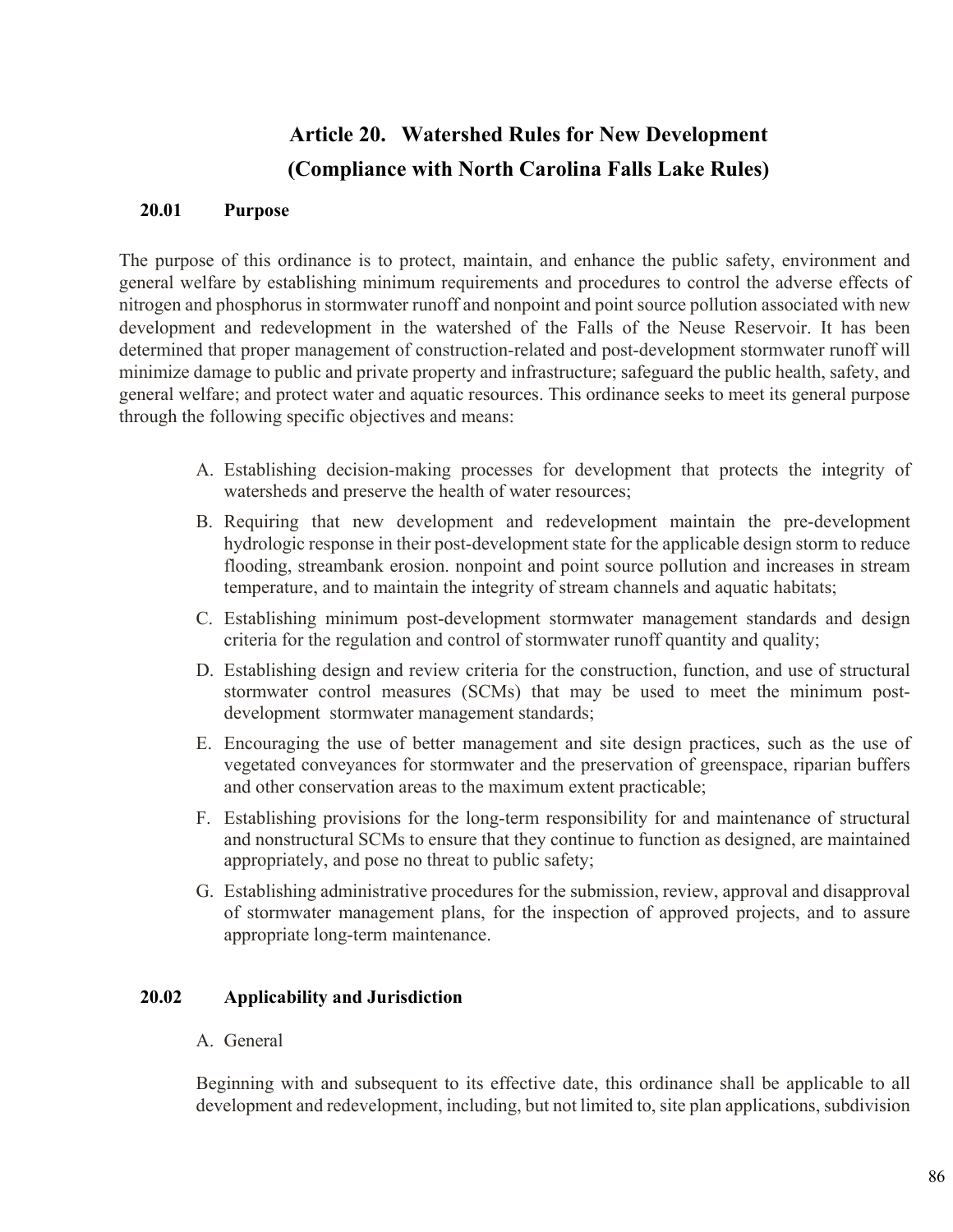applications, and grading applications, unless exempt pursuant to this ordinance.

- 1) Exemptions: Single family and duplex residential and recreational development and redevelopment that cumulatively disturbs less than one half (1/2) acre and is not part of a larger common plan of development or sale is exempt from the provisions of this ordinance.
- 2) Commercial, industrial, institutional, multifamily residential or local government development and redevelopment that cumulatively disturbs less than 12,000 square feet and is not part of a larger common plan of development or sale is exempt from the provisions of this ordinance.
- 3) Development and redevelopment that disturbs less than the above thresholds are not exempt if such activities are part of a larger common plan of development or sale and the larger common plan exceeds the relevant threshold, even though multiple, separate or distinct activities take place at different times on different schedules.
- 4) Development that is exempt from permit requirements of Section 404 of the federal Clean Water Act as specified in 40 CFR 232 (primarily, ongoing farming and forestry activities) are exempt from the provisions of this ordinance.
- B. No Development or Redevelopment Until Compliance and Permit

No development or redevelopment shall occur except in compliance with the provisions of this ordinance or unless exempted. No development or redevelopment for which a permit is required pursuant to this ordinance shall occur except in compliance with the provisions, conditions, and limitations of the permit.

- C. Map
	- 1) The provisions of this ordinance shall apply within the areas designated on the map titled "Falls Watershed Stormwater Map" ("the Stormwater Map"), which is adopted simultaneously herewith. The Stormwater Map and all explanatory matter contained thereon accompanies and is hereby made a part of this ordinance.
	- 2) The Stormwater Map shall be kept on file by the Watershed Administrator and shall be updated to take into account changes in the land area covered by this ordinance and the geographic location of all engineered stormwater controls permitted under this ordinance. In the event of a dispute, the applicability of this ordinance to a particular area of land or SCM shall be determined by reference to the North Carolina Statutes, the North Carolina Administrative Code, and local zoning and jurisdictional boundary ordinances.

# **20.03 Interpretation**

# A. Meaning and Intent

All provisions, terms, phrases, and expressions contained in this ordinance shall be construed according to the general and specific purposes set forth in Section 20.01, "Purpose." If a different or more specific meaning is given for a term defined elsewhere in the Stem Code of Ordinances, the meaning and application of the term in this ordinance shall control for purposes of application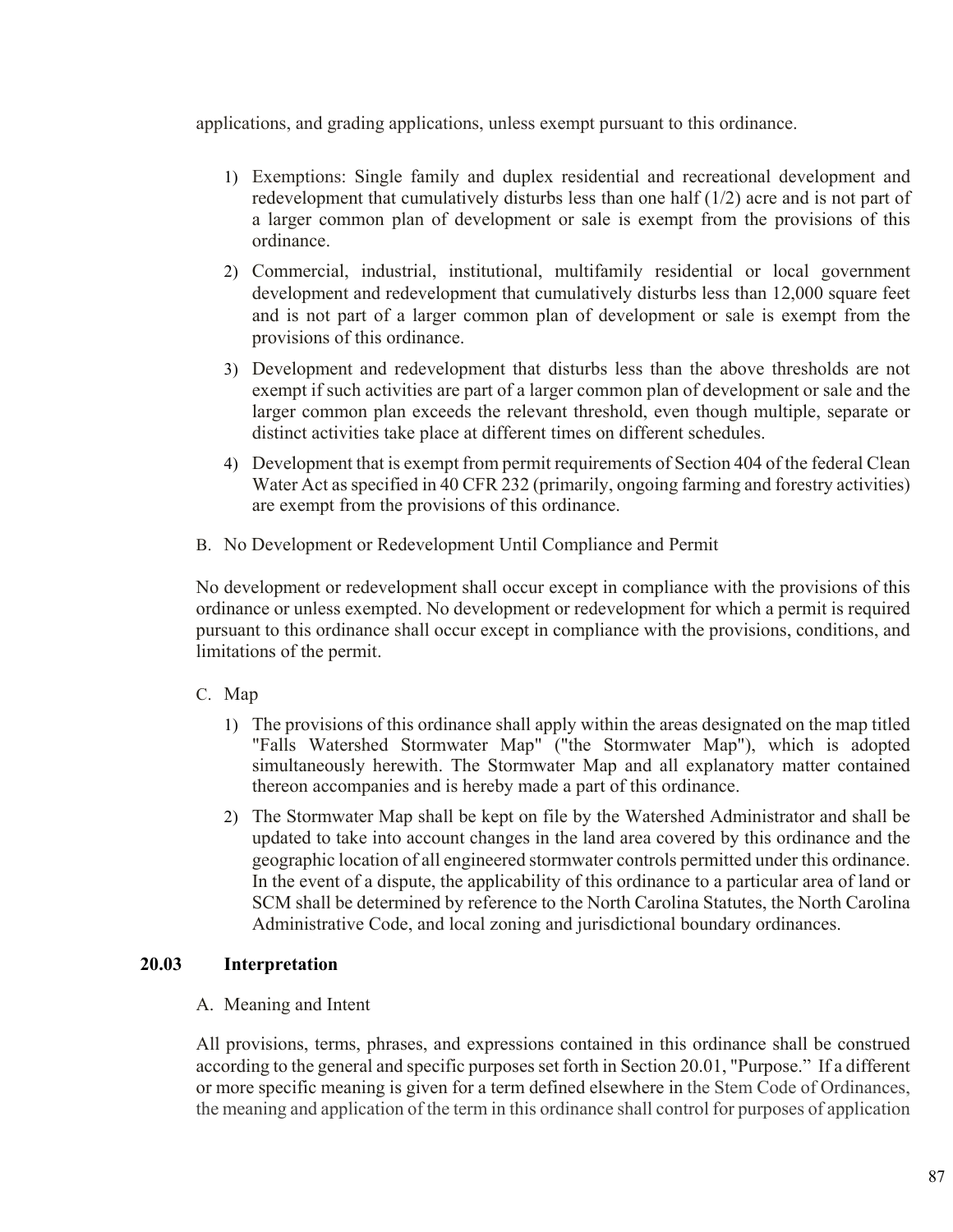of this ordinance.

B. Text Controls in Event of Conflict

In the event of a conflict or inconsistency between the text of this ordinance and any heading, caption, figure, illustration, table, or map, the text shall control.

C. Authority for Interpretation

The Watershed Administrator has authority to determine the interpretation of this ordinance. Any person may request an interpretation by submitting a written request to the Watershed Administrator, who shall respond in writing within thirty (30) days from receipt of the request. The Watershed Administrator shall keep on file a record of all written interpretations of this ordinance.

D. References to Statutes, Regulations, and Documents

Whenever reference is made to a resolution, ordinance, statute, regulation, manual (including the Design Manual), or document, it shall be construed as a reference to the most recent edition of such that has been finalized and published with due provision for notice and comment, unless otherwise specifically stated.

E. Computation of Time

The time in which an act is to be done shall be computed by excluding the first day and including the last day. If a deadline or required date of action falls on a Saturday, Sunday, or holiday observed by the Town of Stem, the deadline or required date of action shall be the next day that is not a Saturday, Sunday or holiday observed by the Town of Stem. References to days are calendar days unless otherwise stated.

F. Delegation of Authority

Any act authorized by this Ordinance to be carried out by the Watershed Administrator of the Town of Stem may be carried out by his or her designee.

- G. Usage
	- 1) Mandatory and Discretionary Terms. The words "shall," "must," and "will" are mandatory in nature, establishing an obligation or duty to comply with the particular provision. The words "may" and "should" are permissive in nature.
	- 2) Conjunctions. Unless the context clearly indicates the contrary, conjunctions shall be interpreted as follows: The word "and" indicates that all connected items, conditions, provisions and events apply. The word "or" indicates that one or more of the connected items, conditions, provisions or events apply.
	- 3) Tense, Plurals, and Gender. Words used in the present tense include the future tense. Words used in the singular number include the plural number, and the plural number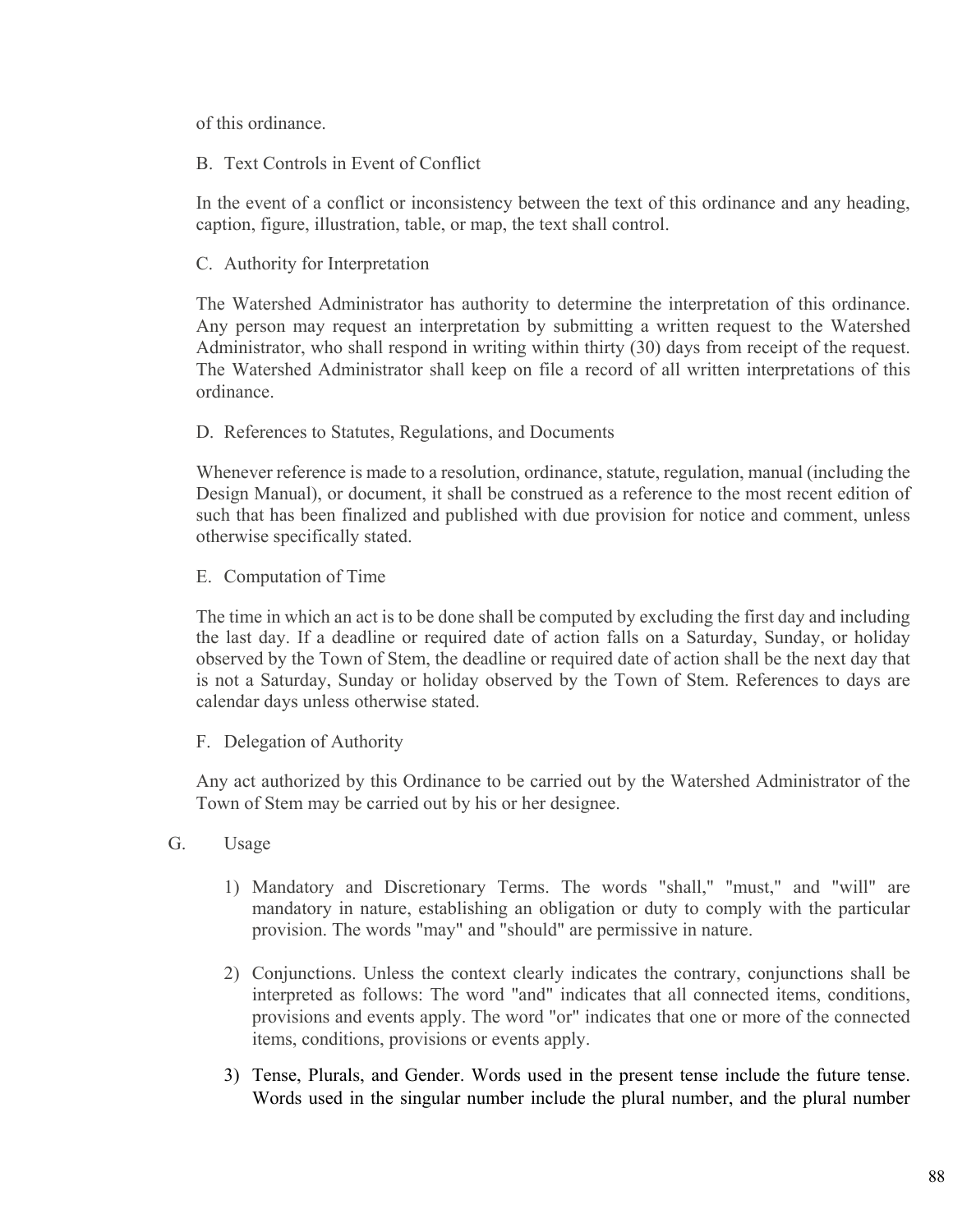includes the singular number, unless the context of the particular usage clearly indicates otherwise. Words used in the masculine gender include the feminine gender, and vice versa.

F. Measurement and Computation

"Lot area" refers to the amount of horizontal land area contained inside the lot lines of a lot or site.

#### **20.04 Design Manual**

- A. Reference to Design Manual
	- 1) The Watershed Administrator shall use the policy, criteria, and information, including technical specifications and standards, in the NC DEQ Stormwater Design Manual as the basis for decisions about stormwater permits and about the design, implementation and performance of engineered stormwater controls and other practices for compliance with this ordinance.
	- 2) The Design Manual includes a list of acceptable stormwater treatment practices, including specific design criteria for each stormwater practice. Stormwater treatment practices that are designed, constructed, and maintained in accordance with these design and sizing criteria will be presumed to meet the minimum water quality performance standards of the Falls Rules.
- B. Relationship of Design Manual to Other Laws and Regulations

If the specifications or guidelines of the Design Manual are more restrictive or apply a higher standard than other laws or regulations, that fact shall not prevent application of the specifications or guidelines in the Design Manual.

C. Changes to Standards and Specifications

If the standards, specifications, guidelines, policies, criteria, or other information in the Design Manual are amended subsequent to the submittal of an application for approval pursuant to this ordinance but prior to approval, the new information shall control and shall be utilized in reviewing the application and in implementing this ordinance with regard to the application.

#### **20.05 Relationship to other Laws, Regulations, and Private Agreements**

A. Conflict of Laws

This ordinance is not intended to modify or repeal any other ordinance, rule, regulation or other provision of law. The requirements of this ordinance are in addition to the requirements of any other ordinance, rule, regulation or other provision of law. Where any provision of this ordinance imposes restrictions different from those imposed by any other ordinance, rule, regulation or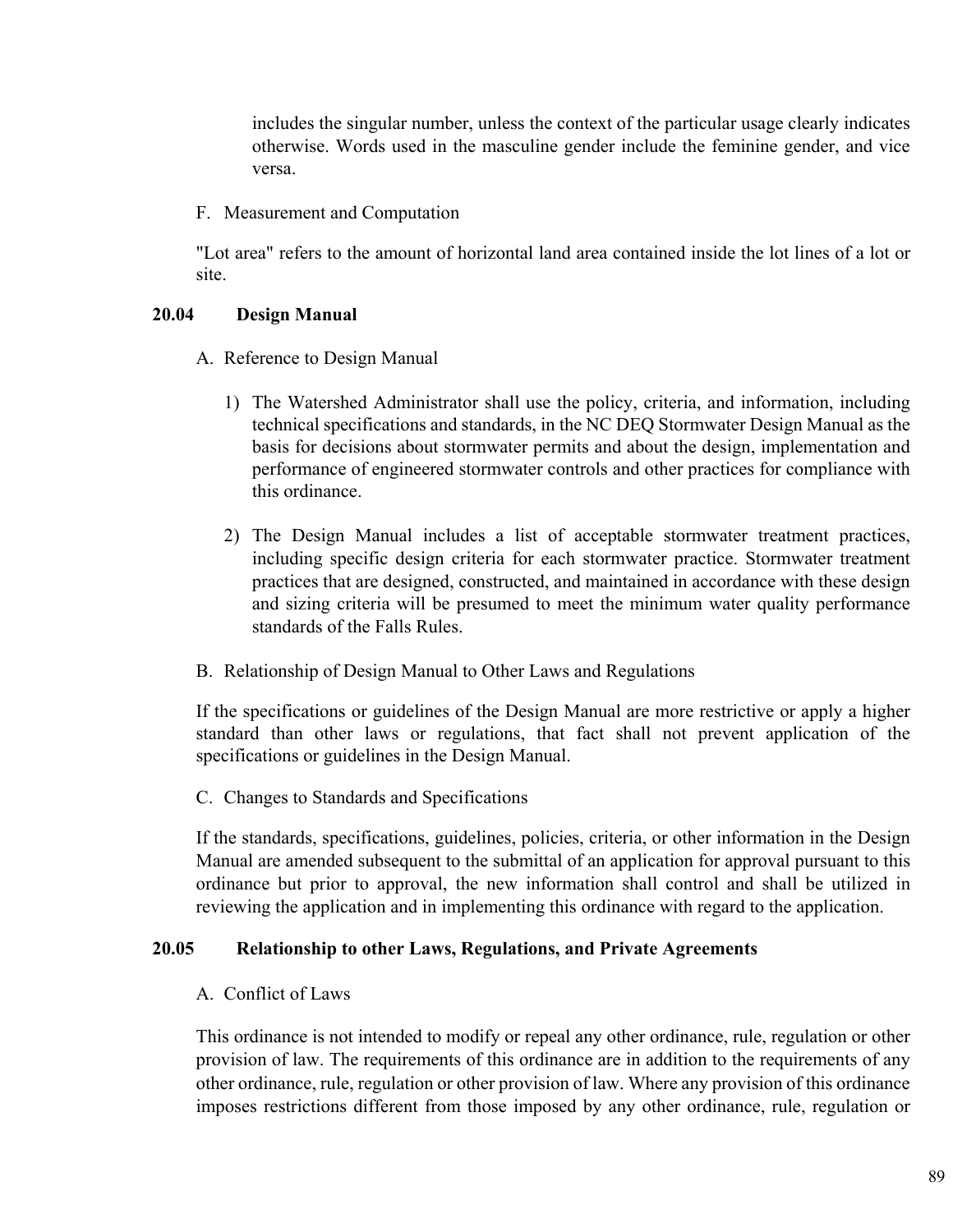other provision of law, whichever provision is more restrictive or imposes higher protective standards for human or environmental health, safety, and welfare shall control.

B. Private Agreements

This ordinance is not intended to revoke or repeal any easement, covenant, or other private agreement. However, where the regulations of this ordinance are more restrictive or impose higher standards or requirements than such an easement, covenant, or other private agreement, the requirements of this ordinance shall govern. Nothing in this ordinance shall modify or repeal any private covenant or deed restriction, but such covenant or restriction shall not legitimize any failure to comply with this ordinance. In no case shall the Town of Stem be obligated to enforce the provisions of any easements, covenants, or agreements between private parties.

## **20.06 Severability**

If the provisions of any section, subsection, paragraph, subdivision or clause of this ordinance shall be adjudged invalid by a court of competent jurisdiction, such judgment shall not affect or invalidate the remainder of any section, subsection, paragraph, subdivision or clause of this ordinance.

## **20.07 Effective Date and Transitional Provisions**

A. Effective Date

The Town of Stem Watershed Ordinance for New Development took effect on July 1, 2012.

- B. Final Approvals, Complete Applications
	- 1) All development and redevelopment projects for which complete and full applications were submitted and approved by the Town of Stem prior to the effective date of this ordinance and which remain valid, unexpired, unrevoked and not otherwise terminated at the time of development shall be exempt from complying with all provisions of this ordinance dealing with the control and/or management of stormwater.
	- 2) A phased development plan shall be deemed approved prior to the effective date of this ordinance if it has been approved by all necessary government units, it remains valid, unexpired, unrevoked and not otherwise terminated, and it shows:
		- a) For the initial or first phase of development or redevelopment, the type and intensity of use for a specific parcel or parcels, including at a minimum, the boundaries of the project and a subdivision plan that has been approved; and
		- b) For any subsequent phase of development or redevelopment, sufficient detail so that implementation of the requirements of this ordinance to that phase of development would require a material change in that phase of the plan.
- D. Violations Continue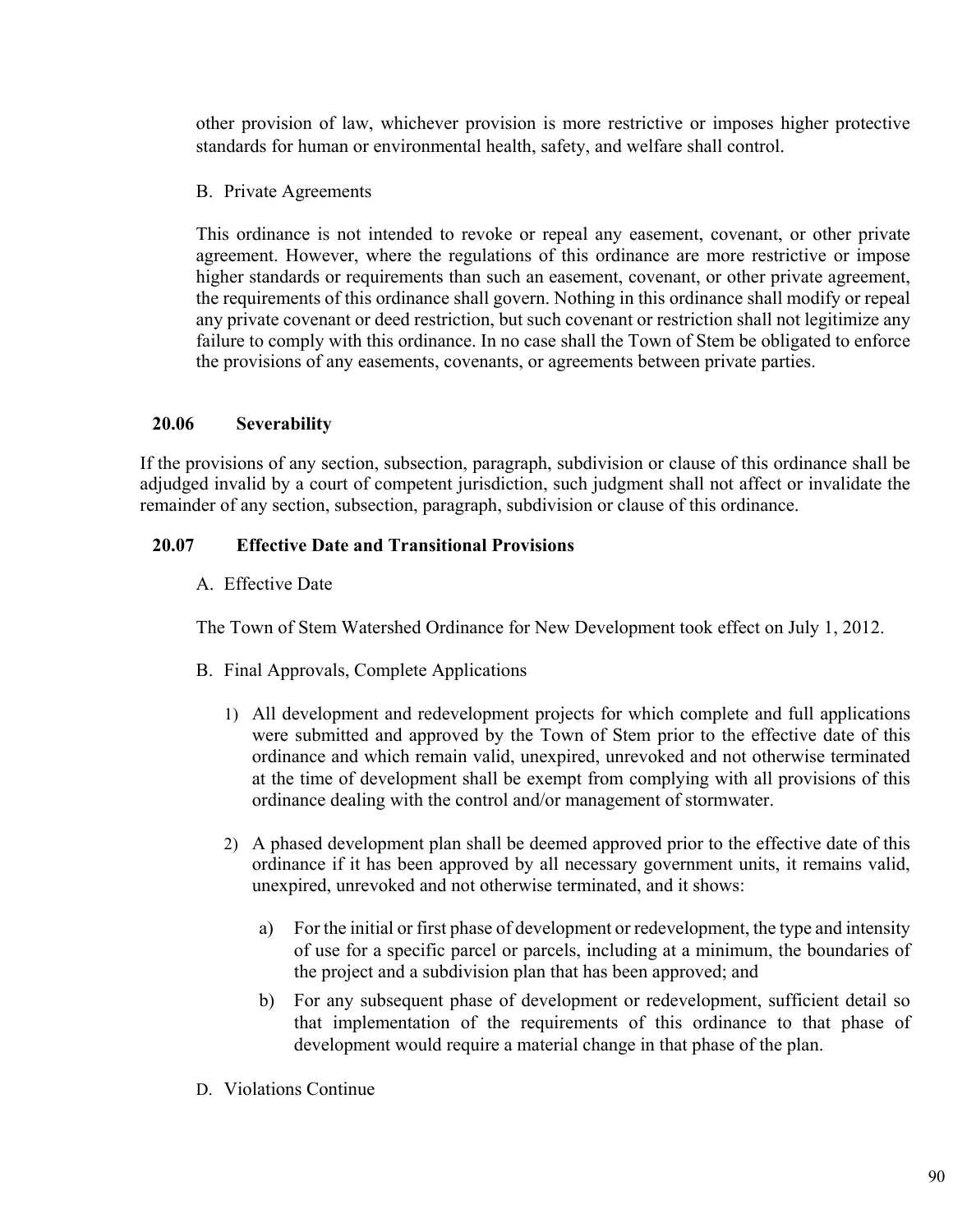Any violation of provisions existing on the effective date of this ordinance shall continue to be a violation under this ordinance and be subject to penalties and enforcement under this ordinance unless the use, development, construction, or other activity complies with the provisions of this ordinance.

#### **20.08 Administration and Procedures: Review and Decision-Making Entities**

- A. Watershed Administrator
	- 1) Designation. A Watershed Administrator shall be designated by the Board of Commissioners of the Town of Stem to administer and enforce this ordinance.
	- 2) Powers and Duties. In addition to the powers and duties that may be conferred by other provisions of the Stem Code of Ordinances and other laws, the Watershed Administrator shall have the following powers and duties under this ordinance:
		- a) To review and approve, approve with conditions, or disapprove applications for approval of plans pursuant to this ordinance;
		- b) To make determinations and render interpretations of this ordinance;
		- c) To establish application requirements and schedules for submittal and review of applications and appeals, to review and make recommendations to the Board of Commissioners of the Town of Stem on applications for development or redevelopment approvals;
		- d) To enforce the provisions of this ordinance in accordance with its enforcement provisions;
		- e) To maintain records, maps, forms and other official materials as relate to the adoption, amendment, enforcement, and administration of this ordinance;
		- f) To provide expertise and technical assistance to Board of Commissioners of the Town of Stem, upon request;
		- g) To designate appropriate other person(s) who shall carry out the powers and duties of the Watershed Administrator; and
		- h) To take any other action necessary to administer the provisions of this ordinance.

#### **20.09 Administration and Procedures: Review Procedures**

A. Permit Required; Must Apply for Permit

A stormwater permit is required for all development and redevelopment unless exempt pursuant to this ordinance. A permit may only be issued subsequent to a properly submitted and reviewed permit application, pursuant to this section.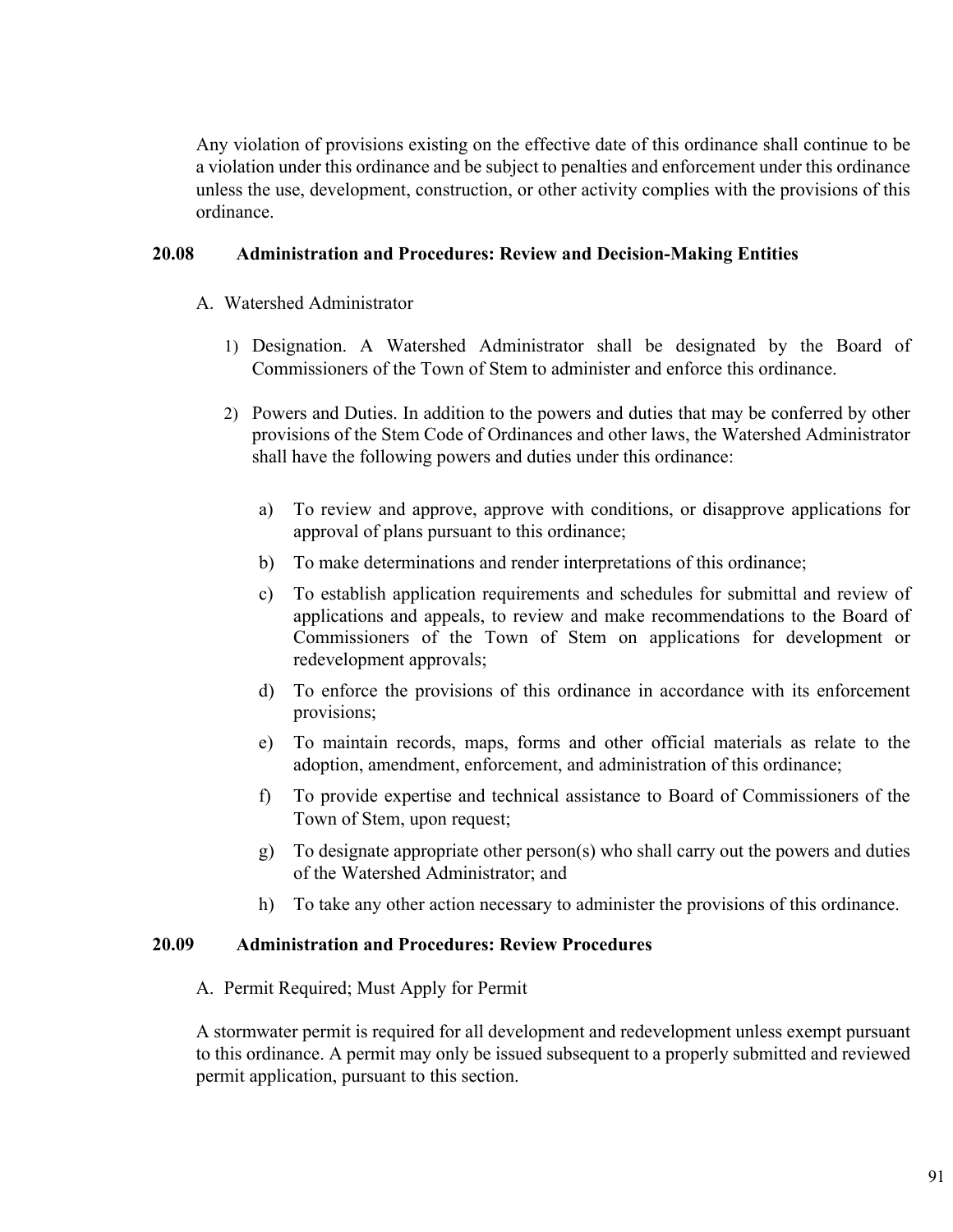## B. Effect of Permit

A stormwater permit shall govern the design, installation, and construction of stormwater management and control practices on the site, including engineered stormwater controls and elements of site design for stormwater management other than engineered stormwater controls.

The permit is intended to provide a mechanism for the review, approval, and inspection of the approach to be used for the management and control of stormwater for the development or redevelopment site consistent with the requirements of this ordinance, whether the approach consists of engineered stormwater controls or other techniques such as low-impact or lowdensity design. The permit does not continue in existence indefinitely after the completion of the project; rather, compliance after project construction is assured by the maintenance provisions of this ordinance.

## C. Authority to File Applications

All applications required pursuant to this ordinance shall be submitted to the Watershed Administrator by the land owner or the land owner's duly authorized agent.

- D. Establishment of Application Requirements, Schedule, and Fees
	- 1) Application Contents and Form. The Watershed Administrator shall establish requirements for the content and form of all applications and shall amend and update those requirements from time to time. At a minimum, the stormwater permit application shall describe in detail how post-development stormwater runoff will be controlled and managed, the design of all stormwater facilities and practices, and how the proposed project will meet the requirements of this ordinance.
	- 2) Submission Schedule. The Watershed Administrator shall establish a submission schedule for applications, which shall be reviewed and approved by the Board of Commissioners of the Town of Stem. The schedule shall establish deadlines by which complete applications must be submitted for the purpose of ensuring that there is adequate time to review applications, and that the various stages in the review process are accommodated.
	- 3) Permit Review Fees. The Board of Commissioners of the Town of Stem shall establish permit review fees as well as policies regarding refund of any fees upon withdrawal of an application, and may amend and update the fees and policies from time to time.
	- 4) Administrative Manual. For applications required under this ordinance, the Watershed Administrator shall compile the application requirements, submission schedule, fee schedule, a copy of this ordinance, and information on how and where to obtain the Design Manual in an Administrative Manual, which shall be made available to the public.
	- 5) Submittal of Complete Application.
		- a) Applications shall be submitted to the Watershed Administrator pursuant to the application submittal schedule in the form established by the Watershed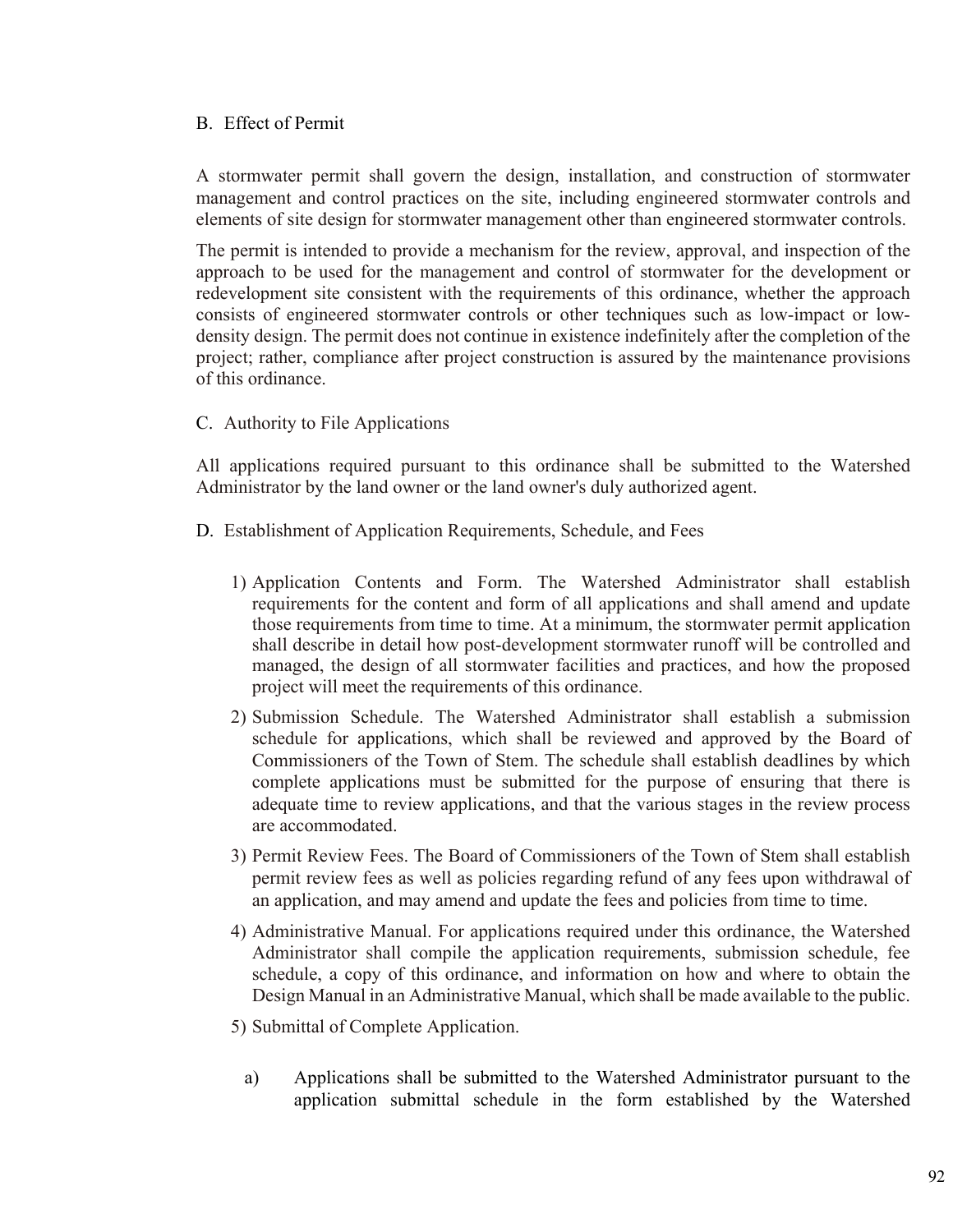Administrator, along with the appropriate fee established pursuant to this section.

- b) An application shall be considered as timely submitted only when it contains all elements of a complete application pursuant to this ordinance, along with the appropriate fee. If the Watershed Administrator finds that an application is incomplete, the applicant shall be notified of the deficient elements and shall be provided with an opportunity to submit a complete application. However, the submittal of an incomplete application shall not suffice to meet a deadline contained in the submission schedule established above.
- F. Review
	- 1) Within thirty (30) working days after a complete application is submitted, the Watershed Administrator shall review the application and determine whether the application complies with the standards of this ordinance.
	- 2) Approval. If the Watershed Administrator finds that the application complies with the standards of this ordinance, the Watershed Administrator shall approve the application. The Watershed Administrator may impose conditions of approval as needed to ensure compliance with this ordinance. The conditions shall be included as part of the approval.
	- 3) Fails to Comply. If the Watershed Administrator finds that the application fails to comply with the standards of this ordinance, the Watershed Administrator shall notify the applicant and shall indicate the manner(s) in which the application fails to comply. The applicant shall have an opportunity to submit a revised application.
	- 4) Revision and Subsequent Review.
		- a) A complete revised application shall be reviewed by the Watershed Administrator within thirty (30) working days after its re-submittal and shall he approved, approved with conditions or disapproved.
		- b) If a revised application is not re-submitted within thirty (30) calendar days from the date the applicant was notified, the application shall be considered withdrawn, and a new submittal for the same or substantially the same project shall be required along with the appropriate fee for a new submittal.
		- c) One re-submittal of a revised application may be submitted without payment of an additional permit review fee. Any re-submittal after the first re-submittal shall be accompanied by a permit review fee additional fee, as established pursuant to this ordinance.

# **20.10 Administration and Procedures: Applications for Approval**

#### A. Concept Plan and Consultation Meeting

Before a stormwater management permit application is deemed complete, the Watershed Administrator may request a consultation on a concept plan for the post- construction stormwater management system to be utilized in the proposed development project. This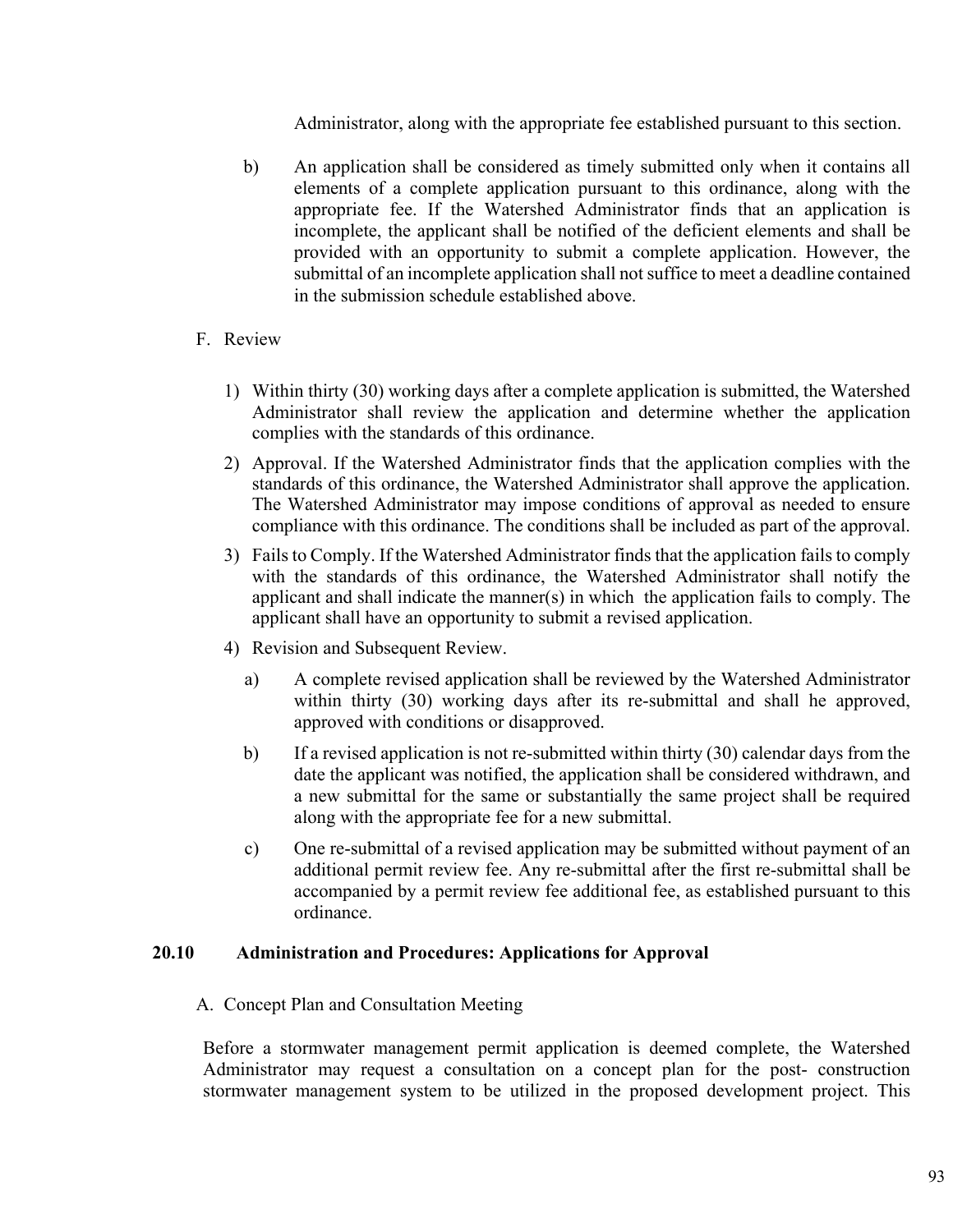consultation meeting should take place at the time of the preliminary plan of subdivision or other early step in the development process. The purpose of this meeting is to discuss the stormwater management measures necessary for the proposed project, as well as to discuss and assess constraints, opportunities and potential approaches to stormwater management designs before formal site design engineering is commenced. Local watershed plans, and other relevant resource protection plans should be consulted in the discussion of the concept plan.

To accomplish this goal, the following information should be included in the concept plan, which should be submitted in advance of the meeting:

1) Existing Conditions / Proposed Site Plans

Existing conditions and proposed site layout sketch plans, which illustrate at a minimum: existing and proposed topography; perennial and intermittent streams; mapping of predominant soils from soil surveys (if available); stream and other buffers and features used in designing buffers and meeting any applicable buffer requirements; boundaries of existing predominant vegetation; proposed limits of clearing and grading; and location of existing and proposed roads, buildings, parking areas and other impervious surfaces.

2) Natural Resources Inventory

A written or graphic inventory of natural resources at the site and surrounding area as it exists prior to the commencement of the project. This description should include a discussion of soil conditions, forest cover, geologic features, topography, wetlands, and native vegetative areas on the site, as well as the location and boundaries of other natural feature protection and conservation areas such as lakes, ponds, floodplains, stream buffers and other setbacks (e.g., drinking water well setbacks, septic setbacks, etc.). Particular attention should be paid to environmentally sensitive features that provide particular opportunities or constraints for development and stormwater management.

3) Stormwater Management System Concept Plan

A written or graphic concept plan of the proposed post-development stormwater management system including: preliminary selection and location of proposed engineered stormwater controls; low-impact design elements; location of existing and proposed conveyance systems such as grass channels, swales, and storm drains; flow paths; location of floodplain/floodway limits; relationship of site to upstream and downstream properties and drainages; and preliminary location of any proposed stream channel modifications, such as bridge or culvert crossings.

- B. Stormwater Management Permit Application
	- 1) The stormwater management permit application shall detail how post- development stormwater runoff will be controlled and managed and how the proposed project will meet the requirements of this ordinance, including Article 3, "Standards." All such plans shall be prepared by a qualified registered North Carolina professional engineer,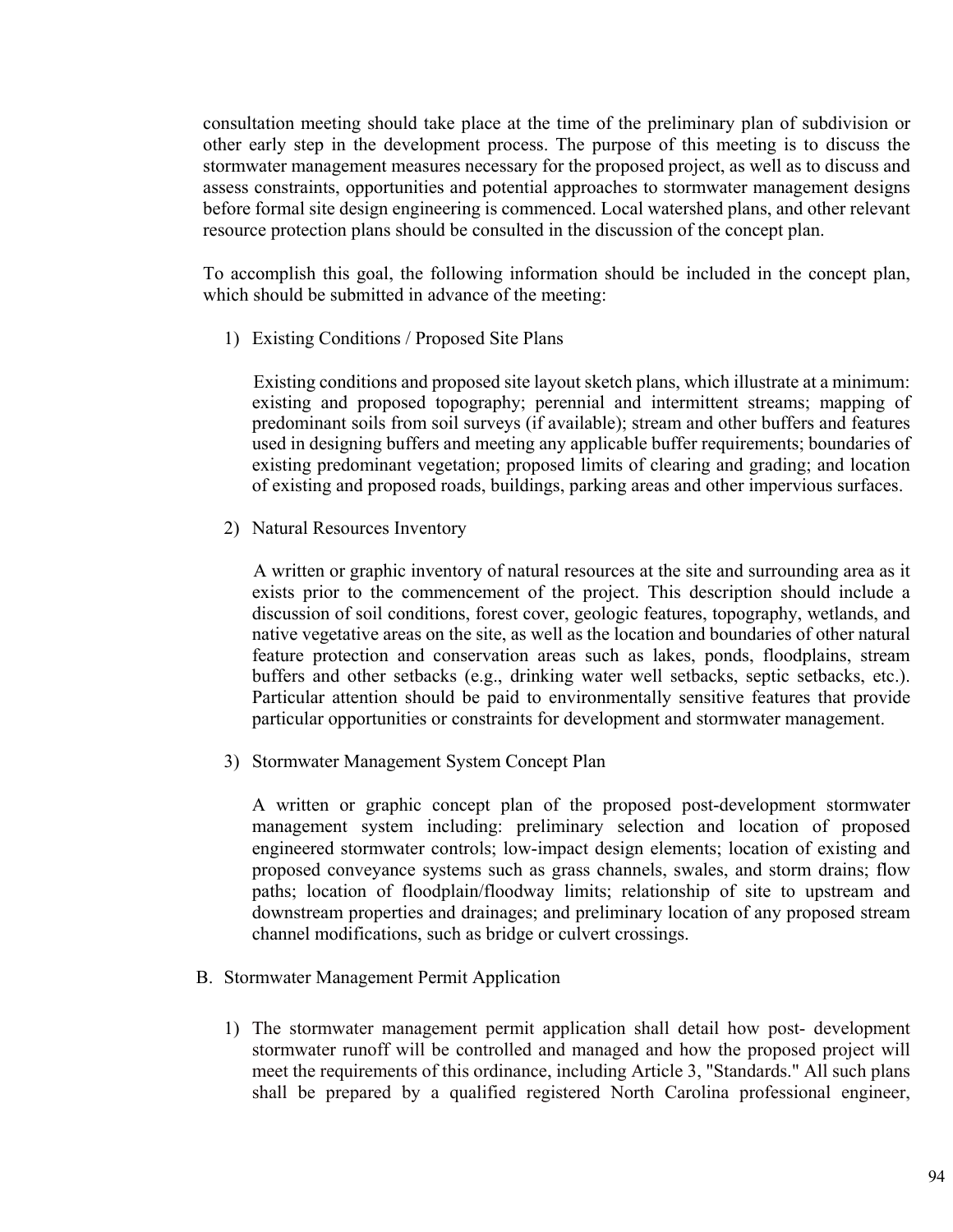surveyor, soil scientist or landscape architect, and the engineer, surveyor, soil scientist or landscape architect shall perform services only in their area of competence, and shall verify that the design of all stormwater management facilities and practices meets the submittal requirements for complete applications, that the designs and plans are sufficient to comply with applicable standards and policies found in the Design Manual, and that the designs and plans ensure compliance with this ordinance.

- 2) The submittal shall include all of the information required in the submittal checklist established by the Watershed Administrator. Incomplete submittals shall be returned by the Watreshed Administrator for correction.
- C. As-Built Plans and Final Approval
	- 1) Upon completion of a project, and before a certificate of occupancy shall be granted, the applicant shall certify that the completed project is in accordance with the approved stormwater management plans and designs, and shall submit actual "as built" plans for all stormwater management facilities or practices after final construction is completed.
	- 2) The plans shall show the final design specifications for all stormwater management facilities and practices and the field location, size, depth, and planted vegetation of all measures, controls, and devices, as installed. The designer of the stormwater management measures and plans shall certify, under seal, that the as-built stormwater measures, controls, and devices are in compliance with the approved stormwater management plans and designs and with the requirements of this ordinance. A final inspection and approval by the Watershed Administrator shall occur before the release of any performance securities.

#### D. Other Permits

No certificate of compliance or occupancy shall be issued without final as-built plans and a final inspection and approval by the Watershed Administrator, except where multiple units are served by the stormwater practice or facilities, in which case the building inspector may elect to withhold a percentage of permits or certificates of occupancy until as-built plans are submitted and final inspection and approval has occurred.

# **20.11 Administration and Procedures: Approvals**

A. Effect of Approval

Approval authorizes the applicant to go forward with only the specific plans and activities authorized in the permit. The approval shall not be construed to exempt the applicant from obtaining other applicable approvals from local, state, and federal authorities.

- B. Time Limit/Expiration
	- 1) An approved plan shall become null and void if the applicant fails to make substantial progress on the site within one (1) year after the date of approval.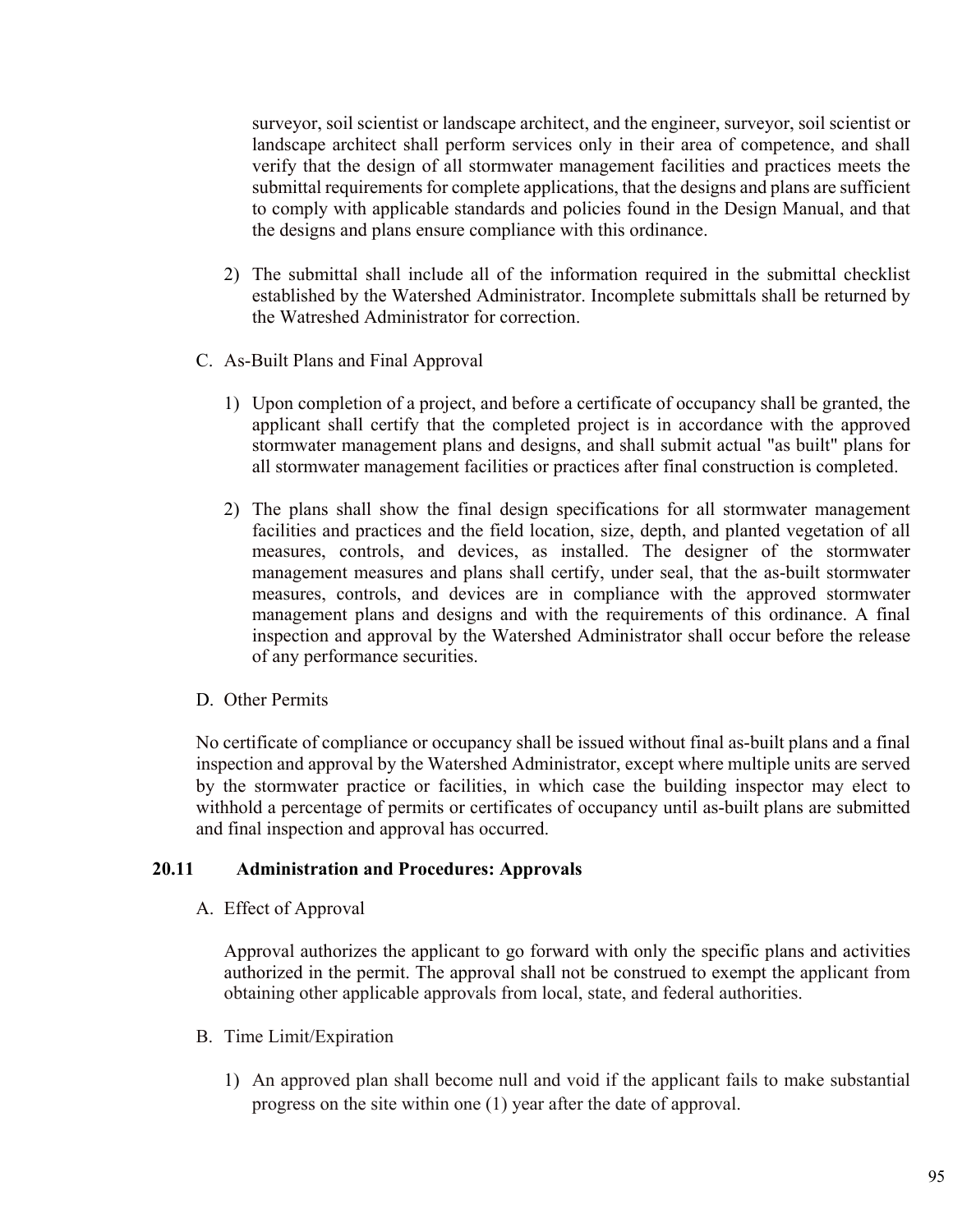2) The Watershed Administrator may grant a single, one-year extension of this time limit, for good cause shown, upon receiving a written request from the applicant before the expiration of the approved plan. In granting an extension, the Watershed Administrator may require compliance with standards adopted since the original application was submitted unless there has been substantial reliance on the original permit and the change in standards would infringe the applicant's vested rights.

## **20.12 Administration and Procedures: Appeals**

## A. Right of Appeal

Any aggrieved person affected by any decision, order, requirement, or determination relating to the interpretation or application of this ordinance made by the Watershed Administrator, may file an appeal to the Board of Commissioners of the Town of Stem within thirty (30) days. Appeals of variance requests shall be made as provided in Section 23-308, "Variances." In the case of requests for review of proposed civil penalties for violations of this ordinance, Board of Commissioners of the Town of Stem shall make a final decision on the request for review within ninety (90) days of receipt of the date the request for review is filed.

- B. Filing of Appeal and Procedures
- 1) Appeals shall be taken within the specified time period by filing a notice of appeal and specifying the grounds for appeal on forms provided by the Town of Stem. The Watershed Administrator shall transmit to the Board of Commissioners of the Town of Stem all documents constituting the record on which the decision appealed from was taken.
- 2) The hearing conducted by the Board of Commissioners of the Town of Stem shall be conducted in the nature of a quasi-judicial proceeding with all findings of fact supported by competent, material evidence.
- C. Review by Superior Court

Every decision of the Board of Commissioners of the Town of Stem shall be subject to Superior Court review by proceedings in the nature of certiorari. A petition for review by the Superior Court shall be filed with the Clerk of Superior Court within thirty (30) days after the latter of the following:

- 1) The decision of Board of Commissioners of the Town of Stem is filed; or
- 2) A written copy of the decision is delivered to every aggrieved party who has filed a written request for such copy with the Clerk to the Board of Commissioners of the Town of Stem at the time of its hearing of the case.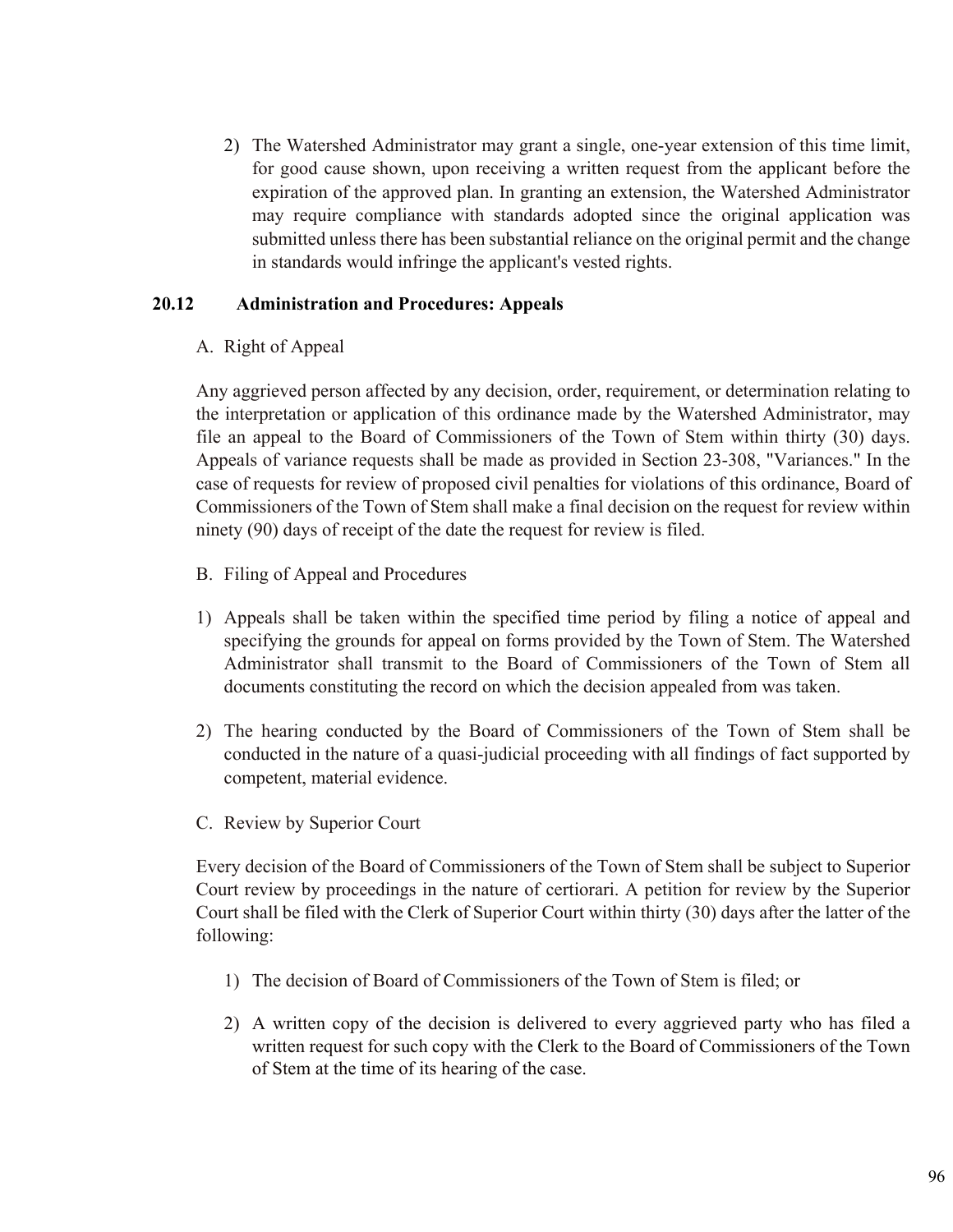# **20.13 Standards: General**

All development and redevelopment to which this ordinance applies shall comply with the standards of this section. The approval of the stormwater permit shall require an enforceable restriction on property usage that runs with the land, such as a recorded deed restriction or protective covenants, to ensure that future development and redevelopment maintains the site consistent with the approved project plans.

# **20.14 Standards: Nitrogen and Phosphorus Loading**

- A. Nitrogen and phosphorus loads contributed by the proposed new development shall not exceed the following unit-area mass loading rates: 2.2 and 0.33 pounds per acre per year for nitrogen and phosphorus, respectively.
- B. Notwithstanding 15A N.C.A.C. 2B .0104(q), redevelopment subject to this ordinance that would replace or expand existing structures or improvements and would result in a net increase in built-upon area shall have the option of either meeting the loading standards identified in subsection (A) or meeting a loading rate that achieves the following nutrient loads compared to the existing development: forty percent (40%) and seventy-seven percent (77%) reduction for nitrogen and phosphorus, respectively.
- C. The developer shall determine the need for engineered stormwater controls to meet these loading rate targets by using the approved accounting tool.

# **20.15 Standards: Nitrogen and Phosphorus Standard is Supplemental**

The nitrogen and phosphorus loading standards in this ordinance are supplemental to, not replacements for, stormwater standards otherwise required by federal, state or local law, including without limitation any riparian buffer requirements applicable to the location of the development. This includes, without limitation, the riparian buffer protection requirements of 15A N.C.A.C. 2B. 0233 and .0242.

# **20.16 Standards: Control and Treatment of Runoff Volume**

Stormwater systems shall be designed to control and treat the runoff generated from all surfaces by one (1) inch of rainfall. The treatment volume shall be drawn down pursuant to standards specific to each practice as provided in the Design Manual. To ensure that the integrity and nutrient processing functions of receiving waters and associated riparian buffers are not compromised by erosive flows, stormwater flows from the development shall not contribute to degradation of waters of the State. At a minimum, the development shall not result in a net increase in peak flow leaving the site from pre-development conditions for the one-year, twenty-four-hour storm event.

# **20.17 Standards: Partial Offset of Nutrient Control Requirements**

- A. Development subject to this ordinance shall attain nitrogen and phosphorus loading rate reductions on-site that meet the following criteria prior to using an offsite offset measure:
	- 1) Thirty percent (30%) or more reduction in both nitrogen and phosphorus loading from the untreated conditions for any single-family, detached and duplex residential development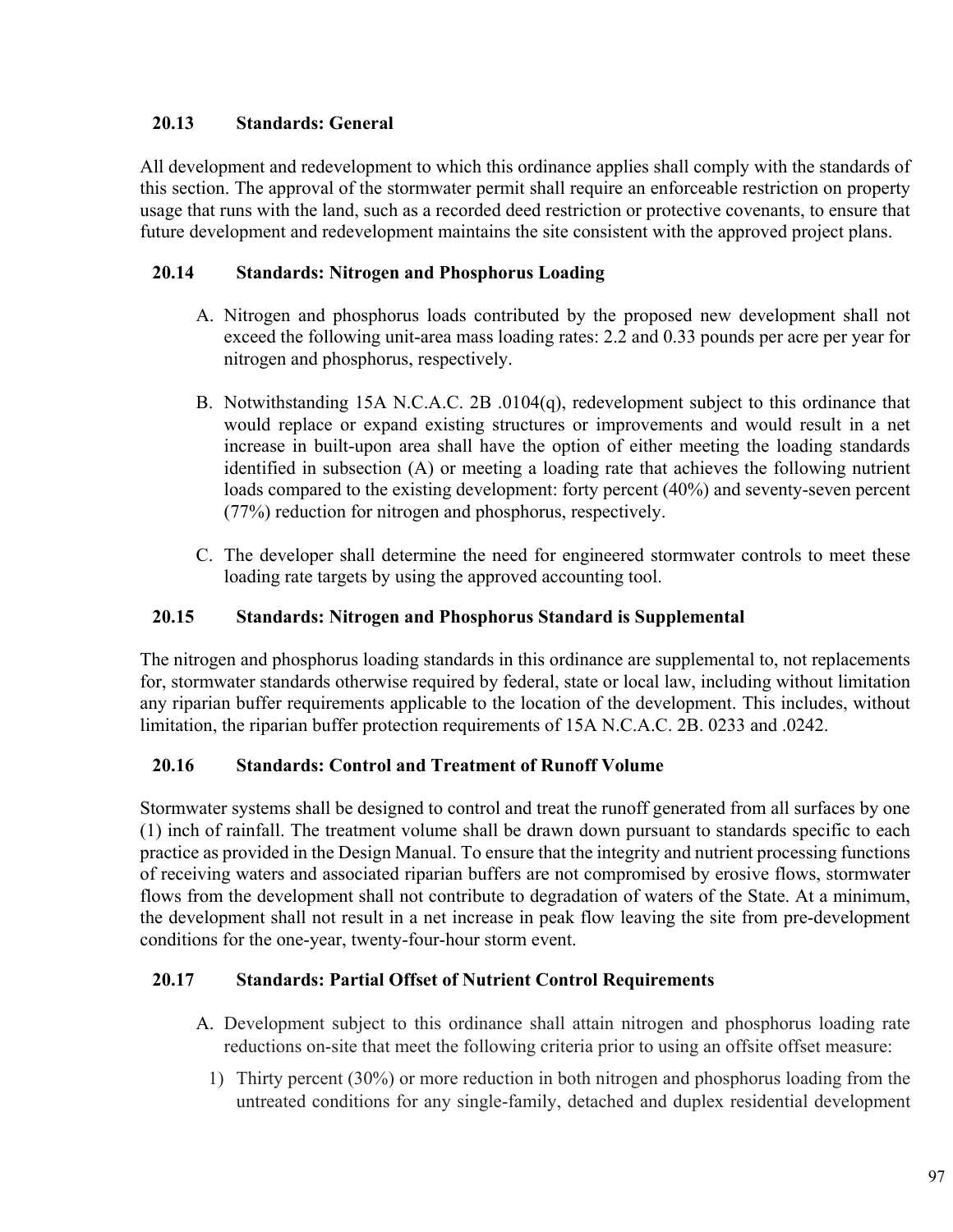disturbing one half  $(1/2)$  acre but less than one  $(1)$  acre.

- 2) Fifty percent (50%) or more reduction in both nitrogen and phosphorus loading from the untreated conditions for any single-family, detached and duplex residential development disturbing more than one (1) acre.
- 3) Thirty percent (30%) or more reduction in both nitrogen and phosphorus loading from the untreated condition for other development, including multi-family residential, commercial and industrial development disturbing 12,000 square feet but less than one (1) acre.
- 4) Fifty percent (50%) or more reduction in both nitrogen and phosphorus loading from the untreated condition for other development, including multi-family residential, commercial and industrial development disturbing more than one (1) acre.
- 5) Thirty percent (30%) or more reduction in both nitrogen and phosphorus loading from the untreated condition for proposed redevelopment activities in a designated downtown area that would replace or expand structures or improvements that existed as of December 2006.
- B. A developer subject to this ordinance may achieve the additional reductions in nitrogen and phosphorus loading required by this ordinance by making offset payments to the NC Ecosystem Enhancement Program contingent upon acceptance of payments by that Program. A developer may use an offset option provided by the Town of Stem. A developer may propose other offset measures to the Town of Stem, including providing his or her own offsite offset or utilizing a private seller. All offset measures permitted by this ordinance shall meet the requirements of 15A N.C.A.C. 2B .0282 and 15A N.C.A.C.2B.0240.

# **20.18 Standards: Evaluation of Standards for Stormwater Control Measures**

# A. Evaluation According to Contents of Design Manual

All stormwater control measures. stormwater systems and stormwater treatment practices (also referred to as Best Management Practices, or "SCM' s) required under this ordinance shall be evaluated by the Watershed Administrator according to the policies, criteria, and information, including technical specifications and standards and the specific design criteria for each stormwater practice, in the Design Manual. The Watershed Administrator shall determine whether proposed SCMs will be adequate to meet the requirements of this ordinance.

# B. Determination of Adequacy; Presumptions and Alternatives

Stormwater treatment practices that are designed, constructed, and maintained in accordance with the criteria and specifications in the Design Manual and the approved accounting tool will be presumed to meet the minimum water quality and quantity performance standards of this ordinance. Whenever an applicant proposes to utilize a practice or practices not designed and constructed in accordance with the criteria and specifications in the Design Manual, the applicant shall have the burden of demonstrating that the practice(s) will satisfy the minimum water quality and quantity performance standards of this ordinance. The Watershed Administrator may require the applicant to provide the documentation, calculations, and examples necessary for the Watershed Administrator to determine whether such an affirmative showing is made.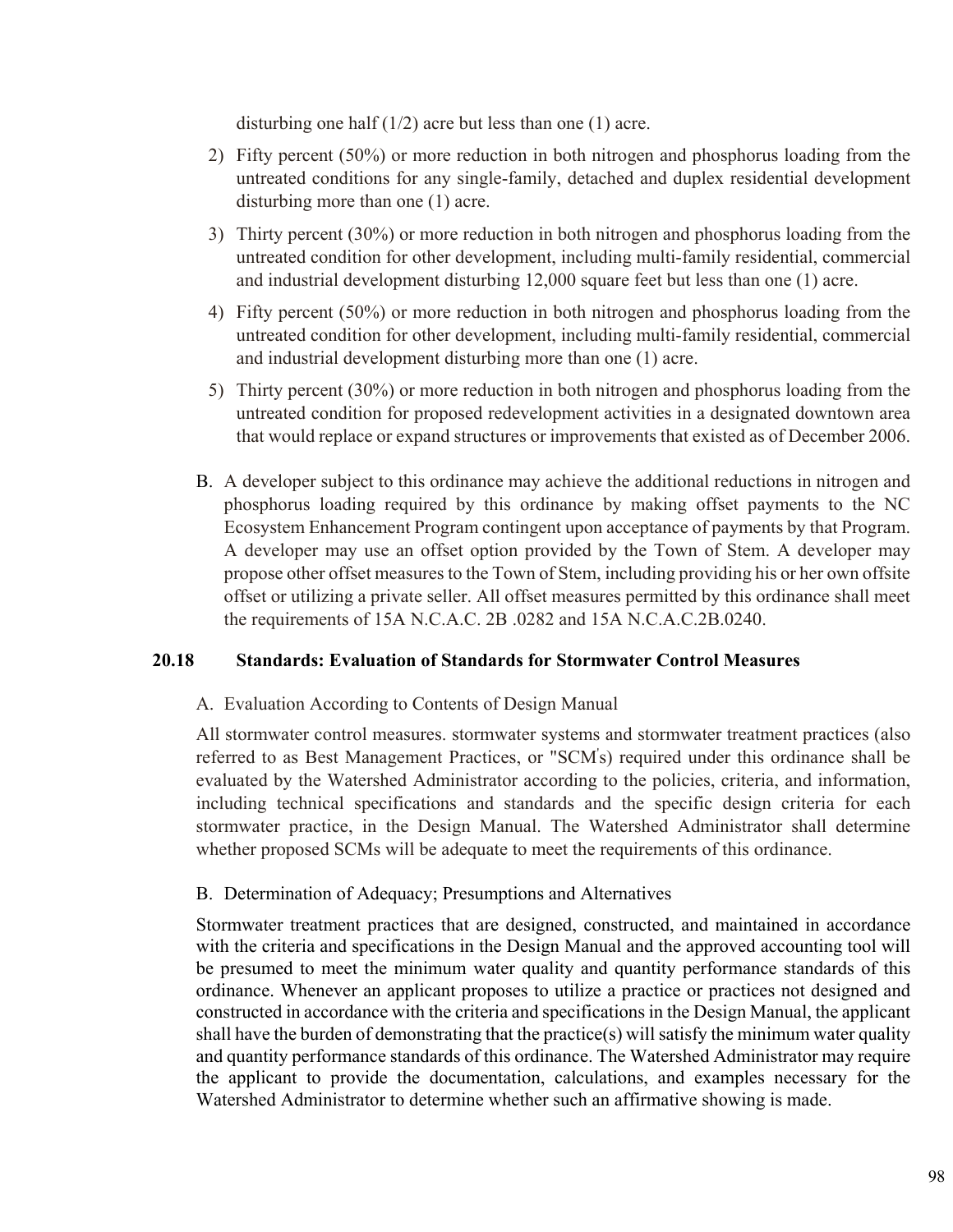# **20.19 Standards: Dedication of SCMs, Facilities & Improvements**

The Town of Stem may accept dedication of any existing or future stormwater management facility for maintenance, provided such facility meets all the requirements of this ordinance and includes adequate and perpetual access and sufficient area, by easement or otherwise, for inspection and regular maintenance.

## **20.20 Standards: Variances**

- A. Any person may petition the Town of Stem for a variance granting permission to use the person's land in a manner otherwise prohibited by this ordinance. For all proposed major and minor variances from the requirements of this ordinance, the Board of Commissioners of the Town of Stem shall make findings of fact showing that:
	- 1) There are practical difficulties or unnecessary hardships that prevent compliance with the strict letter of the ordinance;
	- 2) The variance is in harmony with the general purpose and intent of the local watershed protection ordinance and preserves its spirit; and
	- 3) In granting the variance, the public safety and welfare have been assured and substantial justice has been done.
- B. In the case of a request for a minor variance, the Town of Stem may vary or modify any of the regulations or provisions of the ordinance so that the spirit of the ordinance shall be observed, public safety and welfare secured, and substantial justice done may impose reasonable and appropriate conditions and safeguards upon any variance it grants.
- C. The Town of Stem may attach conditions to the major or minor variance approval that support the purpose of the local watershed protection ordinance. If the variance request qualifies as a major variance, and the Town of Stem decides in favor of granting the major variance, the Board shall then prepare a preliminary record of the hearing and submit it to the Commission for review and approval. If the Commission approves the major variance or approves with conditions or stipulations added, then the Commission shall prepare a Commission decision which authorizes the Town of Stem to issue a final decision which would include any conditions or stipulations added by the Commission. If the Commission denies the major variance, then the Commission shall prepare a decision to be sent to the Town of Stem. The Town of Stem shall prepare a final decision denying the major variance.
- D. Appeals from the Tow of Stem's decision on a major or minor variance request are made on certiorari to the Granville County Superior Court. Appeals from the Commission decision on a major variance request are made on judicial review to Superior Court.
- E. On request of the Watershed Administrator, any person who petitions the Town of Stem for a variance under this ordinance shall provide notice to the affected local governments of the variance request as required under the Falls Rule, 15A N.C.A.C. 2B. 0104(r). For purposes of this notice requirement, "affected local governments" means any local governments that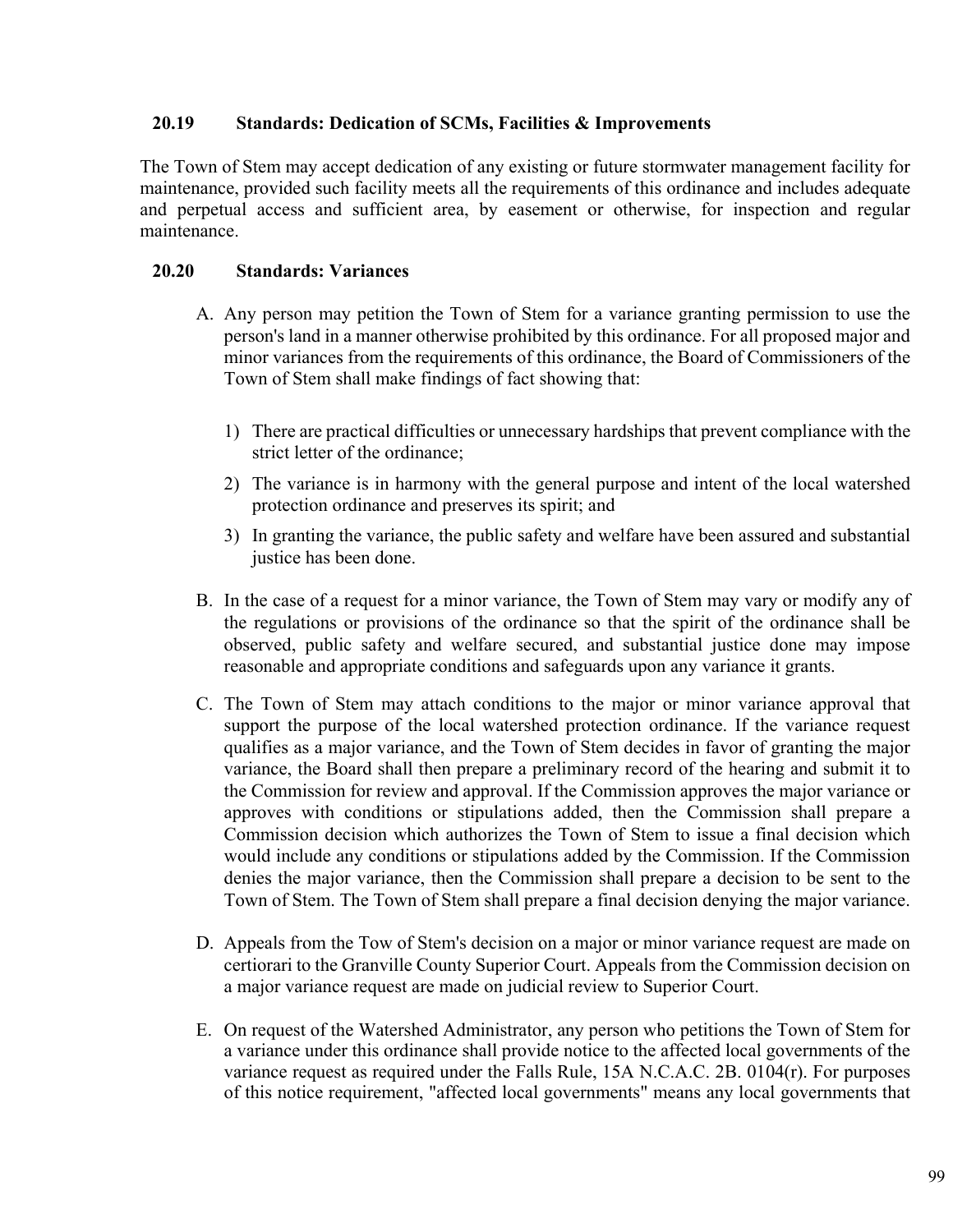withdraw water from Falls Lake or its tributaries downstream of the site of the proposed variance. If the proposed variance is in a Water Supply Watershed area classified as WS II, WS III or WS IV, "affected local governments" also includes any other local governments in the same water supply watershed as the proposed variance. The notice shall provide a reasonable period for comments and shall direct the comments to be sent to the Watershed Administrator. The person petitioning for the variance shall supply proof of notification in accordance with this ordinance to the Watershed Administrator.

#### **20.21 Maintenance: General Standards**

A. Function of SCMs As Intended

The owner of each engineered stormwater control installed pursuant to this ordinance shall maintain and operate it so as to preserve and continue its function in controlling stormwater quality and quantity at the degree or amount of function for which the engineered stormwater control was designed.

- B. Annual Maintenance Inspection and Report
	- 1) The person responsible for maintenance of any engineered stormwater control installed pursuant to this ordinance shall submit to the Watershed Administrator an inspection report from one of the following persons performing services only in their area of competence: a qualified registered North Carolina professional engineer, surveyor, landscape architect, soil scientist, aquatic biologist, or person certified by the North Carolina Cooperative Extension Service for stormwater treatment practice inspection and maintenance. The inspection report shall contain all of the following:
		- a) The name and address of the land owner;
		- b) The recorded book and page number of the lot of each engineered stormwater control;
		- c) A statement that an inspection was made of all engineered stormwater controls;
		- d) The date the inspection was made;
		- e) A statement that all inspected engineered stormwater controls are performing properly and are in compliance with the terms and conditions of the approved maintenance agreement required by this ordinance; and
		- f) The original signature and seal of the engineer, surveyor, or landscape architect.
	- 2) All inspection reports shall be on forms supplied by the Watershed Administrator. An original inspection report shall be provided to the Watershed Administrator beginning one (1) year from the date of as-built certification and each year thereafter on or before the date of the as-built certification.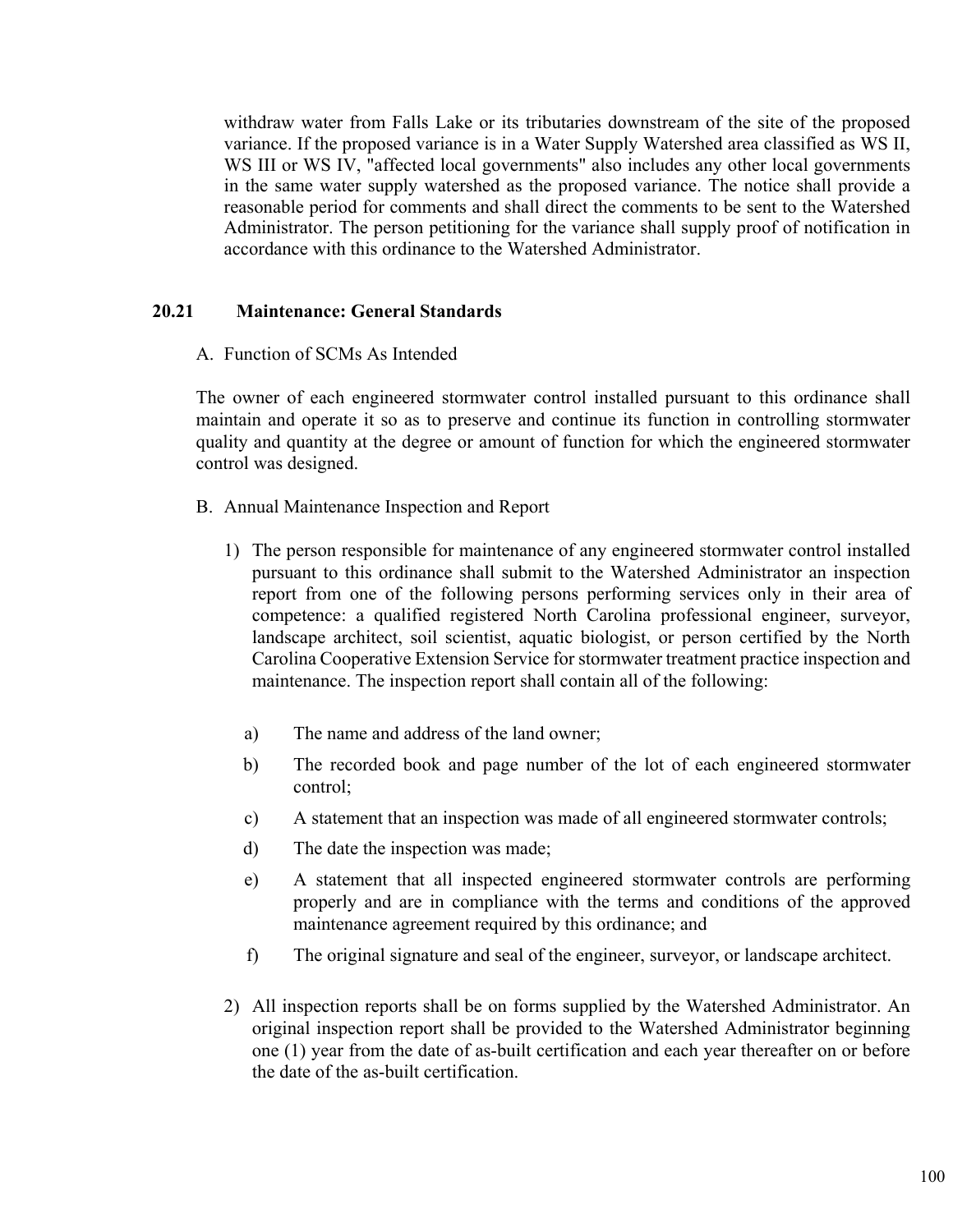# **20.22 Maintenance: Operation and Maintenance Agreement**

## A. In General

- 1) Prior to the conveyance or transfer of any lot or building site to be served by a engineered stormwater control pursuant to this ordinance, and prior to issuance of any permit for development requiring a engineered stormwater control pursuant to this ordinance, the applicant or owner of the site must execute an operation and maintenance agreement that shall be binding on all subsequent owners of the site, portions of them- site, and lots or parcels served by the engineered stormwater control. Until the transfer of all property, sites, or lots served by the engineered stormwater control, the original owner or applicant shall have primary responsibility for carrying out the provisions of the maintenance agreement.
- 2) The operation and maintenance agreement shall require the owner or owners to maintain, repair and, if necessary, reconstruct the engineered stormwater control, and shall state the terms, conditions, and schedule of maintenance for the engineered stormwater control. In addition, it shall grant to the Town of Stem a right of entry in the event that the Watershed Administrator has reason to believe it has become necessary to inspect, monitor, maintain, repair, or reconstruct the engineered stormwater control; however, in no case shall the right of entry, of itself, confer an obligation on the Town of Stem to assume responsibility for the engineered stormwater control.
- 3) The operation and maintenance agreement must be approved by the Watershed Administrator prior to plan approval, and it shall be referenced on the final plat and shall be recorded with the Granville County Register of Deeds upon final plat approval. A copy of the recorded maintenance agreement shall be given to the Watershed Administrator within fourteen (14) days following its recordation.
- B. Special Requirement for Homeowners' and Other Associations

For all engineered stormwater controls required pursuant to this ordinance and that are to be or are owned and maintained by a homeowners' association, property owners' association, or similar entity, the required operation and maintenance agreement shall include all of the following provisions:

- 1) Acknowledgment that the association shall continuously operate and maintain the stormwater control and management facilities;
- 2) Establishment of an escrow account, which can be spent solely for sediment removal, structural, biological or vegetative replacement, major repair. or reconstruction of the engineered stormwater controls. If engineered stormwater controls are not performing adequately or as intended or are not properly maintained, the Town of Stem, in its sole discretion, may remedy the situation, and in such instances the Town of Stem shall be fully reimbursed from the escrow account. Escrowed funds may be spent by the association for sediment removal, structural, biological or vegetative replacement, major repair, and reconstruction of the engineered stormwater controls, provided that the Town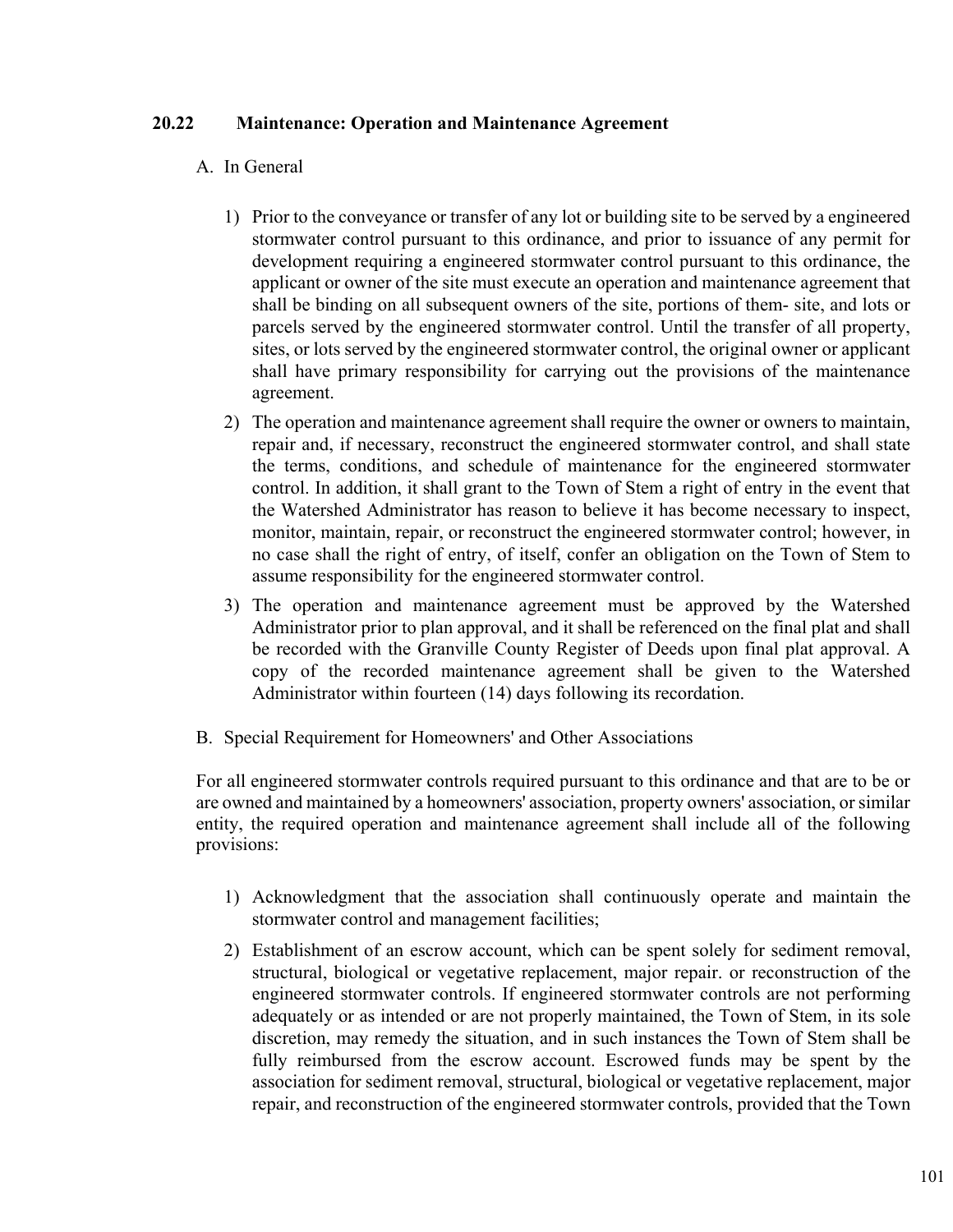of Stem shall first consent to the expenditure;

- 3) Both developer contribution and annual sinking funds shall fund the escrow account. Prior to plat recordation or issuance of construction permits, whichever shall first occur, the developer shall pay into the escrow account an amount equal to fifteen percent (15%) of the initial construction cost of the engineered stormwater controls. Two-thirds (2/3) of the total amount of sinking fund budget shall be deposited into the escrow account within the first five (5) years and the full amount shall be deposited within ten (10) years following initial construction of the engineered stormwater controls. Funds shall be deposited each year into the escrow account. A portion of the annual assessments of the association shall include an allocation into the escrow account. Any funds drawn down from the escrow account shall be replaced in accordance with the schedule of anticipated work used to create the sinking fund budget;
- 4) The percent of developer contribution and lengths of time to fund the escrow account may be varied by the Town of Stem depending on the design and materials of the stormwater control and management facility;
- 5) Granting to the Town of Stem a right of entry to inspect, monitor, maintain, repair, and reconstruct engineered stormwater controls;
- 6) Allowing the Town of Stem to recover from the association and its members any and all costs the Town of Stem expends to maintain or repair the engineered stormwater controls or to correct any operational deficiencies. Failure to pay the Town of Stem all of its expended costs, after forty-five (45) days written notice, shall constitute a breach of the agreement. In case of a deficiency, the Town of Stem shall thereafter be entitled to bring an action against the association and its members to pay, or foreclose upon the lien hereby authorized by the agreement against the property, or both. Interest, collection costs, and attorney fees shall be added to the recovery;
- 7) A statement that this agreement shall not obligate the Town of Stem to maintain or repair any engineered stormwater controls, and the Town of Stem shall not be liable to any person for the condition or operation of engineered stormwater controls;
- 8) A statement that this agreement shall not in any way diminish, limit, or restrict the right of the Town of Stem to enforce any of its ordinances as authorized by law; and
- 9) A provision indemnifying and holding harmless the Town of Stem for any costs and injuries arising from or related to the engineered stormwater control, unless the Town of Stem has agreed in writing to assume the maintenance responsibility for the SCM and has accepted dedication of any and all rights necessary to carry out that maintenance.

#### **20.23 Maintenance: Inspection Program**

Inspections and inspection programs by the Town of Stem may be conducted or established on any reasonable basis, including but not limited to routine inspections; random inspections; inspections based upon complaints or other notice of possible violations; and joint inspections with other agencies inspecting under environmental or safety laws. Inspections may include, but are not limited to, reviewing maintenance and repair records; sampling discharges, surface water, groundwater. and material or water in SCMs; and evaluating the condition of SCMs.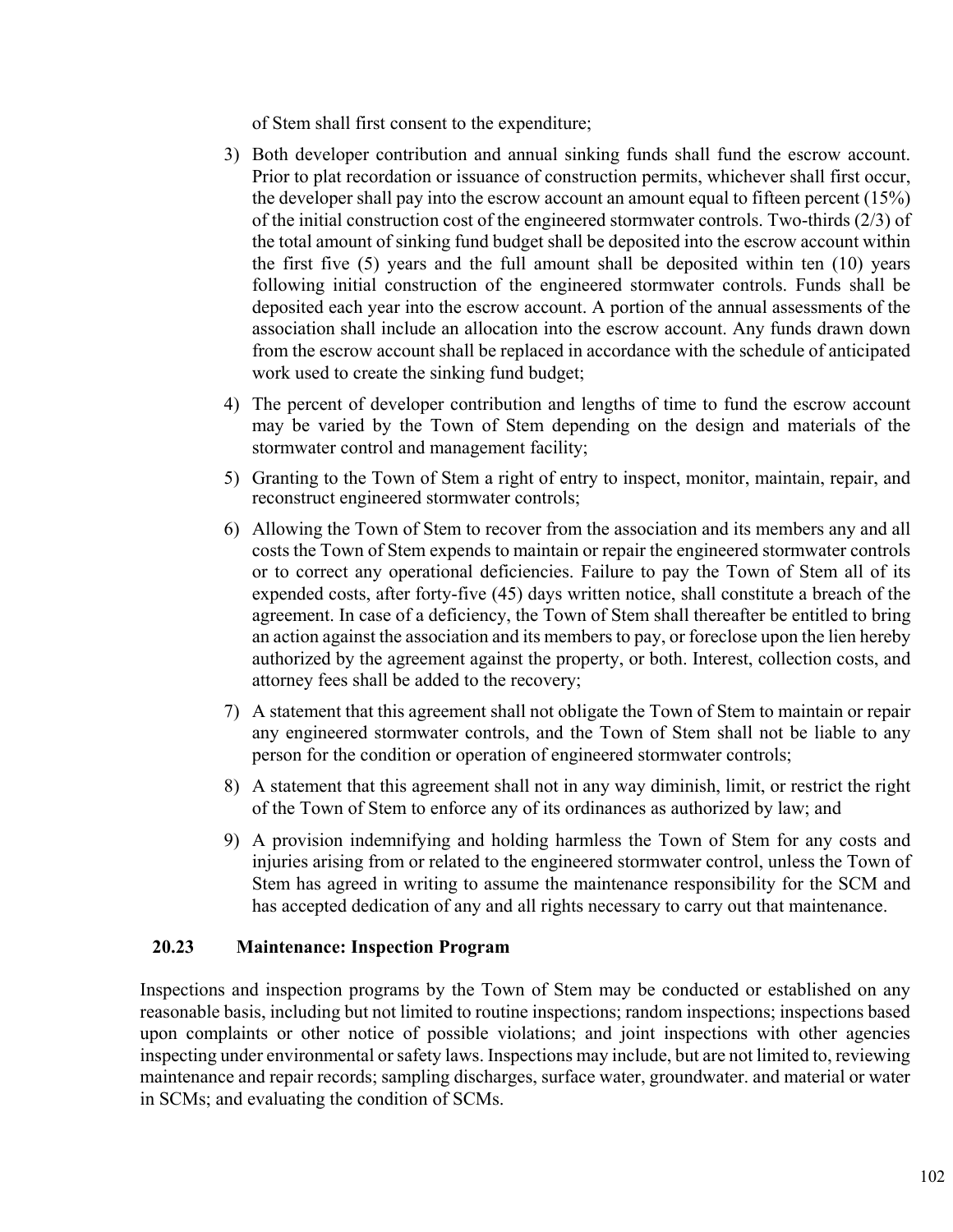If the owner or occupant of any property refuses to permit such inspection, the Watershed Administrator shall proceed to obtain an administrative search warrant pursuant to N.C.G.S. 15-27.2 or its successor. No person shall obstruct, hamper or interfere with the Watershed Administrator while carrying out his or her official duties.

# **20.24 Maintenance: Performance Security for Installation and Maintenance**

# A. May Be Required

The Town of Stem may, at its discretion, require the submittal of a performance security or bond with surety, cash escrow, letter of credit or other acceptable legal arrangement prior to issuance of a permit in order to ensure that the engineered stormwater controls are

- 1) installed by the permit holder as required by the approved stormwater management plan, and/or
- 2) maintained by the owner as required by the operation and maintenance agreement.
- B. Amount
	- 1) Installation. The amount of an installation performance security shall be the total estimated construction cost of the SCMs approved under the permit, plus twenty-five percent  $(25%)$ .
	- 2) Maintenance. The amount of a maintenance performance security shall be the present value of an annuity of perpetual duration based on a reasonable estimate of the annual cost of inspection, operation and maintenance of the SCMs approved under the permit, at a discount rate that reflects the jurisdiction's cost of borrowing minus a reasonable estimate of long-term inflation.
- C. Uses of Performance Security
	- 1) Forfeiture Provisions. The performance security shall contain forfeiture provisions for failure, after proper notice, to complete work within the time specified, or to initiate or maintain any actions which may be required of the applicant or owner in accordance with this ordinance, approvals issued pursuant to this ordinance, or an operation and maintenance agreement established pursuant to this ordinance.
	- 2) Default. Upon default of the owner to construct, maintain, repair and, if necessary, reconstruct any engineered stormwater control in accordance with the applicable permit or operation and maintenance agreement, the Watershed Administrator shall obtain and use all or any portion of the security to make necessary improvements based on an engineering estimate. Such expenditure of funds shall only be made after requesting the owner to comply with the permit or maintenance agreement. In the event of a default triggering the use of installation performance security, the Town of Stem shall not return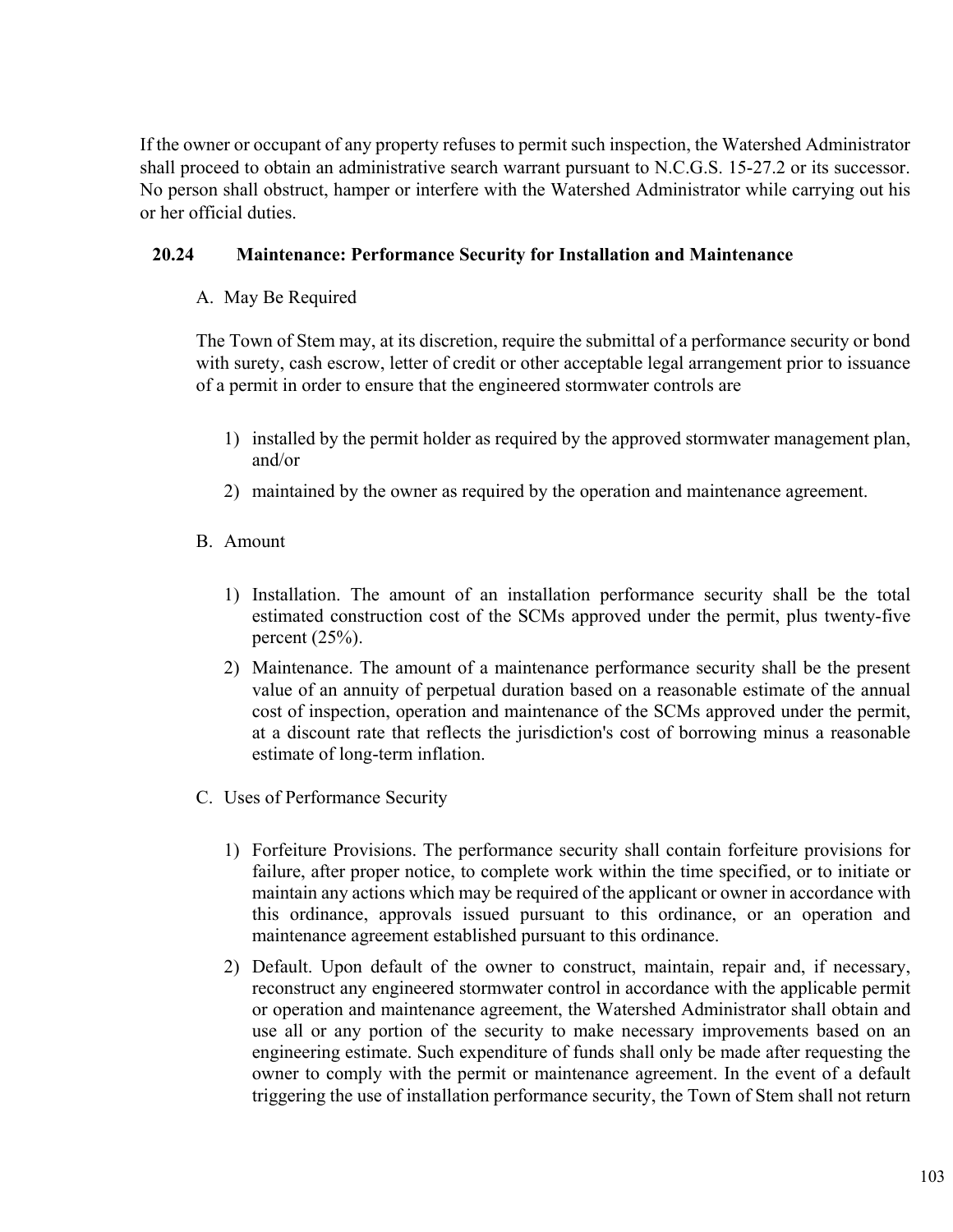any of the unused deposited cash funds or other security, which shall be retained for maintenance.

- 3) Costs in Excess of Performance Security. If the Town of Stem takes action upon such failure by the applicant or owner, the Town of Stem may collect from the applicant or owner the difference between the amount of the reasonable cost of such action and the amount of the security held, in addition to any other penalties or damages due.
- 4) Refund. Within sixty (60) days of the final approval, the installation performance security shall be refunded to the applicant or terminated, except any amount attributable to the cost (plus 25%) of landscaping installation and ongoing maintenance associated with the SCMs covered by the security. Any such landscaping shall be inspected one (1) year after installation with replacement for compliance with the approved plans and specifications and, if in compliance, the portion of the financial security attributable to landscaping shall be released.

## **20.25 Maintenance: Notice to Owners**

A. Deed Recordation and Indications On Plat

The applicable operations and maintenance agreement, conservation easement, or dedication and acceptance into public maintenance, whichever is applicable, pertaining to every engineered stormwater control shall be referenced on the final plat and shall be recorded with the Granville County Register of Deeds upon final plat approval. If no subdivision plat is recorded for the site, then the operations and maintenance agreement, conservation easement, or dedication and acceptance into public maintenance, whichever is applicable, shall be recorded with the Granville County Register of Deeds so as to appear in the chain of title of all subsequent purchasers under generally accepted searching principles.

B. Signage

Where appropriate in the determination of the Watershed Administrator to assure compliance with this ordinance, engineered stormwater controls shall be posted with a conspicuous sign stating who is responsible for required maintenance and annual inspection. The sign shall be maintained so as to remain visible and legible.

#### **20.26 Maintenance: Records of Installation and Maintenance Activities**

The owner of each engineered stormwater control shall keep records of inspections, maintenance, and repairs for at least five years from the date of creation of the record and shall submit the same upon reasonable request to the Watershed Administrator.

#### **20.27 Maintenance: Nuisance**

The owner of each SCM, whether engineered stormwater control or non- engineered stormwater control, shall maintain it so as not to create or result in a nuisance condition.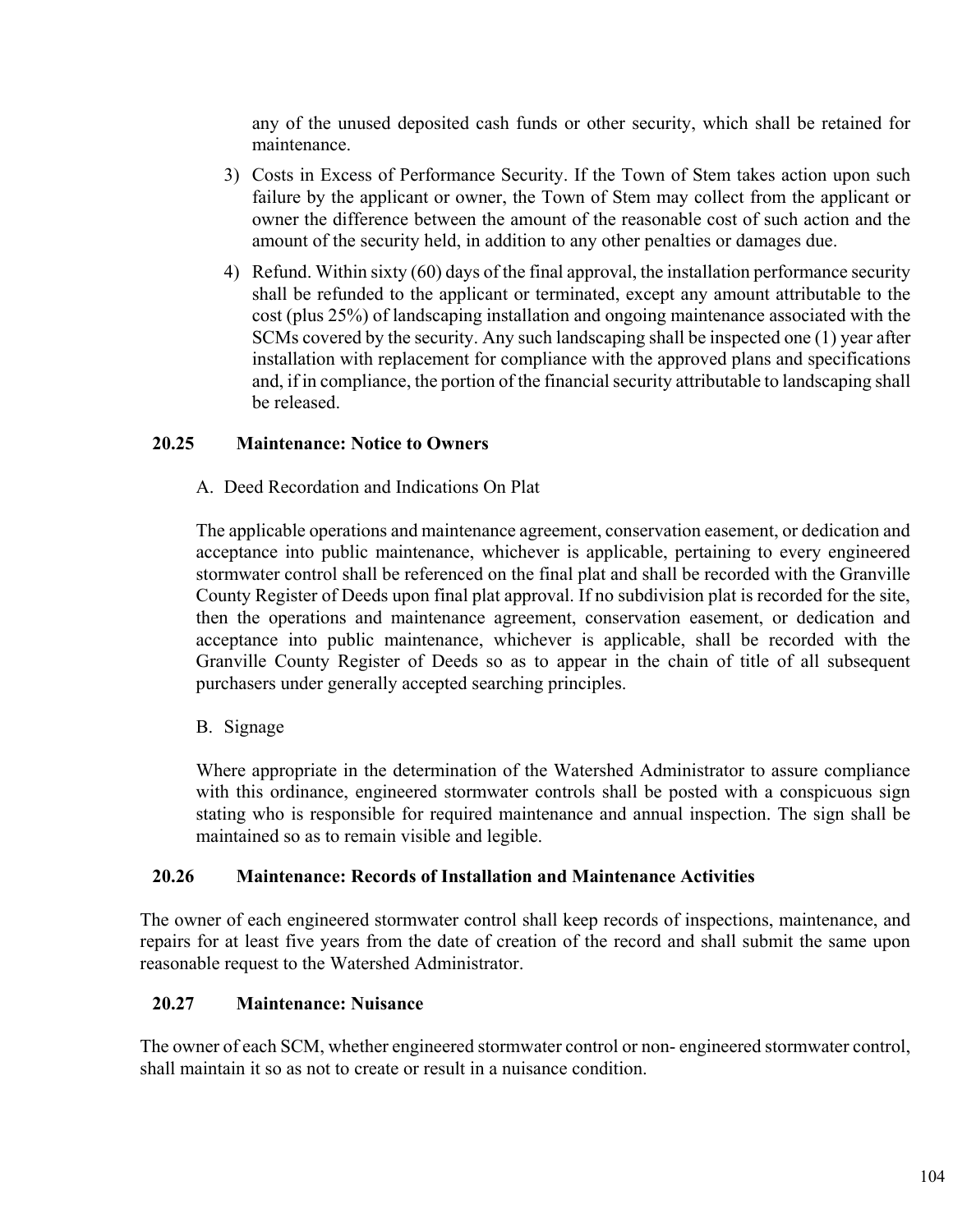# **20.28 Enforcement & Violations: General**

#### A. Authority to Enforce

The provisions of this ordinance shall be enforced by the Watershed Administrator, his or her designee, or any authorized agent of the Town of Stem. Whenever this section refers to the Watershed Administrator, it includes his or her designee as well as any authorized agent of the Town of Stem.

#### B. Violation Unlawful

Any failure to comply with an applicable requirement, prohibition, standard, or limitation imposed by this ordinance, or the terms or conditions of any permit or other development approval or authorization granted pursuant to this ordinance, is unlawful and shall constitute a violation of this ordinance.

#### C. Each Day a Separate Offense

Each day that a violation continues shall constitute a separate and distinct violation or offense.

#### D. Responsible Persons/Entities

Any person who erects, constructs, reconstructs, alters (whether actively or passively), or fails to erect, construct, reconstruct, alter, repair or maintain any structure, SCM, engineered stormwater control, practice, or condition in violation of this ordinance shall be subject to the remedies, penalties, and/or enforcement actions in accordance with this section. Persons subject to the remedies and penalties set forth herein may include any architect, engineer, builder, contractor, developer, agency, or any other person who participates in, assists, directs, creates, causes, or maintains a condition that results in or constitutes a violation of this ordinance, or fails to take appropriate action, so that a violation of this ordinance results or persists; or an owner, any tenant or occupant, or any other person, who has control over, or responsibility for, the use or development of the property on which the violation occurs.

For the purposes of this article, responsible person(s) shall include but not be limited to:

- 1) Person Maintaining Condition Resulting In or Constituting Violation. An architect, engineer, builder, contractor, developer, agency, or any other person who participates in, assists, directs, creates, causes, or maintains a condition that constitutes a violation of this ordinance, or fails to take appropriate action, so that a violation of this ordinance results or persists; and
- 2) Responsibility For Land or Use of Land. The owner of the land on which the violation occurs, any tenant or occupant of the property, any person who is responsible for stormwater controls or practices pursuant to a private agreement or public document, or any person, who has control over, or responsibility for, the use or development of the property.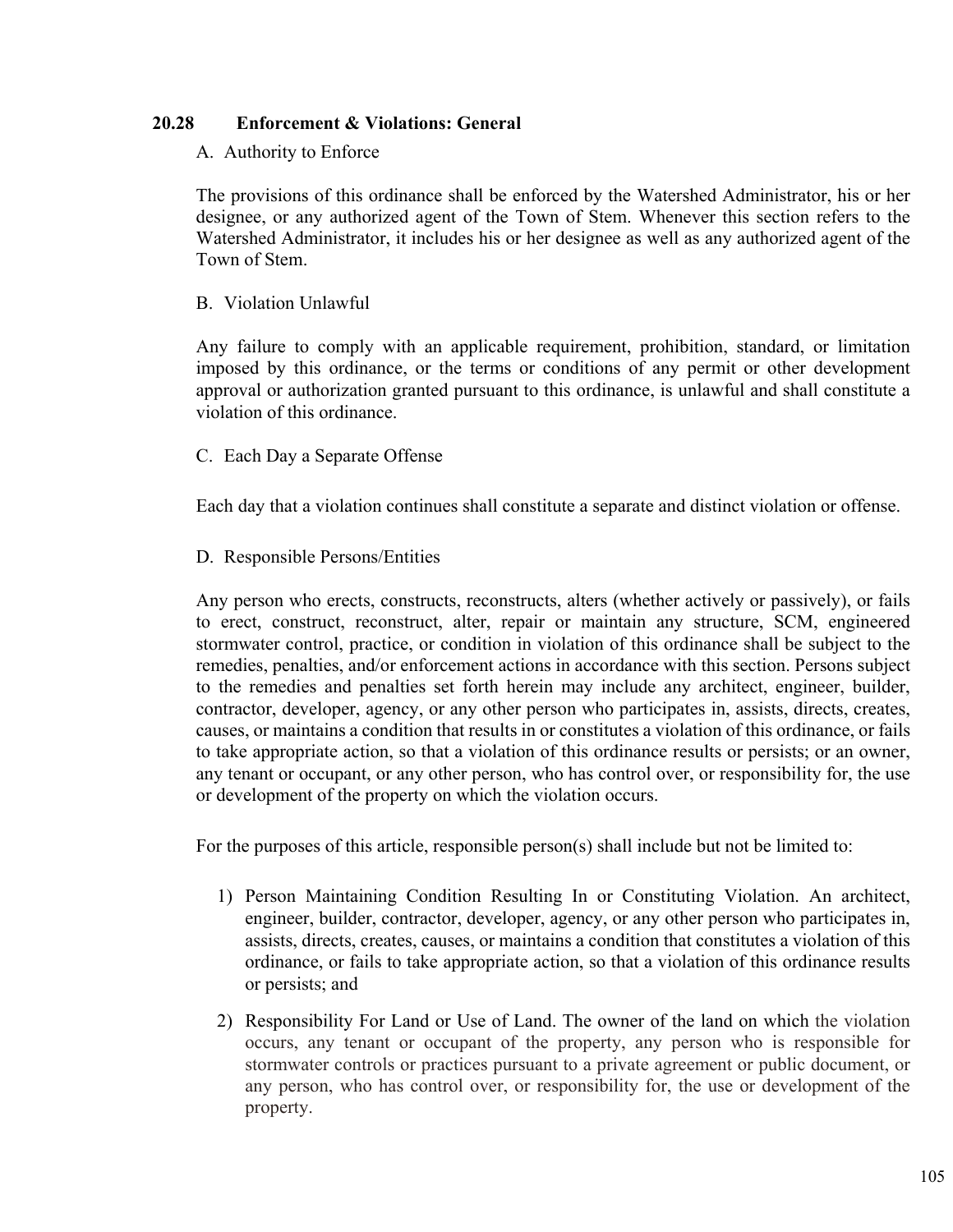# **20.29 Enforcement & Violations: Remedies and Penalties**

The remedies and penalties provided for violations of this ordinance shall be cumulative and in addition to any other remedy provided by law, and may be exercised in any order.

# A. Remedies

- 1) Withholding of Certificate of Occupancy. The Watershed Administrator or other authorized agent may refuse to issue a certificate of occupancy for the building or other improvements constructed or being constructed on the site and served by the stormwater practices in question until the applicant or other responsible person has taken the remedial measures set forth in the notice of violation or has otherwise cured the violations described therein.
- 2) Disapproval of Subsequent Permits and Development Approvals. As long as a violation of this ordinance continues and remains uncorrected, the Watershed Administrator or other authorized agent may withhold, and the Board of Commissioners of the Town of Stem may disapprove, any request for permit or development approval or authorization provided for by this ordinance or any other zoning, building. or development permit required by the Town of Stem for the land on which the violation occurs.
- 3) Injunction, Abatements, etc. The Watershed Administrator, with the written authorization of the Board of Commissioners of the Town of Stem may institute an action in a court of competent jurisdiction for a mandatory or prohibitory injunction and order of abatement to correct a violation of this ordinance. Any person violating this ordinance shall be subject to the full range of equitable remedies provided in the General Statutes or at common law.
- 4) Correction as Public Health Nuisance, Costs as Lien, etc. If the violation is deemed dangerous or prejudicial to the public health or public safety and is within the geographic limits prescribed by North Carolina G.S. § 160A-193, the Watershed Administrator, with the written authorization of the Board of Commissioners of the Town of Stem, may cause the violation to be corrected and the costs to be assessed as a lien against the property.
- 5) Stop Work Order. The Watershed Administrator may issue a stop work order to the person(s) violating this ordinance. The stop work order shall remain in effect until the person has taken the remedial measures set forth in the notice of violation or has otherwise cured the violation or violations described therein. The stop work order may be withdrawn or modified to enable the person to take the necessary remedial measures to cure such violation or violations.

# B. Civil Penalties

The Watershed Administrator may assess a civil penalty against any person who violates any provision of this ordinance or of a permit or other requirement pursuant to this ordinance. Civil penalties may be assessed up to the full amount of penalty authorized by N.C.G.S. 143-215.6A.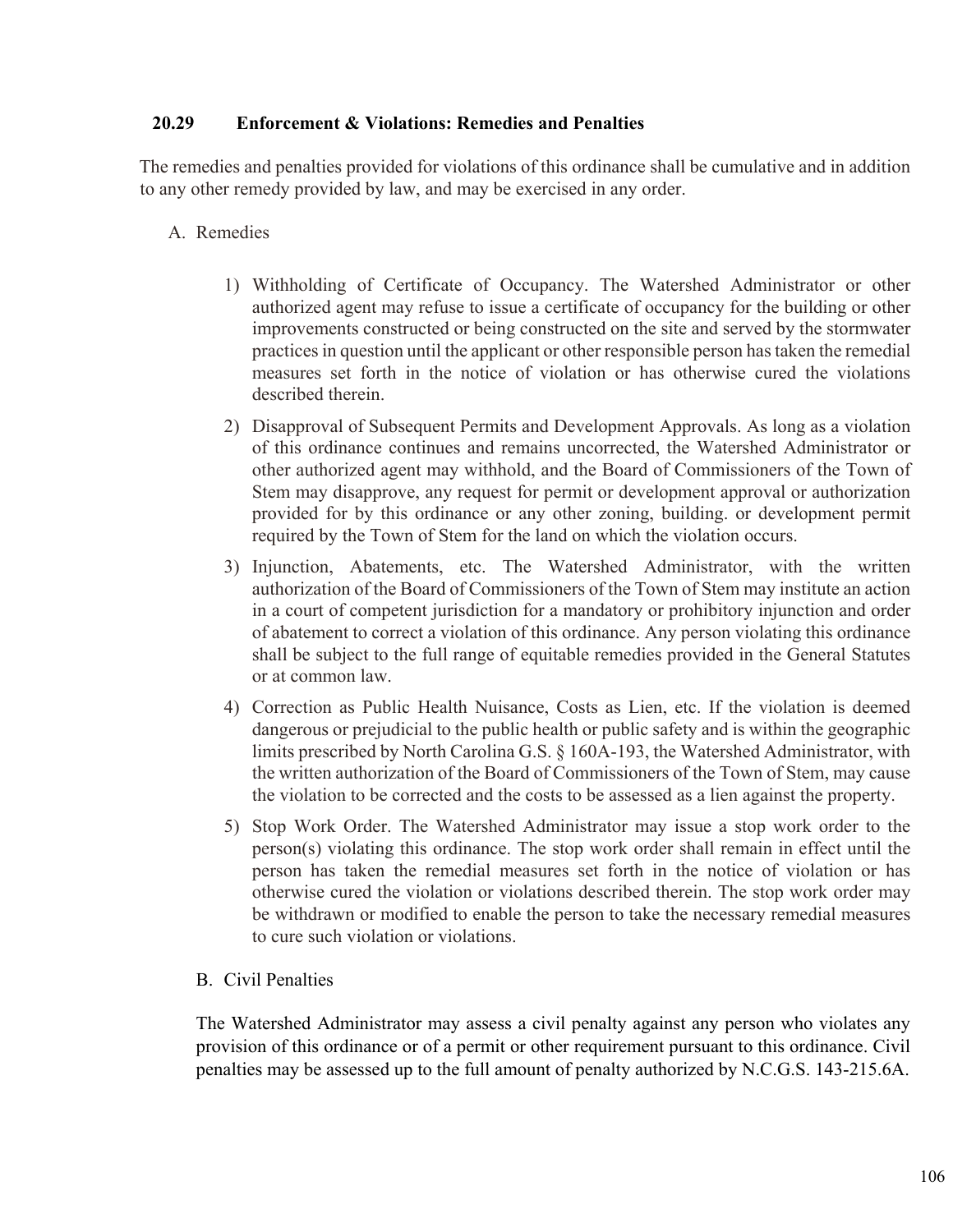# **20.30 Enforcement & Violations: Procedures**

## A. Initiation/Complaint

Whenever a violation of this ordinance occurs, or is alleged to have occurred, any person may file a written complaint. Such complaint shall state fully the alleged violation and the basis thereof, and shall be filed with the Watershed Administrator, who shall record the complaint. The complaint shall be investigated promptly by the Watershed Administrator.

## B. Inspection

The Watershed Administrator shall have the authority, upon presentation of proper credentials, to enter and inspect any land, building, structure, or premises to ensure compliance with this ordinance.

- C. Notice of Violation and Order to Correct
	- 1) When the Watershed Administrator finds that any building, structure, or land is in violation of this ordinance, the Watershed Administrator shall notify, in writing, the property owner or other person violating this ordinance. The notification shall indicate the nature of the violation, contain the address or other description of the site upon which the violation is occurring, order the necessary action to abate the violation, and give a deadline for correcting the violation. If civil penalties are to be assessed, the notice of violation shall also contain a statement of the civil penalties to be assessed, the time of their accrual, and the time within which they must be paid or be subject to collection as a debt.
	- 2) The Watershed Administrator may deliver the notice of violation and correction order by any means authorized for the service of documents by Rule 4 of the North Carolina Rules of Civil Procedure.
	- 3) If a violation is not corrected within a reasonable period of time, as provided in the notification, the Watershed Administrator may take appropriate action under this ordinance to correct and abate the violation and to ensure compliance with this ordinance.
- D. Extension of Time

A person who receives a notice of violation and correction order, or the owner of the land on which the violation occurs, may submit to the Watershed Administrator a written request for an extension of time for correction of the violation. On determining that the request includes enough information to show that the violation cannot be corrected within the specified time limit for reasons beyond the control of the person requesting the extension, the Watershed Administrator may extend the time limit as is reasonably necessary to allow timely correction of the violation, up to, but not exceeding thirty (30) days. The Watershed Administrator may grant thirty-day extensions in addition to the foregoing extension if the violation cannot be corrected within the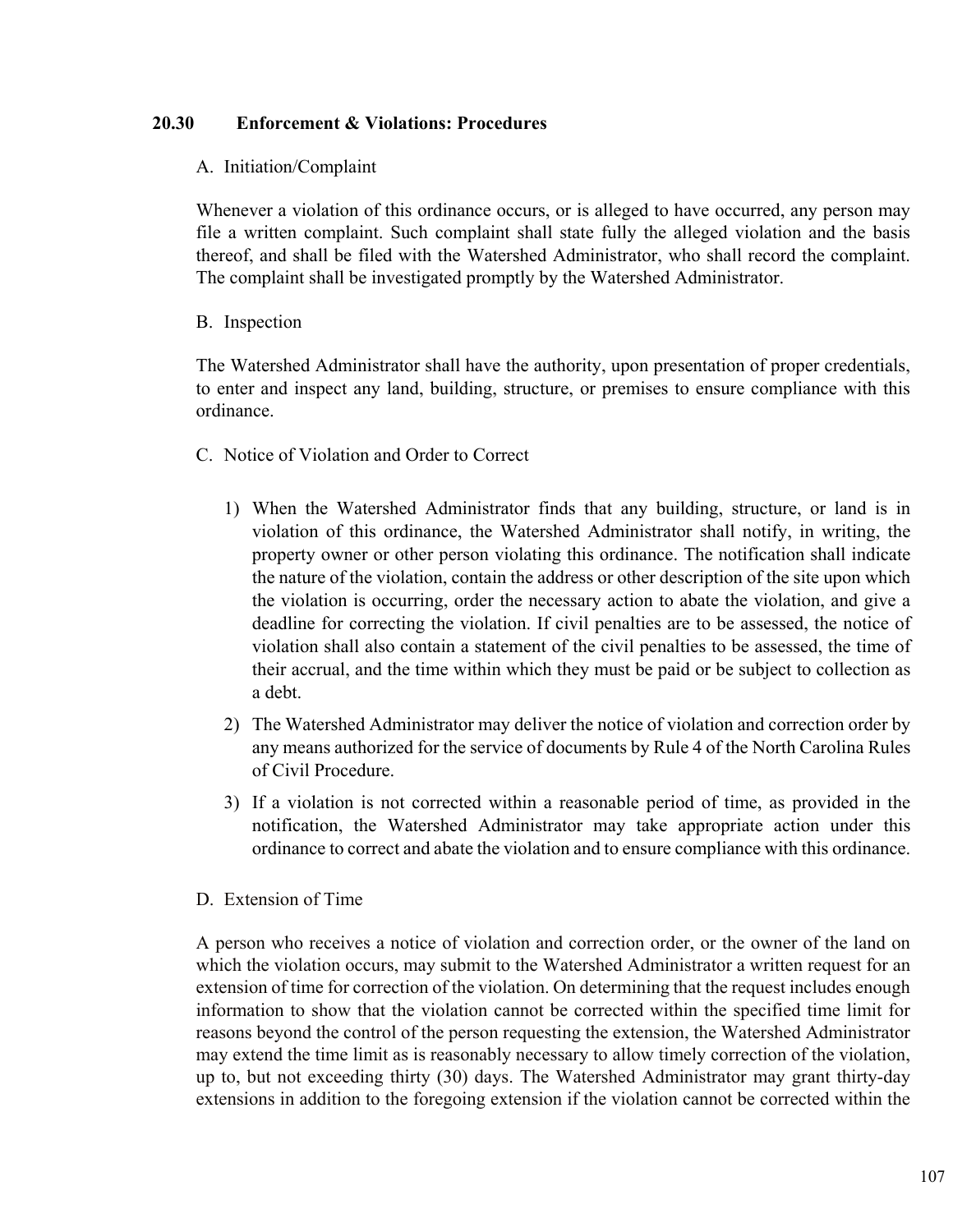permitted time due to circumstances beyond the control of the person violating this ordinance. The Watershed Administrator may grant an extension only by written notice of extension. The notice of extension shall state the date prior to which correction must be made, after which the violator will be subject to the penalties described in the notice of violation and correction order.

#### E. Enforcement After Time to Correct

After the time has expired to correct a violation, including any extension(s) if authorized by the Watershed Administrator, the Watershed Administrator shall determine if the violation is corrected. The Watershed Administrator may act to impose one or more of the remedies and penalties authorized by this ordinance whether or not the violation has been corrected.

#### F. Emergency Enforcement

If delay in correcting a violation would seriously threaten the effective enforcement of this ordinance or pose an immediate danger to the public health, safety, or welfare, then the Watershed Administrator may order the immediate cessation of a violation. Any person so ordered shall cease any violation immediately. The Watershed Administrator nay seek immediate enforcement, without prior written notice, through any remedy or penalty authorized by this article.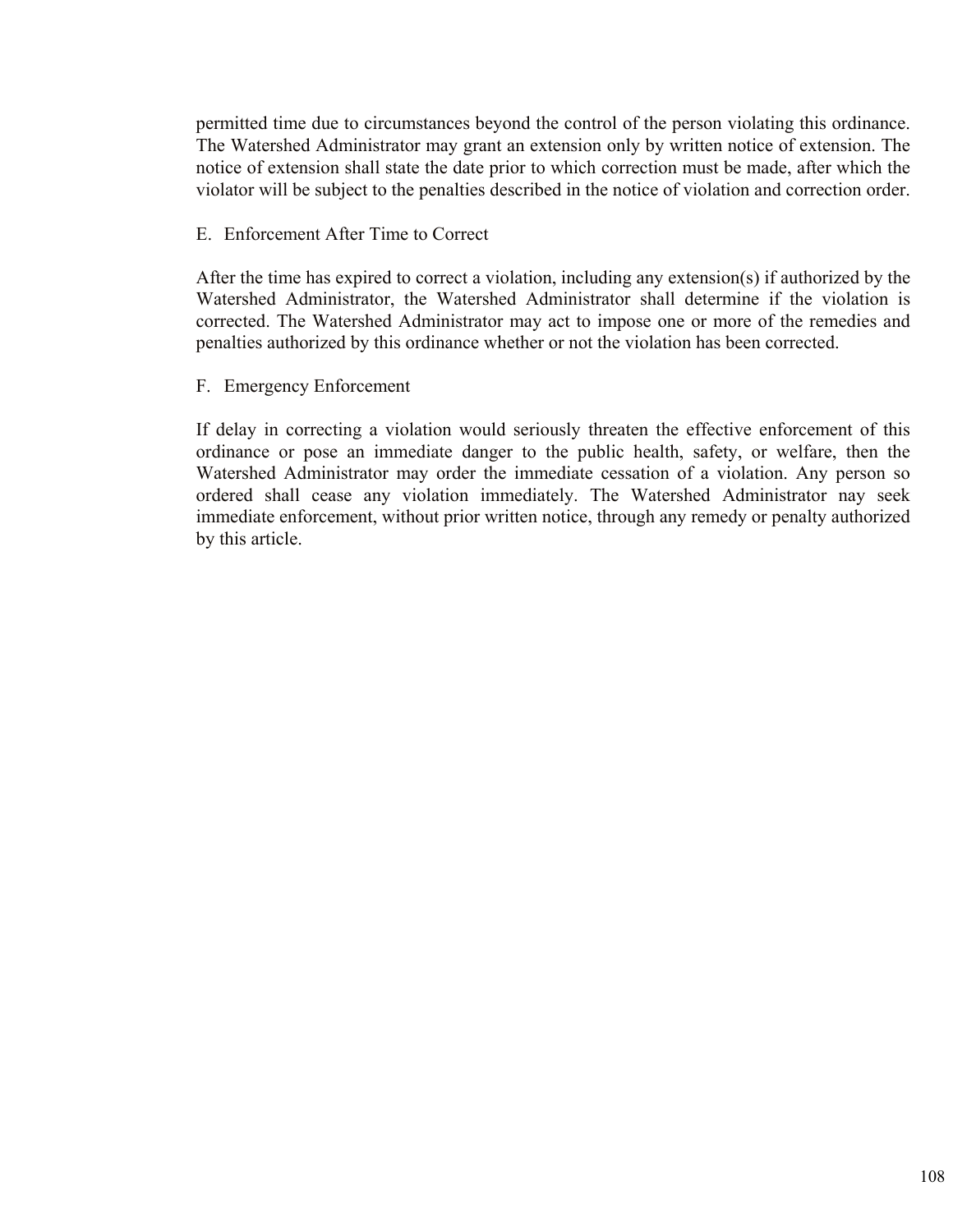## **Article 21. Definitions**

## **21.01 Rules of Construction**

A. Meanings and Intent:

Words defined in this Article shall have the specific meaning assigned in this ordinance, unless the context expressly indicates another meaning. Words that are not defined shall have their customary meaning.

- B. Tenses and Usage:
	- 1) Words used in the singular include the plural and vice versa.
	- 2) Words used in the present tense include the future tense and the reverse is true.
	- 3) The words "must", "will" and "shall" are mandatory.
	- 4) The word "may" is permissive, except when the context of the use is negative, and then it is mandatory.
- C. Miscellaneous Terminology Rules
	- 1) The word "person" includes a firm, association, organization, partnership, corporation, trust, and company as well as an individual.
	- 2) The word "lot" includes the word "plot" or "parcel" or "tract".
	- 3) The words "used" or "occupied" as applied to any land or building shall be construed to include the words "intended, arranged, or designed to be used or occupied".
	- 4) The term "Board of Commissioners" or "Town Board" shall mean the governing board of the Town of Stem, North Carolina".
	- 5) The term "Planning Board" shall mean the "Planning Board of Stem, North Carolina" established pursuant to GS 160D-301
	- 6) The term "Board of Adjustment" shall mean the "Board of Adjustment of Stem, North Carolina" established pursuant to GS 160D-302.
	- 7) The term "street" shall mean any "road, roadway, alley, avenue, thoroughfare, boulevard, highway or interstate".
	- 8) If a conflict between the text of these regulations and any caption, figure, illustration, or table exists, the text of these regulations shall control.
- D. Citations and References:

References to town, state, or federal law or rule shall refer to the current version unless expressly indicated otherwise. When a referenced law or rule has been repealed and not replaced by other regulations, this ordinance requirement for compliance is no longer in effect.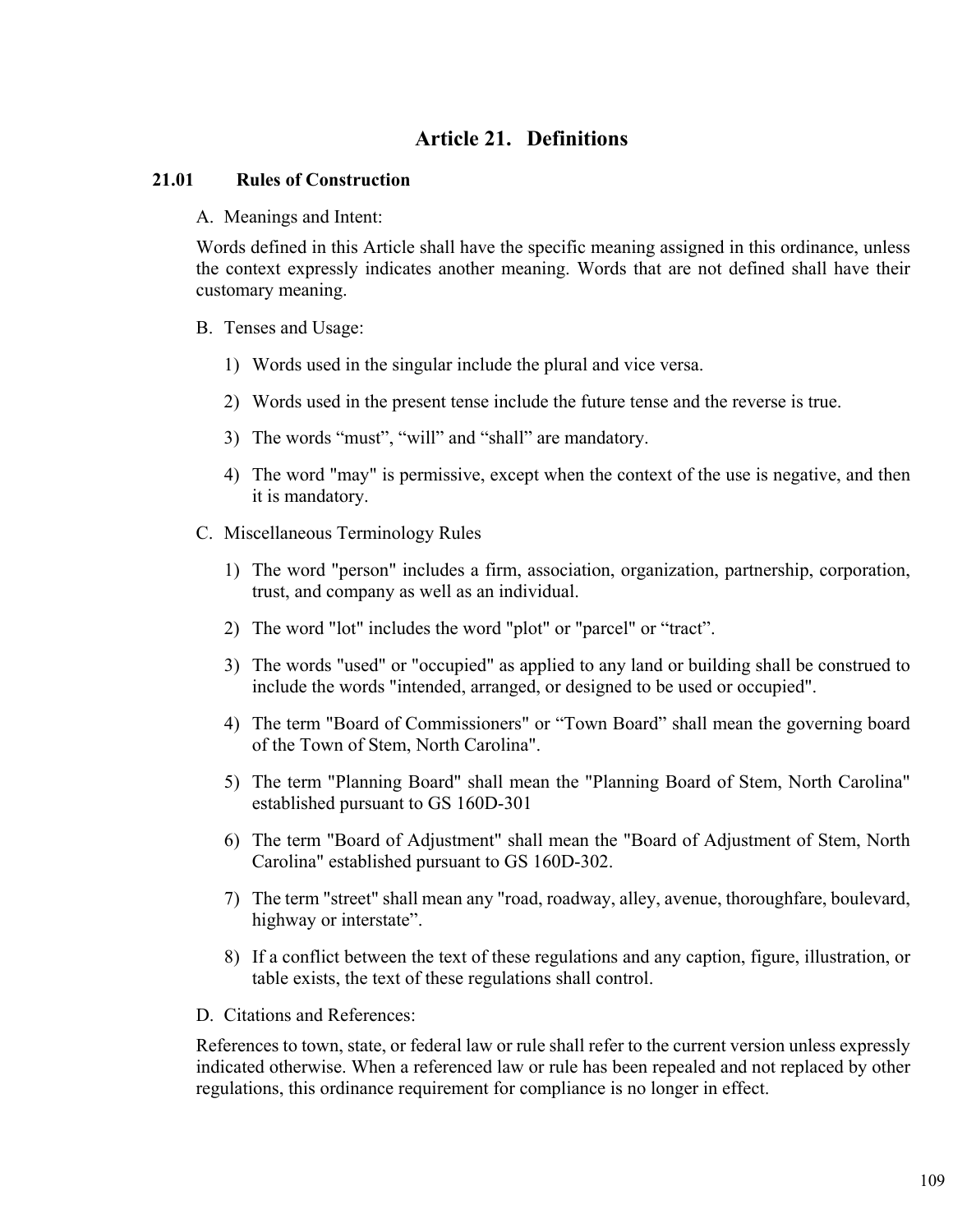E. Interpreting Deadlines:

Deadlines stated in days shall mean calendar days. Deadlines stated in working days exclude weekends, holidays, or other non working days observed by the town. Deadlines that fall on a non working day shall extend to the next working day. The time required for action shall be computed by excluding the first day but including the last day.

## **21.02 General Definitions**

**Abandonment**: The discontinuance of a nonconformity voluntarily with an intent to abandon, or the commission of an overt act of substantial discontinuance.

**Abut or abutting**: Two lots having property lines in common.

**Accessory**: Any structure or use which is:

- a) Subordinate in size or purpose to the principal structure or use which it serves;
- b) Necessary or contributing to the comfort and convenience of the occupants (whether individuals or businesses) of the principal structure or use served; and
- c) Located on the same lot as the principal structure or use served.

**Accessory Building.** A detached subordinate structure located on the same property as a principal structure and is incidental to that principal structure.

**Accessory Use.** A use of property located on that same property as a principal use and is incidental to that principal use.

**Adjacent**: Two lots that abut, or where they are separated by a roadway or street, right-of-way, or railroad line, or any stream, river, canal, lake, or other body of water.

**Agricultural Use.** The use of waters for stock watering, irrigation, and other farm purposes.

**Animal Unit.** A unit of measurement developed by the U. S. Environmental Protection Agency that is used to compare different types of animal operations.

**All weather surface:** A pavement for driveways and parking spaces that is dust free and not adversely affected by inclement weather.

**Allowed Uses.** Uses which are allowed to be located on property based on adherence to the requirements of this Ordinance and on the issuance of a Watershed Protection Permit by the Watershed Administrator. (A Watershed Protection Permit from the Watershed Administrator is not required for agricultural, silviculture, and transportation purposes, unless otherwise noted.)

**Applicant**: Any person authorized to file an application for a development order or approval in accordance with this ordinance.

**Application**: Any application for a development order or a development approval.

**Approved accounting tool.** The accounting tool for nutrient loading approved by the EMC for the relevant geography and development type under review.

**Best Management Practices (BMP).** See Stormwater Control Measure

**Board of Commissioners.** The governing body of Stem, the Stem Board of Commissioners.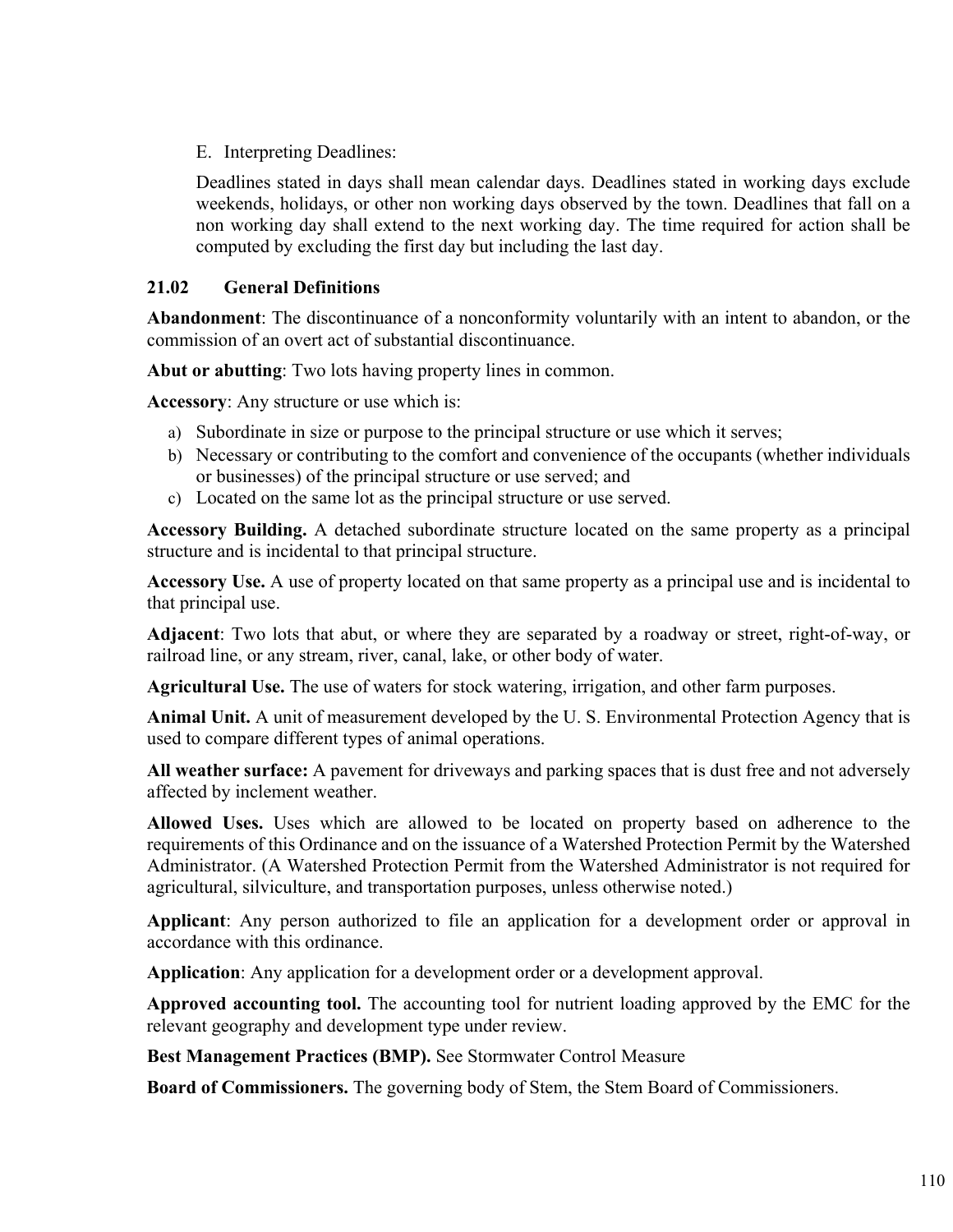**Buffer.** An area of natural or planted vegetation through which storm water runoff flows in a diffuse manner so that the runoff does not become channelized and which provides for infiltration of the runoff and filtering of pollutants. The buffer is measured landward from the normal pool elevation of impounded structures and from the bank of each side of streams or rivers.

**Buffer strip**: The required installation of landscaping and screening materials between zoning districts and certain uses.

**Building***:* Any structure, either temporary or permanent, having a roof or covering supported by columns, posts, or by walls and intended for shelter, housing, or enclosure of persons, animals, or property. The connection of two buildings by means of a porch, breezeway, passageway, carport, or other such structure, with or without a roof, shall not be deemed to make them one building.

**Building height:** The vertical distance from the established grade of the center of the front of the building to the highest point of the roof surface of a flat roof, to the deck line for a mansard roof, or to the mean height level between the eaves and ridge for hip, gabled and gambrel roofs.

**Built-upon Area.** Built-upon areas shall include that portion of a development project that is covered by impervious or partially impervious cover including buildings, structures, pavement concrete, gravel roads, vehicle parking areas and travel ways, compacted soils, sidewalks, recreational facilities (e.g. tennis courts), etc. (Note: Wooden slatted decks and the water area of swimming pools and water bodies are considered pervious.)

**Certificate of compliance**: A certificate indicating that the premises comply with all the provisions of this Ordinance and conditions of a quasi-judicial approval. (Note: The certificate of compliance is issued after approval of a zoning permit and construction has occurred pursuant to the zoning permit.)

**Comprehensive plan**: The comprehensive development plan, land-use plan, transportation plan, any small area plans, neighborhood plans, capital improvement plan, official map, and any plan regarding land use and development officially adopted by the board of commissioners.

**Cluster Development.** The grouping of buildings in order to conserve land resources and provide for innovation in the design of the project including minimizing storm water runoff impacts. This term includes nonresidential development as well as single-family residential and multifamily developments. For the purpose of this ordinance, planned unit developments and mixed use developments are considered as cluster development.

**Conservancy Lot**: A large, privately-owned lot comprising part of an area of open land. The purpose of the conservancy lot is to provide surrounding residents with visual access to greenway land, while keeping the land under private ownership and maintenance. Only a small portion of such lots may be developed; the remainder must be protected through conservation easements and used in conformance with standard for greenway land. Public access to conservancy lots is not required.

**Customary Home Occupations.** Any use conducted within a dwelling or an accessory building and carried on by the occupants thereof, which use is clearly incidental and secondary to the use of the dwelling for residential purposes and does not change the character thereof.

**Design Manual.** The stormwater design manual approved for use in this part of the Falls Watershed by the North Carolina Department of Environmental Quality for the proper implementation of the requirements of the Falls Watershed stormwater program. All references herein to the Design Manual are to the latest published edition or revision.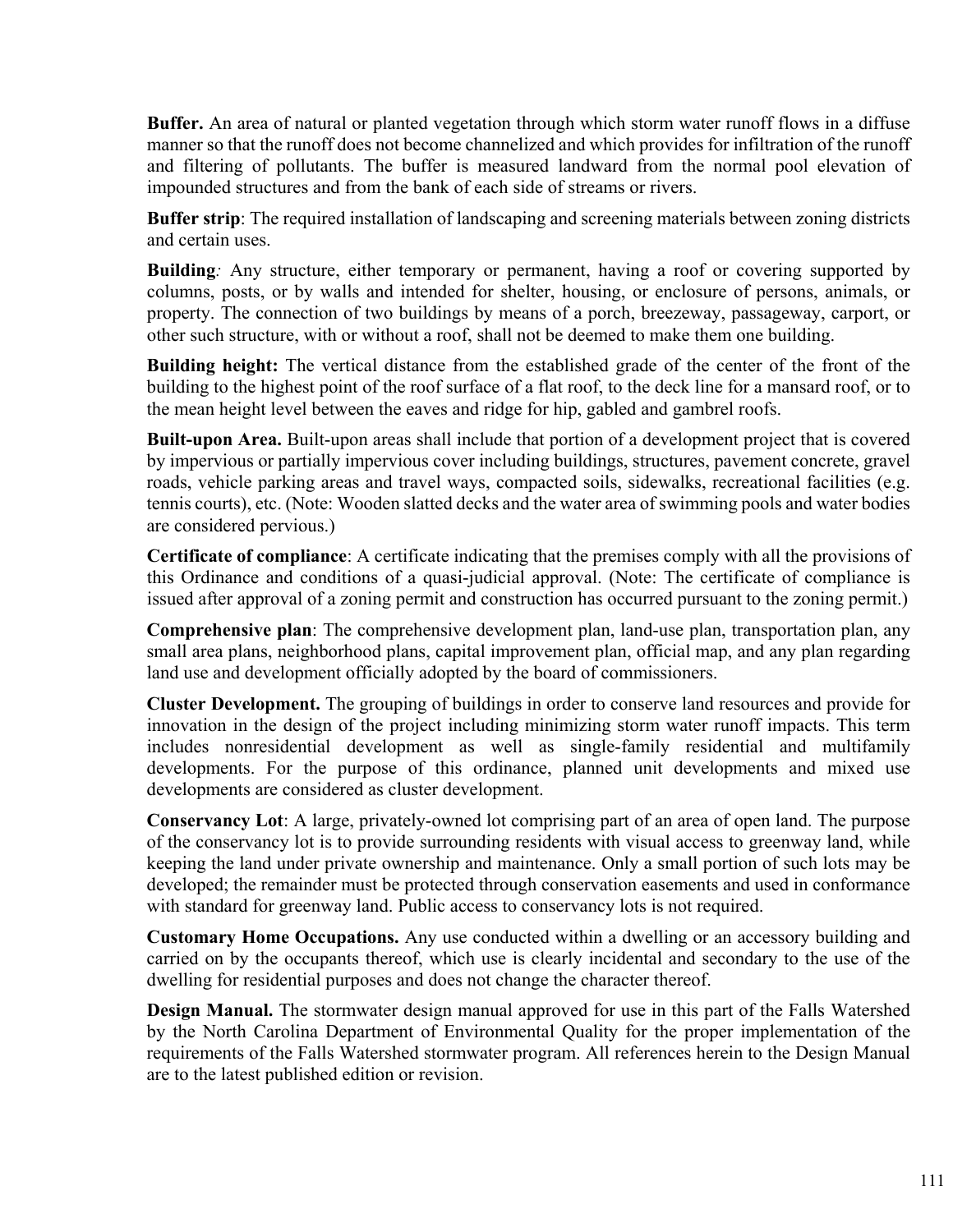**Development**: The planning for or carrying out of a building activity, the making of a material change in the use or appearance of any structure or property, or the dividing of land into two or more lots. Includes any land disturbing activity which adds to or changes the amount of impervious or partially impervious cover on a land area or which otherwise decreases the infiltration of precipitation into the soil.

**Developer**: A person or entity who intends to undertake any development and who has a legal or equitable interest in the property to be developed.

**Development permit**: Any authorized action by an officer or body of the Town of Stem that approves, conditions, or denies a development or use of a lot, building, or structure, including any of the following: zoning map amendment; conditional permit; zoning permit, certificate of occupancy/compliance; subdivision plat; watershed permit; variance; appeal; and site specific development plan.

**Development regulations**: All ordinances including zoning, subdivision, official mapping, capital improvements programming, building, housing, safety, and environmental codes (i.e. watershed protection) that relate to land use.

**Discharging Landfill.** A facility with liners, monitoring equipment, and other measures to detect and/or prevent leachate from entering the environment and in which the leachate is treated on site and discharged to a receiving stream.

**Dwelling**: A building containing sleeping, kitchen, and bathroom facilities designed for and occupied as a permanent residence by 1 family.

- a) **Dwelling, single-family**: A dwelling that is unattached to any other dwelling and surrounded by open space or yards.
- b) **Dwelling, two-family (duplex)**: A detached building designed exclusively for the residence of two families, each living as an independent housekeeping unit.
- c) **Dwelling, multifamily**: A dwelling or group of dwellings on one lot containing separate living units for 3 or more families, but which may have joint services or facilities. Includes the term "apartments".

**Dwelling Unit.** A building, or portion thereof, providing complete and permanent living facilities for one family.

**Engineered stormwater control.** A physical device designed to trap, settle out, or filter pollutants from stormwater runoff; to alter or reduce stormwater runoff velocity, amount, timing, or other characteristics; to approximate the pre-development hydrology on a developed site; or to achieve any combination of these goals. Engineered stormwater control includes physical practices such as constructed wetlands, vegetative practices, filter strips, grassed swales, and other methods installed or created on real property. "Engineered stormwater control" is synonymous with "structural practice," "stormwater control facility," "stormwater control practice," "stormwater treatment practice," "stormwater management practice," "stormwater control measures," "structural stormwater treatment systems," and similar terms used in this ordinance. It is a broad term that may include practices that do not require design by a professionally licensed engineer.

**Existing Development.** Those projects that are built or those projects that at a minimum have established a vested right under North Carolina zoning law as of the effective date of this Ordinance based on at least one of the following criteria: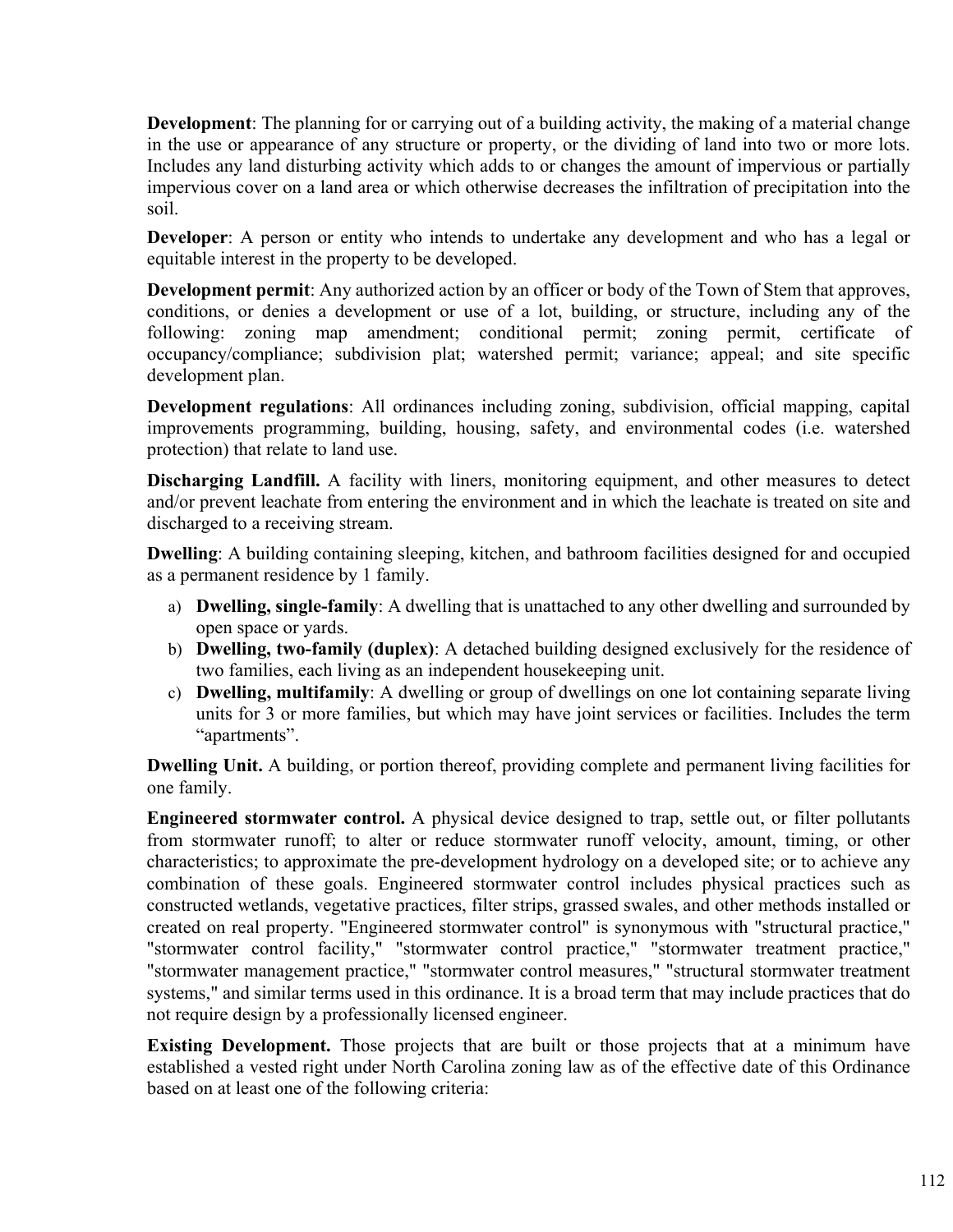- a) substantial expenditures of resources (time, labor, money) based on a good faith reliance upon having received a valid local government approval to proceed with the project, or
- b) having an outstanding valid building permit as authorized by the General Statutes (N.C.G.S. 153A-344.1 and G.S. 160A-385.1), or
- c) having expended substantial resources (time, labor, money) and having an approved site specific or phased development plan as authorized by the General Statutes (N.C.G.S. 153A- 344.1 and N.C.G.S. 160A-385.1)

**Existing Lot (Lot of Record).** A lot which was part of a subdivision of land for which a plat has been legally recorded in the Office of the Register of Deeds prior to the adoption of this Ordinance, or a lot for which a deed describing a piece of property by metes and bounds was legally recorded based on the Town of Stem's Ordinances prior to the adoption of this Ordinance.

**Family***:* One or more persons related by blood, marriage, or adoption or 6 or less unrelated persons living together as a separate housekeeping unit.

**Family care home**: A home with support and supervisory personnel that provides room and board, personal care and habilitation services in a family environment for 6 or fewer resident persons with disabilities.

**Family subdivision***:* A division of a tract of land: (i) to convey the resulting parcels, except parcels retained by the grantor, to relatives as a gift or for nominal consideration, but only if no more than one parcel is conveyed by the grantor from the tract to any one relative; or (ii) to divide land from a common ancestor among tenants in common, all of whom inherited by intestacy or by will.

**Frontage**: That distance where a property line is common with a street right-of-way line.

**Greenway Land**: That portion of a tract that is set aside for the protection of sensitive natural features, farmland, scenic views, and other unique features. Greenway land may be accessible to the residents of the development and/or the municipality, or it may contain areas of conservancy lots which are not accessible to the public.

**Gross floor area (GFA):** The total area of all floors of a building as measured to the outside surfaces of exterior walls and including halls, stairways, attached garages, porches, balconies, basements, and offices.

**Group home**: A facility where 7 or more unrelated persons reside because of age, physical or mental disability, or developmental disability.

**Hazardous Material.** Any substance listed as such in: SARA Section 302, Extremely Hazardous Substances, CERCLA Hazardous Substances, or Section 311 of CWA (oil and hazardous substances).

**Home occupations***:* Any activity carried out for gain by a resident, and conducted as an accessory use in the resident's dwelling unit.

**Impervious Surface**: Any material that prevents or decreases infiltration of water into the soil, including rooftops, paved roads, sidewalks, driveways, etc. The same as Built-upon Area for the purposes of this Ordinance.

**Industrial Development.** Any non-residential development that requires a state permit for an industrial discharge and/or requires the use or storage of any hazardous material for the purpose of manufacturing, assembling, finishing, cleaning, or developing any product or commodity.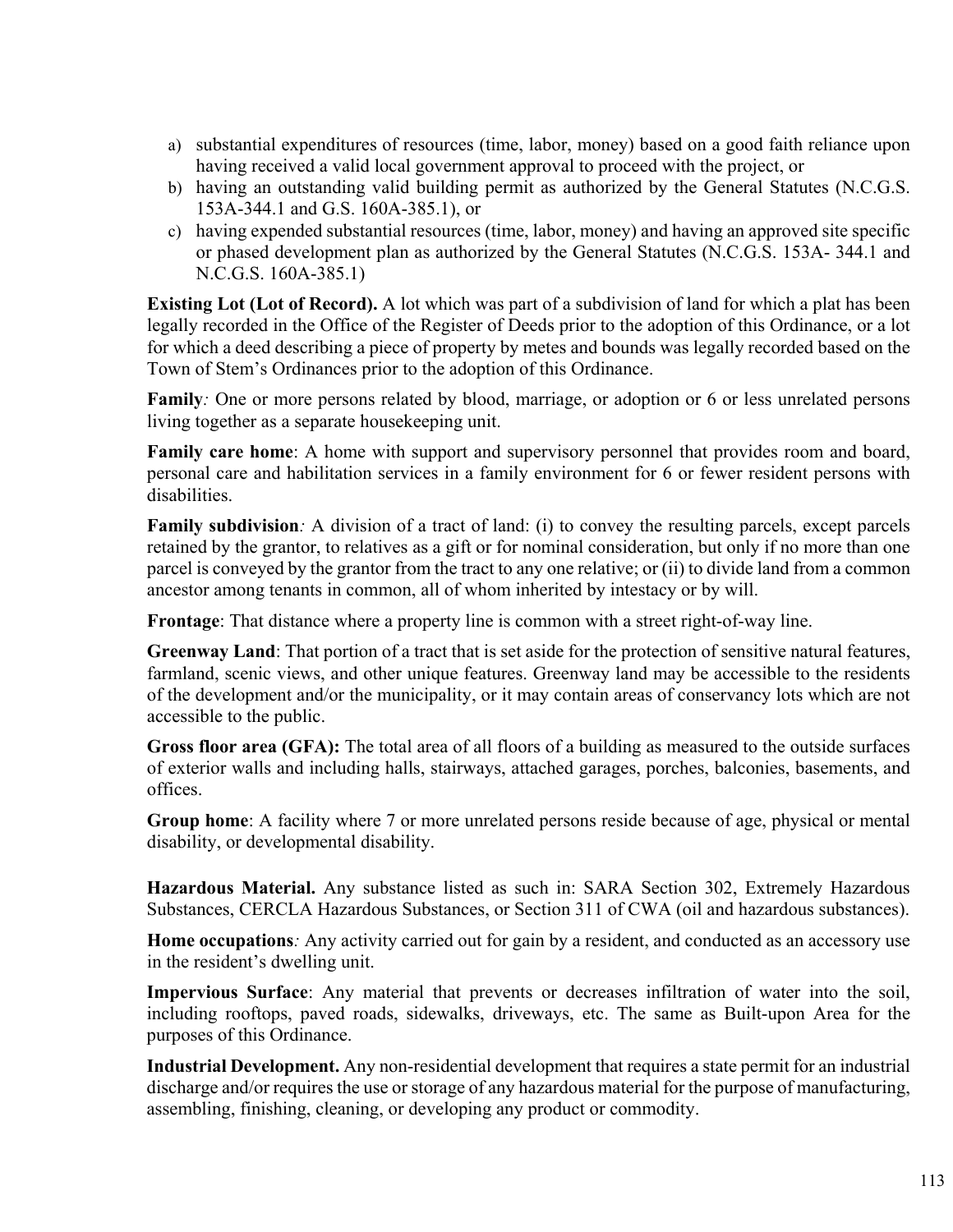**Intersection**: The area embraced within the prolongation or connection of the lateral curb lines, or, if none, then the lateral boundary lines of two or more roadways, including a public or private street, a private driveway, or an alley that join one another at, or approximately at, right angles, or the area within which vehicles traveling upon different roadways joining at any other angle may come into conflict.

**Kennel**: A commercial operation involving the boarding, breeding, or grooming of more than four (4) adult dogs, cats, or other domestic animals, excluding pet grooming shops, veterinary clinics and veterinary hospitals.

**Land disturbing activity.** Any use of the land that results in a change in the natural cover or topography that may cause or contribute to sedimentation.

**Landfill**: A facility for the disposal of solid waste on land in a sanitary manner in accordance with N.C.G.S. 130A-. For the purpose of this ordinance, this term excludes composting facilities.

Larger common plan of development or sale. Any area where multiple separate and distinct construction or land- disturbing activities will occur under one plan. A plan is any announcement or piece of documentation (including but not limited to a sign, public notice or hearing, sales pitch, advertisement, loan application, drawing, permit application, zoning request, or computer design) or physical demarcation (including but not limited to boundary signs, lot stakes, or surveyor markings) indicating that construction activities may occur on a specific plot.

**Lot**: A lot of record occupied or capable of being occupied by a building or group of buildings devoted to a common use, together with the customary accessories and open spaces belonging to the same.

**Lot, corner**: A lot or parcel of land abutting upon two or more streets at their intersection, or upon two parts of the same street forming an interior angle of less than 135 degrees.

**Lot depth**: The average horizontal distance between the front and rear lot lines.

**Lot line**: Any boundary line of a lot.

Lot of Record: A lot recorded in the register of deeds as part of a subdivision or by metes and bounds description.

**Lot size:** The horizontal land area within lot lines.

**Lot width**: The width of a lot at the front setback line.

**Ordinance**: Any legislative action, however denominated, of the Town that has the force of law, including any amendment or repeal of an ordinance.

**Outdoor storage**: The keeping, in an unroofed area, of any goods, material, or merchandise in the same place for more than 24 hours.

**Pavement**: An artificial covering on a street, road, parking lot, driveway, walkway, patio, or other natural surface of the ground composed of concrete, asphalt, brick, or stone; or other manufactured products having the characteristics of concrete, asphalt, brick, or stone.

**Person**: Any natural person, corporation, partnership, joint venture, association (including homeowners' or neighborhood associations), trust, or any other entity recognized by law.

**Planned development**: A development under single ownership planned and developed as an integral unit, including shopping centers, subdivisions, manufactured home parks, or mixed-use developments.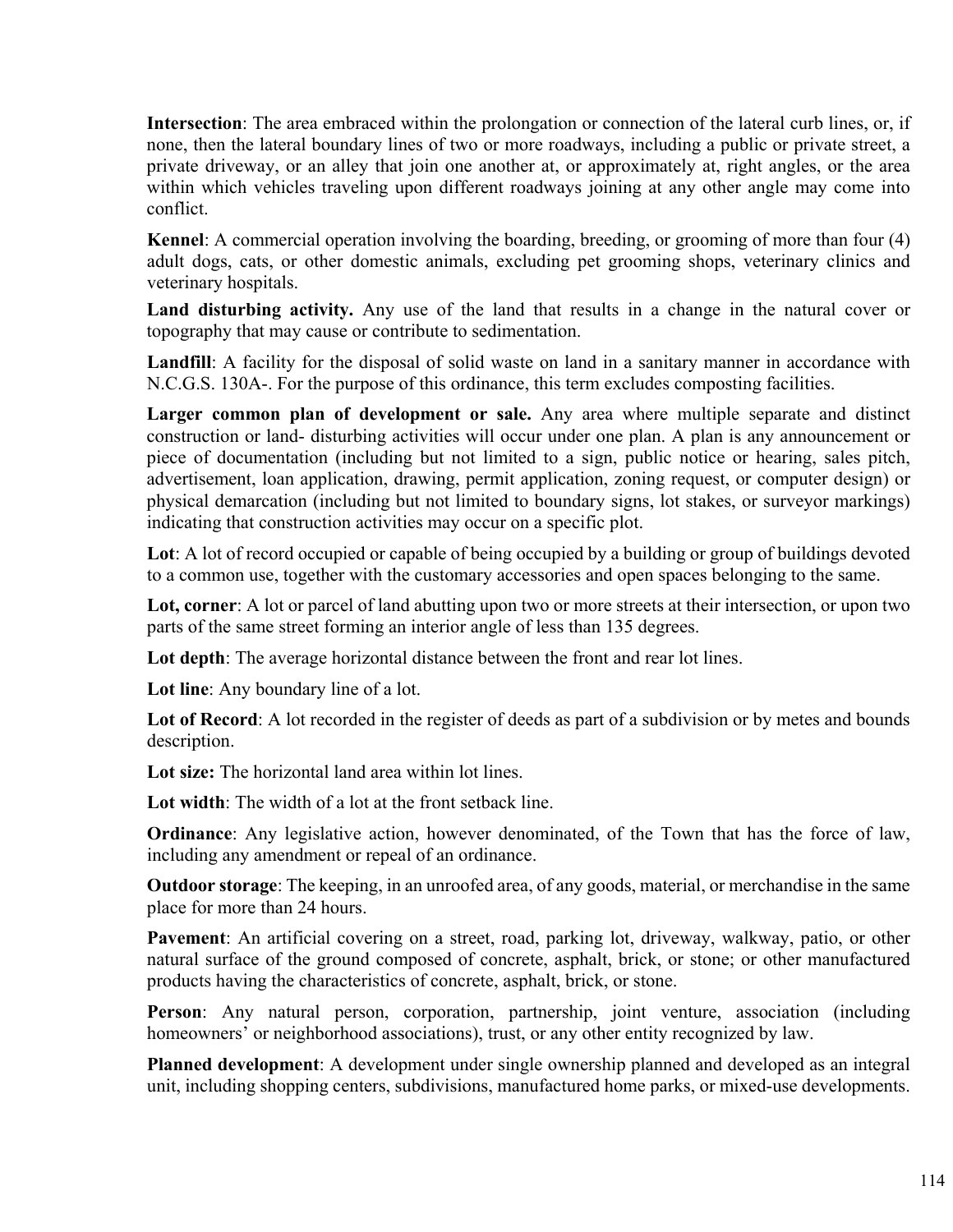**Public hearing**: A proceeding preceded by published notice and direct notice to certain persons and at which certain persons may testify and introduce evidence. In a quasi-judicial hearing, witnesses are sworn and subject to cross-examination.

**Public right-of-way**: A strip of land acquired by reservation, dedication, prescription, or condemnation, and used as a public street, alley, or walkway, or for drainage or public utility lines.

**Residential use**: All lots devoted primarily to a residential use, including:

- a) Single-family dwellings
- b) Manufactured homes
- c) Duplexes
- d) Multi-family dwellings
- e) Townhomes

**Manufactured home***:* A dwelling unit constructed to the standards of the Department of Housing and Urban Development (HUD Code) and composed of 1 or more components, each of which was substantially assembled in a manufacturing plant and designed to be transported to the home site on its own chassis, and exceeds 40 feet in length and 8 feet in width. Manufactured homes must bear a seal certifying compliance with the HUD Code in effect at the time of construction.

**Mobile Home**: A dwelling unit assembled in a manufacturing plant, but fails to comply with the construction standards of the HUD Code.

**Nonconforming Lot of Record.** A lot described by a plat or a deed that was recorded prior to the effective date of local watershed protection regulations (or their amendments) that does not meet the minimum lot size or other development requirements of the statewide watershed protection rules.

**Non-residential Development.** All development other than residential development, agriculture, and silviculture.

**1-year, 24-hour storm.** The surface runoff resulting from a twenty-four hour rainfall of an intensity expected to be equaled or exceeded, on average, once in twelve (12) months and with a duration of twenty-four (24) hours.

**Outfall.** A point at which stormwater (I) enters surface water or (2) exits the property of a particular owner.

**Owner.** The legal or beneficial owner of land, including but not limited to a mortgagee or vendee in possession, receiver, executor, trustee, or long-term or commercial lessee, or any other person or entity holding proprietary rights in the property or having legal power of management and control of the property. "Owner" shall include long-term commercial tenants; management entities, such as those charged with or engaged in the management of properties for profit; and every person or entity having joint ownership of the property. A secured lender not in possession of the property does not constitute an owner, unless the secured lender is included within the meaning of "owner" under another description in this definition, such as a management entity.

**Parking lot**: An off-street, ground-level open area for the temporary storage of motor vehicles. An area used exclusively to display motor vehicles for sale as part of an automobile dealership is excluded.

**Plat.** A map or plan of a parcel of land which is to be, or has been, subdivided.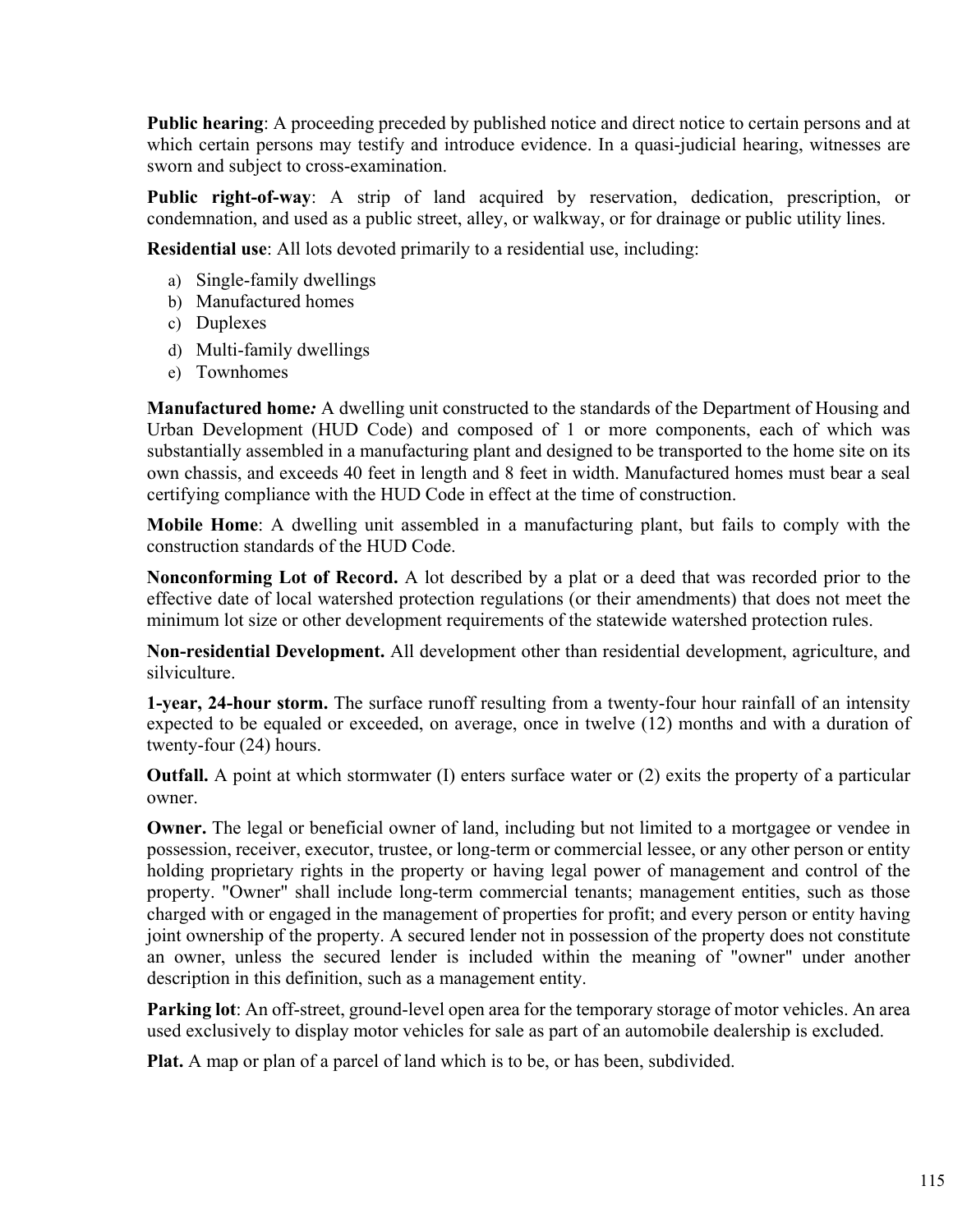**Protected Area.** The area adjoining and upstream of the critical area of WS-IV watersheds. The boundaries of the protected area are defined as within five miles of and draining to the normal pool elevation of the reservoir or to the ridgeline of the watershed; or within 10 miles upstream and draining to the intake located directly in the stream or river or to the ridgeline of the watershed.

**Redevelopment.** Any development on previously-developed land. Redevelopment of structures or improvements that existed prior to December 2006, and would not result in an increase in built-upon area and provides stormwater control at least equal to the previous development is not required to meet the nutrient loading targets of this ordinance.

**Residential Development.** Buildings for residence such as attached and detached single-family dwellings, apartment complexes, condominiums, townhouses, cottages, etc. and their associated outbuildings such as garages, storage buildings, gazebos, etc. and customary home occupations.

**Residuals.** Any solid or semi-solid waste generated from a wastewater treatment plant, water treatment plant, or air pollution control facility permitted under the authority of the Environmental Management Commission.

**Runoff treatment**: The volume of stormwater runoff generated from all of the built-upon area of a project at build-out during a storm of the required storm depth is treated in one or more primary SCMs or a combination of Primary and Secondary SCMs that provides equal or better treatment.

**Runoff volume match**: The annual runoff volume after development shall not be more than ten percent higher than the annual runoff volume before development.

**Single Family Residential.** Any development where: 1) no building contains more than one dwelling unit, 2) every dwelling unit is on a separate lot, and 3) no lot contains more than one dwelling unit.

**Site Plan**: A proposal for development approval, including drawings, documents, and other information necessary to fully illustrate the proposed development.

**Stormwater Control Measure or SCM**: also known as "Best Management Practice" or "SCM," means a permanent structural device that is designed, constructed, and maintained to remove pollutants from stormwater runoff by promoting settling or filtration; or to mimic the natural hydrologic cycle by promoting infiltration, evapo-transpiration, post-filtration discharge, reuse of stormwater, or a combination thereof.

**Stormwater system.** All engineered stormwater controls owned or controlled by a person that drain to the same outfall, along with the conveyances between those controls. A system may be made up of one or more stormwater controls.

**Street (Road).** A right-of-way for vehicular traffic which affords the principal means of access to abutting properties.

**Structure.** Anything constructed or erected, including but not limited to buildings, which requires location on the land or attachment to something having permanent location on the land.

**Subdivider.** Any person, firm, or corporation who subdivides or develops any land deemed to be a subdivision as herein defined.

**Subdivision.** All divisions of a tract or parcel of land into two or more lots, building sites, or other divisions for the purpose of sale or building development (whether immediate or future) and shall include all divisions of land involving the dedication of a new street or a change in existing streets. The following shall not be included with this definition nor be subject to the regulations authorized by this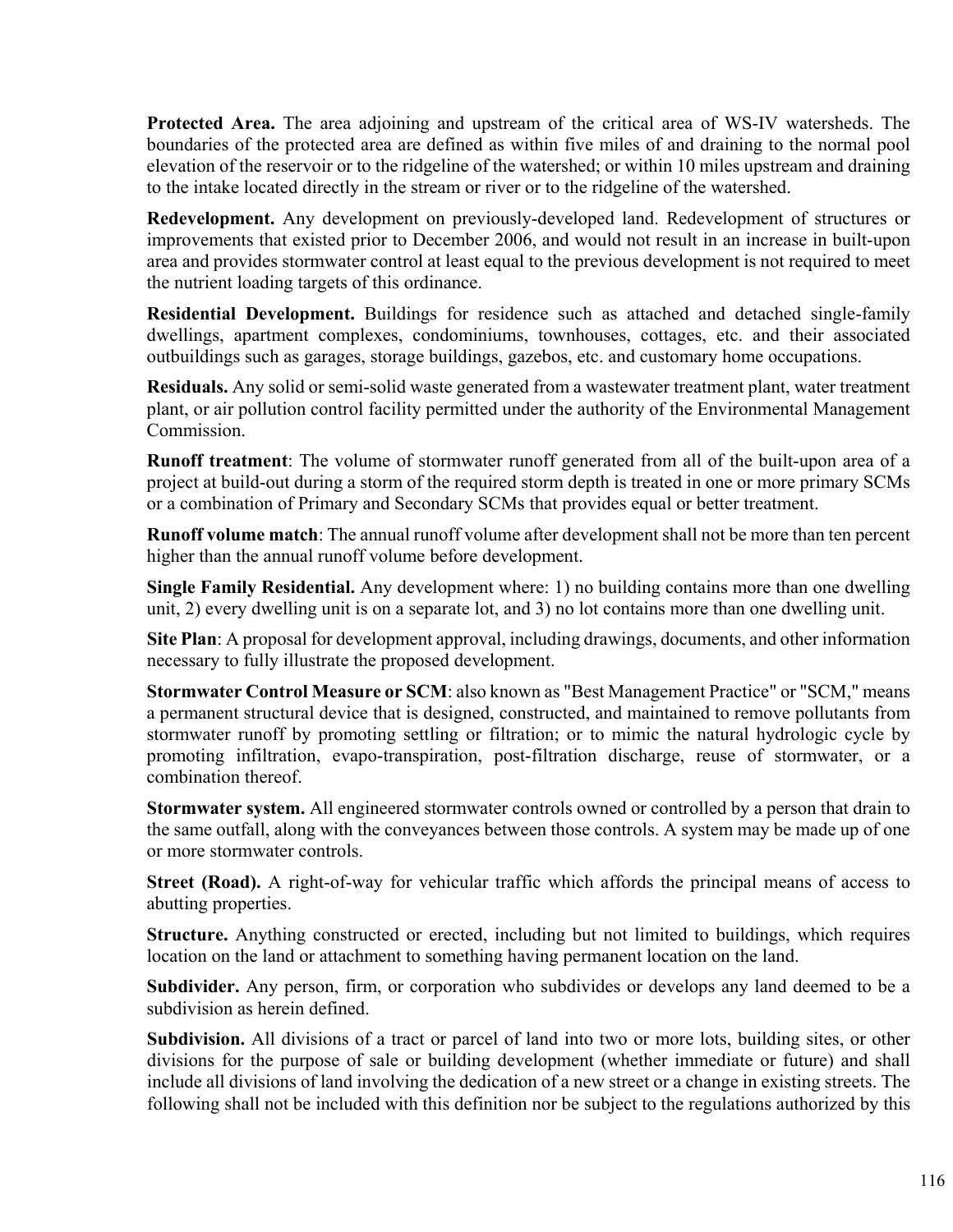ordinance:

- a) The combination or recombination of potions of previously subdivided and recorded lots where the total number of lots is not increased and the resultant lots are equal to or exceed the standards of this ordinance;
- b) The division of land into parcels greater than 10 acres where no street right-of-way dedication is involved;
- c) The public acquisition by purchase of strips of land for the widening or opening of streets;
- d) The division of a tract in single ownership whose entire area is no greater than two acres into not more than three lots, where no street right-of-way dedication is involved and where the resultant lots are equal to or exceed the standards of this ordinance;
- e) The division of a tract into plots or lots used as a cemetery.

**Substantial progress.** For the purposes of determining whether sufficient progress has been made on an approved plan, one or more of the following construction activities toward the completion of a site or subdivision plan shall occur: obtaining a grading permit and conducting grading activity on a continuous basis and not discontinued for more than thirty (30) days; or installation and approval of on-site infrastructure; or obtaining a building permit for the construction and approval of a building foundation. "Substantial progress" for purposes of determining whether an approved plan is null and void is not necessarily the same as "substantial expenditures" used for determining vested rights pursuant to applicable law.

**Town:** The municipality of the Town of Stem, North Carolina.

**Toxic Substance.** Any substance or combination of substances (including disease causing agents), which after discharge and upon exposure, ingestion, inhalation, or assimilation into any organism, either directly from the environment or indirectly by ingestion through food chains, has the potential to cause death, disease, behavioral abnormalities, cancer, genetic mutations, physiological malfunctions (including malfunctions or suppression in reproduction or growth), or physical deformities in such organisms or their offspring or other adverse health effects.

**Use:** The activity occurring on a lot or parcel for which land or a building is arranged, designed, or intended, or for which land or a building is or may be occupied, including all accessory uses.

- a) **Use, Permitted**: A use that is allowed with a zoning permit and without a public hearing.
- b) **Use, Special**: A use that may be permitted after a quasi-judicial hearing by the Stem *Board of Commissioners*.

**Variance**: A permission granted by the town to relax a requirement established in this ordinance.

**Major Zoning Variance.** A variance to zoning requirements that results in any one or more of the following:

- a) The complete waiver of a management requirement;
- b) The relaxation, by a factor of more than ten (10) percent, of any management requirement that takes the form of a numerical standard.

**Minor Zoning Variance.** A variance to zoning requirements that does not qualify as a major variance.

**Major Watershed Variance***:* A variance from the minimum statewide watershed protection rules that results in any one or more of the following: